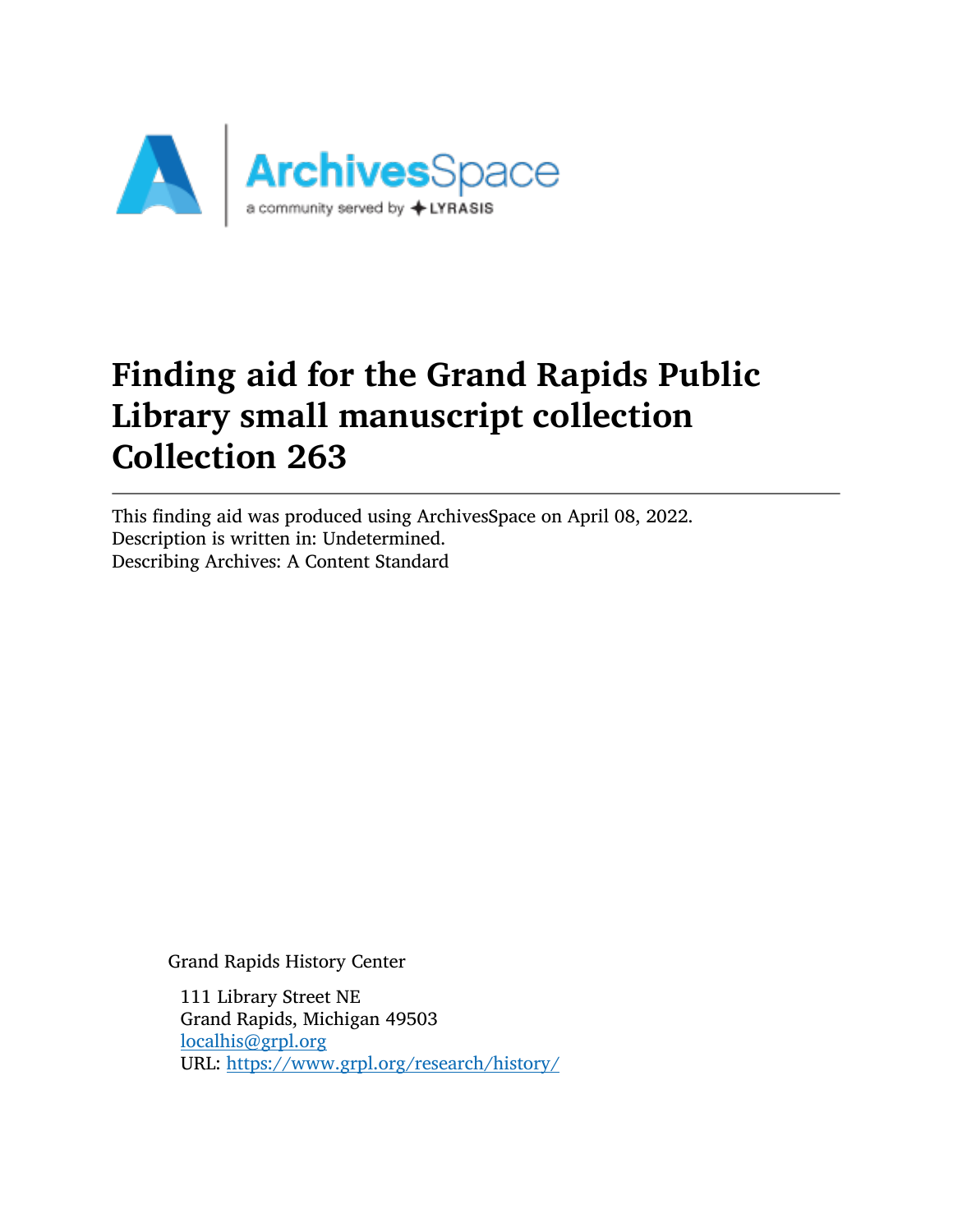## <span id="page-1-0"></span>**Table of Contents**

| Subseries G. Associations, such as items associated with an historical individual by |    |
|--------------------------------------------------------------------------------------|----|
|                                                                                      |    |
|                                                                                      | 40 |
|                                                                                      |    |
|                                                                                      |    |
|                                                                                      |    |
|                                                                                      |    |
|                                                                                      |    |
|                                                                                      |    |
|                                                                                      |    |
|                                                                                      |    |
|                                                                                      | 49 |
|                                                                                      | 54 |
|                                                                                      |    |
|                                                                                      | 59 |
|                                                                                      |    |
|                                                                                      | 64 |
|                                                                                      | 64 |
|                                                                                      | 64 |
|                                                                                      |    |
|                                                                                      | 65 |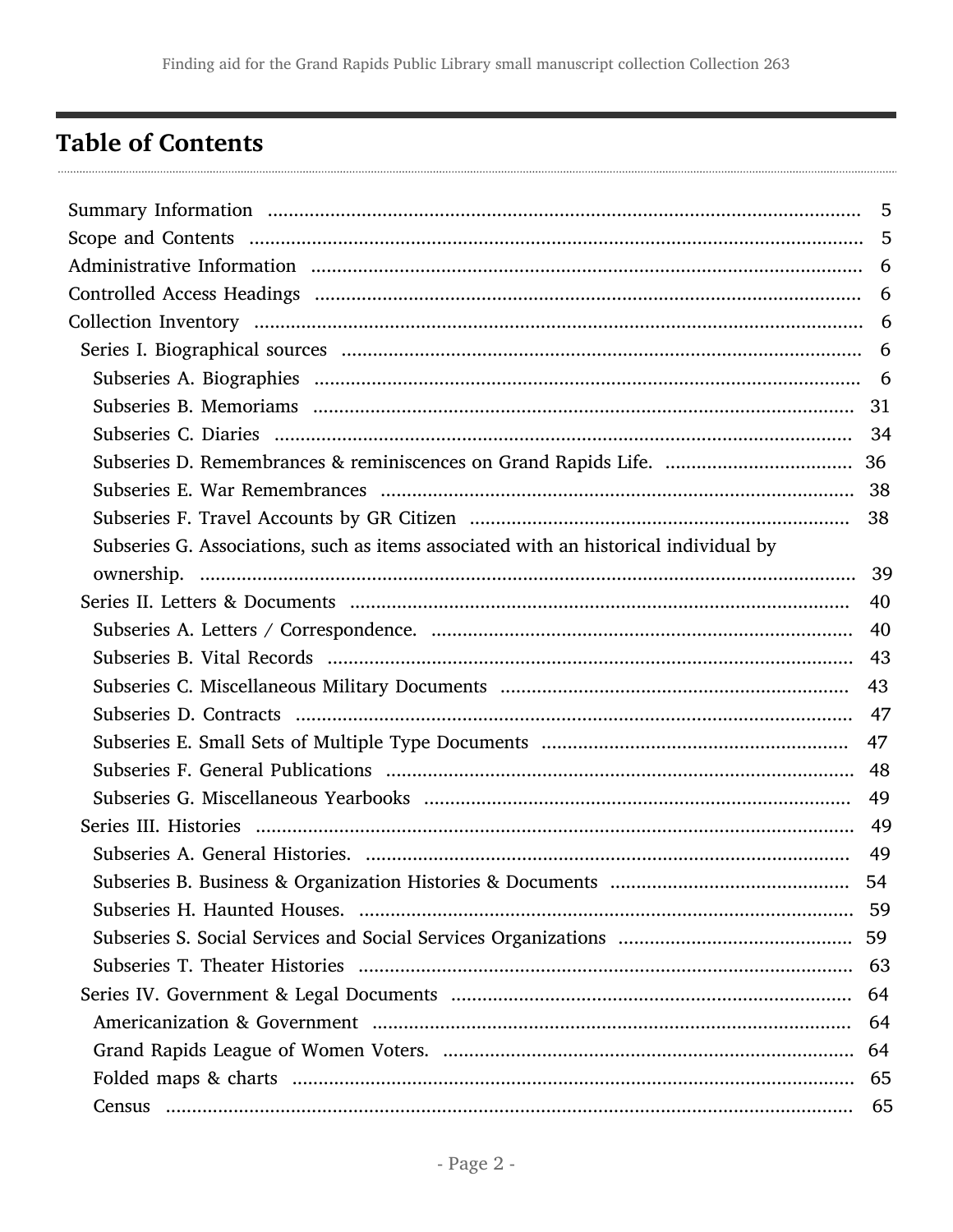| 66<br>69<br>My Early Recollection of the Indian / Julia Finney Stone. 1836-1914. [Self published | 67<br>67<br>68 |
|--------------------------------------------------------------------------------------------------|----------------|
|                                                                                                  |                |
|                                                                                                  |                |
|                                                                                                  |                |
|                                                                                                  |                |
|                                                                                                  |                |
|                                                                                                  |                |
| 71                                                                                               |                |
| 72                                                                                               |                |
|                                                                                                  |                |
| 72                                                                                               |                |
| 73                                                                                               |                |
|                                                                                                  |                |
|                                                                                                  | 74             |
|                                                                                                  |                |
| 75                                                                                               |                |
| Ethnic Heritage Festival 2008, Public Museum of Grand Rapids, Jan. 19, 2008. Program and         |                |
| -76                                                                                              |                |
| 77                                                                                               |                |
| 77                                                                                               |                |
|                                                                                                  |                |
|                                                                                                  |                |
|                                                                                                  |                |
|                                                                                                  |                |
| 79                                                                                               |                |
| 79                                                                                               |                |
| Memorials in Kent County Erected by the Sophie De Marsac Campau Chapter, D.A.R.                  |                |
| 79                                                                                               |                |
| Tablets Placed by Sophie de Marsac Chapter Marking Historic Spots.<br>79                         |                |
| 79                                                                                               |                |
| 80                                                                                               |                |
|                                                                                                  | 80             |
| 80                                                                                               |                |
| 81                                                                                               |                |
| 81                                                                                               |                |
| 81                                                                                               |                |
| 81                                                                                               |                |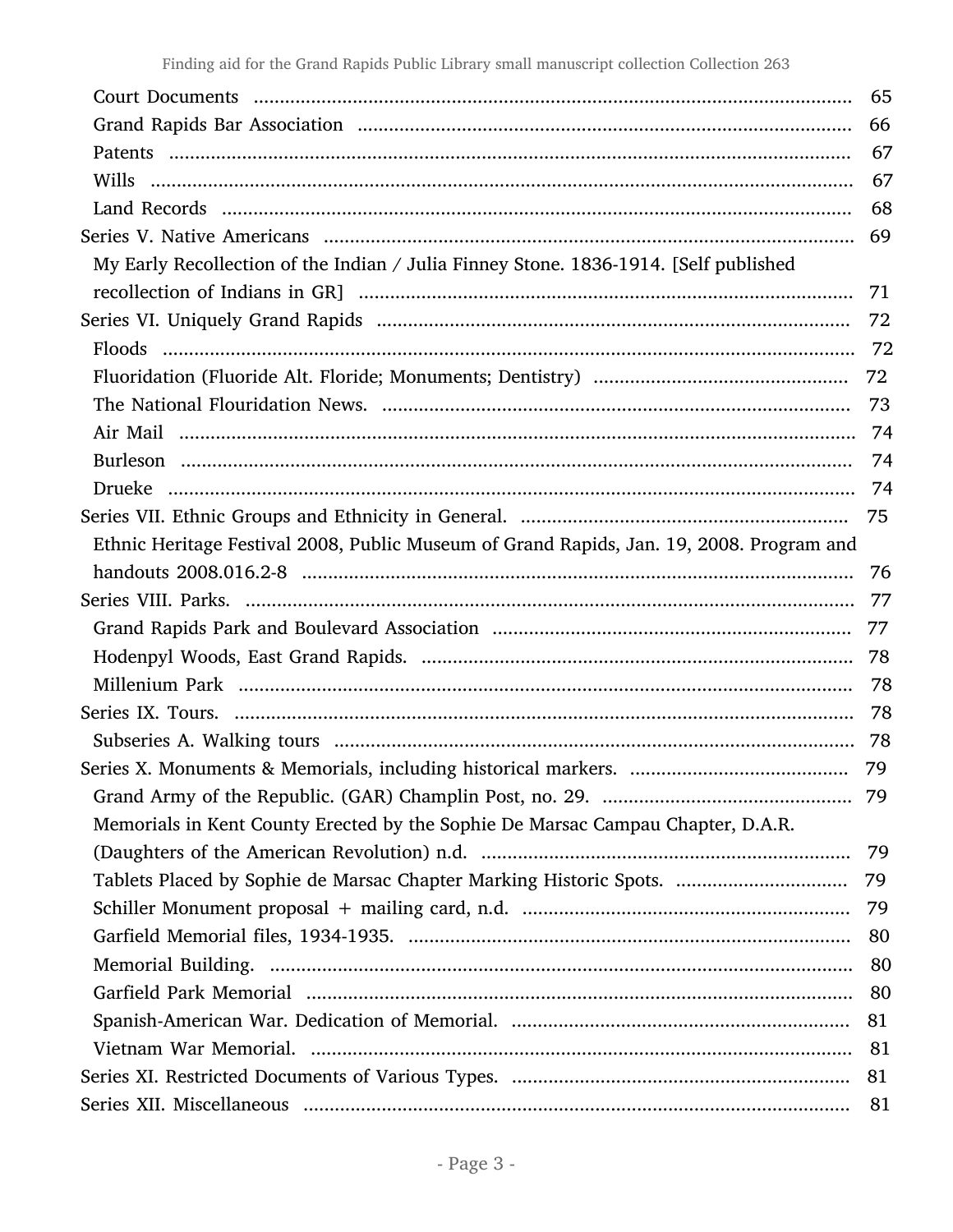| Series XIII. Housing |  |  |
|----------------------|--|--|
|----------------------|--|--|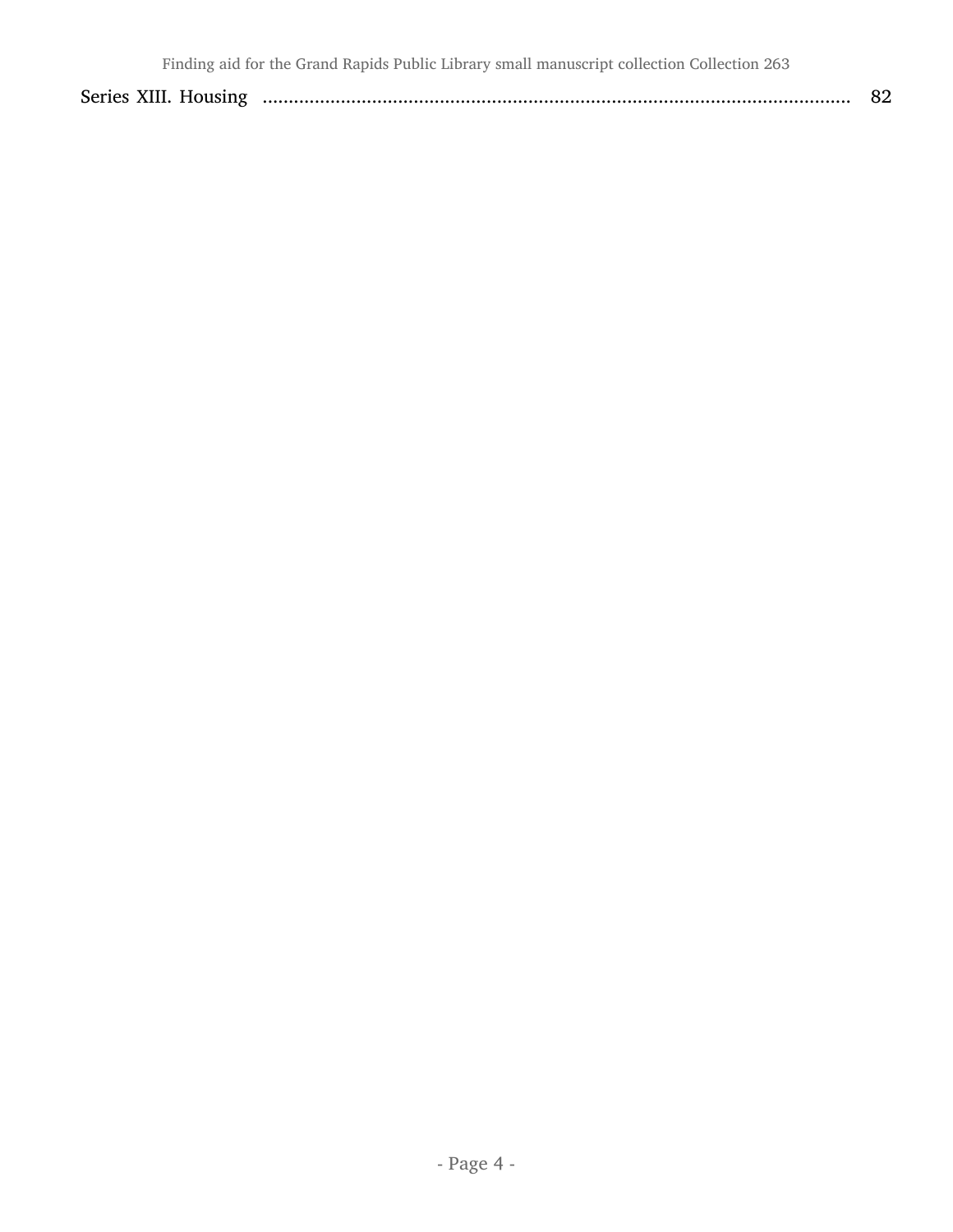### <span id="page-4-0"></span>Summary Information

| <b>Repository:</b>                  | <b>Grand Rapids History Center</b>                                                                                                                                                                                                                                                                                                                                                                                                                                                               |  |  |
|-------------------------------------|--------------------------------------------------------------------------------------------------------------------------------------------------------------------------------------------------------------------------------------------------------------------------------------------------------------------------------------------------------------------------------------------------------------------------------------------------------------------------------------------------|--|--|
| Title:                              | Grand Rapids Public Library small manuscript collection                                                                                                                                                                                                                                                                                                                                                                                                                                          |  |  |
| ID:                                 | Collection 263                                                                                                                                                                                                                                                                                                                                                                                                                                                                                   |  |  |
| no date<br>Date:                    |                                                                                                                                                                                                                                                                                                                                                                                                                                                                                                  |  |  |
| <b>Physical</b><br>Description:     | 15.1 Linear Feet                                                                                                                                                                                                                                                                                                                                                                                                                                                                                 |  |  |
| Language of the<br><b>Material:</b> | English.                                                                                                                                                                                                                                                                                                                                                                                                                                                                                         |  |  |
| Abstract:                           | This is a devised collection that provides a place and an<br>organizational structure for single items or small accessions of<br>miscellaneous manuscripts and book publications. It includes<br>diverse subject material relating to the historical life and<br>peopled of the greater Grand Rapids, Michigan area. The<br>collection is particularly strong in biographical material.<br>Included are reminiscences, diaries, memorials, letters,<br>contracts, certificates and land records. |  |  |

^ [Return to Table of Contents](#page-1-0)

### <span id="page-4-1"></span>Scope and Contents

This devised collection contains a hodge podge of manuscript items, which came to the department separately, but together begin to tell an interesting though incomplete story of Grand Rapids, and its citizens and organizations, over the years.

One of the greatest strengths of the collection is the biographical information, either direct, such as in the Citizens Biographies, or indirect, such as information from a random diary or remembrance.

Some other subseries which seem to be building consistently are the memoriams, histories and ethnic materials.

^ [Return to Table of Contents](#page-1-0)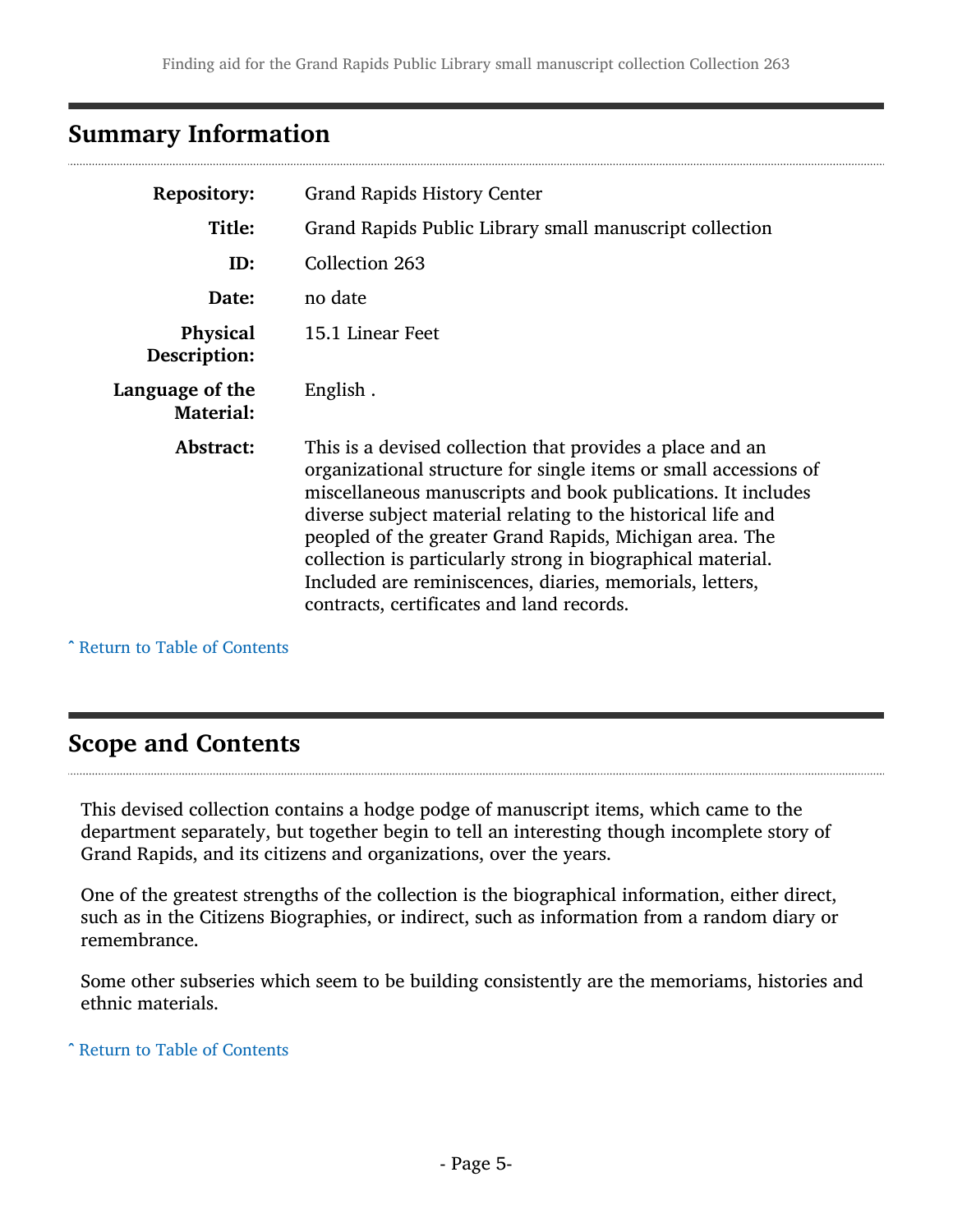### <span id="page-5-0"></span>Administrative Information

#### Publication Statement

Grand Rapids History Center

111 Library Street NE Grand Rapids, Michigan 49503 [localhis@grpl.org](mailto:localhis@grpl.org) URL: <https://www.grpl.org/research/history/>

^ [Return to Table of Contents](#page-1-0)

### <span id="page-5-1"></span>Controlled Access Headings

• Grand Rapids (Mich.) -- History

### <span id="page-5-2"></span>Collection Inventory

#### <span id="page-5-3"></span>Series I. Biographical sources

#### <span id="page-5-4"></span>Subseries A. Biographies

Related Materials: Related Materials

For Stewart Edward White …See Coll. 324.

### Citizens Historical Association (Indianapolis) Biographies

#### Scope and Contents

Citizens Historical Association biographies are quality summaries of individual prominent citizens of the day and their associated relations. These documents previously existed in the departmental collections only within the Vertical File Biographical files, housed with other materials collected for a designated individual. The available originals have now been brought together as a set in Coll. 263, with a copy remaining in the Vertical Files.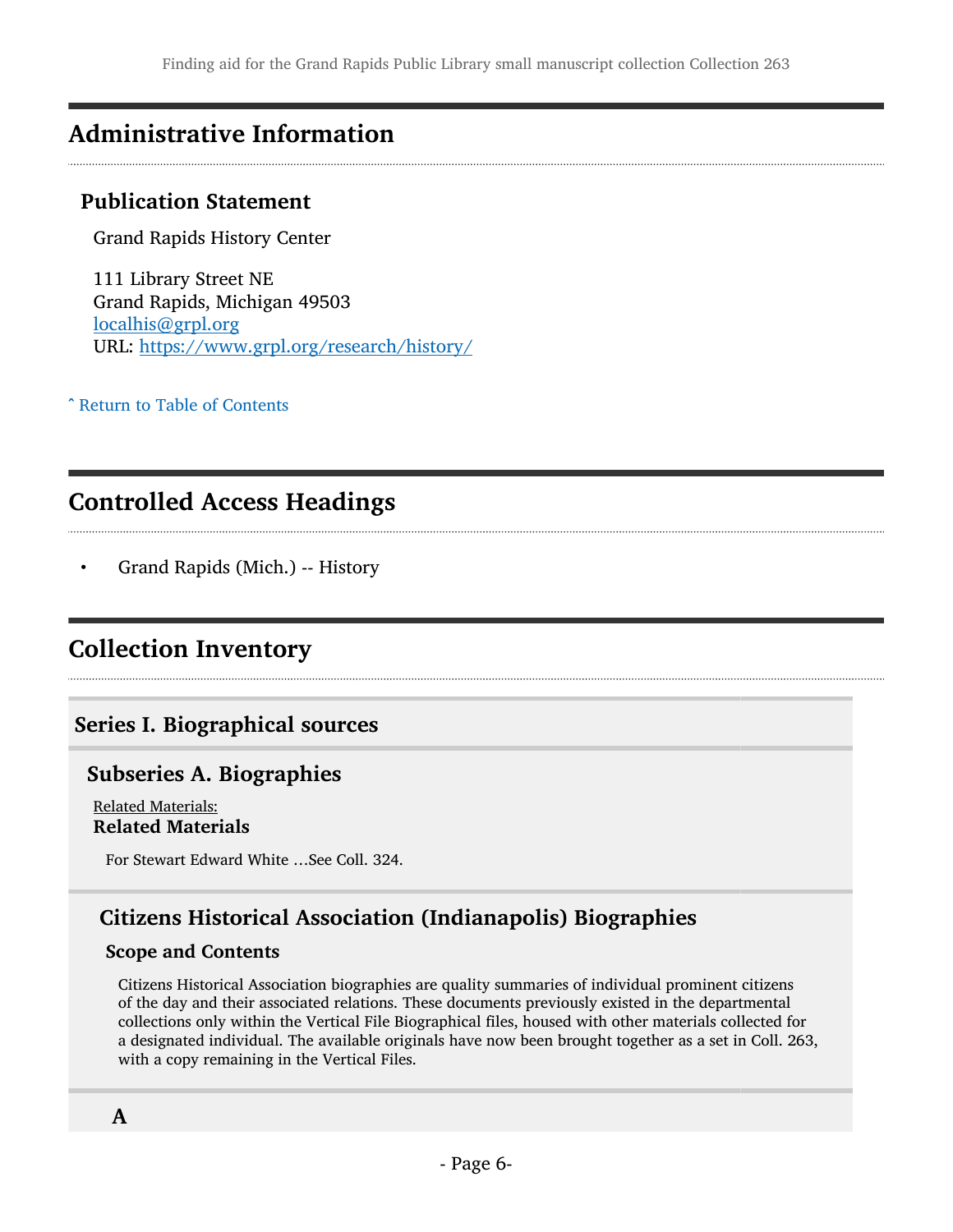| Title/Description    | <b>Instances</b> |          |
|----------------------|------------------|----------|
| Alberda, Fred H.     | Box 1.5          | Folder 1 |
| Alexis, Ivan         | Box 1.5          | Folder 1 |
| Allaben, Fred Roland | Box 1.5          | Folder 1 |
| Alt, Albert J.       | Box 1.5          | Folder 1 |
| Amberg, Julius H.    | Box 1.5          | Folder 1 |
| Ames, Robert F.      | Box 1.5          | Folder 1 |
| Anderson, Archie A.  | Box 1.5          | Folder 1 |
| Anderson, B.H.       | Box 1.5          | Folder 1 |
| Arveson, William H.  | Box 1.5          | Folder 1 |
| Attwood, Charles H.  | Box 1.5          | Folder 1 |
| Avery, Noyes L.      | Box 1.5          | Folder 1 |
|                      |                  |          |

## B

| Title/Description        | <b>Instances</b> |                     |
|--------------------------|------------------|---------------------|
| Baarman, Casper          | <b>Box 1.5</b>   | Folder <sub>2</sub> |
| Baker, John Reeve        | <b>Box 1.5</b>   | Folder <sub>2</sub> |
| Barnett, James Foote     | <b>Box 1.5</b>   | Folder <sub>2</sub> |
| Barnett, Stanley W.      | Box 1.5          | Folder <sub>2</sub> |
| Battjes, Henry N.        | Box 1.5          | Folder <sub>2</sub> |
| Batts, W. Harold         | <b>Box 1.5</b>   | Folder <sub>2</sub> |
| Benner, Daniel H.        | <b>Box 1.5</b>   | Folder <sub>2</sub> |
| Bennett, Lettie B.       | <b>Box 1.5</b>   | Folder <sub>2</sub> |
| Bennett, Robert H.       | <b>Box 1.5</b>   | Folder <sub>2</sub> |
| Berkey, Seymour R.       | <b>Box 1.5</b>   | Folder <sub>2</sub> |
| Berman, Morris M         | <b>Box 1.5</b>   | Folder <sub>2</sub> |
| Besteman, Jacob A.       | <b>Box 1.5</b>   | Folder 2            |
| Beukema, Kenneth         | <b>Box 1.5</b>   | Folder <sub>2</sub> |
| Bidwell, Seth R.         | <b>Box 1.5</b>   | Folder <sub>2</sub> |
| Bissell, Melville R. Jr. | <b>Box 1.5</b>   | Folder <sub>2</sub> |
| Blickle, George C.       | <b>Box 1.5</b>   | Folder <sub>2</sub> |
| Blocksma, Dewey          | <b>Box 1.5</b>   | Folder <sub>2</sub> |
| Blodgett, John Wood.     | <b>Box 1.5</b>   | Folder <sub>2</sub> |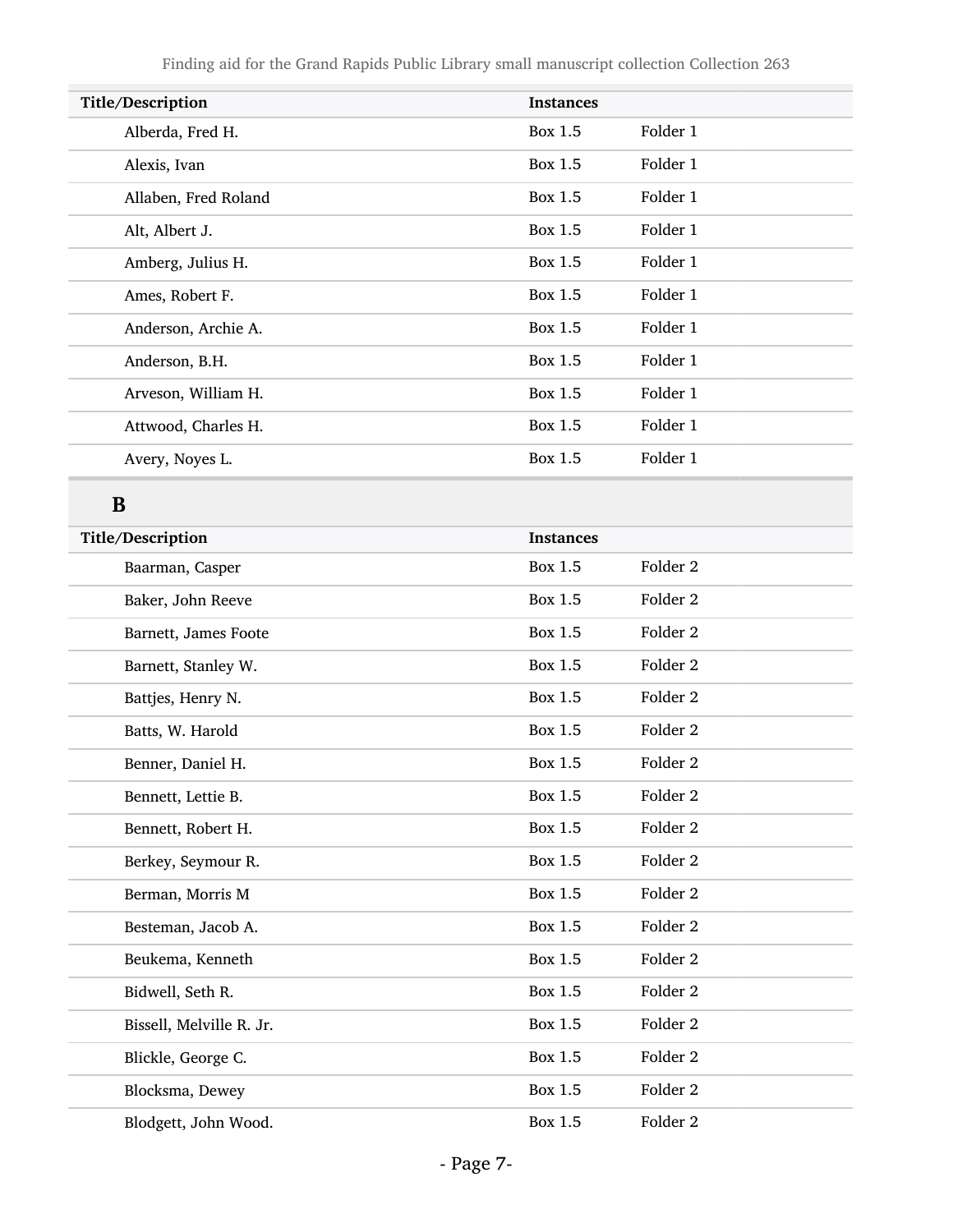| Boer, Rufus            | <b>Box 1.5</b> | Folder <sub>2</sub> |
|------------------------|----------------|---------------------|
| Boeree, James          | <b>Box 1.5</b> | Folder <sub>2</sub> |
| Bosch, Leon C.         | Box 1.5        | Folder <sub>2</sub> |
| Breen, William J.      | <b>Box 1.5</b> | Folder 2            |
| Brink, J. Russell      | <b>Box 1.5</b> | Folder <sub>2</sub> |
| Bronk, Richard Henry   | <b>Box 1.5</b> | Folder <sub>2</sub> |
| Brower, John M.        | <b>Box 1.5</b> | Folder <sub>2</sub> |
| Brown, Manuel          | <b>Box 1.5</b> | Folder <sub>2</sub> |
| Brown, William B.      | <b>Box 1.5</b> | Folder <sub>2</sub> |
| Brown, William H.      | Box 1.5        | Folder 2            |
| Buchanan, Clifford     | <b>Box 1.5</b> | Folder <sub>2</sub> |
| Bull, Charles H.       | <b>Box 1.5</b> | Folder <sub>2</sub> |
| Bulman, Elvah Orville. | <b>Box 1.5</b> | Folder <sub>2</sub> |
| Burleson, Edward G.    | <b>Box 1.5</b> | Folder <sub>2</sub> |
| Burr, James B.         | Box 1.5        | Folder 2            |
| Butterfield, Allen C.  | <b>Box 1.5</b> | Folder <sub>2</sub> |
| Butterfield, Roger C.  | <b>Box 1.5</b> | Folder 2            |
| Bylenga, Harry         | Box 1.5        | Folder <sub>2</sub> |

| Title/Description     | <b>Instances</b> |          |
|-----------------------|------------------|----------|
| Chamberlain, Glenn R. | Box 1.5          | Folder 3 |
| Chapman, Elbert E.    | Box 1.5          | Folder 3 |
| Cholette, Paul E.     | Box 1.5          | Folder 3 |
| Clark, Clyde A.       | Box 1.5          | Folder 3 |
| Clark, Stevens S.     | Box 1.5          | Folder 3 |
| Clemetsen, Hans       | Box 1.5          | Folder 3 |
| Clingman, J. Stuart   | Box 1.5          | Folder 3 |
| Closterhouse, Leon T. | Box 1.5          | Folder 3 |
| Corcoran, John C.     | Box 1.5          | Folder 3 |
| Cornelius, Louis A.   | Box 1.5          | Folder 3 |
| Corwin, Benn M. DNF   | Box 1.5          | Folder 3 |
| Cowlishaw, William E. | Box 1.5          | Folder 3 |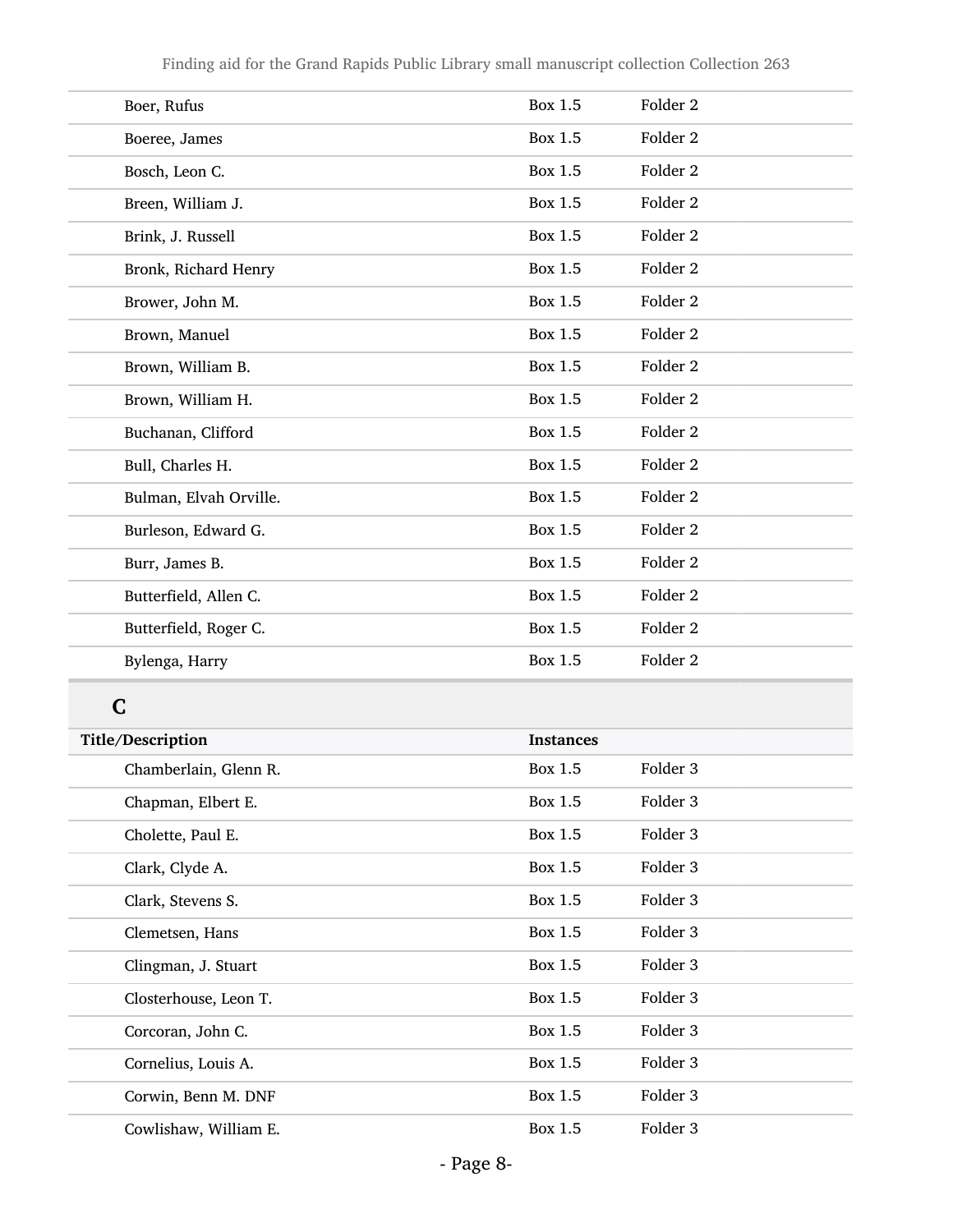Finding aid for the Grand Rapids Public Library small manuscript collection Collection 263

| Cox, Dudley A.   | Box 1.5 | Folder 3 |
|------------------|---------|----------|
| Cox, H. Fred     | Box 1.5 | Folder 3 |
| Cox, James A.    | Box 1.5 | Folder 3 |
| Crell, Albert P. | Box 1.5 | Folder 3 |
| Curran, F.M.     | Box 1.5 | Folder 3 |

# D

| Title/Description        | <b>Instances</b> |          |
|--------------------------|------------------|----------|
| Darling, Charles W.      | Box 1.5          | Folder 4 |
| Davenport, M. Edward     | <b>Box 1.5</b>   | Folder 4 |
| Dean, Alfred             | <b>Box 1.5</b>   | Folder 4 |
| Deane, Edward M.         | <b>Box 1.5</b>   | Folder 4 |
| Deane, Fred M.           | <b>Box 1.5</b>   | Folder 4 |
| DeBoer, Guy W.           | <b>Box 1.5</b>   | Folder 4 |
| Decker, John             | <b>Box 1.5</b>   | Folder 4 |
| DeLamarter, L.J.         | <b>Box 1.5</b>   | Folder 4 |
| Dembinsky, Abe           | <b>Box 1.5</b>   | Folder 4 |
| Dennis, Elmer E.         | <b>Box 1.5</b>   | Folder 4 |
| Despres, Stanley J.      | <b>Box 1.5</b>   | Folder 4 |
| Derezinski, Chester L.   | <b>Box 1.5</b>   | Folder 4 |
| Dexter, Louis M.         | <b>Box 1.5</b>   | Folder 4 |
| Diamond, James K.        | <b>Box 1.5</b>   | Folder 4 |
| Dilley, Abner D.         | <b>Box 1.5</b>   | Folder 4 |
| Doezema, Chester         | <b>Box 1.5</b>   | Folder 4 |
| Dooge, Edward            | <b>Box 1.5</b>   | Folder 4 |
| Dregge, Charles          | <b>Box 1.5</b>   | Folder 4 |
| Dregge, Martin J.        | <b>Box 1.5</b>   | Folder 4 |
| Drueke, William F.       | <b>Box 1.5</b>   | Folder 4 |
| Du Bee, Arend Vanderveen | Box 1.5          | Folder 4 |
| Dunbar, Earl M.          | <b>Box 1.5</b>   | Folder 4 |
| Dunham, John M.          | <b>Box 1.5</b>   | Folder 4 |
| Dunham, Major L.         | Box 1.5          | Folder 4 |
| Dye, Gen.                | <b>Box 1.5</b>   | Folder 4 |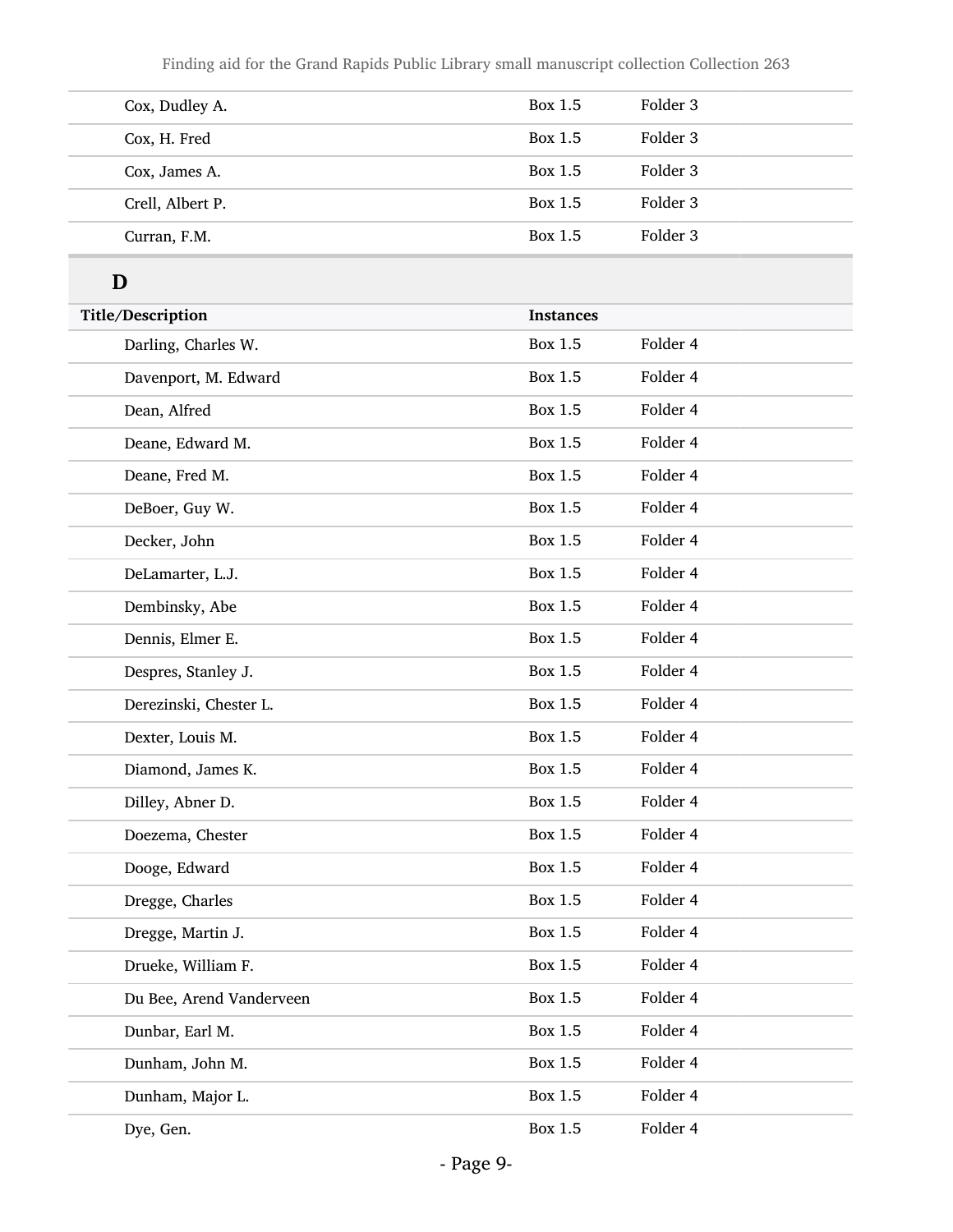| Dykema, Frank L.       | Box 1.5          | Folder 4 |  |  |
|------------------------|------------------|----------|--|--|
| Dykema, Peter          | Box 1.5          | Folder 4 |  |  |
| E                      |                  |          |  |  |
| Title/Description      | <b>Instances</b> |          |  |  |
| Eardley, Edward L.     | Box 1.5          | Folder 5 |  |  |
| Eberts, Jerome W.      | <b>Box 1.5</b>   | Folder 5 |  |  |
| Edwards, Chester E.    | <b>Box 1.5</b>   | Folder 5 |  |  |
| England, Gerald H.     | <b>Box 1.5</b>   | Folder 5 |  |  |
| Erhardt, John F.       | Box 1.5          | Folder 5 |  |  |
| Erstein, Benard L.     | <b>Box 1.5</b>   | Folder 5 |  |  |
| Everett, James C.      | Box 1.5          | Folder 5 |  |  |
| Ewing, Alvin E.        | <b>Box 1.5</b>   | Folder 5 |  |  |
| $\mathbf{F}$           |                  |          |  |  |
| Title/Description      | <b>Instances</b> |          |  |  |
| Fish, Frederick Herman | Box 1.5          | Folder 6 |  |  |
| Fletcher, Harold T.    | <b>Box 1.5</b>   | Folder 6 |  |  |
| Foote, F. Stuart       | Box 1.5          | Folder 6 |  |  |
| Fortier, Byron F.      | <b>Box 1.5</b>   | Folder 6 |  |  |
| Fox, Claire L.         | <b>Box 1.5</b>   | Folder 6 |  |  |
| Frey, John E.          | Box 1.5          | Folder 6 |  |  |
| Fritz, Edward M.       | Box 1.5          | Folder 6 |  |  |
| Frost, Charles L.      | Box 1.5          | Folder 6 |  |  |
| G                      |                  |          |  |  |
| Title/Description      | <b>Instances</b> |          |  |  |
| Gedris, William A.     | Box 1.5          | Folder 7 |  |  |
| Geistert, Arthur H.    | Box 1.5          | Folder 7 |  |  |
| Geistert, Lewis A.     | Box 1.5          | Folder 7 |  |  |
| Gill, Beach            | Box 1.5          | Folder 7 |  |  |
| Gilmore, Bruce W.      | Box 1.5          | Folder 7 |  |  |
| Glaser, Emmet W.       | Box 1.5          | Folder 7 |  |  |
| Glocheski, Earl T.     | Box 1.5          | Folder 7 |  |  |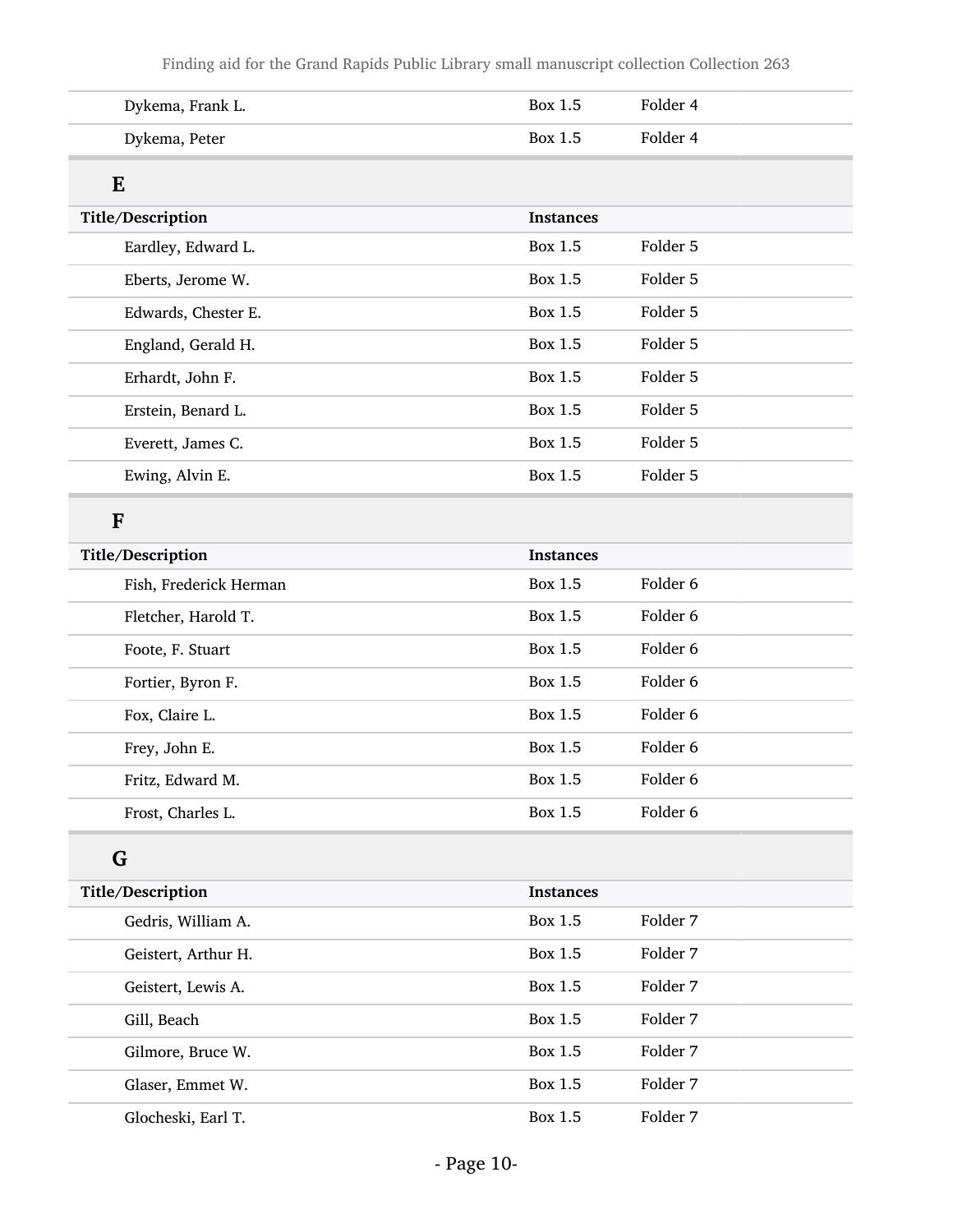| Glocheski, Roman F.     | Box 1.5 | Folder 7 |
|-------------------------|---------|----------|
| Goodspeed, Harrison L.  | Box 1.5 | Folder 7 |
| Goodspeed, John W.      | Box 1.5 | Folder 7 |
| Goodspeed, Theron H.    | Box 1.5 | Folder 7 |
| Gould, Frank Smith      | Box 1.5 | Folder 7 |
| Gould Vivian D.         | Box 1.5 | Folder 7 |
| Grainger, Robert        | Box 1.5 | Folder 7 |
| Grant, Haswell W.       | Box 1.5 | Folder 7 |
| Green, Clarence W.      | Box 1.5 | Folder 7 |
| Gregg, Oliver N.        | Box 1.5 | Folder 7 |
| Griffin, Lawrence O.    | Box 1.5 | Folder 7 |
| Griswold, Joseph G. Jr. | Box 1.5 | Folder 7 |
|                         |         |          |

## H

| Title/Description        | <b>Instances</b> |                     |
|--------------------------|------------------|---------------------|
| Hall, Clare J.           | Box 1.5          | Folder <sub>8</sub> |
| Hall, Obed Chester       | Box 1.5          | Folder <sub>8</sub> |
| Halliday, Frank J.       | Box 1.5          | Folder <sub>8</sub> |
| Hamilton, Arthur W.      | <b>Box 1.5</b>   | Folder 8            |
| Hanson, Alvin E.         | <b>Box 1.5</b>   | Folder <sub>8</sub> |
| Harkness, Nathan J.      | Box 1.5          | Folder <sub>8</sub> |
| Harrett, Lester F.       | <b>Box 1.5</b>   | Folder <sub>8</sub> |
| Harrington, Leon W.      | <b>Box 1.5</b>   | Folder <sub>8</sub> |
| Harris, Lewis C.         | <b>Box 1.5</b>   | Folder <sub>8</sub> |
| Harrison, Francis B.     | <b>Box 1.5</b>   | Folder <sub>8</sub> |
| Haskins, Freeman W.      | <b>Box 1.5</b>   | Folder 8            |
| Heaney, Herbert M.       | <b>Box 1.5</b>   | Folder <sub>8</sub> |
| Heeringa, Richard        | Box 1.5          | Folder <sub>8</sub> |
| Heetderks, Dewey R.      | <b>Box 1.5</b>   | Folder <sub>8</sub> |
| Hefferan, Thomas William | <b>Box 1.5</b>   | Folder <sub>8</sub> |
| Hekman, Henry            | <b>Box 1.5</b>   | Folder <sub>8</sub> |
| Hefferan, Thomas H.      | <b>Box 1.5</b>   | Folder <sub>8</sub> |
| Helms, Laurence          | <b>Box 1.5</b>   | Folder <sub>8</sub> |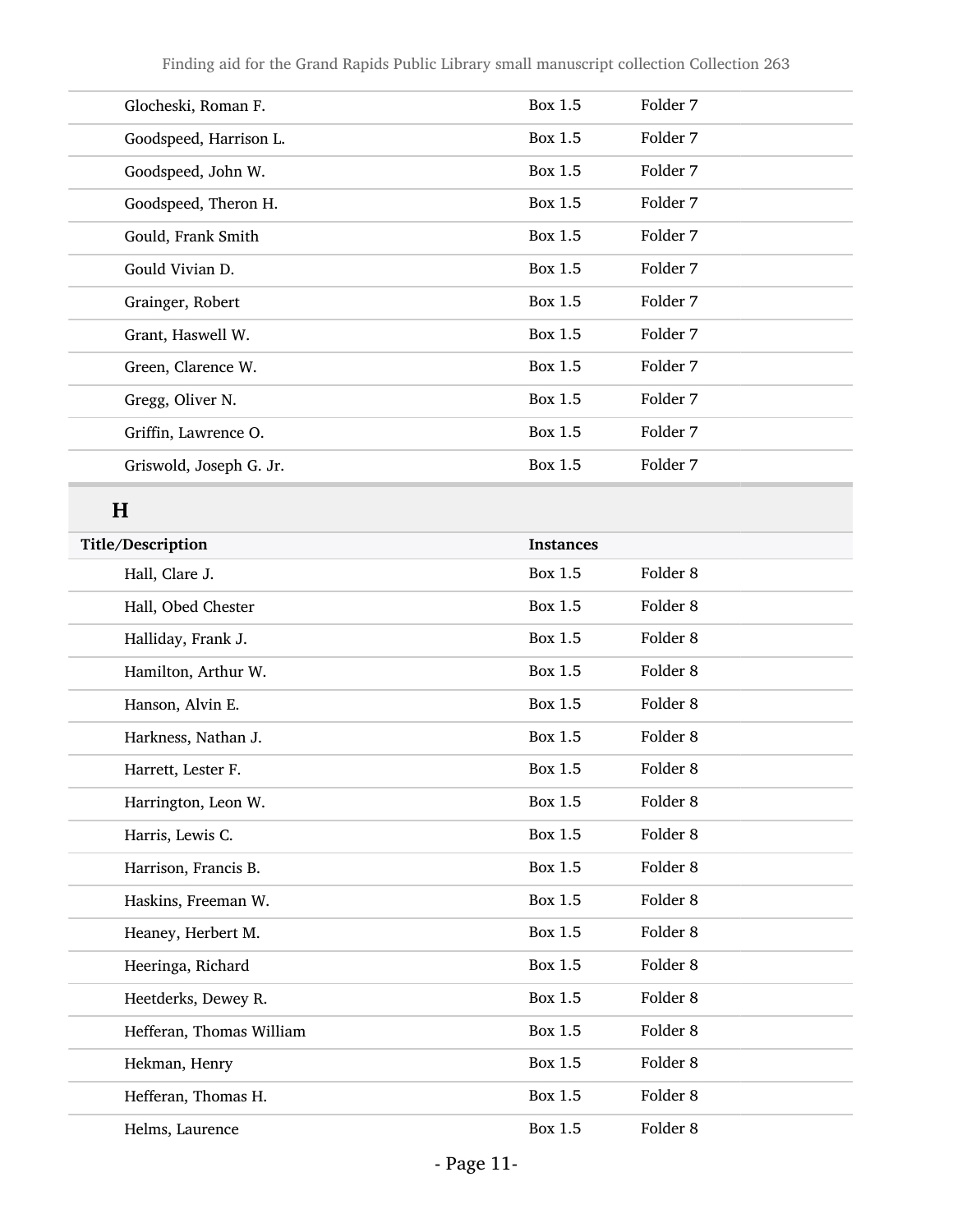| Hepfer, Ivan C.          | Box 1.5          | Folder <sub>8</sub> |
|--------------------------|------------------|---------------------|
| Heyboer, Stuart          | Box 1.5          | Folder <sub>8</sub> |
| Hicks, Kenneth K.        | <b>Box 1.5</b>   | Folder <sub>8</sub> |
| Hicks, Stephen R.        | Box 1.5          | Folder <sub>8</sub> |
| Higbee, Clark E.         | <b>Box 1.5</b>   | Folder <sub>8</sub> |
| Higgins, John A.         | <b>Box 1.5</b>   | Folder <sub>8</sub> |
| Himes, Percy A.          | <b>Box 1.5</b>   | Folder <sub>8</sub> |
| Hoagland, William W.     | Box 1.5          | Folder <sub>8</sub> |
| Hodges, Sylvanus W.      | <b>Box 1.5</b>   | Folder <sub>8</sub> |
| Hoffius, Martin L.       | <b>Box 1.5</b>   | Folder <sub>8</sub> |
| Hollister, Clay H.       | <b>Box 1.5</b>   | Folder <sub>8</sub> |
| Homiller, John P.        | Box 1.5          | Folder <sub>8</sub> |
| Hompe, Alexander         | <b>Box 1.5</b>   | Folder <sub>8</sub> |
| Horner, Abram B.         | <b>Box 1.5</b>   | Folder <sub>8</sub> |
| Horner, Joseph           | <b>Box 1.5</b>   | Folder <sub>8</sub> |
| Houseman, Maurice H.     | <b>Box 1.5</b>   | Folder <sub>8</sub> |
| Howard, James Buckingham | <b>Box 1.5</b>   | Folder <sub>8</sub> |
| Hoyt, Hayward N.         | <b>Box 1.5</b>   | Folder <sub>8</sub> |
| Hufford, Alvin R.        | <b>Box 1.5</b>   | Folder <sub>8</sub> |
| Hufford, Solomon J.      | Box 1.5          | Folder <sub>8</sub> |
| Hunting, David Dyer      | <b>Box 1.5</b>   | Folder <sub>8</sub> |
| Hurst, Arthur Rood       | <b>Box 1.5</b>   | Folder <sub>8</sub> |
| Hutzler, Ralph E.        | Box 1.5          | Folder <sub>8</sub> |
| I                        |                  |                     |
| Title/Description        | <b>Instances</b> |                     |
| Ibershof, Cornelius      | <b>Box 1.5</b>   | Folder 9            |
| Idema, Chester F.        | Box 1.5          | Folder 9            |
| Idema, Walter D.         | <b>Box 1.5</b>   | Folder 9            |
| $\bf J$                  |                  |                     |
| Title/Description        | <b>Instances</b> |                     |
| Jackoboice, George A.    | Box 1.5          | Folder 10           |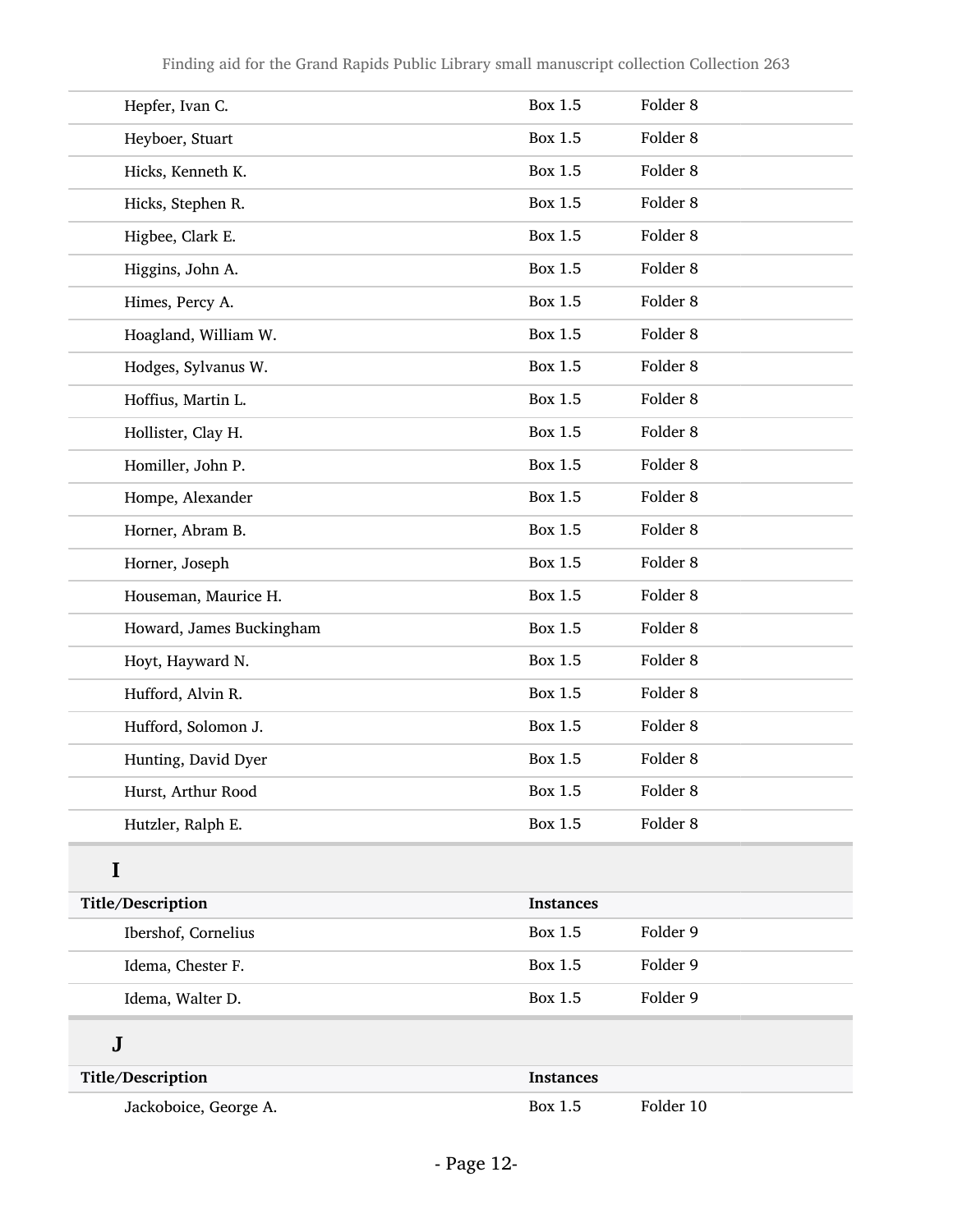| Jager, Carl          | Box 1.5 | Folder 10 |  |
|----------------------|---------|-----------|--|
| Jaqua, Chester A.    | Box 1.5 | Folder 10 |  |
| Jarvis, Frank C.     | Box 1.5 | Folder 10 |  |
| Jewell, Harry D.     | Box 1.5 | Folder 10 |  |
| Johnson, C. Evan     | Box 1.5 | Folder 10 |  |
| Johnson, Edgar H.    | Box 1.5 | Folder 10 |  |
| Joldersma, Alfred H. | Box 1.5 | Folder 10 |  |
| Jones, Arden W.      | Box 1.5 | Folder 10 |  |
| Joppe, Peter         | Box 1.5 | Folder 10 |  |
| Judd, Siegel W.      | Box 1.5 | Folder 10 |  |

## K

| Title/Description      | <b>Instances</b> |           |
|------------------------|------------------|-----------|
| Kammeraad, Peter A.    | Box 1.5          | Folder 11 |
| Kennedy, Aubrey T.     | Box 1.5          | Folder 11 |
| Kenyon, Roy V.         | Box 1.5          | Folder 11 |
| Ketcham, John C.       | Box 1.5          | Folder 11 |
| Kilpatrick, R. Stanton | Box 1.5          | Folder 11 |
| Kimball, Dan W.        | Box 1.5          | Folder 11 |
| Kinsey, William H.     | Box 1.5          | Folder 11 |
| Kirkpatrick, Arthur    | <b>Box 1.5</b>   | Folder 11 |
| Klanderman, G. John    | Box 1.5          | Folder 11 |
| Knape, Joseph J.       | <b>Box 1.5</b>   | Folder 11 |
| Knappen, Stuart Edwin. | Box 1.5          | Folder 11 |
| Kooienga, William      | <b>Box 1.5</b>   | Folder 11 |
| Kulp, Leo              | <b>Box 1.5</b>   | Folder 11 |
| Kunst, Neil J.         | Box 1.5          | Folder 11 |
|                        |                  |           |

#### L

| Title/Description   | <b>Instances</b> |           |
|---------------------|------------------|-----------|
| La Barge, Sidney H. | Box 1.5          | Folder 12 |
| Landstrom, Edgar O. | Box $1.5$        | Folder 12 |
| Larson, William E.  | Box 1.5          | Folder 12 |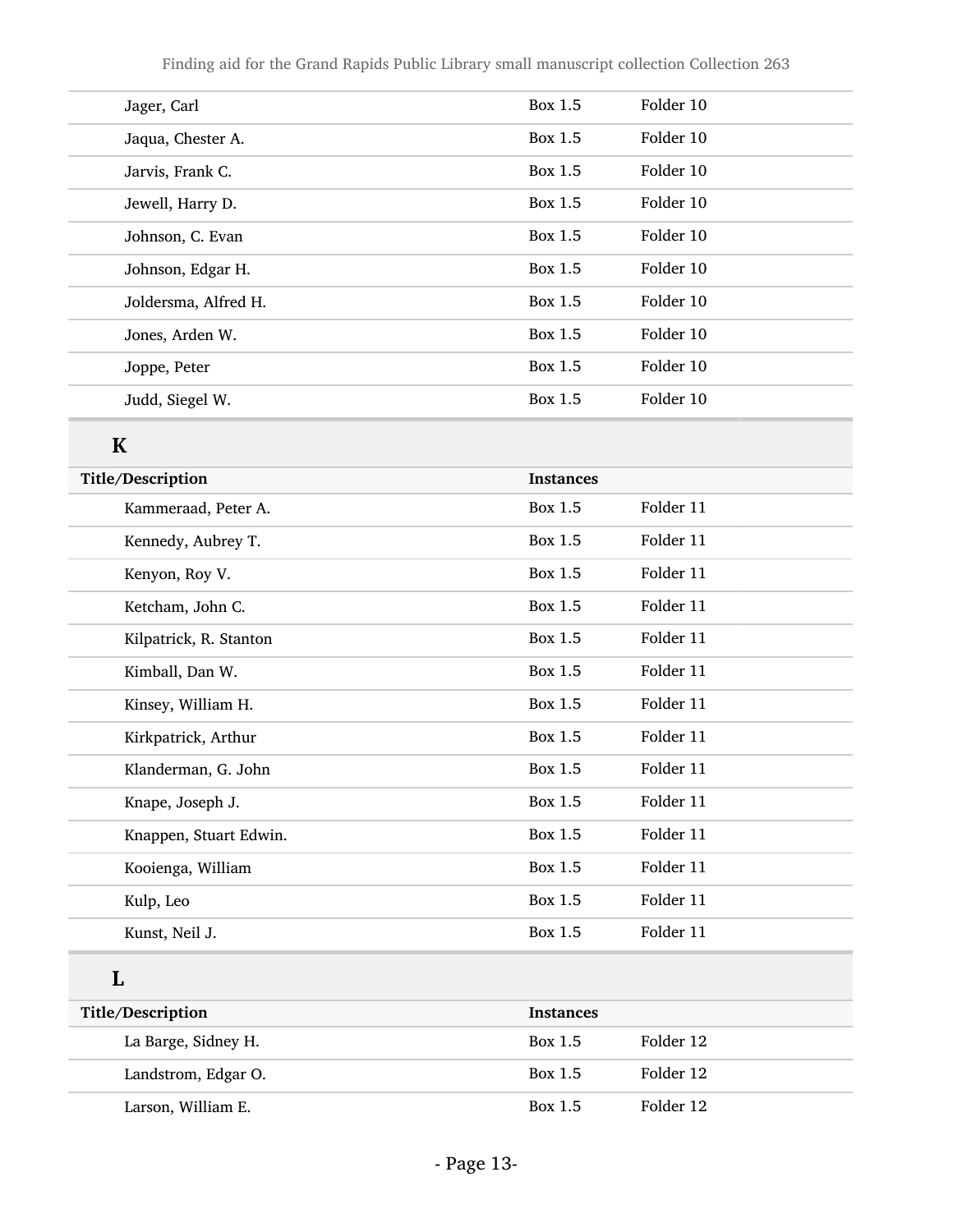| Laurent, George F.    | Box 1.5        | Folder 12 |
|-----------------------|----------------|-----------|
| Leese, Ernest         | <b>Box 1.5</b> | Folder 12 |
| Leslie, Joel W.       | <b>Box 1.5</b> | Folder 12 |
| Leven, Paul K.        | Box 1.5        | Folder 12 |
| Lewis, Philip W.      | <b>Box 1.5</b> | Folder 12 |
| Liesveld, Herman M.   | Box 1.5        | Folder 12 |
| Lillie, Guy C.        | Box 1.5        | Folder 12 |
| Lillie, Martin E.     | Box 1.5        | Folder 12 |
| Linsey, Jay W.        | <b>Box 1.5</b> | Folder 12 |
| Liverance, Frank E.   | Box 1.5        | Folder 12 |
| Livingston, J. Leslie | Box 1.5        | Folder 12 |
| Loosemore, Robert C.  | <b>Box 1.5</b> | Folder 12 |
| Lotterman, Berend H.  | <b>Box 1.5</b> | Folder 12 |
| Lyman, William D.     | Box 1.5        | Folder 12 |
| Lynch, Joseph P.      | Box 1.5        | Folder 12 |
| Lyon, J. Fred         | <b>Box 1.5</b> | Folder 12 |
|                       |                |           |

### M

| Title/Description     | <b>Instances</b> |           |
|-----------------------|------------------|-----------|
| McCaslin, William R.  | Box 1.5          | Folder 13 |
| Macauley, Charles B.  | Box 1.5          | Folder 13 |
| McCauley, Charles D.  | Box 1.5          | Folder 13 |
| McCobb, Edward C.     | Box 1.5          | Folder 13 |
| McCready, Edward A.   | Box 1.5          | Folder 13 |
| McDonald, John Duncan | Box 1.5          | Folder 13 |
| McDonald, John Samuel | Box 1.5          | Folder 13 |
| McIlhiny, Donald L.   | Box 1.5          | Folder 13 |
| Mackenzie, George F.  | Box 1.5          | Folder 13 |
| McKeown, Clair W.     | Box 1.5          | Folder 13 |
| Mackey, Robert B.     | Box 1.5          | Folder 13 |
| McKnight, Lawrence F. | Box 1.5          | Folder 13 |
| McLachlan, Frank W.   | Box 1.5          | Folder 13 |
| McMahon, Roger O.     | Box 1.5          | Folder 13 |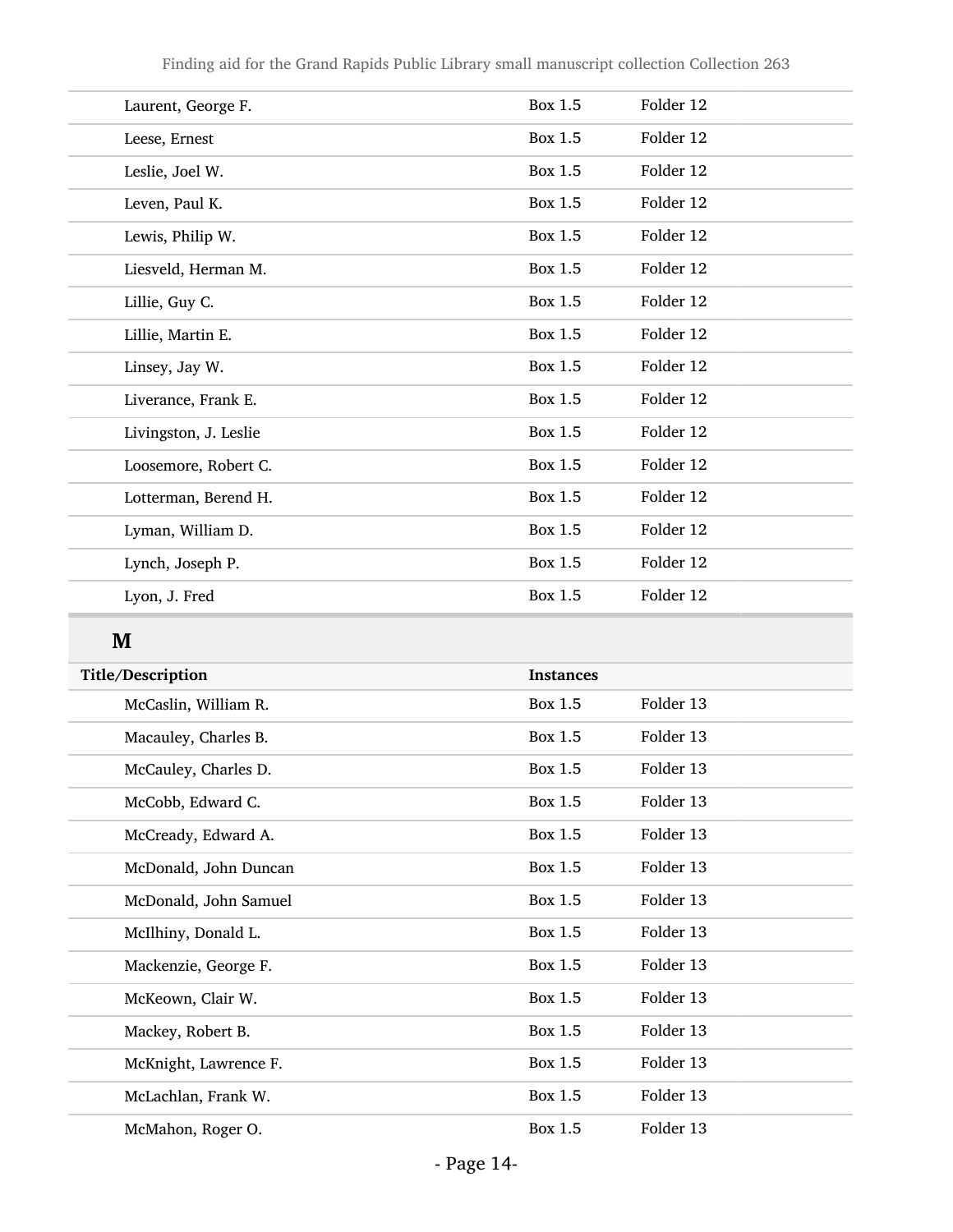| McNaughton, John D.       | Box 1.5          | Folder 13 |
|---------------------------|------------------|-----------|
| MacPhail, Curtis MacPhail | Box 1.5          | Folder 13 |
| McReynolds, John          | <b>Box 1.5</b>   | Folder 13 |
| Mason, Thomas C.          | Box 1.5          | Folder 13 |
| Maurits, Reuben           | <b>Box 1.5</b>   | Folder 13 |
| Meinke, Carl              | Box 1.5          | Folder 13 |
| Merrick, Benjamin P.      | <b>Box 1.5</b>   | Folder 13 |
| Messinger, William H.     | Box 1.5          | Folder 13 |
| Meyer, Frederick H.       | <b>Box 1.5</b>   | Folder 13 |
| Miller, David A.          | <b>Box 1.5</b>   | Folder 13 |
| Miller, John C.           | <b>Box 1.5</b>   | Folder 13 |
| Miller, Leonard C.        | <b>Box 1.5</b>   | Folder 13 |
| Monahan, Joseph           | <b>Box 1.5</b>   | Folder 13 |
| Monical, W. Scott         | Box 1.5          | Folder 13 |
| Moore, Earl W.            | <b>Box 1.5</b>   | Folder 13 |
| Mueller, J. Fred          | Box 1.5          | Folder 13 |
| Muller, John Hulst        | Box 1.5          | Folder 13 |
| Muller, William           | Box 1.5          | Folder 13 |
| Mulnix, LeVant            | <b>Box 1.5</b>   | Folder 13 |
| Munshaw, Earl W.          | Box 1.5          | Folder 13 |
| Murphy, Roy C.            | Box 1.5          | Folder 13 |
| N                         |                  |           |
| Title/Description         | <b>Instances</b> |           |
| Nachtegall, Alfred B.     | Box 1.5          | Folder 14 |
| Nelson, Roy B.            | Box 1.5          | Folder 14 |

O

Nelson, Zeno H. Box 1.5 Folder 14

Nixon, Walter S. Box 1.5 Folder 14

Norcross, George S. Box 1.5 Folder 14

Norris, Abbott L. Box 1.5 Folder 14

Norton, Otto Box 1.5 Folder 14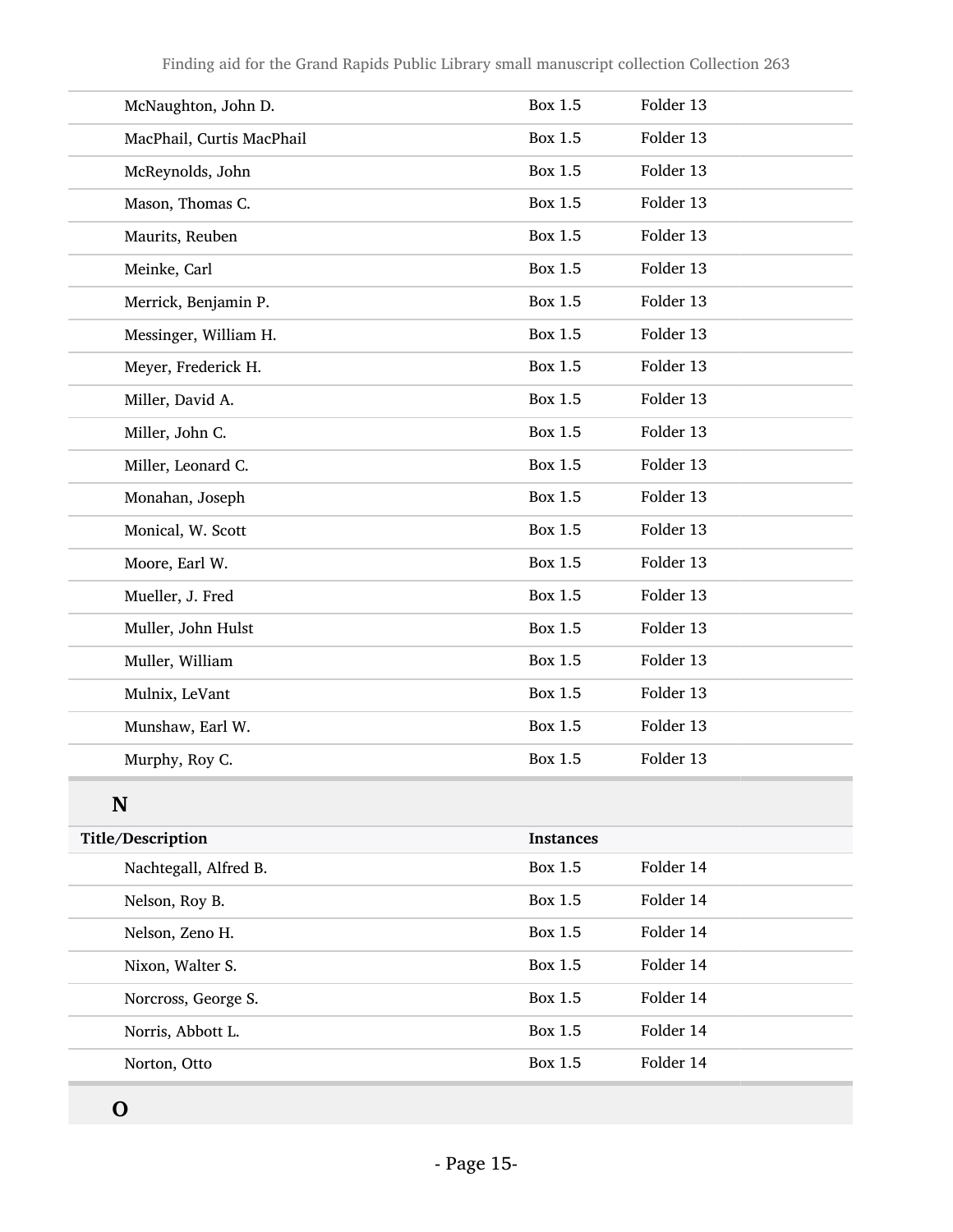| Title/Description       | <b>Instances</b>            |  |
|-------------------------|-----------------------------|--|
| O'Malley, Frank J.      | Folder 15<br>Box 1.5        |  |
| P                       |                             |  |
| Title/Description       | <b>Instances</b>            |  |
| Palmer, Alexander S.    | Folder 16<br>Box 1.5        |  |
| Panigot, Eugene A.      | <b>Box 1.5</b><br>Folder 16 |  |
| Pardoe, Wallace B.      | Folder 16<br>Box 1.5        |  |
| Pastoor, Cornelius      | Folder 16<br>Box 1.5        |  |
| Patten, Maurice L.      | Folder 16<br>Box 1.5        |  |
| Payette, Robert J.      | <b>Box 1.5</b><br>Folder 16 |  |
| Peck, Lewis T.          | Folder 16<br>Box 1.5        |  |
| Perkins, Willis B.      | Folder 16<br>Box 1.5        |  |
| Phelps, Earl F.         | Folder 16<br>Box 1.5        |  |
| Phelps, Leland D.       | <b>Box 1.5</b><br>Folder 16 |  |
| Pleune, Henry M.        | <b>Box 1.5</b><br>Folder 16 |  |
| Polack, Maurice         | Folder 16<br>Box 1.5        |  |
| Postma, Samuel          | Folder 16<br>Box 1.5        |  |
| Postma, Sipke           | <b>Box 1.5</b><br>Folder 16 |  |
| Q                       |                             |  |
| Title/Description       | <b>Instances</b>            |  |
| Quimby, Joseph F.       | Folder 17<br>Box 1.5        |  |
| $\mathbf R$             |                             |  |
| Title/Description       | <b>Instances</b>            |  |
| Raniville, Francis F.   | Folder 18<br>Box 1.5        |  |
| Rauschenberger, Paul T. | <b>Box 1.5</b><br>Folder 18 |  |
| Rauser, John G.         | Box 1.5<br>Folder 18        |  |
| Redlin, George H.       | Folder 18<br><b>Box 1.5</b> |  |
| Remien, Herbert C.      | Box 1.5<br>Folder 18        |  |
| Renihan, Joseph         | <b>Box 1.5</b><br>Folder 18 |  |
| Retan, Ted L.           | Box 1.5<br>Folder 18        |  |
| Reynier, Karl H.        | Box 1.5<br>Folder 18        |  |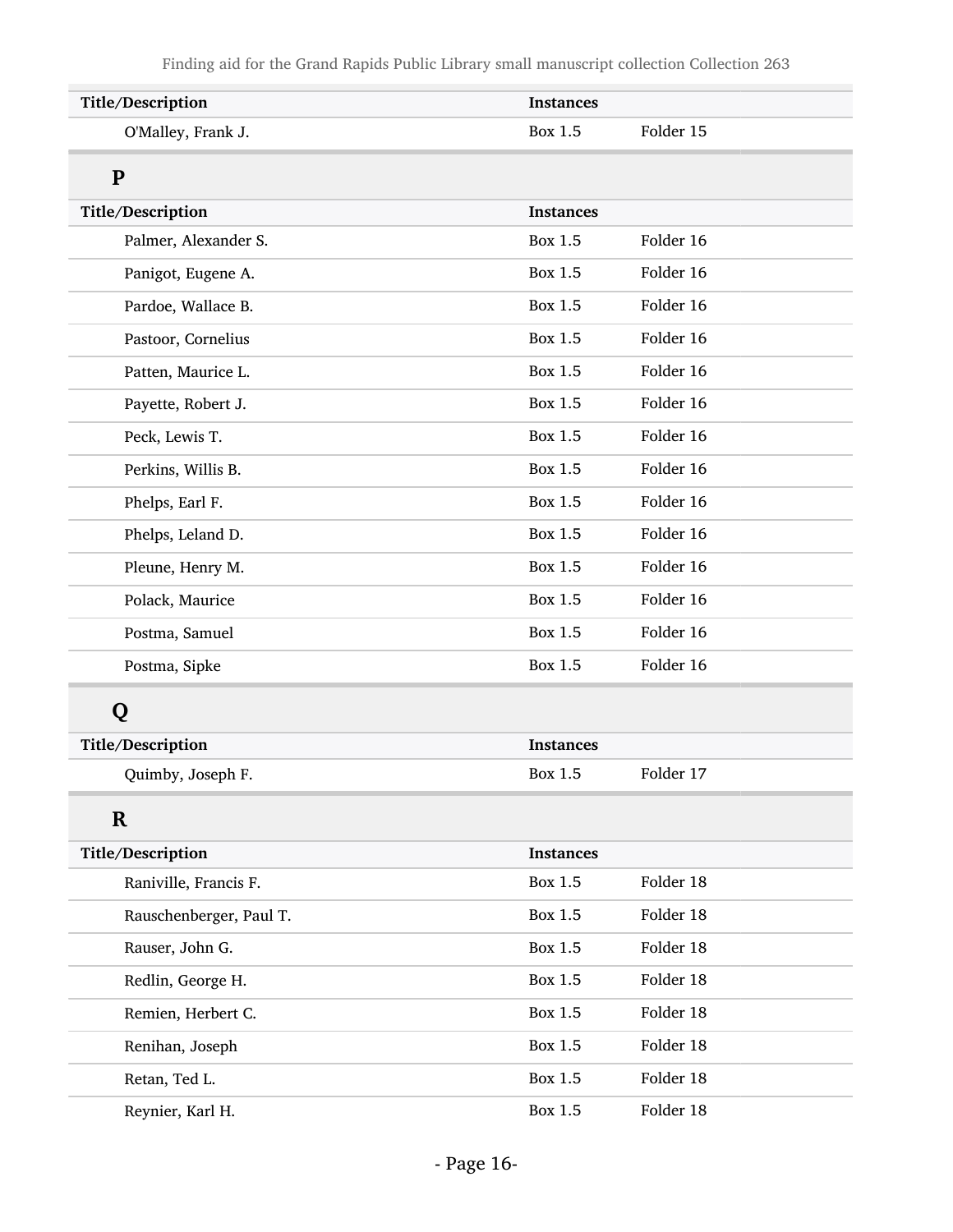| Rice, Cyrus Walker   | Box 1.5 | Folder 18 |
|----------------------|---------|-----------|
| Richards, Eugene     | Box 1.5 | Folder 18 |
| Richards, Glendon A. | Box 1.5 | Folder 18 |
| Richel, George W.    | Box 1.5 | Folder 18 |
| Richter, Gustav H.   | Box 1.5 | Folder 18 |
| Rickers, Christian   | Box 1.5 | Folder 18 |
| Roach, William R.    | Box 1.5 | Folder 18 |
| Robson, Walter A.    | Box 1.5 | Folder 18 |
| Rohloff, Henry B.    | Box 1.5 | Folder 18 |
| Rooks, Gerrit J.     | Box 1.5 | Folder 18 |
| Row, Frank G.        | Box 1.5 | Folder 18 |
| Rutstein, Edward A.  | Box 1.5 | Folder 18 |
| Rysdorp, Herman      | Box 1.5 | Folder 18 |
|                      |         |           |

## S

| Title/Description       | <b>Instances</b> |           |
|-------------------------|------------------|-----------|
| Sackner, Wade E.        | Box 1.5          | Folder 19 |
| Sawyer, Orson J.        | <b>Box 1.5</b>   | Folder 19 |
| Schaafsma, Sybrant      | <b>Box 1.5</b>   | Folder 19 |
| Schafer, Alvin O.       | <b>Box 1.5</b>   | Folder 19 |
| Schlientz, William A.   | <b>Box 1.5</b>   | Folder 19 |
| Schmidt, Karl F.        | Box 1.5          | Folder 19 |
| Schmidt, Robert A.      | <b>Box 1.5</b>   | Folder 19 |
| Schnoor, Elmer W. Sr.   | <b>Box 1.5</b>   | Folder 19 |
| Schoeck, Frederick G.   | <b>Box 1.5</b>   | Folder 19 |
| Scholte, Robert P.      | <b>Box 1.5</b>   | Folder 19 |
| Schopps, Edward M.      | <b>Box 1.5</b>   | Folder 19 |
| Schornstein, Richard M. | <b>Box 1.5</b>   | Folder 19 |
| Scott, John W.          | <b>Box 1.5</b>   | Folder 19 |
| Searl, Fred             | <b>Box 1.5</b>   | Folder 19 |
| Seidman, Frank E.       | <b>Box 1.5</b>   | Folder 19 |
| Siebel, Frank J.        | Box 1.5          | Folder 19 |
| Sharpe, Arthur C.       | Box 1.5          | Folder 19 |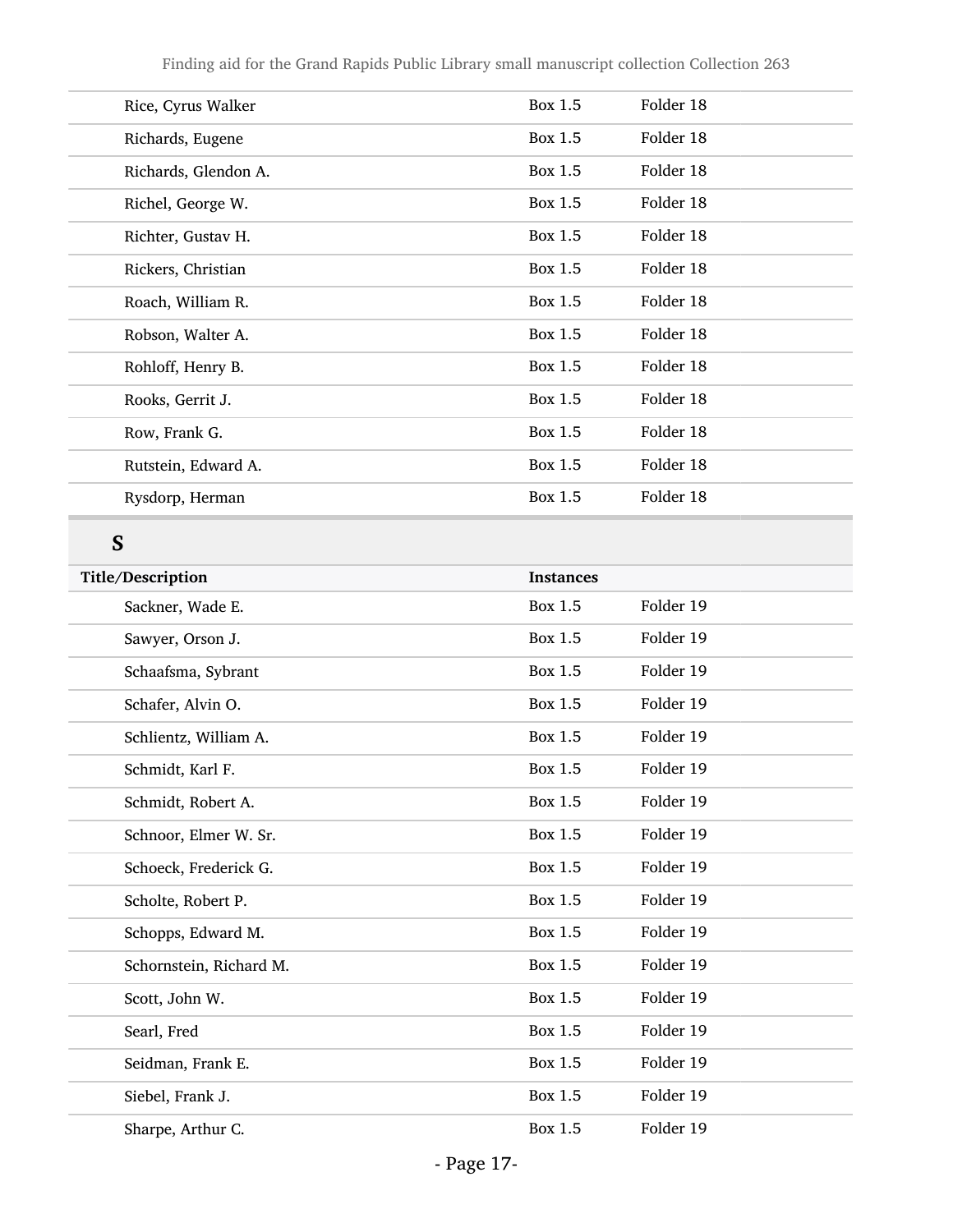| Shellman, Ernest A.         | Box 1.5          | Folder 19 |
|-----------------------------|------------------|-----------|
| Sherwood, William W.        | <b>Box 1.5</b>   | Folder 19 |
| Shivel, Roland M.           | <b>Box 1.5</b>   | Folder 19 |
| Simpson, Elton H.           | <b>Box 1.5</b>   | Folder 19 |
| Skiff, George B.            | <b>Box 1.5</b>   | Folder 19 |
| Skillman, Harvey E.         | <b>Box 1.5</b>   | Folder 19 |
| Sligh, Charles R. Jr.       | <b>Box 1.5</b>   | Folder 19 |
| Sluiter, Orrie J.           | <b>Box 1.5</b>   | Folder 19 |
| Smith, Earl T.              | <b>Box 1.5</b>   | Folder 19 |
| Smith, Ferris N.            | <b>Box 1.5</b>   | Folder 19 |
| Smith, Henry DNF            | <b>Box 1.5</b>   | Folder 19 |
| Smith, Richard Rott (Added) | <b>Box 1.5</b>   | Folder 19 |
| Snapp, Carl F.              | <b>Box 1.5</b>   | Folder 19 |
| Snyder, George N            | <b>Box 1.5</b>   | Folder 19 |
| Spees, Thomas V.            | <b>Box 1.5</b>   | Folder 19 |
| Spindle, James E.           | <b>Box 1.5</b>   | Folder 19 |
| Spoor, Leslie M.            | <b>Box 1.5</b>   | Folder 19 |
| Steketee, Daniel C.         | <b>Box 1.5</b>   | Folder 19 |
| Stevens, Joe Jr.            | <b>Box 1.5</b>   | Folder 19 |
| Stoll, David                | <b>Box 1.5</b>   | Folder 19 |
| Stowe, Ernest Albert        | Box 1.5          | Folder 19 |
| Straayer, Martin J.         | <b>Box 1.5</b>   | Folder 19 |
| Stuart, James Victor        | Box 1.5          | Folder 19 |
| Sugg, Cullen E.             | <b>Box 1.5</b>   | Folder 19 |
| Sullivan, Clarence D.       | Box 1.5          | Folder 19 |
| Swanson, Harry J.           | <b>Box 1.5</b>   | Folder 19 |
| T                           |                  |           |
| Title/Description           | <b>Instances</b> |           |
| Taggert, Ganson E.          | Box 1.5          | Folder 20 |
| Tassell, Leslie E.          | <b>Box 1.5</b>   | Folder 20 |
| Tatum, Edward W.            | Box 1.5          | Folder 20 |

Taylor, Thaddeus B. Box 1.5 Folder 20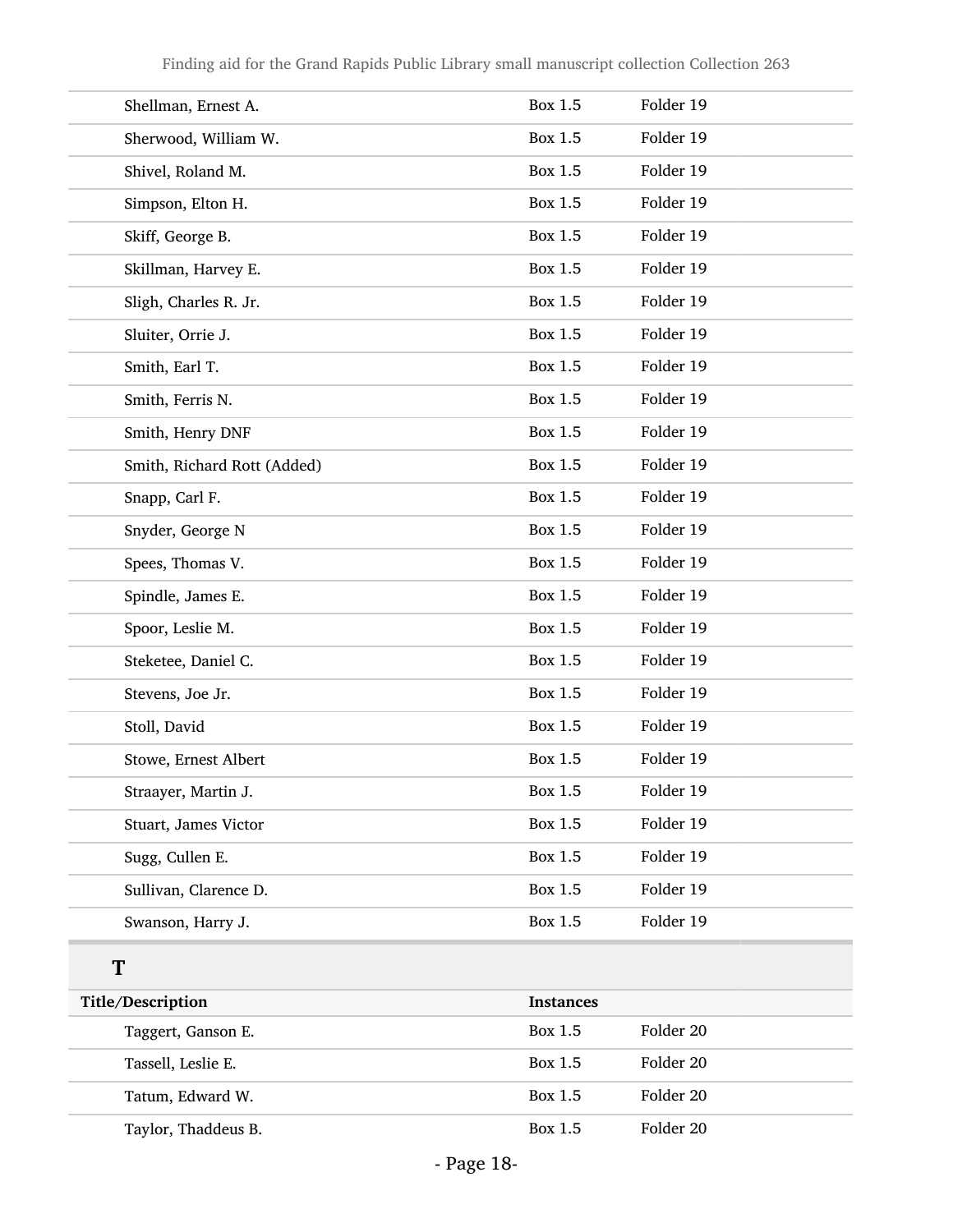| Thomas, Anthony               | Box 1.5          | Folder 20 |
|-------------------------------|------------------|-----------|
| Thomasma, Walter C.           | Box 1.5          | Folder 20 |
| Thykeson, Ralph M.            | Box 1.5          | Folder 20 |
| Timmer, Fred G.               | Box 1.5          | Folder 20 |
| Tinkham, Lewis W.             | Box 1.5          | Folder 20 |
| Tobey, Fred W.                | Box 1.5          | Folder 20 |
| Torgerson, William R.         | Box 1.5          | Folder 20 |
| Tracy, George H.              | Box 1.5          | Folder 20 |
| Travis, Philip H.             | Box 1.5          | Folder 20 |
| U                             |                  |           |
| Title/Description             | <b>Instances</b> |           |
| Uhl, Marshall                 | Box 1.5          | Folder 21 |
| Usher, Harold W.              | Box 1.5          | Folder 21 |
| $\mathbf{V}$                  |                  |           |
| Title/Description             | <b>Instances</b> |           |
| Van Allsburg, Peter           | Box 1.5          | Folder 22 |
| Van Blooys, Joseph P.         | Box 1.5          | Folder 22 |
| Vande Bunte, Gerrit J.        | Box 1.5          | Folder 22 |
| Vanden Berg, Dr. Henry J. Sr. | Box 1.5          | Folder 22 |
| Vander Heide, Jan S.          | Box 1.5          | Folder 22 |
| Vandermass, Biem H.           | Box 1.5          | Folder 22 |
| Van Dyke, Joseph G.           | Box 1.5          | Folder 22 |
| Van Houten, Gertrude B.       | Box 1.5          | Folder 22 |
| Van Kuiken, Lewis L.          | <b>Box 1.5</b>   | Folder 22 |
| Van Opstall, James M.         | Box 1.5          | Folder 22 |
| Van orden, Richard O.         | Box 1.5          | Folder 22 |
| Van Otteran, Martin           | Box 1.5          | Folder 22 |
| Van Sledright, Arthur         | Box 1.5          | Folder 22 |
| Van Zee, Lawrence             | Box 1.5          | Folder 22 |
| Veenboer, William H.          | Box 1.5          | Folder 22 |
| Veit, Frank A.                | Box 1.5          | Folder 22 |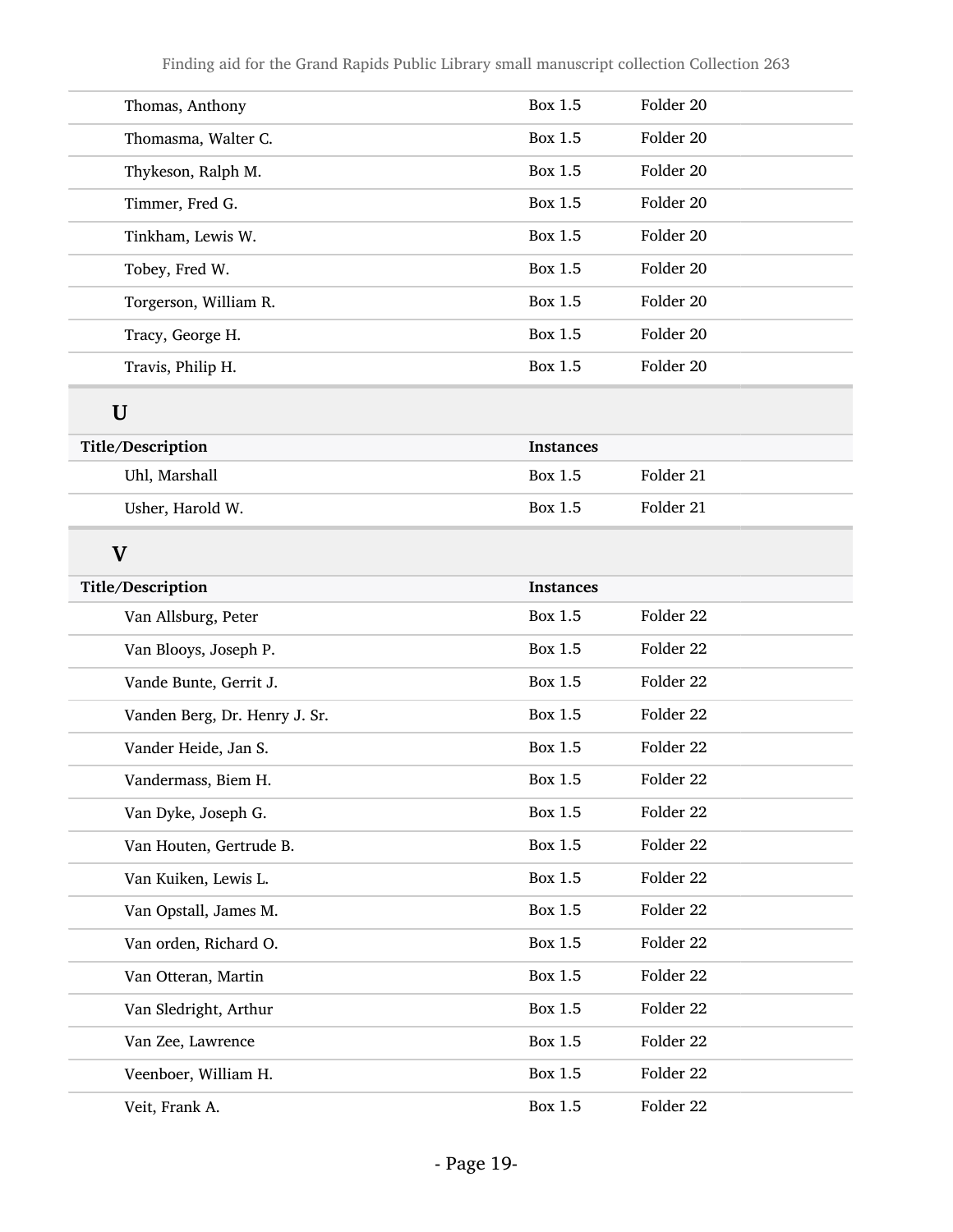| Verdier, Leonard D.  | Box 1.5 | Folder 22 |
|----------------------|---------|-----------|
| Verseput, Roger Jr.  | Box 1.5 | Folder 22 |
| Versluis, Leonard A. | Box 1.5 | Folder 22 |
| Vidro, Thomas        | Box 1.5 | Folder 22 |
| Voigt, Carl S.       | Box 1.5 | Folder 22 |
| Voigt, Ralph A.      | Box 1.5 | Folder 22 |

## W

| Title/Description       | <b>Instances</b> |           |
|-------------------------|------------------|-----------|
| Wagemaker, Raymond      | <b>Box 1.5</b>   | Folder 23 |
| Wagner, Gerald J.       | <b>Box 1.5</b>   | Folder 23 |
| Walker, Samuel A.       | <b>Box 1.5</b>   | Folder 23 |
| Wallace, Edward A.      | <b>Box 1.5</b>   | Folder 23 |
| Walsh, Thomas E.        | <b>Box 1.5</b>   | Folder 23 |
| Waterman, Phillips L.   | <b>Box 1.5</b>   | Folder 23 |
| Watkins, Roy M.         | <b>Box 1.5</b>   | Folder 23 |
| Wedgewood, Llewellyn G. | <b>Box 1.5</b>   | Folder 23 |
| Wege, Peter M.          | <b>Box 1.5</b>   | Folder 23 |
| Wells, Arthur E.        | <b>Box 1.5</b>   | Folder 23 |
| West, Fred C.           | <b>Box 1.5</b>   | Folder 23 |
| Weston, Alborne A.      | <b>Box 1.5</b>   | Folder 23 |
| Westra, Nicholas J.     | <b>Box 1.5</b>   | Folder 23 |
| Whinery, Ingle B.       | <b>Box 1.5</b>   | Folder 23 |
| White, H. C.            | <b>Box 1.5</b>   | Folder 23 |
| White, V. Hudson        | <b>Box 1.5</b>   | Folder 23 |
| Whitworth, J. Arthur    | <b>Box 1.5</b>   | Folder 23 |
| Wiarda, Cornelius       | <b>Box 1.5</b>   | Folder 23 |
| Wicks, Kirk E.          | <b>Box 1.5</b>   | Folder 23 |
| Wierengo, John L.       | <b>Box 1.5</b>   | Folder 23 |
| Willard, Ralph T.       | Box 1.5          | Folder 23 |
| Williams, Francis L.    | <b>Box 1.5</b>   | Folder 23 |
| Williams, Theodore O.   | <b>Box 1.5</b>   | Folder 23 |
| Williams, Wilfred B.    | Box 1.5          | Folder 23 |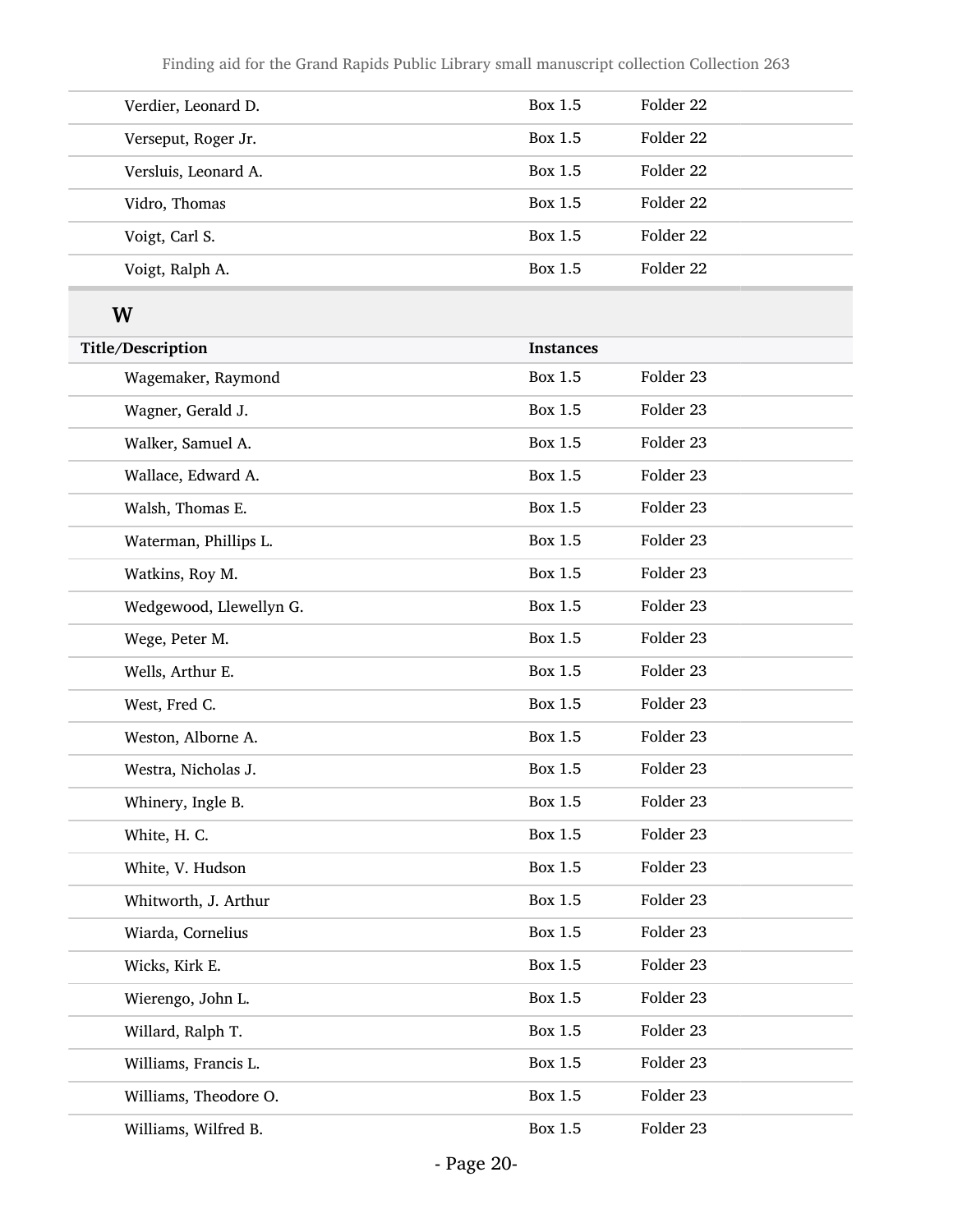| Wilmarth, Lewis Theodore | Box 1.5          | Folder 23 |
|--------------------------|------------------|-----------|
| Willits, Paul W.         | <b>Box 1.5</b>   | Folder 23 |
| Wilson, Robert J.        | <b>Box 1.5</b>   | Folder 23 |
| Woodburne, Arthur R.     | <b>Box 1.5</b>   | Folder 23 |
| Woodhouse, Charles A.    | <b>Box 1.5</b>   | Folder 23 |
| Woodman, Albert G.       | <b>Box 1.5</b>   | Folder 23 |
| Woodward, Lester A.      | Box 1.5          | Folder 23 |
| Worfel, Henry F.         | Box 1.5          | Folder 23 |
| Wunderlich, Bruno        | <b>Box 1.5</b>   | Folder 23 |
| Wurzburg, Donald B.      | Box 1.5          | Folder 23 |
| Wurzburg, Frederic A.    | <b>Box 1.5</b>   | Folder 23 |
| Wylie, Curtis M.         | <b>Box 1.5</b>   | Folder 23 |
| Y                        |                  |           |
| Title/Description        | <b>Instances</b> |           |
| Young, Samuel Davis      | Box 1.5          | Folder 24 |
| Young Walter C.          | Box 1.5          | Folder 24 |
| Young, Wayne H           | Box 1.5          | Folder 24 |

## Published or unpublished personal biographies & autobiographies

| Title/Description                                                                                                                                                                                                                                                                                                                                                                                                                                                                                                                        | <b>Instances</b> |
|------------------------------------------------------------------------------------------------------------------------------------------------------------------------------------------------------------------------------------------------------------------------------------------------------------------------------------------------------------------------------------------------------------------------------------------------------------------------------------------------------------------------------------------|------------------|
| 40 [Forty] Stories of Courage and Hope : celebrating 40<br>years of Project Rehab / Proaction Behavioral Health<br>Alliance, 2008. 2009.006                                                                                                                                                                                                                                                                                                                                                                                              | Box 1.2          |
| General                                                                                                                                                                                                                                                                                                                                                                                                                                                                                                                                  |                  |
| Dr. William H. Kooistra / Chet Maternowski /<br>James Haveman / Bill Farr / Cheryl Brown-Sapp /<br>John Rhodes / Evon Jones / Tommy House /<br>Pat Waring / Smith Pettis / Deanna Johnson /<br>Frankie Sparks / Michael Reagan / Paula Kinzie /<br>Marcy Rosen / Linda Cox / Abby Wood / Julio<br>Sepulvida / Wyvon Gaddie / Roosevelt Oliver /<br>Gloria Jones-Herman / Tom Almonte / Willie<br>Booker / Orraina Rolland / Samika Pickens /<br>Wilbur Watson / Sharon Stapleton-Briggs /<br>Bernardo D. Puppet / Joseph Colon / Yamilka |                  |
| Marti / James Harverson / Rachel Klobaucher /                                                                                                                                                                                                                                                                                                                                                                                                                                                                                            |                  |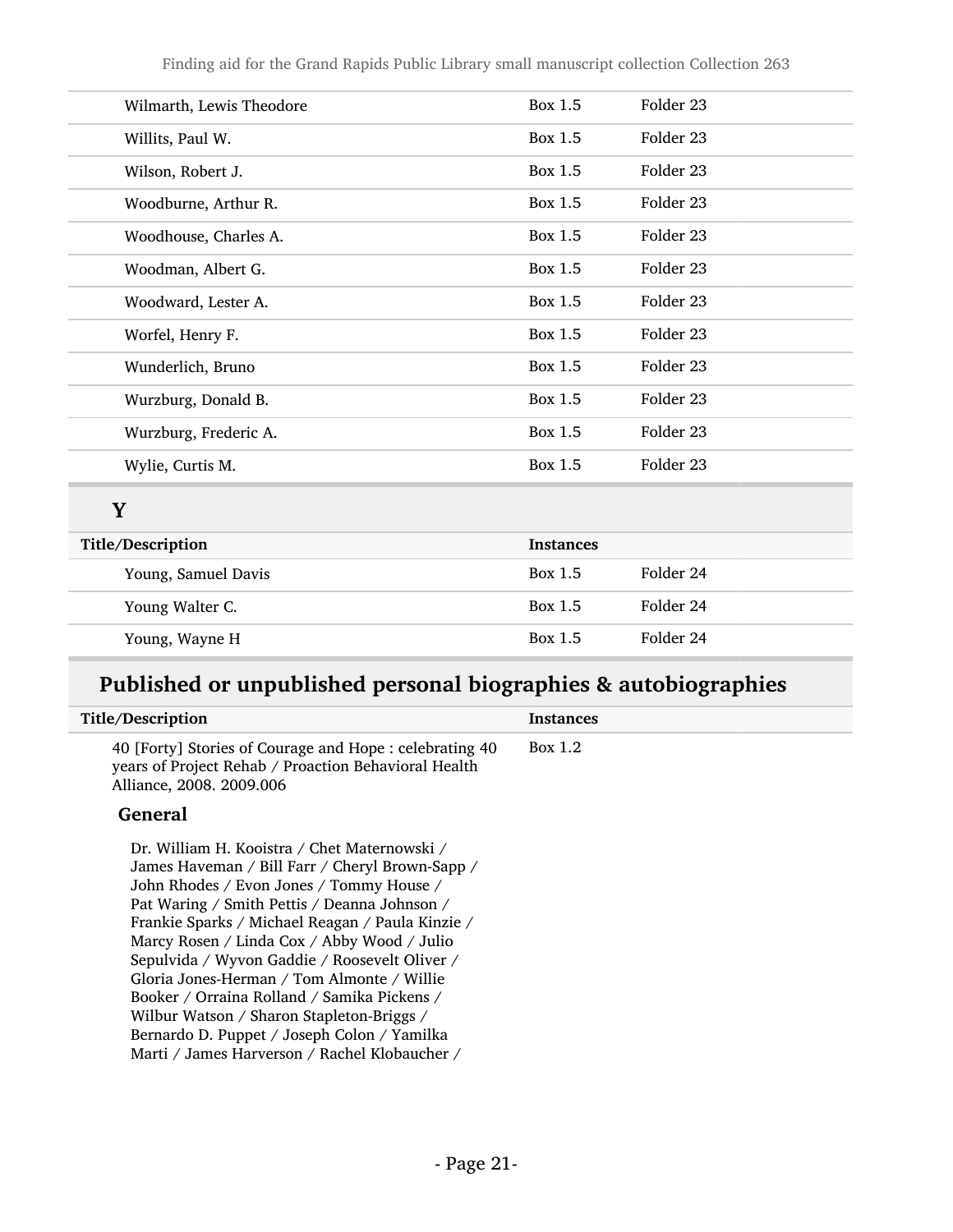William Forbes / Benito Carrion / Charles Eatman / Eugene Shelton / Robert Herringa

| Friendly Fellows of Furniture Town, Grand Rapids,<br>Michigan : a book of caricatures / L.F.W. n.d. [1900?]<br>00.[1221].1                                                                                                                                                                                                                                                       | Box 1.2          |          |
|----------------------------------------------------------------------------------------------------------------------------------------------------------------------------------------------------------------------------------------------------------------------------------------------------------------------------------------------------------------------------------|------------------|----------|
| <b>General</b>                                                                                                                                                                                                                                                                                                                                                                   |                  |          |
| Photographic heads on drawn caricature bodies,<br>with accompanying written character sketches, i.e.<br>2 pages per individual. Not alphabetical and no<br>index.                                                                                                                                                                                                                |                  |          |
| Men behind the Guns in the Making of Greater Grand<br>rapids : an illustrated biographical and industrial<br>referecne work, giving the lives of professional men<br>whose interests are centered in Michigan's Western<br>metropolis / Edward Altenbrandt, Editor. G.R. : Dean<br>Hicks Print Co., 1909. 00.[5047].2                                                            | Box $1.2$        |          |
| Razzing the Rapids : a collection of portrait pen sketches<br>"We have with us today" and other cartoons from<br>Razzing the Rapids page / by Ray Barnes in the Sunday<br>Herald. G.R. : Grand Rapids Mutual Building & Loan<br>Assoc., 1929. "Through the courtesy of the Grand Rapids<br>Herald". Alternative title: Razing the Rapids. Formerly<br>MKG741.B26 c.2 00.[3834].1 | Box 1.2          |          |
| <b>General</b>                                                                                                                                                                                                                                                                                                                                                                   |                  |          |
| Includes individual caricature biographical<br>sketches of numerous individuals in Grand Rapids<br>to that time, mostly men.                                                                                                                                                                                                                                                     |                  |          |
| Autobiography of John H. Standish, photocopied.<br>[1980.033]                                                                                                                                                                                                                                                                                                                    | <b>Box 12</b>    |          |
| John Ball                                                                                                                                                                                                                                                                                                                                                                        |                  |          |
| Title/Description                                                                                                                                                                                                                                                                                                                                                                | <b>Instances</b> |          |
| John Ball and Early Grand Rapids + flyer "Born to<br>Wander" 200 Anniversary birthday celebration GRPL.<br>Ca. 1994 RE 2R exhibit 00.[4038].1-2                                                                                                                                                                                                                                  | Box 1            | Folder 1 |
|                                                                                                                                                                                                                                                                                                                                                                                  |                  |          |

## Buck Barry, WOOD TV personality. Children's programs. 1950's

| Title/Description                                                                                                                               | <b>Instances</b> |          |
|-------------------------------------------------------------------------------------------------------------------------------------------------|------------------|----------|
| Two copies of a graphic card showing Barry in<br>cowboy outfit on his horse Thunder 2. Compliments of<br>Wurzburgs. ca. 1950's. 00. [5556]. 1-2 | Box 1            | Folder 2 |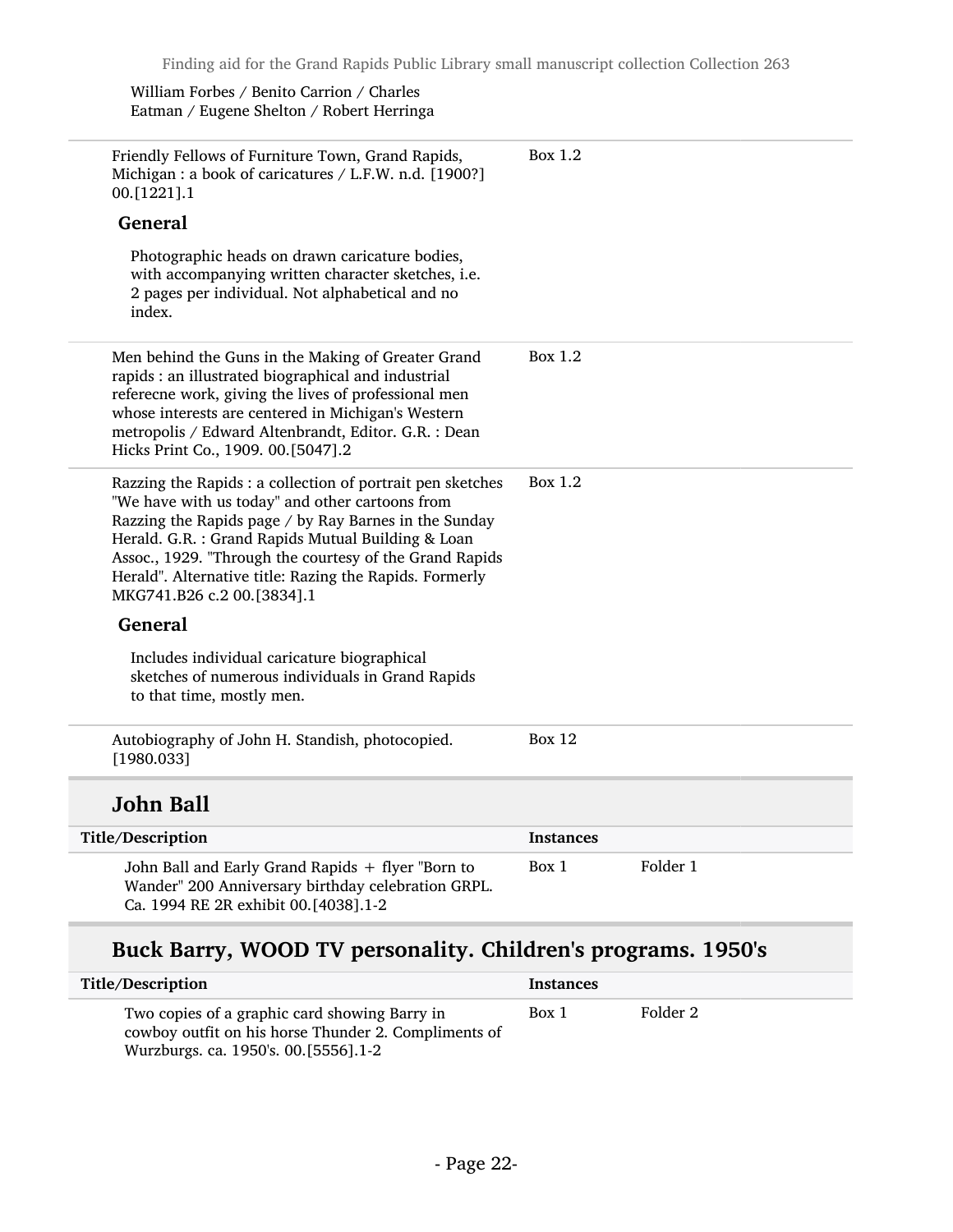Finding aid for the Grand Rapids Public Library small manuscript collection Collection 263

#### General

One copy of the card has historical note.

### George H. Beld

| Title/Description                                                                                                                                                      | <b>Instances</b> |          |
|------------------------------------------------------------------------------------------------------------------------------------------------------------------------|------------------|----------|
| George H. Beld: from Custodian to Plant Manager.<br>2 sheets, plus 2 sheets of accompanying email<br>correspondence about possible publication of the bio.<br>2004.093 | Box 1            | Folder 3 |
| <b>General</b>                                                                                                                                                         |                  |          |
| The email correspondence with this bio also                                                                                                                            |                  |          |

### D.A. (Delos A.) Blodgett.

includes information on John S. Lawrence Kaat

| Title/Description                                                                                                                                                                                                                       | <b>Instances</b> |          |
|-----------------------------------------------------------------------------------------------------------------------------------------------------------------------------------------------------------------------------------------|------------------|----------|
| D.A. (Delos A.) Blodgett. Research pages.                                                                                                                                                                                               | Box 1            | Folder 4 |
| Blodgett Was a Big Man on the Muskegon. Reprinted<br>from "Grandfather's Day in Osceola" by Reed City Class<br>in History 254. Central Michigan College / Lyle Raab<br>and Sadie Blanchard, authors of the Delos A. Blodgett<br>Chapter | Box 1            | Folder 4 |

### Images

| Title/Description                                                                        | <b>Instances</b> |          |
|------------------------------------------------------------------------------------------|------------------|----------|
| Sketch of Blodgett Farm structures                                                       | Box 1            | Folder 4 |
| Michigan Trademan image of an elder Blodgett                                             | Box 1            | Folder 4 |
| Evart Review illustration of Blodgett's first sawmill                                    | Box 1            | Folder 4 |
| Image from www.historygrandrapids.org                                                    | Box 1            | Folder 4 |
| Cover for Grandfather's Days in Osceola                                                  | Box 1            | Folder 4 |
| Photocopy of the first Osceola County school house,<br>with a handwritten note, 2008.096 | Box 1            | Folder 4 |

### Louis Campau

| Title/Description                                                                                                                                               | <b>Instances</b> |          |
|-----------------------------------------------------------------------------------------------------------------------------------------------------------------|------------------|----------|
| Uncle Louis : the biography of Louis Campau, founder<br>of Saginaw and Grand Rapids / by Christopher Mabie.<br>Walker, Mi.: Van Naerden Publ., 2007 P2007.039.1 | Box 1            | Folder 5 |

## Roger B. Chaffee.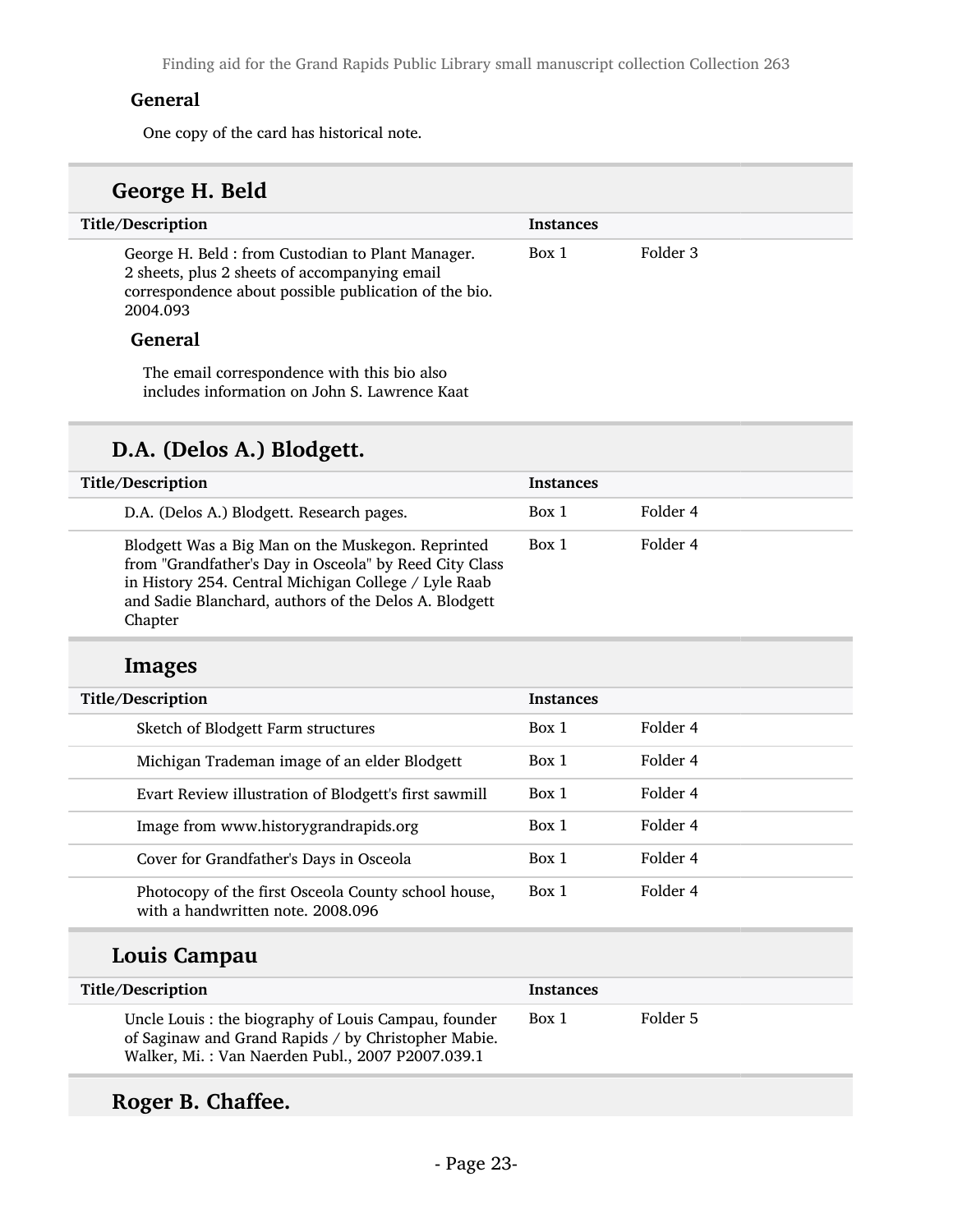| Title/Description                                                                                                                                                                                                              | <b>Instances</b> |                     |
|--------------------------------------------------------------------------------------------------------------------------------------------------------------------------------------------------------------------------------|------------------|---------------------|
| Roger B. Chaffee. Detailed Biographies of Apollo I<br>Crew - Roger Chaffee / by Mary C. Zornio. NASA<br>History.                                                                                                               | Box 1            | Folder <sub>6</sub> |
| <b>Related Materials:</b><br><b>Related Materials</b>                                                                                                                                                                          |                  |                     |
| See also collections 125, 133 and other<br>departmental sources for images & information<br>on Chaffee, including newspaper articles                                                                                           |                  |                     |
| <b>Charles Carter Comstock</b>                                                                                                                                                                                                 |                  |                     |
| Title/Description                                                                                                                                                                                                              | <b>Instances</b> |                     |
| Early Experience and Personal Recollections of Charles<br>Carter Comstock 00.[2710].1                                                                                                                                          | Box 1            | Folder 7            |
| <b>Vernon Ehlers</b>                                                                                                                                                                                                           |                  |                     |
| Title/Description                                                                                                                                                                                                              | Instances        |                     |
| Vernon Ehlers, Unprocessed                                                                                                                                                                                                     | Box 1.75         |                     |
| <b>Father Gabriel Richard</b>                                                                                                                                                                                                  |                  |                     |
| Title/Description                                                                                                                                                                                                              | Instances        |                     |
| Life and Times of Father Gabriel Richard / written<br>and given before the Grand Rapids Daughters of the<br>American Revolution by Miss Frances Van Buren, Nov.<br>1909. Frances Van Buren. Formerly M92.R38v2 00.<br>[1534]1. | Box 1            | Folder 8            |
| <b>Henry Ford</b>                                                                                                                                                                                                              |                  |                     |
| Title/Description                                                                                                                                                                                                              | <b>Instances</b> |                     |
| An Answer to the Ford Money Plan / by L.Z. Caukin,<br>1922                                                                                                                                                                     | Box 1            | Folder 9            |
| <b>Scope and Contents</b>                                                                                                                                                                                                      |                  |                     |
| Caukins was the president of the Grand Rapids<br>Michigan Clearing House Association. Copyright                                                                                                                                |                  |                     |
| applied for by Daily News Co. Signed by L.Z.<br>Caukin. Formerly M332.C31 00.[2436].1.                                                                                                                                         |                  |                     |
| <b>Charles W. Garfield</b>                                                                                                                                                                                                     |                  |                     |
| Title/Description                                                                                                                                                                                                              | <b>Instances</b> |                     |

May 14, 1979.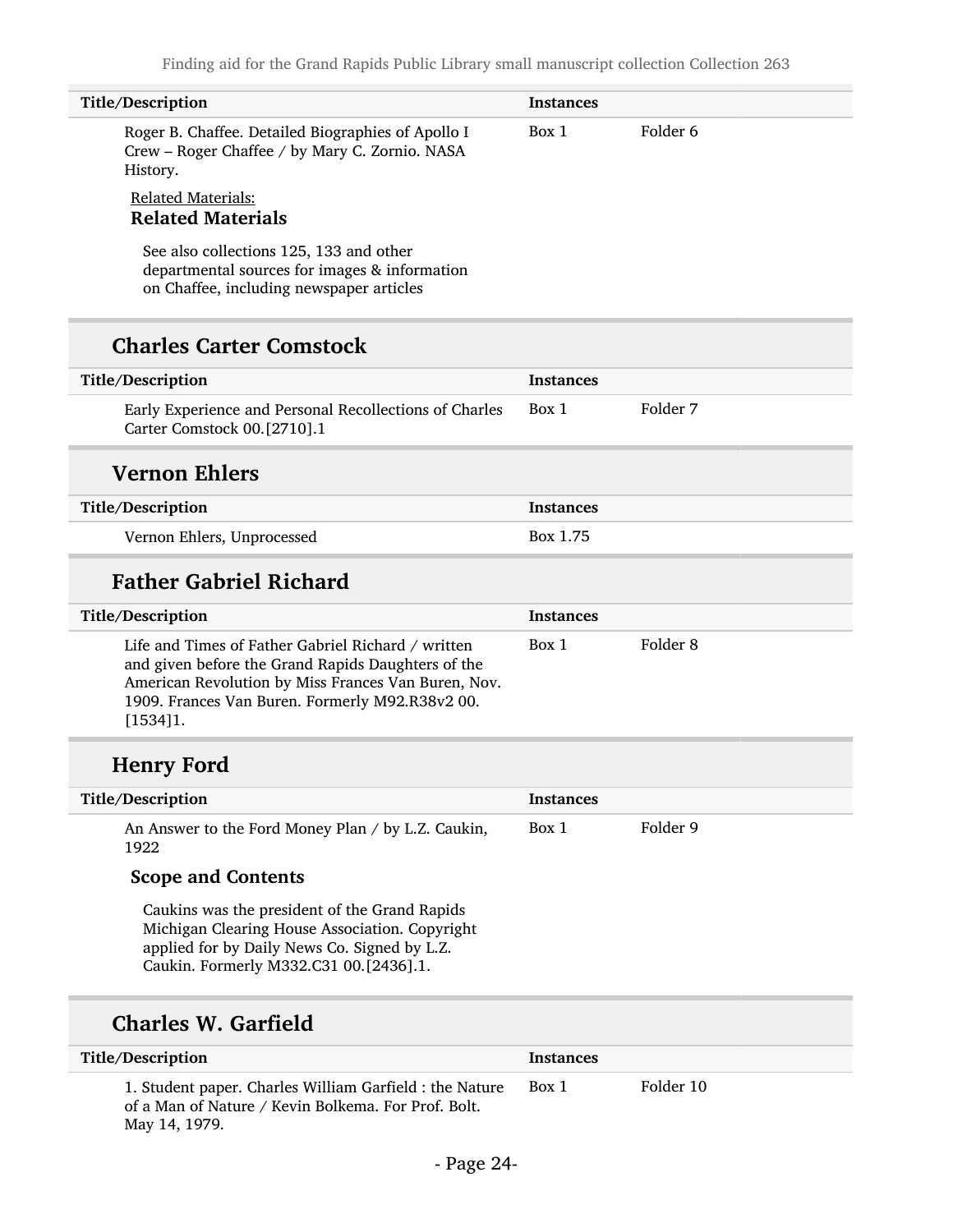| 2. Spokes O The Wheel. Mar. 14, 1929 Special Edition<br>Honoring Charles W. Garfield. Photocopy. Original in<br>125-14-0                                                                                                                                        | Box 1 | Folder 10 |
|-----------------------------------------------------------------------------------------------------------------------------------------------------------------------------------------------------------------------------------------------------------------|-------|-----------|
| 3. Harriet Brown Garfield (Mother of Charles Garfield)<br>1 typed sheet, source unknown                                                                                                                                                                         | Box 1 | Folder 10 |
| 4. Michigan State College Record. v. 40, no. 1, Sept.<br>1934. "A Tribute to Charles W. Garfield, most beloved<br>alumnus. Original photo for the large portrait photo<br>used is in Coll. 054-27-16                                                            | Box 1 | Folder 10 |
| 5. Memorandum Concerning the Garfield Family<br>Buried in Oak Hill Cemetery, prepared by Charles W.<br>Garfield in July 1927, and deposited with the Grand<br>Rapids Public Library for future reference as an item<br>in the history of Grand Rapids.          | Box 1 | Folder 10 |
| 6. Michigan Tradesman, Nov. 6, 1901, pg. 32.<br>"Forestry Movement" photocopy                                                                                                                                                                                   | Box 1 | Folder 10 |
| 7. Michigan Tradesman, Dec. 19, 1928, graphic<br>clipping. Photocopy.                                                                                                                                                                                           | Box 1 | Folder 10 |
| 8. [1912] Graphic clipping. Verso of image has: Digest<br>of the Co-operative Work for Public Playgrounds /<br>by the Playgrounds Assoc., the Park & Cemetery<br>Commissioners, and the Board of Education of the City<br>of Grand Rapids, Michigan. May, 1912. | Box 1 | Folder 10 |
| 9. Newspaper clipping, source unknown. Sept. 10,<br>1934. "Civil spirited Leader Passes. MKG92.Scr16, V9.<br>p. 153                                                                                                                                             | Box 1 | Folder 10 |
| 10. Michigan Tradesman Index, pg. 141. "Garfield"                                                                                                                                                                                                               | Box 1 | Folder 10 |
| 11. Photocopy of 2 xref cards. 00.[4088].1-11                                                                                                                                                                                                                   | Box 1 | Folder 10 |
| Charles W. Garfield Story / Mary Emily Schroeder.<br>[Grand Rapids?]: Serfling Printing Co., 1977. 00.<br>$[2536]$ .1                                                                                                                                           | Box 1 | Folder 11 |

## Edmund P. Gibson Bio Sheets & Ephemera

| Title/Description                                  | <b>Instances</b> |                |
|----------------------------------------------------|------------------|----------------|
| Old Indian Poison Ivy label, from Gibson Pharmacal | <b>Box</b>       | Folder         |
| Co.                                                | <b>Unknown</b>   | <b>Unknown</b> |
| Summer School Recreation Ticket 1939. Page         | <b>Box</b>       | Folder         |
| Auditorium. #855 Edmond P. Gibson.                 | <b>Unknown</b>   | Unknown        |

## Paul G. Goebel

L

| Title/Description                                                    | <b>Instances</b> |                 |
|----------------------------------------------------------------------|------------------|-----------------|
| Paul G. Goebel Web Wiki biography. 6 pgs. Apr. 30,<br>2009. [Mayors] | Box 1            | Folder<br>11.75 |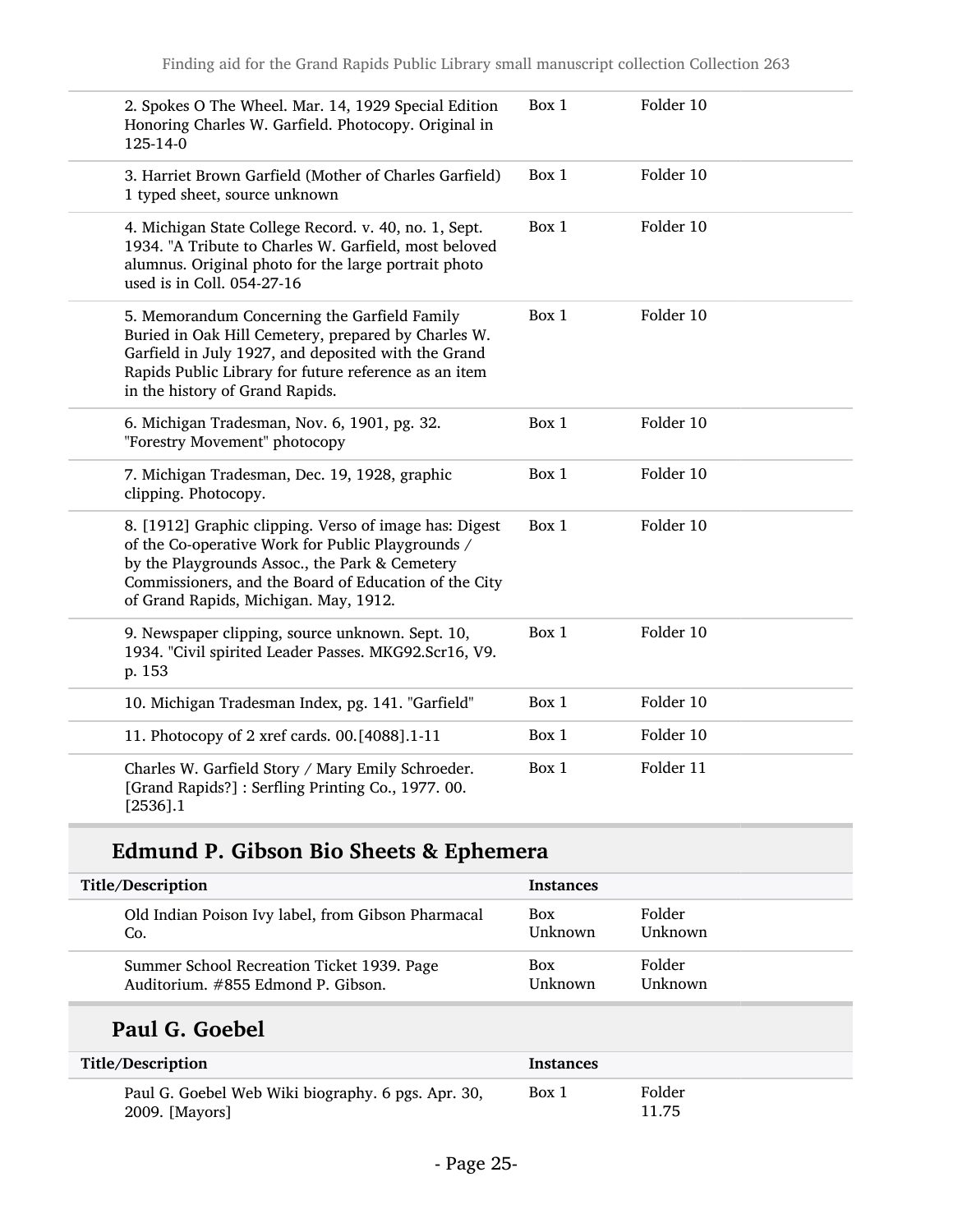#### Biographical / Historical

Jack was a endurance bicycle rider & roller skater. Team: Gene & Jack Grainer, Bob Baldwin & Jack Skeels. RE: Griggs St. Endurance Bicycling Youth Team.

| Original newspaper records kept by Jack Grainer,<br>edited by Emmett Granier, 2001. | Box 1 | Folder 12 |
|-------------------------------------------------------------------------------------|-------|-----------|
| Laser scan of computer generated document or<br>scrapbook. $2002.013$               | Box 1 | Folder 12 |

### Doctor Joseph Bascom Griswold.

| Title/Description                                                     | <b>Instances</b> |             |  |
|-----------------------------------------------------------------------|------------------|-------------|--|
| A Complimentary Banquet. Doctor Joseph Bascom<br>Griswold.            | Box 1            | Folder 12.5 |  |
| Oct. 26, 1911 at the Pantlind Hotel.                                  | Box 1            | Folder 12.5 |  |
| Invitation.                                                           | Box 1            | Folder 12.5 |  |
| Ticket.                                                               | Box 1            | Folder 12.5 |  |
| Program. Includes Menu, list of Toasts, etc.                          | Box 1            | Folder 12.5 |  |
| Transcription of responses, etc. Formerly<br>MKG92.G88C7 00.[3737].1. | Box 1            | Folder 12.5 |  |

#### Daniel Guild

| Title/Description                                                                                                                            | <b>Instances</b> |           |
|----------------------------------------------------------------------------------------------------------------------------------------------|------------------|-----------|
| Transcription of an original letter from Daniel Guild,<br>Paris, N.Y. to the Joel Guild family in Grand Rapids,<br>Apr. 5, 1835. 00.[3526].1 | Box 1            | Folder 13 |
| <b>Existence and Location of Originals:</b><br><b>Existence and Location of Originals</b>                                                    |                  |           |

Original letter not held in the GRPL Collections. It was last known still in the family. See Archivist for more information.

### George W. Hatch

| Title/Description                                                                                                                                                                                                             | <b>Instances</b> |           |
|-------------------------------------------------------------------------------------------------------------------------------------------------------------------------------------------------------------------------------|------------------|-----------|
| George W. Hatch Family / George E. Hatch :<br>Beginning 1861 / Mary E. Lyons-Stehr. Apr. 25, 1984.<br>11 pg. mss                                                                                                              | Box 1            | Folder 14 |
| 50 Years with same firm, thinks modern youth is Ok :<br>Goerge E. Hatch looks back over three generations of<br>school furniture business. Grand Rapids Herald. July<br>21, 1940. Transcription of a newspaper article. 5 pg. | Box 1            | Folder 14 |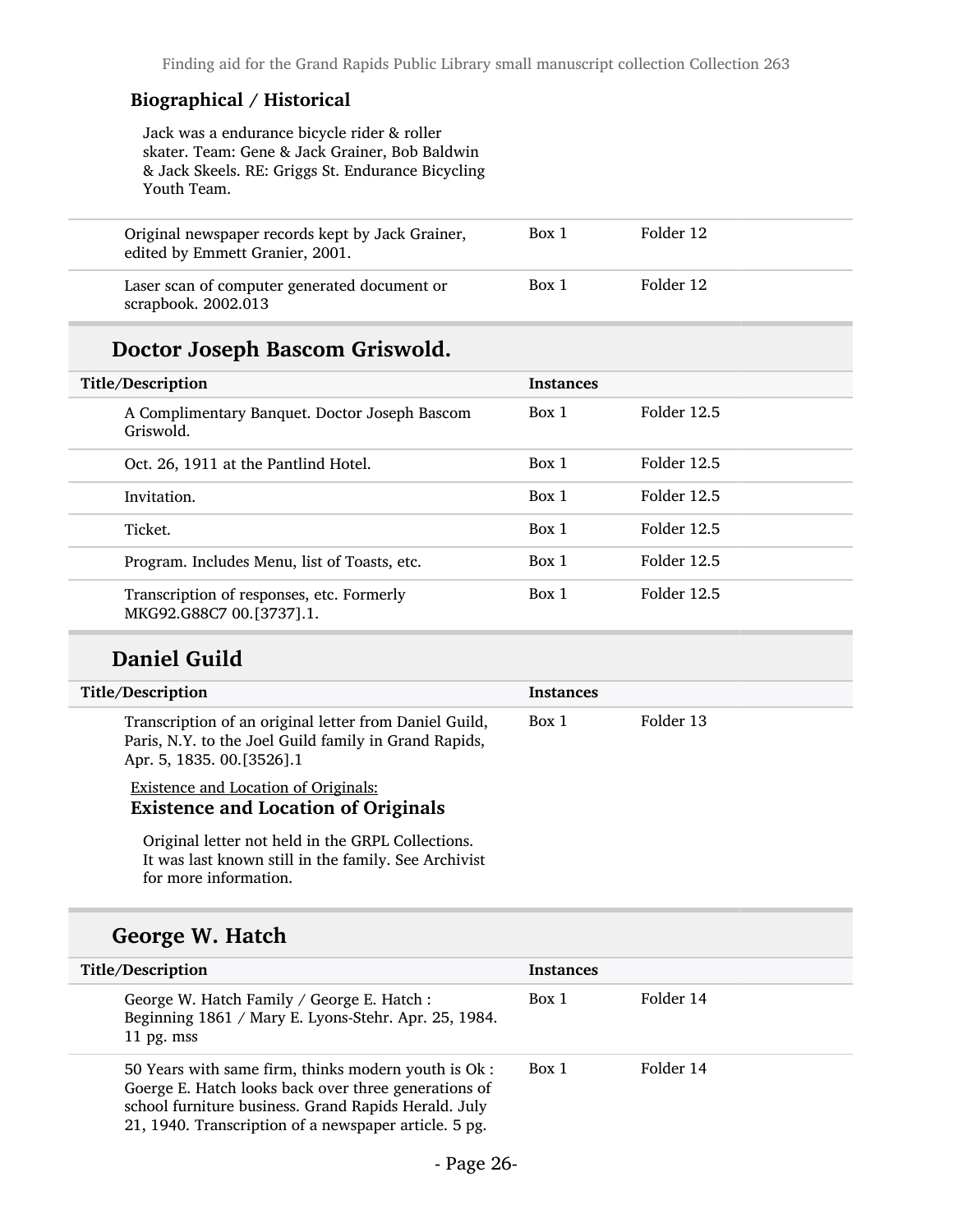| Family Tree. George Hatch to 1966 / 1977<br>generations.                                                                                                        | Box 1            | Folder 14 |
|-----------------------------------------------------------------------------------------------------------------------------------------------------------------|------------------|-----------|
| Ottawa Hills Legend, 1939.                                                                                                                                      | Box 1            | Folder 14 |
| <b>Related Materials:</b>                                                                                                                                       |                  |           |
| <b>Related Materials</b>                                                                                                                                        |                  |           |
| See Coll. 316 for this yearbooks; the specific<br>items believed to be associated with the Hatch<br>family is in the unprocessed backlog. See the<br>Archivist. |                  |           |
| Newspaper clippings RE: "Out of the Frying Pan"<br>theater production. St. Cecilia. Includes Barbara<br>Hatch.                                                  | Box 1            | Folder 14 |
| Miner S. Keeler                                                                                                                                                 |                  |           |
| Title/Description                                                                                                                                               | <b>Instances</b> |           |
| Life : Miner S. Keeler (1862-???? [unbound]<br>photocopy] after 1912 / autobiographical 00.[1979].1                                                             | Box 1            | Folder 15 |
| <b>General</b>                                                                                                                                                  |                  |           |
| RE: Middleville, Mi. Includes remembrances of<br>the following individuals: Isaac Nathaniel Keeler                                                              |                  |           |

& Harriet E. Ellsworth

### David W. Kendall

| Title/Description                                                        | <b>Instances</b> |
|--------------------------------------------------------------------------|------------------|
| David W. Kendall, 1927 Biographical account from<br>A.S. White. [2596].1 | Box 1.2          |

## Stanley Ketchel

| Title/Description                                                                                                                                                                         | <b>Instances</b> |           |
|-------------------------------------------------------------------------------------------------------------------------------------------------------------------------------------------|------------------|-----------|
| Stanley Ketchel, boxer. Sports trading card for Prize<br>Fight Series No. 1xx, Surbrug Co., 81 Dey St., N.W.,<br>tobacconist, ca. 1909. P2006.031                                         | Box 1            | Folder 16 |
| <b>General</b>                                                                                                                                                                            |                  |           |
| Has Ketchel's image on one side and written<br>information on verso. See also department<br>biographical files, which include information on<br>his murder, as well as his boxing career. |                  |           |
| Obit. Stanley "The Michigan Assassin" Ketchel<br>(October 15th 1910) Bill Schenley. From New York<br>Times.                                                                               | Box 1            | Folder 17 |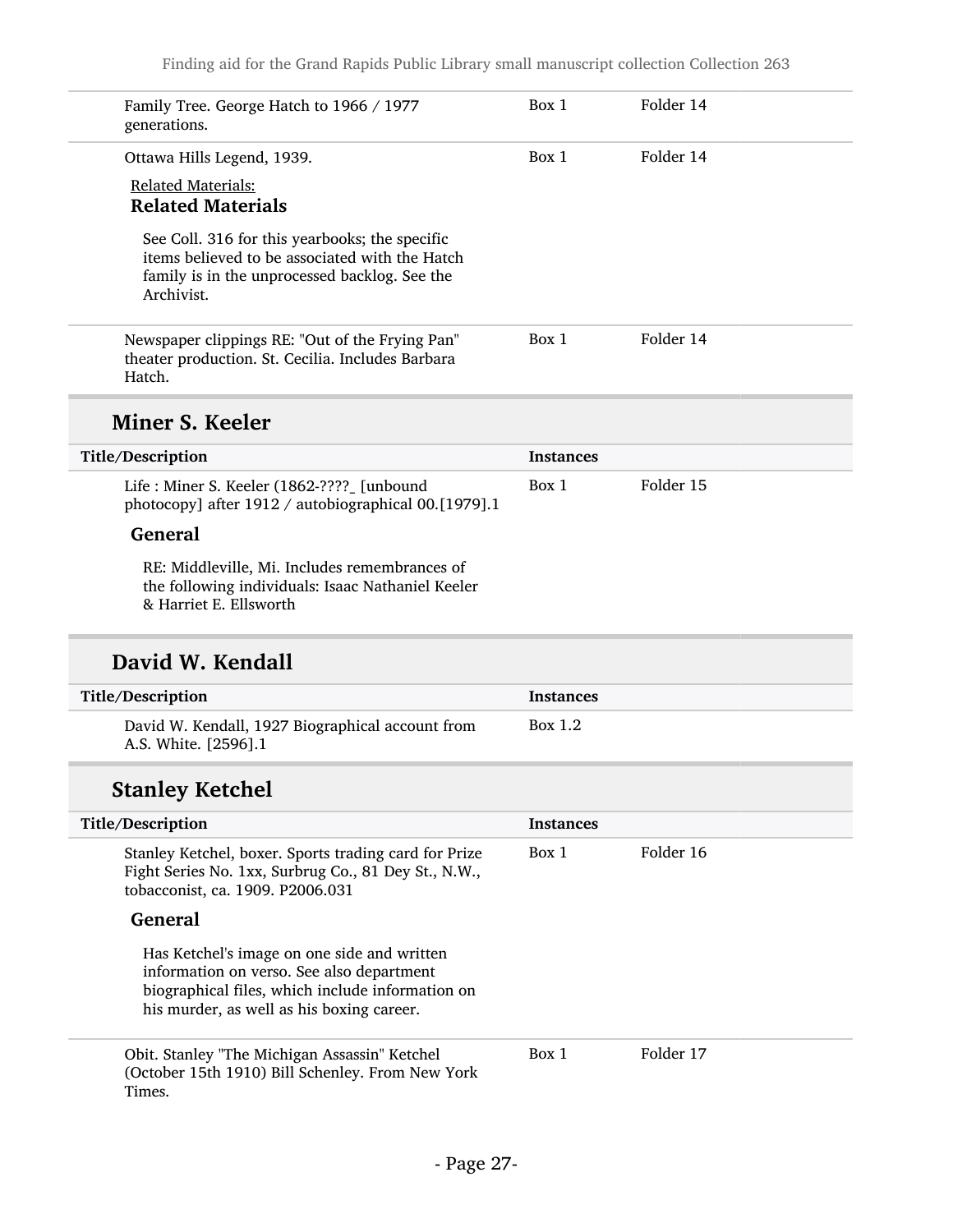#### Marion Ladewig

| Title/Description                                                                                                    | <b>Instances</b> |           |
|----------------------------------------------------------------------------------------------------------------------|------------------|-----------|
| Marion Ladewig, champion woman bowler. File from<br>website items, plus departmental information. 00.<br>$[4087]$ .1 | Box 1            | Folder 18 |
| Related Materials:<br><b>Related Materials</b>                                                                       |                  |           |

See also 216-11. Calendars for a bowling calendar which includes an image of Ladewig.

#### Mrs. Carl E. Mapes

| Title/Description                                                                                                                                                                                             | <b>Instances</b> |           |
|---------------------------------------------------------------------------------------------------------------------------------------------------------------------------------------------------------------|------------------|-----------|
| Mrs. Carl E. Mapes. Invitation to Luncheon with Mrs.<br>Roosevelt. Feb. 20, 1935 at the white House. Includes<br>the program, response instructions card, and entrance<br>card with "Mrs. Mapes". 00.[5084].1 | Box 1            | Folder 19 |

### Edward Mundy

| Title/Description                                                                                                                                                                                                                                                                                                                                        | <b>Instances</b> |             |
|----------------------------------------------------------------------------------------------------------------------------------------------------------------------------------------------------------------------------------------------------------------------------------------------------------------------------------------------------------|------------------|-------------|
| Edward Mundy, Justice, Acting Governor, Attorney<br>General  d. 1851. [Portrait presentation  of the<br>late Edward Mundy made by Mr. John S. Lawrence,<br>Nov. 12, 1889, at the opening of Court, on behalf<br>of Mr. D. McConnell, son in law of the deceased,<br>and accepted by Justice Sherwood, Judge Campbell]<br>Formerly M92.M92L4 00.[2937].1. | Box 1            | Folder 19.5 |

#### Seymour K. Padnos

| Title/Description                                                                                      | <b>Instances</b> |           |
|--------------------------------------------------------------------------------------------------------|------------------|-----------|
| Seymour K. Padnos: family entrepreneur / Richard H.<br>Harms. Allendale, Mi.: GVSU, 1997. 00. [2301].1 | Box 1            | Folder 20 |

#### Alfred G. Pelikan

| Title/Description                                                                                                                                            | <b>Instances</b> |             |
|--------------------------------------------------------------------------------------------------------------------------------------------------------------|------------------|-------------|
| Value of an Art Institute to the Community / by Alfred<br>G. Pelikan, Director. Milwaukee Art Institute. Ca.<br>1926/1927. Formerly MKG707.P36v 00.[3869].1. | Box 1            | Folder 20.5 |

#### Biographical / Historical

Pelikan lived in Grand Rapids in the early 1920's. He was a member of York Lodge no. 410, and evidently worked at Central High School in 1920, where he was listed on the Advisory Committee for Helios. He published several books on art,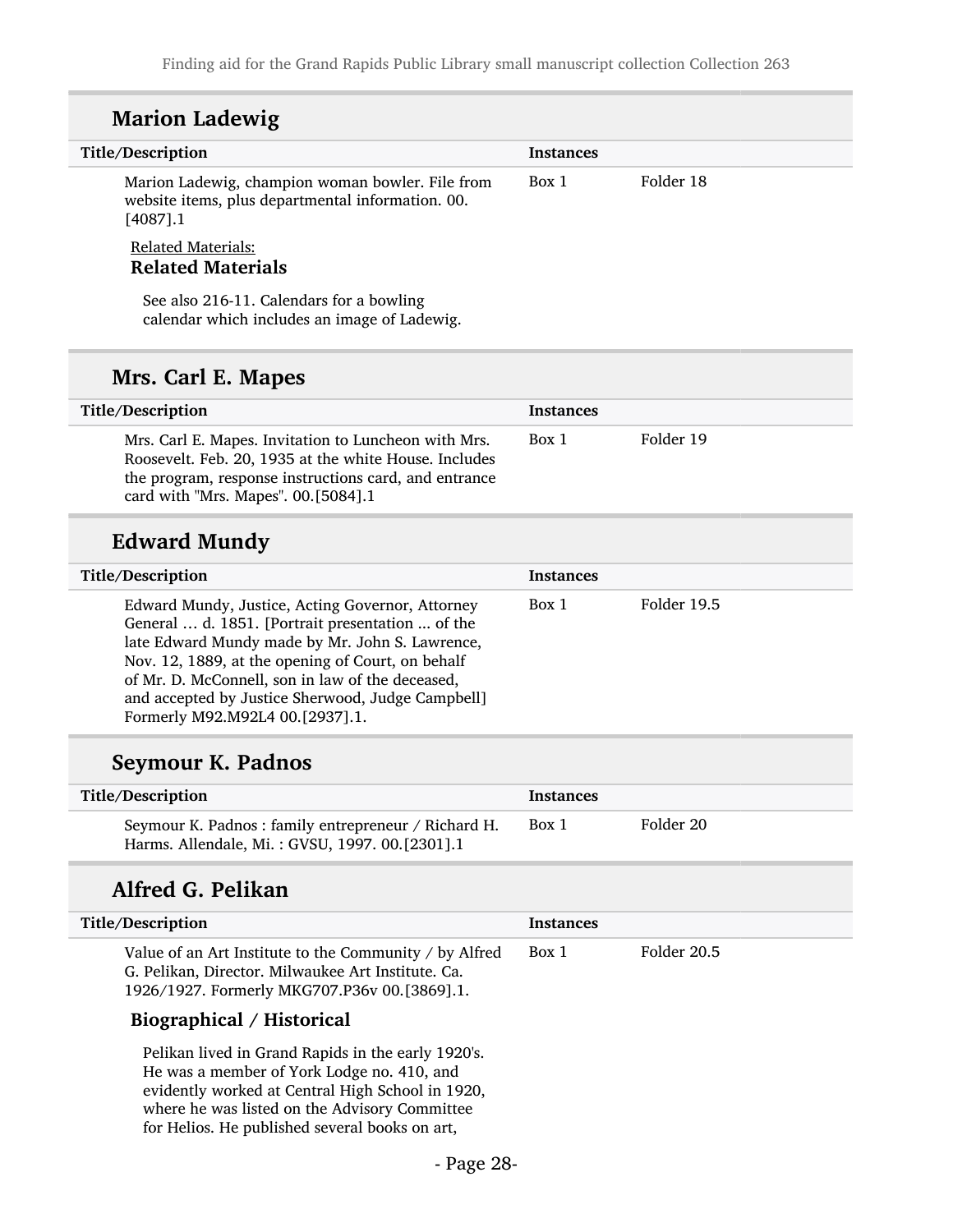after leaving Grand Rapids. See Mantle Fielding's Dictionary of American painters, sculptors & engravers, 1983 for additional biographical information.

| . | _____ |  |
|---|-------|--|
|   |       |  |

### Rix Robinson

| Title/Description                                                                                                                                                                                                               | <b>Instances</b> |           |  |
|---------------------------------------------------------------------------------------------------------------------------------------------------------------------------------------------------------------------------------|------------------|-----------|--|
| Legends and Tales of Rix Robinson: early Michigan<br>fur trapper, State senator, lawyer, banker, draft<br>dodger and friend to the Indians / compiled &<br>edited [citations] by Mark von Destinon, Aug. 1997.<br>1999.032 Сору | Box 1            | Folder 21 |  |
| <b>Related Materials:</b><br><b>Related Materials</b>                                                                                                                                                                           |                  |           |  |
| See Coll. 295, Rix Robinson Coll. For another<br>copy & additional information.                                                                                                                                                 |                  |           |  |

#### Paul Schrader, Film Director/Writer

| Title/Description                                            | <b>Instances</b> |           |
|--------------------------------------------------------------|------------------|-----------|
| Biographical information from various Websites, Jan.<br>2008 | Box 1            | Folder 22 |
| Photocopies of photographs in Coll. 054.                     | Box 1            | Folder 22 |

#### Shelby B. Schurtz

| Title/Description                                                                                                                                                                                          | <b>Instances</b> |           |
|------------------------------------------------------------------------------------------------------------------------------------------------------------------------------------------------------------|------------------|-----------|
| Shelby B. Schurtz of Grand Rapids, Kent County,<br>Michigan, Lawyer / written and published by his<br>clients and friends, without regard to political party,<br>1933. Formerly MKG92.Sch8Sh4 00.[3184].1. | Box 1            | Folder 23 |

### Stone Family

| Title/Description                                                                                                                           | Instances |             |
|---------------------------------------------------------------------------------------------------------------------------------------------|-----------|-------------|
| History of the Stone Family and of Stone Hills / by<br>Sisten M. Edwardine Sands. Catholic Central HS, GR,<br>1946. Formerly MKG92.St72Sa5. | Box 1     | Folder 23.5 |
| <b>Related Materials:</b><br><b>Related Materials</b>                                                                                       |           |             |
| See c. 1 00. [657] .1 at 254-1. c. 2 00. [3736] .1                                                                                          |           |             |

### Edwin A. Strong

Title/Description Instances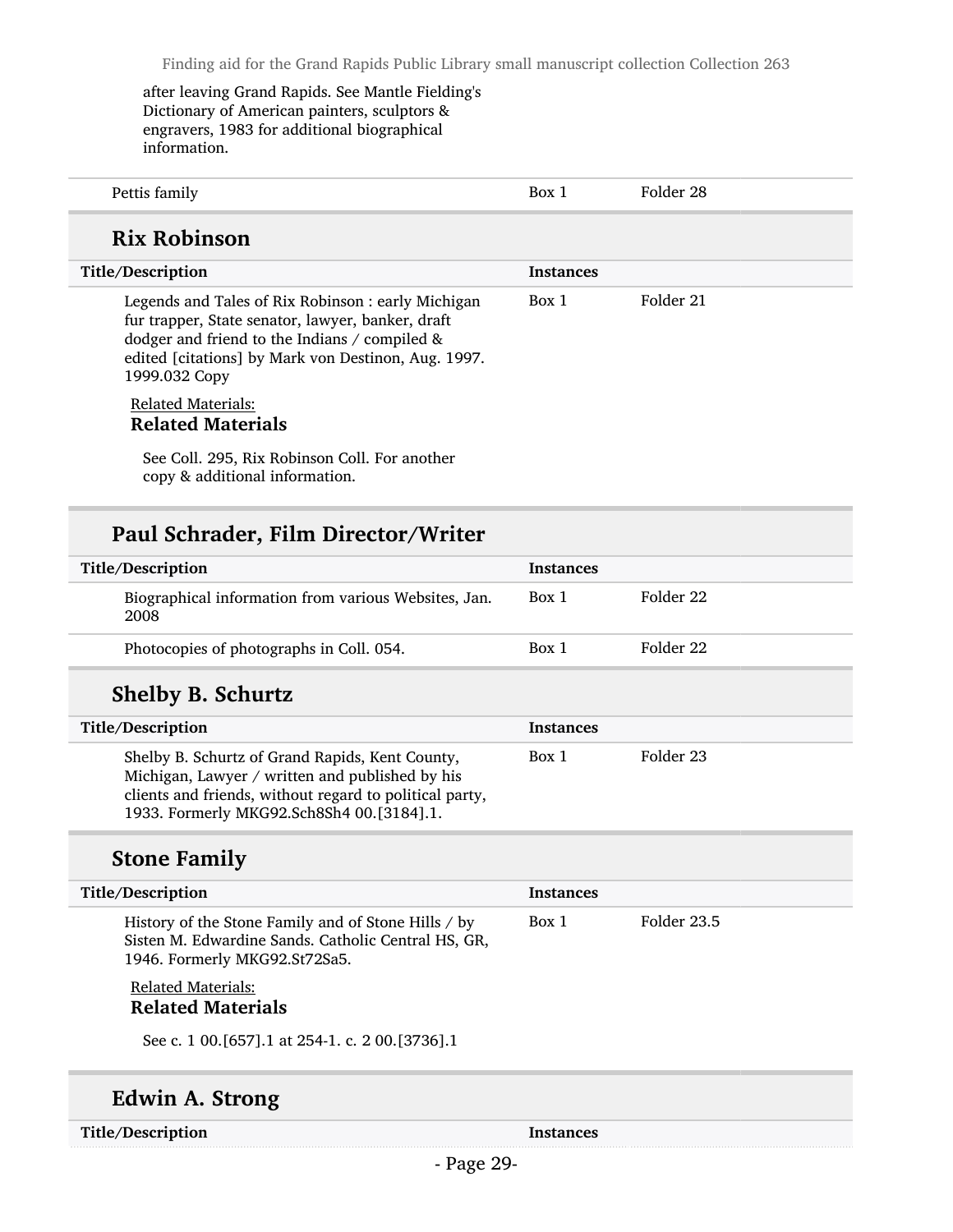The Many Sided Man : Edwin A. Strong, the character builder. Reprinted from the Michigan Tradesman, Feb. 4, 1904. Formerly M92.St8m5 00.[1650].1

Box 1 Folder 24

### Arthur H. Vandenberg

| Title/Description                                                                                                                                                                                | <b>Instances</b> |           |
|--------------------------------------------------------------------------------------------------------------------------------------------------------------------------------------------------|------------------|-----------|
| Arthur H. Vandenberg : his career and legacy.<br>(Michigan Historical Collections. Bulletin no. 25) Ann<br>Arbor, Mich.: Bentley Historical Library, Univ. of<br>Michigan. May 1975. 00.[5092].1 | Box 1            | Folder 25 |
| Tax Bill is Midsummer Madness. Speech of Arthur<br>H. Vandenberg, Senate. Aug. 14, 1935 Formerly<br>M336.2.V28 00.[5312].1.                                                                      | Box 1            | Folder 26 |
| Ancestry.com 1910 & 1920 Census entries.                                                                                                                                                         | Box 1            | Folder 27 |

### Websites, Sept. 2007

| Title/Description                                                                      | <b>Instances</b> |           |
|----------------------------------------------------------------------------------------|------------------|-----------|
| Wikipedia entry                                                                        | Box 1            | Folder 27 |
| Time Magazine. To the World article Apr. 30, 1945                                      | Box 1            | Folder 27 |
| www.senate.gov obit. April 18, 1951.                                                   | Box 1            | Folder 27 |
| www.senate.gov Tribute to Senator Arthur H.<br>Vandenberg. Sept. 14, 2004. Carl Level. | Box 1            | Folder 27 |

### Vandenberg wives

| Title/Description                                                                                                                                                                                                 | <b>Instances</b> |
|-------------------------------------------------------------------------------------------------------------------------------------------------------------------------------------------------------------------|------------------|
| In Memoriam. Elizabeth Watson Vandenberg, July<br>25, 1881-May 9, 1917                                                                                                                                            | Box 14           |
| Processing Information:<br><b>Processing Information</b>                                                                                                                                                          |                  |
| Biographical original materials transferred<br>from the Vertical Files                                                                                                                                            |                  |
| Christmas : some editorial observations from<br>the Grand Rapids Herald / by Arthur Hendrick<br>Vandenberg. Cover has: Merry Christmas 1924,<br>Happy New Year, 1925. Mr. And Mrs. Arthur<br>Hendrick Vandenberg. | Box $14$         |
| Processing Information:                                                                                                                                                                                           |                  |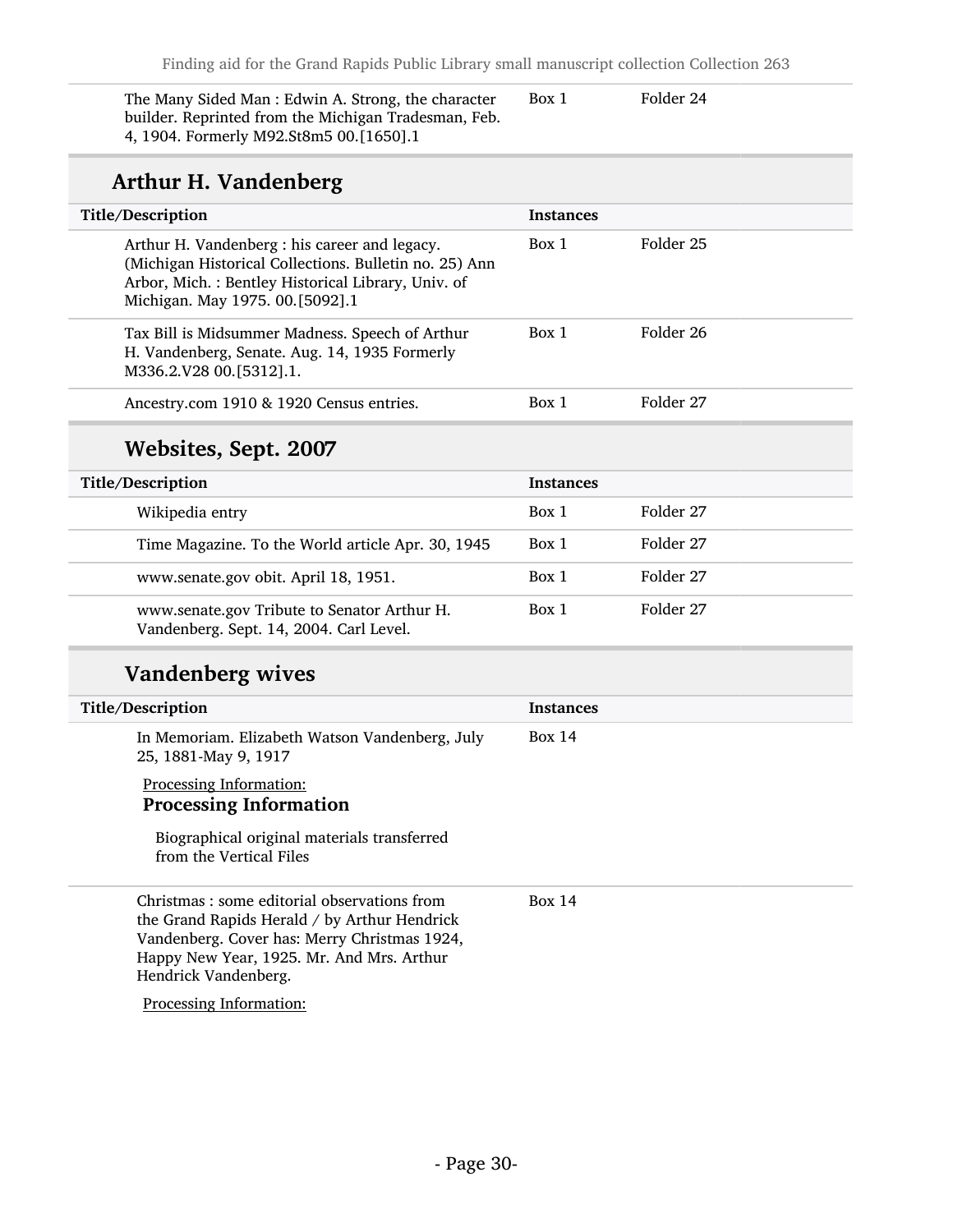#### Processing Information

Biographical original materials transferred from the Vertical Files

| Letter. Feb. 7, 1944. Wardman Park Hotel, Washing,<br>D.C. Stationery. To Miss Van Buren from Hazel<br>Vandenberg. + original envelop. RE White House<br>china.                              | <b>Box 14</b> |
|----------------------------------------------------------------------------------------------------------------------------------------------------------------------------------------------|---------------|
| Processing Information:<br><b>Processing Information</b>                                                                                                                                     |               |
| Biographical original materials transferred<br>from the Vertical Files                                                                                                                       |               |
| Graphic Clippings. Captioned photo of Mrs. Arthur<br>H. Vandenberg (Hazel) GR Press. Oct. 1940                                                                                               | Box $14$      |
| Processing Information:<br><b>Processing Information</b>                                                                                                                                     |               |
| Biographical original materials transferred<br>from the Vertical Files                                                                                                                       |               |
| Obit. Clipping (2 pieces) GR Herald, June 10, 1950.<br>"Mrs. Vandenberg Dies; Ill 2 Years. Senator with<br>Wife when Death Comes in Washington Apartment"<br>Hazel Whitaker Vandenberg 1882- | <b>Box 14</b> |
| Processing Information:<br><b>Processing Information</b>                                                                                                                                     |               |
| Biographical original materials transferred<br>from the Vertical Files                                                                                                                       |               |
| Mrs. Vandenberg's Diary / by Jane Schermerhorn.<br>Detroit News Magazine. May 21, 1967. 4 oversized<br>sheets, folded.                                                                       | <b>Box 14</b> |
| Processing Information:<br><b>Processing Information</b>                                                                                                                                     |               |
| Biographical original materials transferred<br>from the Vertical Files                                                                                                                       |               |
|                                                                                                                                                                                              |               |

#### <span id="page-30-0"></span>Subseries B. Memoriams

#### Scope and Contents

Published memoriams are useful sources of biographical information, but can be uneven in their coverage, and are specifically created to memorialize the person at death. Similarly, obituaries are well valued for biographical information. Obituaries are generally not included in this collection. They are readily found for Grand Rapids area citizens, as published in the local press, using the index 1910 the present, on the Western Michigan Genealogical website, http://data.wmgs.org/...then printing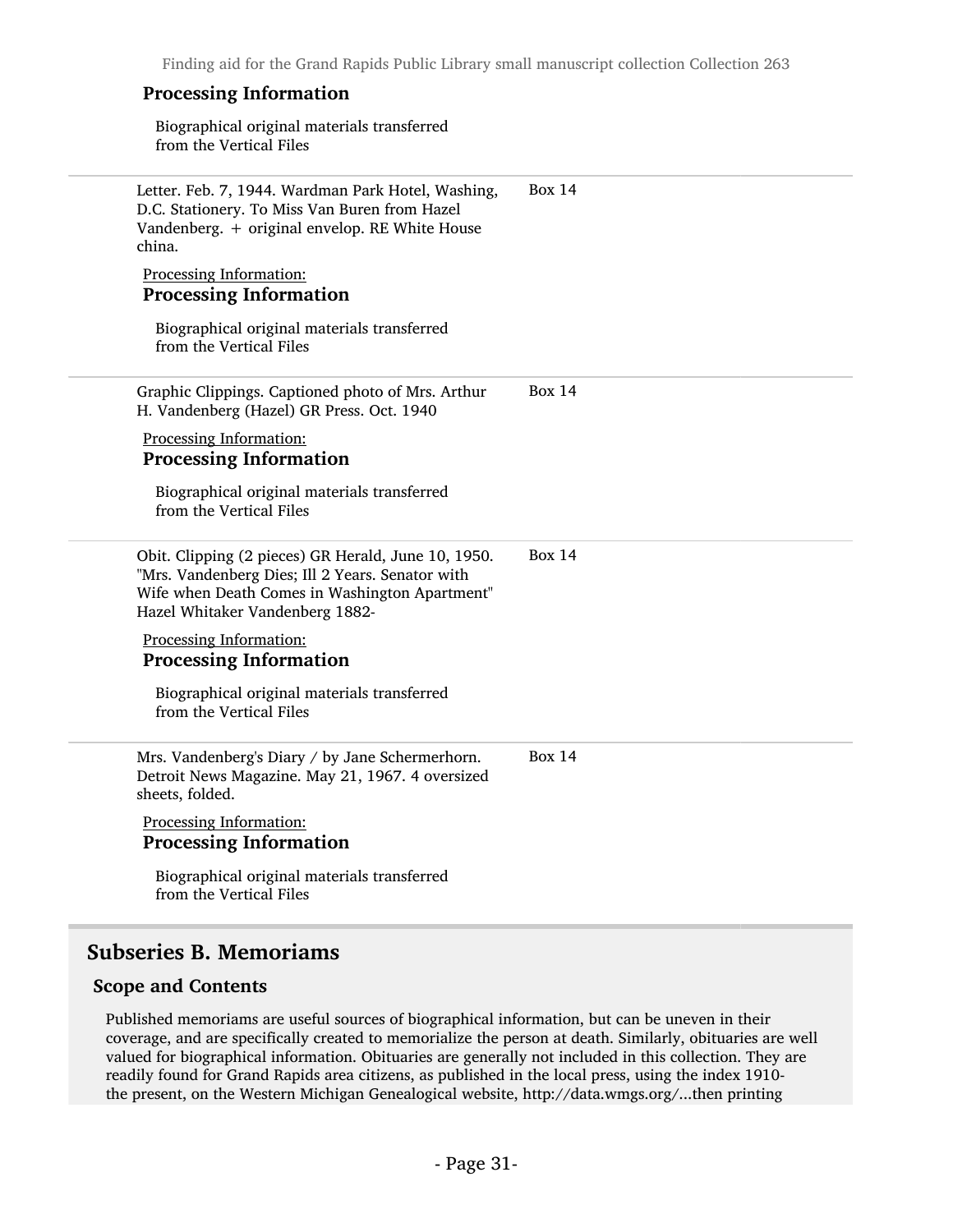them from the preservation microfilm located in the department. There is also a clipping file of many, though not all, local obituaries, for the 1930s to the 1970's, in the department.

| Title/Description                                                                                                                                                                                      | <b>Instances</b> |
|--------------------------------------------------------------------------------------------------------------------------------------------------------------------------------------------------------|------------------|
| Memorial of the Rev. James Ballard, 1805-1881. G.R. :<br>C.M. Loomis, 1881. Formerly M92.B21M5 Has "For Mr.<br>John Ball" on cover. 00.[3326].1.                                                       | Box 2            |
| Heman Gates Barlow, 1850-1916. [Memorium] Mar. 27,<br>1850-Aug. 6, 1916 Formerly MKG92.B24H3 00.[3716].1.                                                                                              | Box 2            |
| A Tribute to Anna Sutherland Bissell (xxxx-1934) by Her<br>Children. Presented to the Grand Rapids Public Library,<br>1935. Formerly M92.B54T7 00.[1988].1.                                            | Box 2            |
| In Memory of Roger Williams Butterfield. Apr 23, 1844-<br>July 17, 1920. Formerly MKG92.B97In1 00.[3715].1.                                                                                            | Box 2            |
| Moreau S. Crosby, Dec. 1839-Sept. 1893. Formerly<br>M92.C88.M8 00.[2890].1.                                                                                                                            | Box 2            |
| In Memoriam. Henry Barnard Davis, Sept. 2, 1888-Dec.<br>30, 1925. Formerly MKG92.D29H3. 00.[3713].1                                                                                                    | Box 2            |
| <b>General</b>                                                                                                                                                                                         |                  |
| Includes photograph attached after title page.                                                                                                                                                         |                  |
| In Memoriam. Henry P. Evarts, M.D. July 10, 1845-Mar.<br>31, 1907 Formerly MKG92.Ev4 00.[3718].1.                                                                                                      | Box 2            |
| Elon Farnsworth (1799-1877), Chancellor of the State of<br>Michigan [by James Valentine Campbell] at a session of<br>the Supreme Court held Tuesday, April 3, 1877. Formerly<br>M92.F23C1 00.[2891].1. | Box 2            |
| Memorial of Hon. Wilder D. Foster. GR: The Family ; GR :<br>Daily Democrat Steam Printing House, 1873. 00.[1652].1                                                                                     | Box 2            |
| In Memoriam. William Hovey Gay. Fountain Street Baptist<br>Church; service at Park Congregational Church, May 21,<br>1920. 00.[3717].1                                                                 | Box 2            |
| <b>General</b>                                                                                                                                                                                         |                  |
| Includes photographic image.                                                                                                                                                                           |                  |
| Ceremonies at the dedication and unveiling of the Thomas<br>D. Gilbert Memorial, held at the Fulton Street Park, Grand<br>Rapids, Michigan, Jan. 5, 1896. 00.[2675].1                                  | Box 2            |
| Lemuel Serrell Hillman, Aug. 28, 1886-Feb. 21, 1930.<br>Memorial Meeting, University Club of Grand Rapids, Apr.<br>11, 1930. Formerly MKG92.H559G7 00.[3720].1.                                        | Box 2            |
| Memorial by Rev. D.F. Bradley, D.D. At the funeral<br>of Martha Clay Hollister. Dec. 26, 1901. Formerly<br>MKG92.H72B7 00.[3719].1.                                                                    | Box 2            |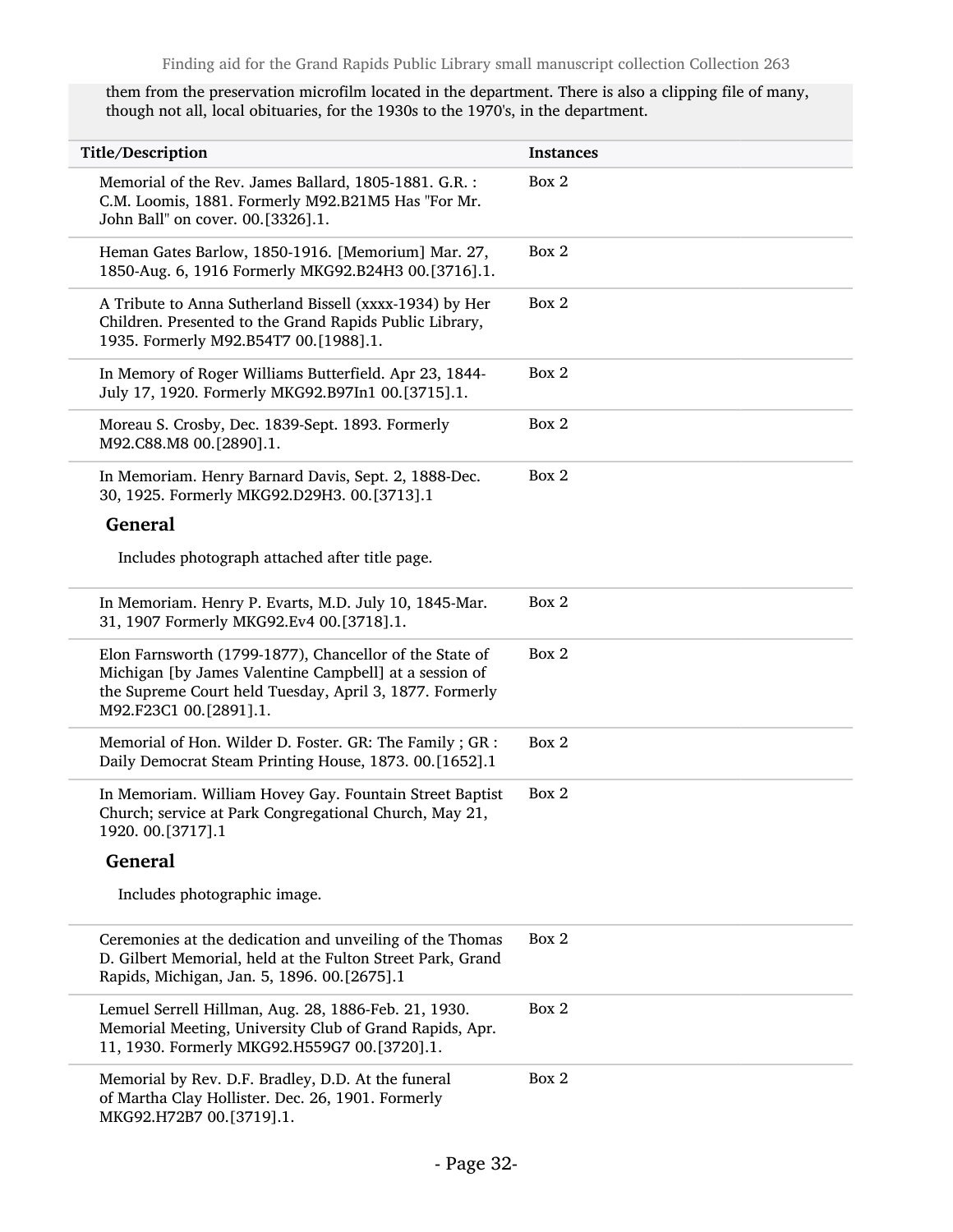| In Memoriam : [Lucius and Luman Jenison] GR :<br>Dickinson Bros., ca.1900. Lucius Jenison, 1823-1899.                                                                                                                                                                               | Box 2   |
|-------------------------------------------------------------------------------------------------------------------------------------------------------------------------------------------------------------------------------------------------------------------------------------|---------|
| In Memoriam : [Lucius and Luman Jenison] GR :<br>Dickinson Bros., ca.1900. Luman Jenison, 1823-1899.<br>Formerly M92.J41 In1 00.[1645].1.                                                                                                                                           | Box 2   |
| Memorial Exercises held by the Grand Rapids Academy<br>of Medicine, in commemoration of the late Dr. George K.<br>Johnson. Formerly M92.J62G76 00.[1773].1.                                                                                                                         | Box 2   |
| Memorial programs for Dirk William Koning, Jan. 30,<br>1957-Feb. 10, 2005. 2005.019 c.1-2                                                                                                                                                                                           | Box 2   |
| In Memory of Emma [Jane] Carr Leonard (1851-1925),<br>wife of Charles H. Leonard, Grand Rapids, Michigan : a<br>tribute to Mrs. Charles H. Leonard, delivered by Dr. Alfred<br>W. Wishart, at  Fountain Street Baptist Church  March<br>14, 1925. Formerly M92.L55.In1 00.[2864].1. | Box 2   |
| In Memorium. Abraham May, President of the Grand<br>Rapids Board of Trade, 1903-1904  Died, Sept. 14,<br>1906. Formerly MKG92.M45Ab8 00.[3791].1.                                                                                                                                   | Box 2   |
| <b>General</b>                                                                                                                                                                                                                                                                      |         |
| Includes photographic image.                                                                                                                                                                                                                                                        |         |
| What is Faith? Julia Sturtevant Merriam, 1874-1941.<br>Formerly M92.M552 M5 00.[2932].1.                                                                                                                                                                                            | Box 2.5 |
| <b>General</b>                                                                                                                                                                                                                                                                      |         |
| Includes a memorial biography by her husband,<br>Charles W. Merriam.                                                                                                                                                                                                                |         |
| Robert Wilkins Merrill, 1849?-1915, Formerly M92.M552<br>00. [5687]. 1.                                                                                                                                                                                                             | Box 2.5 |
| <b>Biographical / Historical</b>                                                                                                                                                                                                                                                    |         |
| Officer of the Phoenix Furniture Co.                                                                                                                                                                                                                                                |         |
| In Memory: Martha E. Snyder Root. [Michigan; suffrage]<br>Formerly M92.R68In1 00.[1646].1.                                                                                                                                                                                          | Box 2.5 |
| In Memoriam : Mrs. Eliza Sligh (1822-1892) Includes two<br>sermons by Rev. George Henry Dole, plus biographical<br>notes. Formerly MKG92.Sl3D6 00.[1457].1.                                                                                                                         | Box 2.5 |
| Memorial: Henry S. Smith 00.[5792].1                                                                                                                                                                                                                                                | Box 2.5 |
| To the Memory of the following Teachers of the Grand<br>Rapids, Michigan Central High School, 1907-1911: Miss<br>Annah M. Clark; Miss Emma J. Cole; Miss Catherine<br>MacArthur; Mr. A.J. Volland; Miss Ellen Dean; Mr. A.J.<br>Daniels; Report of Papers read in Lecture Room Park | Box 2.5 |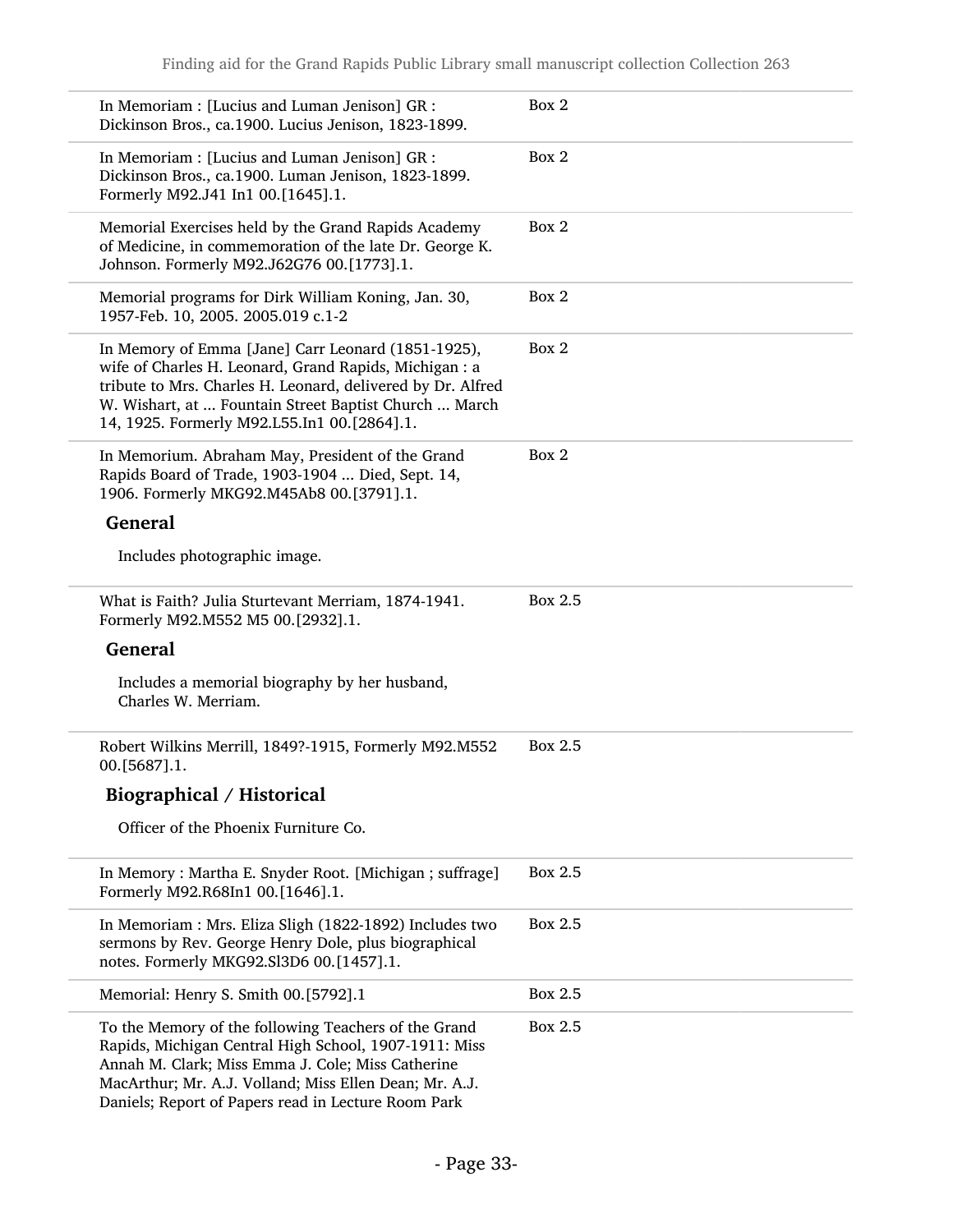Congregational Church, Nov. 12, 1910 … Formerly MKG92.G76 00.[1464].1

| Marietta Aspinwall Udell (1846-1909) Formerly<br>MKG92.Ud2M3 00.[2008].1                                                                                                 | Box 2.5        |
|--------------------------------------------------------------------------------------------------------------------------------------------------------------------------|----------------|
| Edwin F. Uhl. Biographical. A Life Sketch / Byron M.<br>Cutcheon, with an account of his funeral and Memorials<br>by various groups. Formerly M92. Uh6 B5 00. [5688]. 1. | Box 2.5        |
| <b>Existence and Location of Copies:</b><br><b>Existence and Location of Copies</b>                                                                                      |                |
| Original in fragile condition; use photocopy.                                                                                                                            |                |
| Celebration of Life, Cynthia Deans, 2020-01-14                                                                                                                           | Box 2.5        |
| A Celebration of Life, Kenneth L. Daniels, Sr., 2020-01-11                                                                                                               | <b>Box 2.5</b> |

#### <span id="page-33-0"></span>Subseries C. Diaries

#### Scope and Contents

These volumes are perhaps a special type of diary, often given as a gift including some message or artwork at that time. The new owner when then continue to collect the signature, messages, and expressions of her friends, including poetry, artwork, or clippings. Stationary vendors of the 19th century sold blank books with their title page, such as "The Young Lady's Remembrancer" Detroit : Stephen Wells, Bookseller. (Michigan Territory)", which is used in this collection for the Mary Ann Hinsdile Remembrancer. [Hinsdale?]

| Title/Description                                                                                                                                                                                    | <b>Instances</b> |
|------------------------------------------------------------------------------------------------------------------------------------------------------------------------------------------------------|------------------|
| Date book for 1923. [Diary] George W. Burbridge<br>Formerly M92.B891 00.[0973].1.                                                                                                                    | Box 3            |
| Diary of Theodore Castor [Exerpt, typed copy] 1987.054                                                                                                                                               | Box 3            |
| Diary of Pastor E.J. Priest. Father of Clara Priest Aldrich,<br>given to the donor & granddaughter Kristian Aldrich by<br>Clara in 1972, and donated to the Library in 1990.RE:<br>Religion 1990.006 | Box 3            |
| Excerpts from the Diary of E.A. Roby, 1869-1879 / author<br>of the excerpt unknown, n.d.                                                                                                             | Box 3            |
| <b>General</b>                                                                                                                                                                                       |                  |
| Includes: 2 photocopies of a typed manuscript, a<br>photocopy of a Sparta Township, Kent Co. Plat Map,<br>and pages related to E.A. Roby from Chapman's<br>History of Kent County. 1993.003          |                  |
| [Diaries of an land surveyor or land agent.] 1986.047 (3)<br>items)                                                                                                                                  | Box 3            |
| <b>General</b>                                                                                                                                                                                       |                  |
| The name that has been associated with these diaries<br>is Eleazer S. Ingalls. However, there are many notes                                                                                         |                  |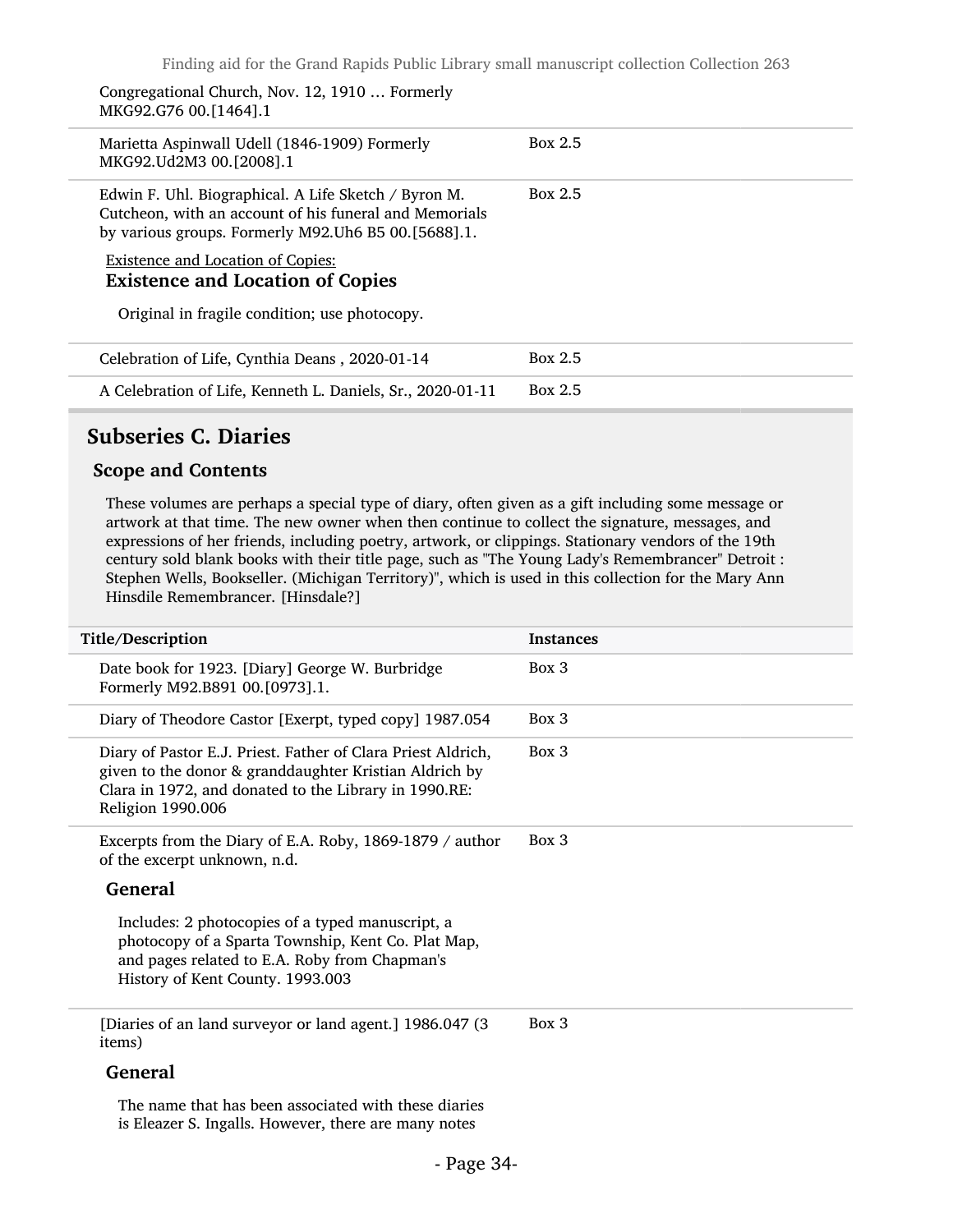on the flyleaves, and this name is only one of them given in one of the diaries. The entries do mention names that appear to be associated with the Grand Rapids and Kent County, Michigan area. Also, the diarist travels as part of the work, and other places and names in Michigan associated with this area included in the diaries. The writers father is often mentioned, but not by name;  $1862 +$  accounts; 1863 + accounts; 1887

#### Diaries of an unidentified railroad accountant, 1917-1924. 1986.047.1-8

#### General

These diaries are written by an individual who appears to have been an accountant for a railroad. Citations throughout mention work in the Grand Rapids Local Freight Office, or the Audit Office ... Ticket Department. But, this person often traveled to offices in other Michigan cities, Fort Wayne, Indiana, and also out of state, doing similar business at those offices. Several names are mentioned in the diary, and an identification of the diarist may someday be known with further research.

| Title/Description                                                                                                              | <b>Instances</b> |
|--------------------------------------------------------------------------------------------------------------------------------|------------------|
| 1916                                                                                                                           | <b>Box 3.4</b>   |
| 1917                                                                                                                           | Box 3.4          |
| 1918.                                                                                                                          | Box 3.4          |
| <b>General</b>                                                                                                                 |                  |
| Most entries for this year are in Grand Rapids, with<br>a few in Petoskey or other Michigan cities, or Fort<br>Wayne, Indiana. |                  |
| 1919.                                                                                                                          | Box 3.4          |
| <b>General</b>                                                                                                                 |                  |
| Includes a formula for rheumatism handwritten on<br>the back flyleaf.                                                          |                  |
| 1920                                                                                                                           | <b>Box 3.4</b>   |
| 1924                                                                                                                           | Box 3.4          |
| 1925                                                                                                                           | <b>Box 3.4</b>   |
| Diary and Receipt Book of Reuben Bloomer, Grand<br>Rapids, 1903. 2011.043                                                      | <b>Box 3.4</b>   |
| Poetry of Paul Behnke, Grand Rapids, 1904-1906.<br>2011.043                                                                    | <b>Box 3.4</b>   |
| Cash book of Leander Reynolds, Grand Rapids, 1909.<br>2011.043                                                                 | <b>Box 12</b>    |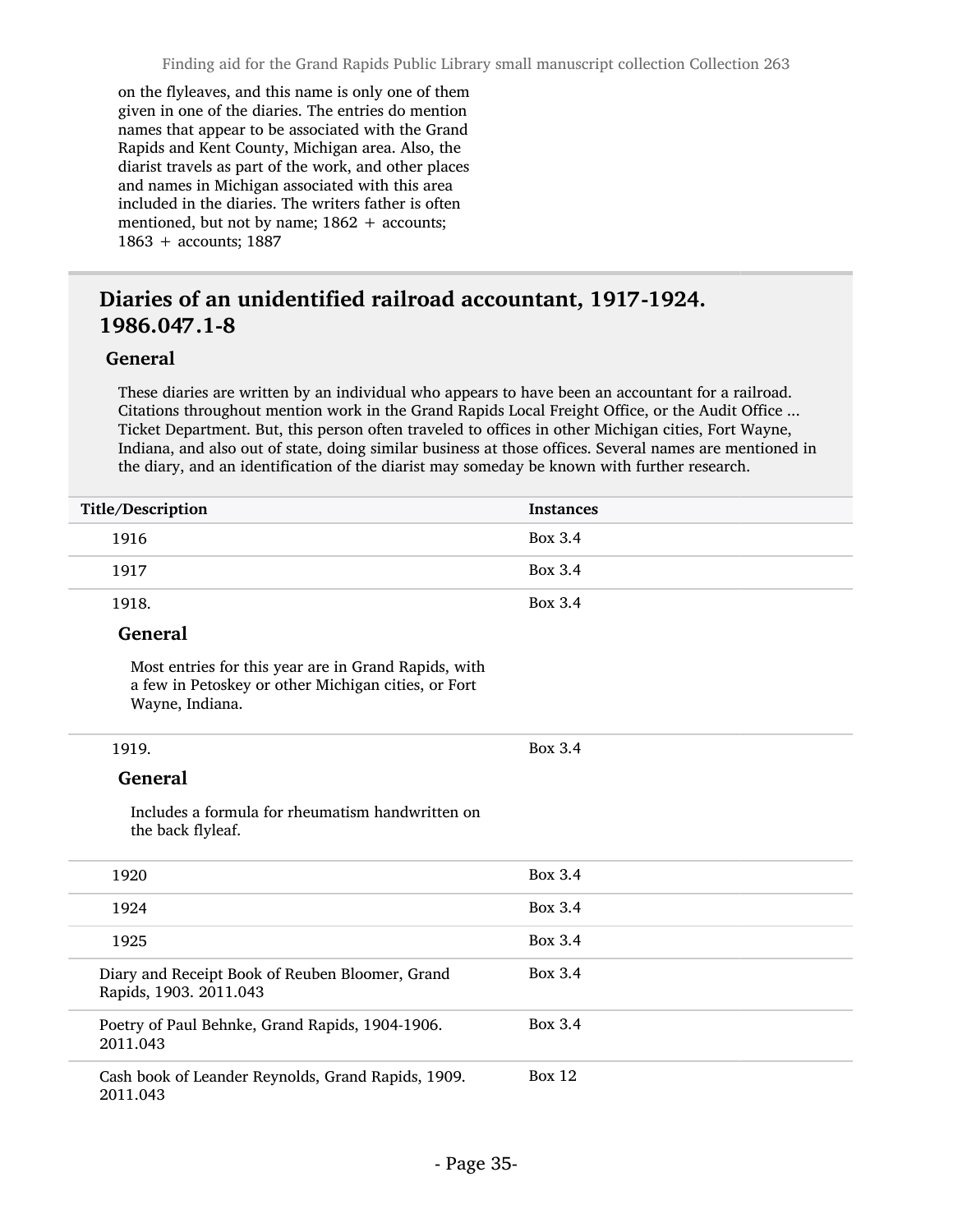| Miss Mary Ann Hinsdile Remembrancer / by a Friend,       | Box 3.8 |
|----------------------------------------------------------|---------|
| January 1, 1839. Entries Jan.-Mar. 1839. [Hinsdale] C.W. |         |
| Calkins Library no. 689. 1986.047                        |         |
| General                                                  |         |
|                                                          |         |

The Baptist Mission of Saut Ste Marie in account John M. Hulbert; accounting, correspondence and some personal diary entries [1986.350], 1842-1867 Box 14

#### <span id="page-35-0"></span>Subseries D. Remembrances & reminiscences on Grand Rapids Life.

| Title/Description |                                                                                                                                                                                                                                  | <b>Instances</b> |                   |  |
|-------------------|----------------------------------------------------------------------------------------------------------------------------------------------------------------------------------------------------------------------------------|------------------|-------------------|--|
|                   | Tony Bielskas career. 1 typed page. Abstract/Keywords:<br>Circus, vaudeville, booker for Shrine Circus in G.R.<br>1986.453                                                                                                       | Box 4            |                   |  |
|                   | Almost Five Score Years / by Nellie Calder Clements,<br>1893-1986. Formerly: M91.C591 00.[0974].1                                                                                                                                | Box 4            |                   |  |
|                   | Memories Out of the Life of M. Duyser / by Michael<br>Duyser, 1900. Photocopy of typed 1951 translation.<br>2001.118                                                                                                             | Box<br>Unknown   | Folder<br>Unknown |  |
|                   | Thomas Dwight Gilbert [1815-1894], Greenfield, Mass.<br>Dec. 13, 1815-Grand Rapids, Mich., Dec. 13, 1888 / Hon.<br>Geo. W. Thayer et al. [Festscrift & autographs, in honor of<br>his birthday] Formerly: M92.G37T3 00.[0977].1. | Box 4            |                   |  |
|                   | <b>Related Materials:</b><br><b>Related Materials</b>                                                                                                                                                                            |                  |                   |  |
|                   | See also "A Tale of Two Cities" by Angie Bingham<br>Gilbert (Mrs. Thomas D. Gilbert), in the Old<br>Residents Assoc. Coll. 083-1-15.                                                                                             |                  |                   |  |
|                   | A Story of Bygone Days / by Mark T. Herman. To: Frank<br>L. DuMond, Director, Grand Rapids Public Museum, Dec.<br>26, 1951. 1986.175, typed copy                                                                                 | Box 4            |                   |  |
|                   | Address delivered before the Old Residents of Kent<br>County, June 26, 1906 : [Grand Rapids History] /<br>[Harvey J. Hollister] 1986.486.1                                                                                       | Box 4            |                   |  |
|                   | Memoirs of C.M. Hubble / Charles Mortimer Hubble,<br>1873-1986.477                                                                                                                                                               | Box 4            |                   |  |
|                   | Village Days: Miner S. Keeler. [Unbound photocopy] 00.<br>$[1979]$ .2                                                                                                                                                            | Box 4            |                   |  |
|                   | <b>General</b>                                                                                                                                                                                                                   |                  |                   |  |
|                   | RE: Middleville, Mi. Includes reminiscences of the<br>following individuals: Charles Blaxell / John Beach /                                                                                                                      |                  |                   |  |

following individuals: Charles Blaxell / John Beach / John Campbell / John Carveth / Justice Cobb / T.A. Dereamer / Monroe Dietrich / Walter Foster / James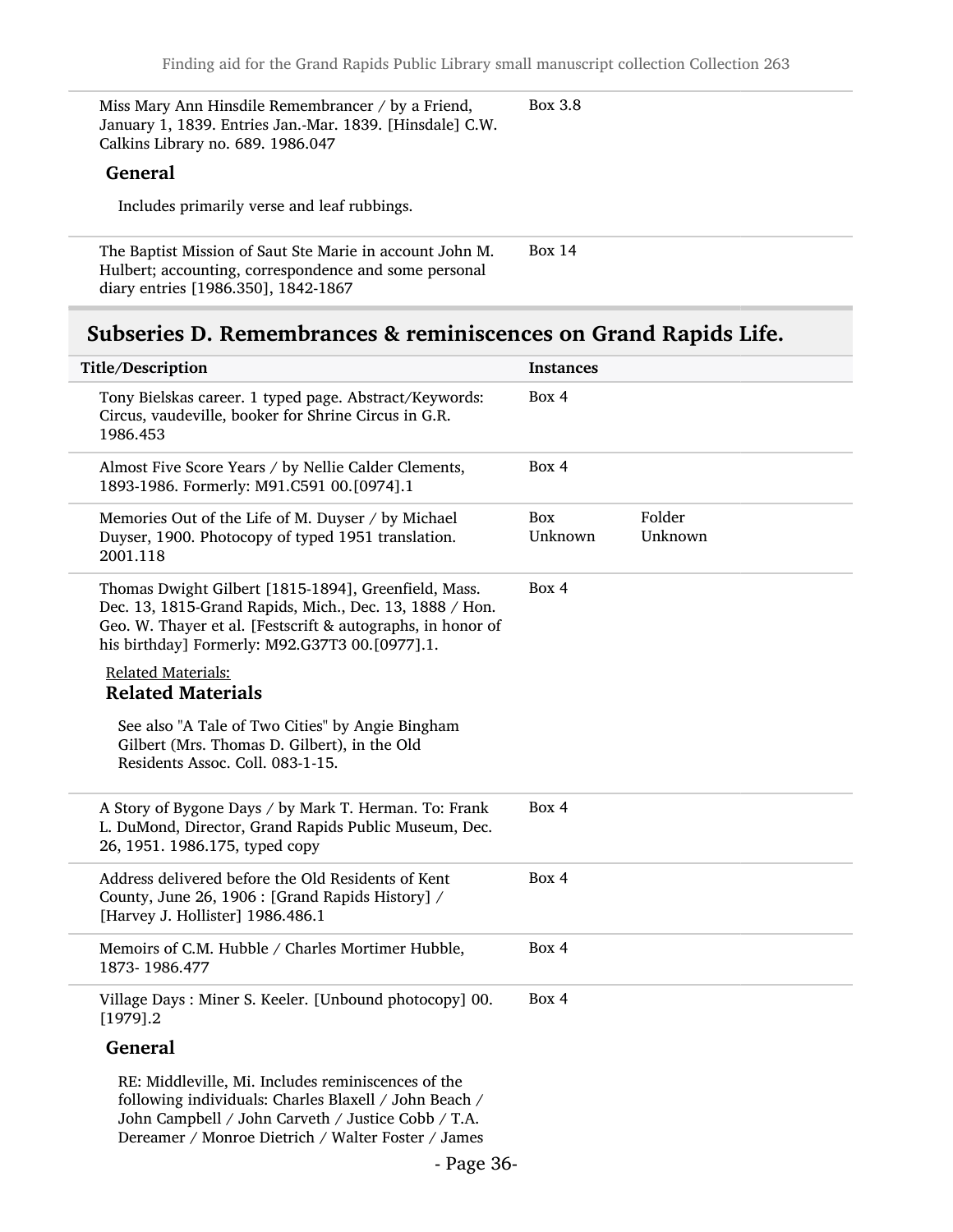| Gibbs / George Guest / Roger Guest / A. Hanlon,<br>M.D. / Robert Harper / Preacher Hunsburger /<br>George Ickus / Richard M. Johnson / Isaac H.<br>Keeler / Isaac N. Keeler / Simeon Lawrence /<br>Henry Master / Charles McQueen / Richard B.<br>Messer / Jonothan Meyer / Mr. Purdy / Dr. Rich /<br>Smith Sanford / Captain Sidney Smith / Mrs.<br>C.T. Spaulding / Mrs. Eli Sprigue / Fred Teadt /<br>Reverend Tilly / Amos Wakefield / Mr. Wilson /<br>George L. Keeler / Patrick Hoey / Charles Annison /<br>Doctor Billington / Hugh Davey / Edwin Fallis /<br>Abe Foster / Milton F. Jordan / William Lowden /<br>George Luther / Dr. Madison / Mrs. Paul / Aaron<br>Shark / Eli Shoup / Mr. Skinkle / Willis Snyder / Eli<br>Sprigue / William Streeter / Stub Westcott / Rock<br>Youngs |       |
|--------------------------------------------------------------------------------------------------------------------------------------------------------------------------------------------------------------------------------------------------------------------------------------------------------------------------------------------------------------------------------------------------------------------------------------------------------------------------------------------------------------------------------------------------------------------------------------------------------------------------------------------------------------------------------------------------------------------------------------------------------------------------------------------------|-------|
| Down Memory's Lane / Fannie Gillett Kelly, ca. late<br>1930's. 1987.050                                                                                                                                                                                                                                                                                                                                                                                                                                                                                                                                                                                                                                                                                                                          | Box 4 |
| History of the Ritsemas and Ritzemas 1997-2000 with a<br>Bibliography  Heyboer. Longstreet, Ritsema, Ritzema<br>and Vanderberg / by Fred Ritsema, Jan. 6, 1999.<br>[2006.070]; updated and extended edition added in 2021                                                                                                                                                                                                                                                                                                                                                                                                                                                                                                                                                                        | Box 4 |
| <b>General</b>                                                                                                                                                                                                                                                                                                                                                                                                                                                                                                                                                                                                                                                                                                                                                                                   |       |
| Mr. Ritsema discusses many family members,<br>including a link to Senator Arthur Vandenberg.                                                                                                                                                                                                                                                                                                                                                                                                                                                                                                                                                                                                                                                                                                     |       |
| Story of My Childhood in Early Grand Rapids, 1860 /<br>Cornelius Louwerse [Typed transcription from the copy<br>in the journal of daughter Marie Louwerse TenHoor]<br>1986.486.3                                                                                                                                                                                                                                                                                                                                                                                                                                                                                                                                                                                                                 | Box 4 |
| Flood of 1904 / [remembrance] by Veronica McLachlan,<br>Feb. 28, 1987. 1987.049                                                                                                                                                                                                                                                                                                                                                                                                                                                                                                                                                                                                                                                                                                                  | Box 4 |
| Hometown for a President, an unexpected brush with<br>history / Veronica McLachlan. 1987.062. RE Dorothy<br>Ford, Gerald Ford Sr., etc.                                                                                                                                                                                                                                                                                                                                                                                                                                                                                                                                                                                                                                                          | Box 4 |
| Few Reminiscences of my Girlhood / written by request<br>for "The Children" / by Caroline Williams Putnam. Aged<br>88, G.R. : Mattason & Cook, Printers and Publishers, n.d.<br>Formerly MKG92.P98 00.[3722].1.                                                                                                                                                                                                                                                                                                                                                                                                                                                                                                                                                                                  | Box 4 |
| <b>General</b>                                                                                                                                                                                                                                                                                                                                                                                                                                                                                                                                                                                                                                                                                                                                                                                   |       |
| RE: Massachusetts + Ancestry 1880 sheet showing<br>Lemuel & Caroline Putnam in Grand Rapids in the<br>50's.                                                                                                                                                                                                                                                                                                                                                                                                                                                                                                                                                                                                                                                                                      |       |
| Katherine D. Taft nee Delage 2003 reminiscence of a 1928<br>visit, and 2 older Sullivan family photos                                                                                                                                                                                                                                                                                                                                                                                                                                                                                                                                                                                                                                                                                            | Box 4 |
| 23 photos of donor's Summer 1928 visit to Jule Sullivan<br>Farm, south of Grand Rapids. 2003.069                                                                                                                                                                                                                                                                                                                                                                                                                                                                                                                                                                                                                                                                                                 | Box 4 |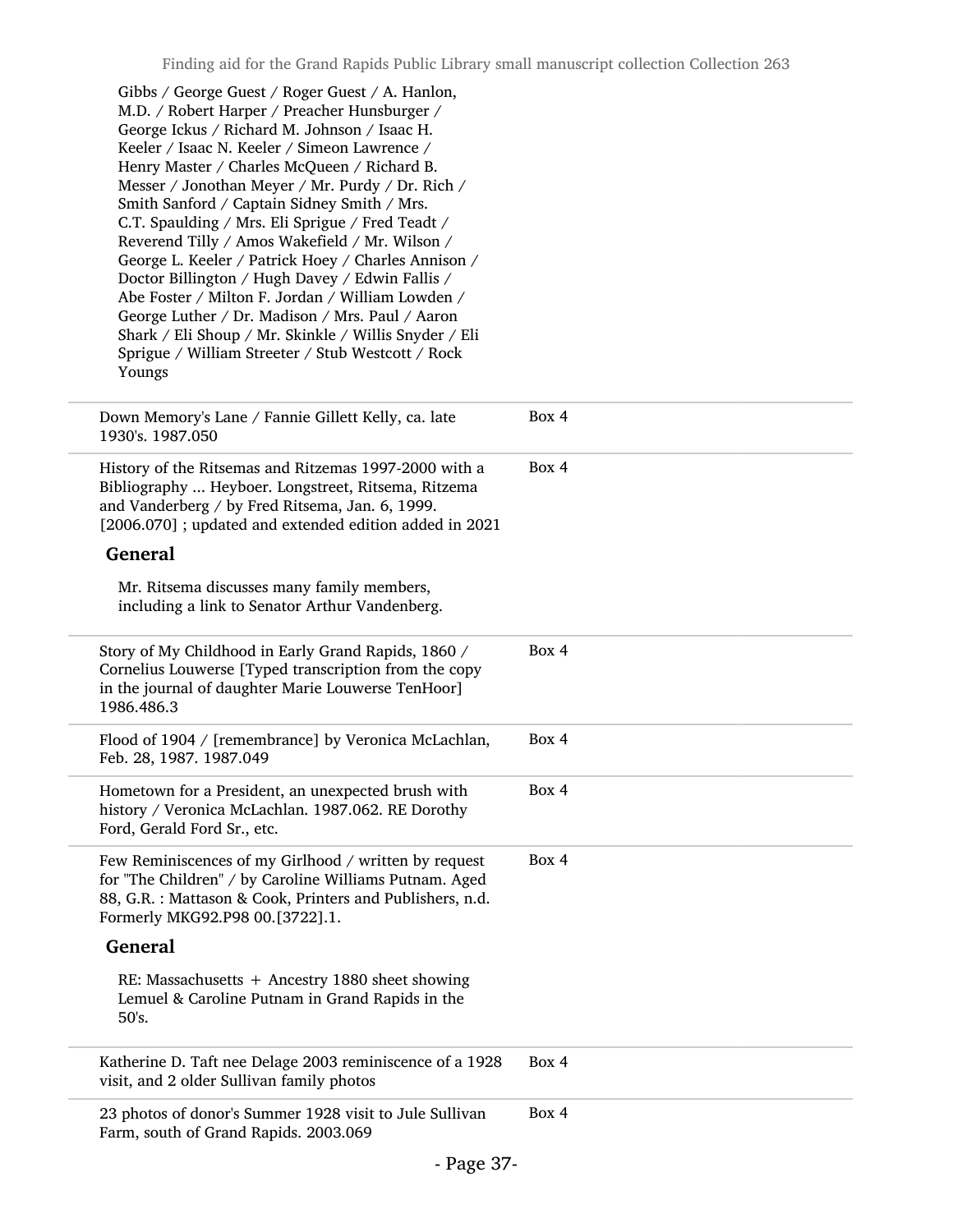### General

Includes views of the house, chickens, plowing, family groups, autos. Allen, nephew who worked the farm, views of the neighboring Hoy(?) family farm and other family members:Art Wettershol; Tess Wettershol [Wetterhol]; Mrs. Drew; Aunt Jo Mann nee Conway; Uncle James Hoy?; Elizabeth Barrett; Mary Elizabeth Barrett / child; Joanne Barrett / child; Charley Mann (Charles Mann); Olive Blake?; Other unidentified

| [Reminiscence of Marion L. Withey, Oct. 25, 1962] [First<br>page missing] 1986.486.2                                                                                                                                                                                                                                                                                   | Box 4 |
|------------------------------------------------------------------------------------------------------------------------------------------------------------------------------------------------------------------------------------------------------------------------------------------------------------------------------------------------------------------------|-------|
| Reminiscences of the Little Grey Church at the end of<br>Bridge St. Bridge / by Martha Westlake Campbell. 1932.<br>Formerly MKG92.C16r 00.[3743].1.                                                                                                                                                                                                                    | Box 4 |
| Nora Lawrence. Reminiscences, Depression and WWII<br>1990.024                                                                                                                                                                                                                                                                                                          | Box 4 |
| The History of a Kingdom of Wisdom / Annonymous.<br>Handwritten, n.d.                                                                                                                                                                                                                                                                                                  | Box 4 |
| Footnotes to History, Stories told by students of XYZ<br>Senior Citizens Center of Grand Rapids, published by<br>Barbara Hudson, Grand Rapids Community Education.<br>Stories by Sara Glover, Luella Rhodes, Alberta Gray,<br>Evelyn Mitchell and Fordenous Raines. (cataloged copy<br>also available in Local History and Special Collections<br>M977.456 F739), 1984 | Box 4 |

### Subseries E. War Remembrances

| Title/Description                                                                                                                         | <b>Instances</b> |
|-------------------------------------------------------------------------------------------------------------------------------------------|------------------|
| My Experiences as a U.S. Soldier in the Filipino<br>Insurrection of 1898-1901 / by Amos, Weaver, edited by<br>Judith K. Hoffman. 1987.032 | Box 5            |

## Subseries F. Travel Accounts by GR Citizen

#### Scope and Contents

Includes travel accounts for locations outside of Michigan. For travel accounts of Michigan & Michigan cities, see Collection 280, the GRPL Michigan Travel Literature Collection.

| Title/Description                                                                                                                                                                                                                             | <b>Instances</b> |
|-----------------------------------------------------------------------------------------------------------------------------------------------------------------------------------------------------------------------------------------------|------------------|
| Across the Continent : log of a circular automobile trip<br>to the Pacific Coast from Grand Rapids, Michigan, and<br>return  July 11 to July 29, 1922 / Charles Carroll<br>Follmer, Mrs. Follmer, Mr. & Mrs. John D. Raab. 00.<br>$[0924]$ .1 | Box 6            |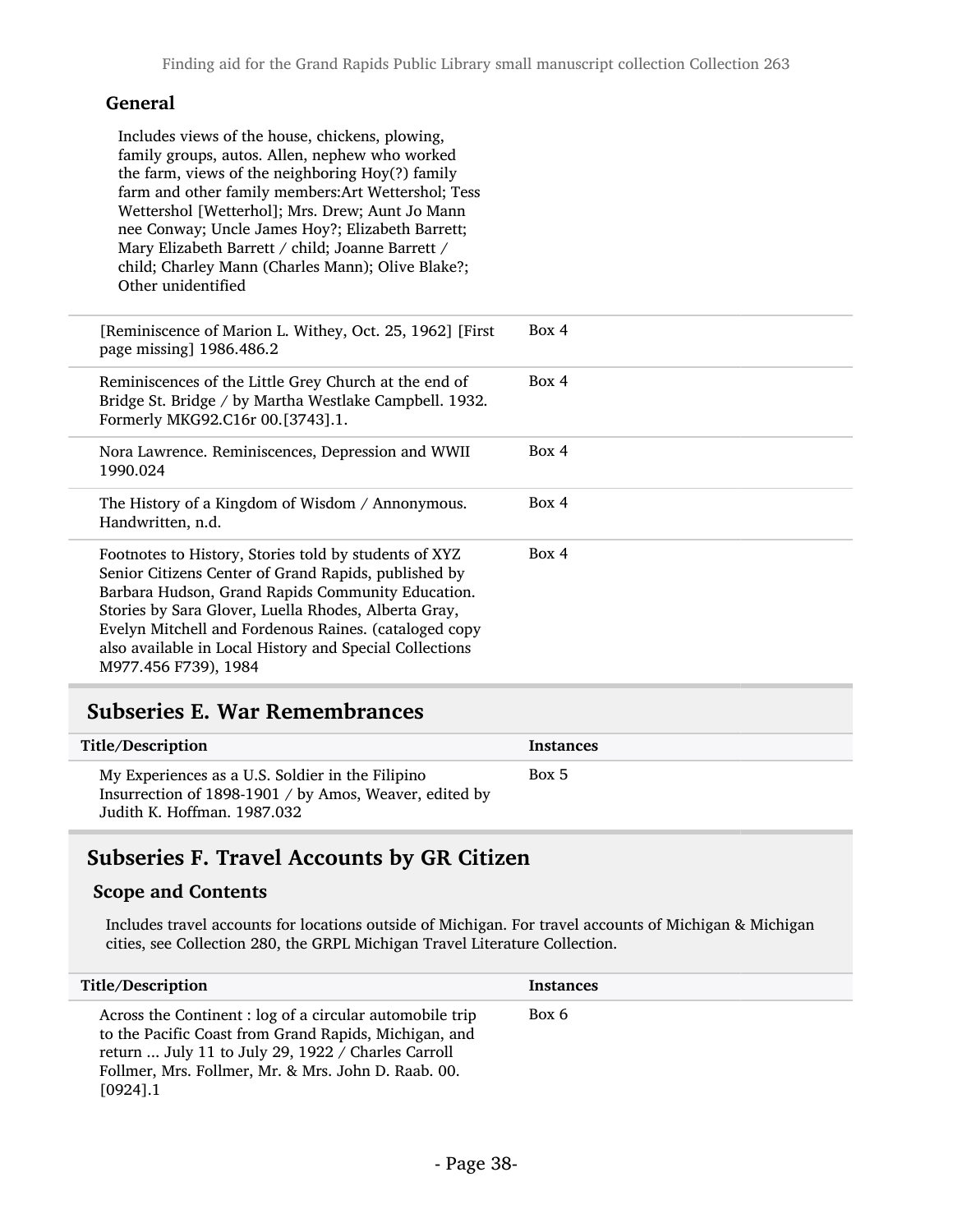| Observations on American vs European Civilization /<br>by Dr. Schuyler C. Graves. Read before the Kent County<br>Graduate Nurses Association, Sept. 8, 1913. 18 pgs.<br>Typed. Formerly M917.G78 00.[2605].1.                                      | Box 6 |
|----------------------------------------------------------------------------------------------------------------------------------------------------------------------------------------------------------------------------------------------------|-------|
| <b>General</b>                                                                                                                                                                                                                                     |       |
| On page 16 Graves references the work of Grand<br>Rapids artists Lawrence Earle and Frederick S.<br>Church.                                                                                                                                        |       |
| Charles W. Gunn Travel Journal, Dec. 1882-Jan. 1883.<br>1986.044                                                                                                                                                                                   | Box 6 |
| A Summer Vacation in the Yellowstone National Park /<br>by J.A. Heasley, G.R., Mich. Formerly M917.77.H35 00.<br>[957] .1.                                                                                                                         | Box 6 |
| [Lillie Sternberg Europe (Germany) travel diary, 1885]                                                                                                                                                                                             | Box 6 |
| <b>General</b>                                                                                                                                                                                                                                     |       |
| Found in the travel diary is a tri-folding postcard of<br>"Grand Hotel Francais "The Best" & the Central Park"<br>San Jose, Costa Rica. W, 2 UPU 1909 "2" stamps.<br>Feb. 18, 1923 from John M.L. Towse(?) to Harry<br>Widdicomb & John Widdicomb. |       |

### Subseries G. Associations, such as items associated with an historical individual by ownership.

#### Scope and Contents

This section includes manuscript items associated with a particular individual, such as previously owned by an historical citizen of Grand Rapids. In this area, the items valued as previously owned or used by some, the object itself may or may not be about Grand Rapids.

| Title/Description                             | Instances |         |
|-----------------------------------------------|-----------|---------|
| William Thomson Powers / William T.P. Spooner | Box       | Folder  |
| possessions                                   | Unknown   | Unknown |

#### General

These items are not typical of collection materials for the GRPL Archives in the sense that they are not written about or published in Grand Rapids. However, they are interesting objects of association with two Grand Rapids citizens of different generations, as known from the ownership marks on the items.

### Biographical / Historical

William Thomson Powers, 1820-xxxx, partner with Ebenezer Ball in Powers & Ball, founder of Powers Opera House, owner of the Michigan Iron Works in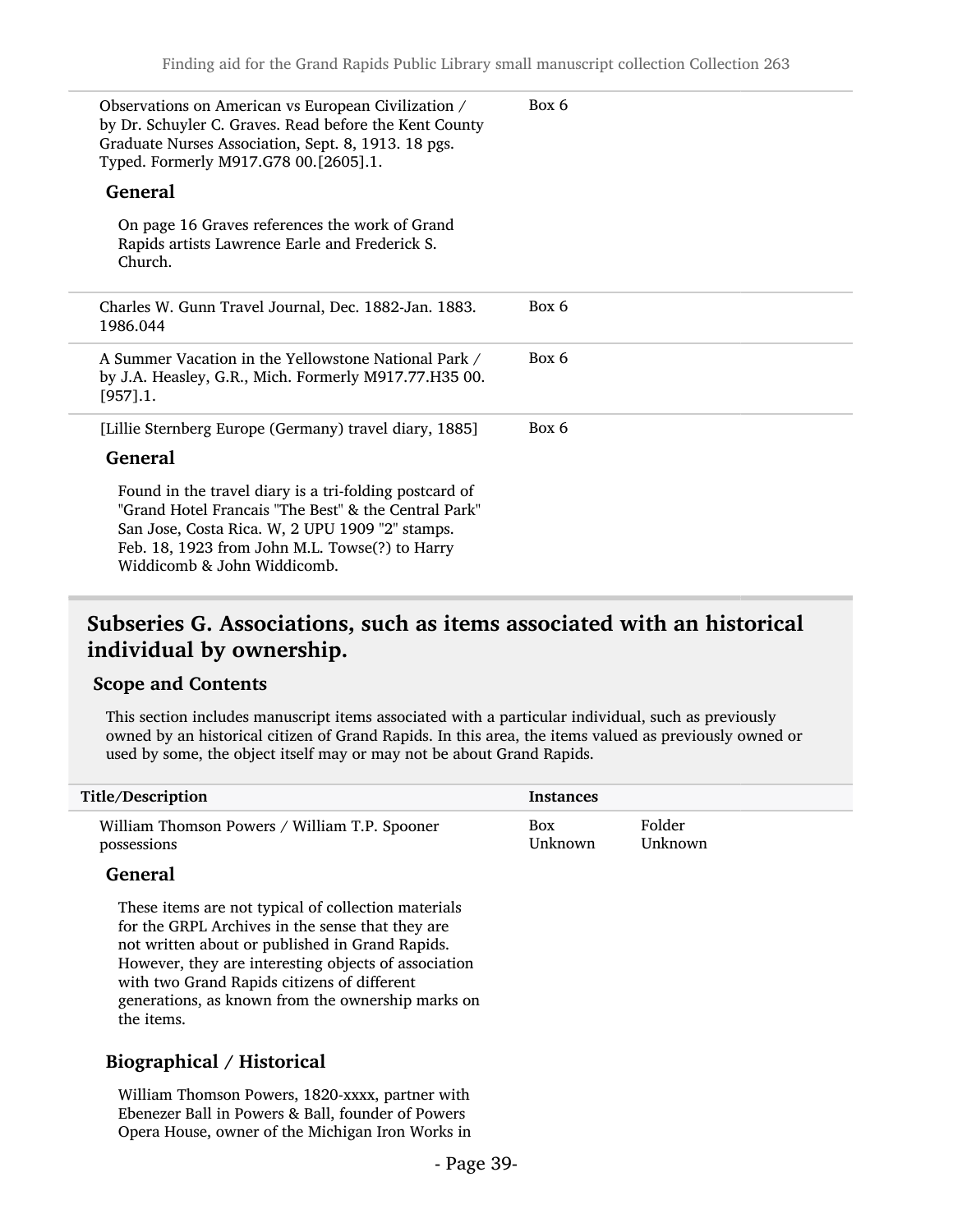| 1885, along with many other endeavors, first used<br>this Nomenclature below in his youthful studies<br>at Lansingburgh, New Hampshire. The Bible has<br>his date of 1832. Through some manner currently<br>unknown, these same two volumes later became<br>the possessions of William T.P. Spooner, xxxx-xxxx,<br>as clearly stated in his ink ID stamp on both items.<br>Spooner is known to have taken an Engineering<br>course in 1904. |               |
|---------------------------------------------------------------------------------------------------------------------------------------------------------------------------------------------------------------------------------------------------------------------------------------------------------------------------------------------------------------------------------------------------------------------------------------------|---------------|
| The Nomenclature and Expositor of the English Language<br>John Walker's Pronouncing Dictionary / by Hezekiah<br>Berhans. N.Y.: John Montgomery, 1827. 00.[1998].1                                                                                                                                                                                                                                                                           | Box $15$      |
| The New Testament of Our Lord & Saviour Jesus Christ<br>N.Y. : Daniel Fanshaw, Am. Bible Society, 1830 00.<br>$[1999]$ .1                                                                                                                                                                                                                                                                                                                   | <b>Box 15</b> |
| Arr Table of Contents                                                                                                                                                                                                                                                                                                                                                                                                                       |               |

### Series II. Letters & Documents

### Subseries A. Letters / Correspondence.

## Anderson letters, 1906-1907. In Swedish. Originals & Photocopies, plus translations/transcriptions in English. 2008.059

| Title/Description                                                                                         | <b>Instances</b> |          |
|-----------------------------------------------------------------------------------------------------------|------------------|----------|
| 1. To Mrs. C.J. Anderson, Cadillac, Mi. from Elmer<br>Anderson, Grand Rapids. Sept. 6, 1906               | Box 7            | Folder 1 |
| 2. To Mrs. C.T. Anderson., Cadillac, Mi. from Elmer<br>Anderson, GR. Sept. 19, 1907 $+$ original envelop. | Box 7            | Folder 1 |
| 3. Donor letter, July 31, 1931                                                                            | Box 7            | Folder 1 |
| 4. Census 1910 print for Elmer                                                                            | Box 7            | Folder 1 |
|                                                                                                           |                  |          |

## Cordelia Frasier Barker letters, 1834-1840

| Title/Description                                                                                                                                 | <b>Instances</b> |
|---------------------------------------------------------------------------------------------------------------------------------------------------|------------------|
| B6:C1.1-4 Old Collection                                                                                                                          | Box 14           |
| B6.C1.4. May 29, 1934. Signed at end: Frankin, Jan 5th<br>1933? Cordelia Frasier. May be a reminiscences or diary<br>entry, rather than a letter. | Box 14           |
| B6.C1.3 March 19, 1936. Plymouth. Dear Miss Fraser,<br>Livonia, Mi. From E.M. Bradner [poetry]                                                    | Box 14           |
| B6.C1.1 July 31, 1940. To Mrs. Cordelia Barker, Livonia.<br>[Grandville, Kent Co.] "Once esteemed Teacher". From<br>William Grace.                | Box 14           |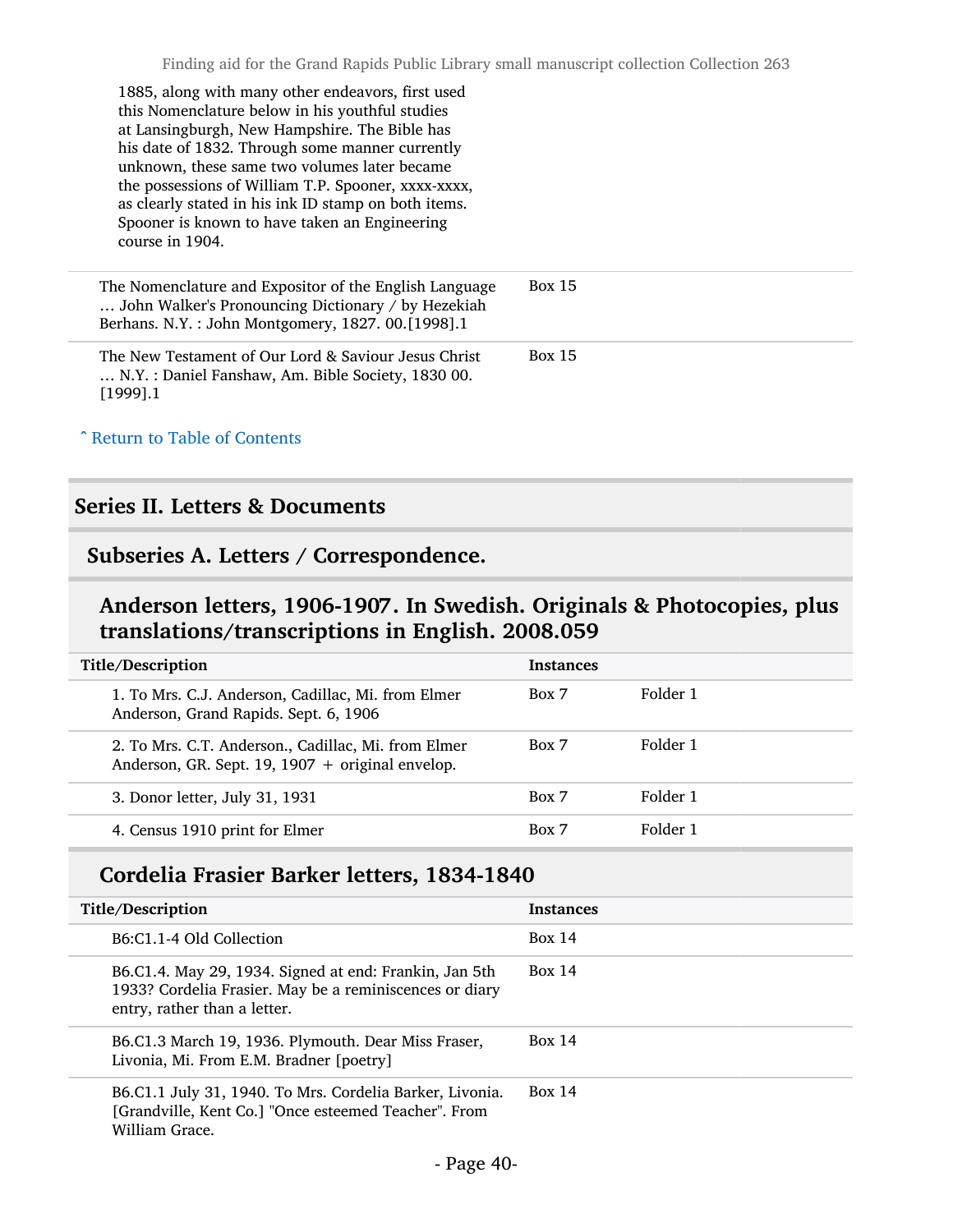| B6.C1.2 Aug. 26, 1840. To Mrs. Barker. From P. Chuble,<br>Nankin                                                                                                                                                           | Box $14$ |          |
|----------------------------------------------------------------------------------------------------------------------------------------------------------------------------------------------------------------------------|----------|----------|
| An Artist in El Dorado: The Drawings and Letters of<br>Daniel Wadsworth Coit: / edited, with a biographical<br>sketch by Edith M. Coulter. Grabhorn Press; Book Club of<br>Calif., 1937. Formerly M917.78.C66 00.[0958].1. | Box 14   |          |
| <b>General</b>                                                                                                                                                                                                             |          |          |
| Association with GR Coit family. See clipping about<br>the presentation of this item by Charles W. Coit, Jr.,<br>taped to inside from cover.                                                                               |          |          |
|                                                                                                                                                                                                                            |          |          |
| Certificate. John P. Collins. U.S. Dept. of Commerce.<br>Weather Bureau, Special Service Award. [photocopy]<br>2005.088                                                                                                    | Box 7    | Folder 2 |
| <b>General</b>                                                                                                                                                                                                             |          |          |

## Letters of Ebenezer Morris Ball to his Parents, 1849-1853. Typed transcriptions. Location of originals not known. 00.[2955].1-8 Formerly M92.B19.

| Title/Description                       | <b>Instances</b> |           |
|-----------------------------------------|------------------|-----------|
| .1 Nov. 29, 1849.                       | Box 7            | Folder 3  |
| .2 June 25, 1850.                       | Box 7            | Folder 4  |
| .3 Nov. 10, 1850.                       | Box 7            | Folder 5  |
| .4 March 3, 1851.                       | Box 7            | Folder 6  |
| .5 Nov. 27, 1851.                       | Box 7            | Folder 7  |
| .6 March 22, 1852.                      | Box 7            | Folder 8  |
| .7 Jan. 13, 1853.                       | Box 7            | Folder 9  |
| .8 Mar. 23, 1853.                       | Box 7            | Folder 10 |
| .9 Dec. 29, 1845. and CD. Acc. 2011.034 | Box 7            | Folder 19 |

### Olive W. Frank, Moline, Mi. (5, including envelops) Correspondence to Frank from two Grand Rapids business

| Title/Description | Instances |
|-------------------|-----------|
|                   |           |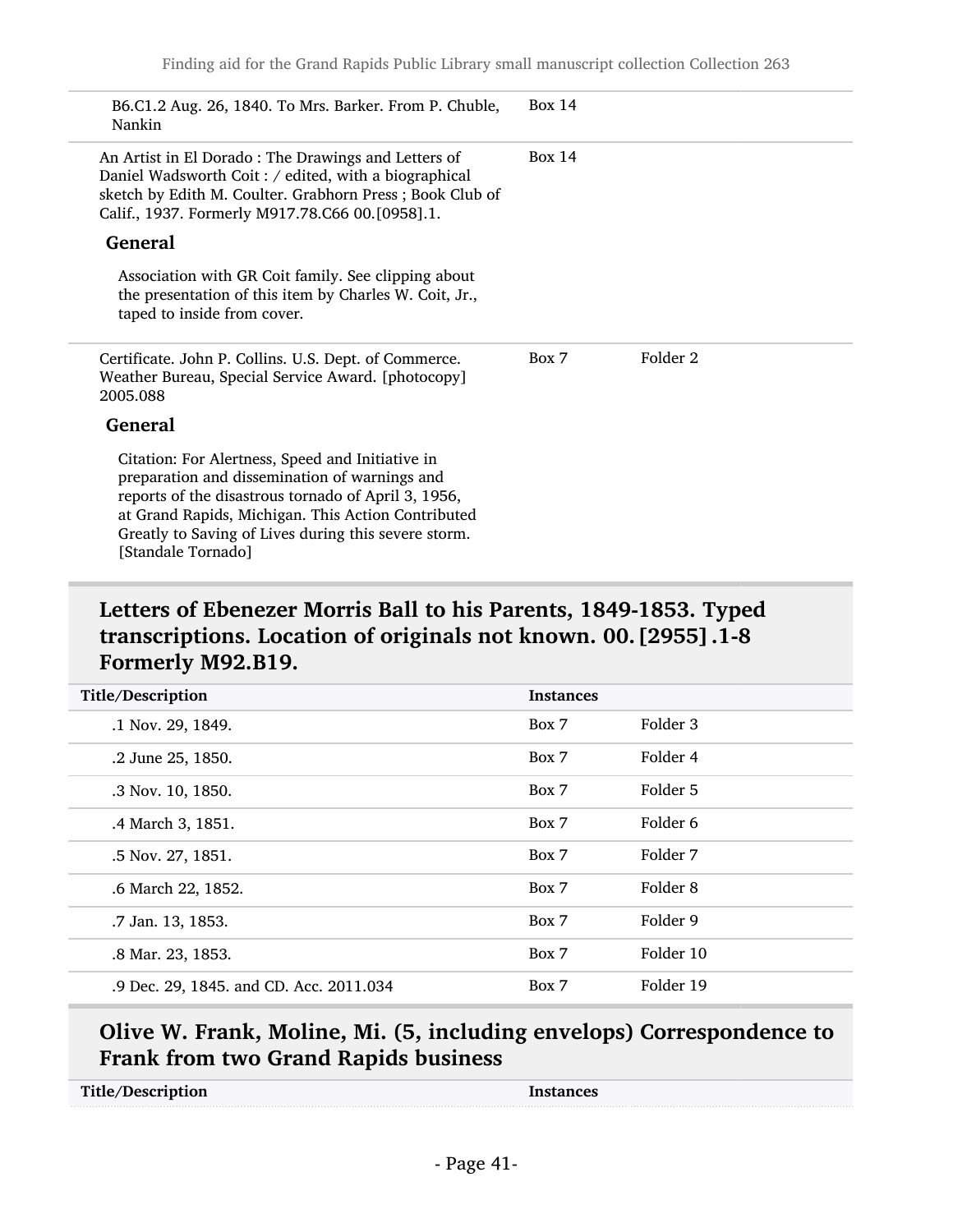| 1) Friedrich Music House letter, July 14, 1931 +<br>envelop. 2008.052.1                                                                                                                                                                                                                                                  | Box 7            | Folder 11 |
|--------------------------------------------------------------------------------------------------------------------------------------------------------------------------------------------------------------------------------------------------------------------------------------------------------------------------|------------------|-----------|
| Processing Information:<br><b>Processing Information</b>                                                                                                                                                                                                                                                                 |                  |           |
| Another items from this accession is in Coll. 216                                                                                                                                                                                                                                                                        |                  |           |
| 2) Green's Permanent Waving Shoppe letterhead/memo,<br>Jan. 30, 1930 + envelop. 2008.052.2                                                                                                                                                                                                                               | Box 7            | Folder 11 |
| Processing Information:<br><b>Processing Information</b>                                                                                                                                                                                                                                                                 |                  |           |
| Other items from this accession is in Coll. 216                                                                                                                                                                                                                                                                          |                  |           |
| Letter from Charles W. Garfield to Milo H. Edison, Oct.<br>30, 1931. Includes original envelop. 00.[1669].1-2                                                                                                                                                                                                            | Box 7            | Folder 12 |
| Holt, Arthur and Frances letters, 1873-1886. 2017.077                                                                                                                                                                                                                                                                    | Box 7            | Folder 22 |
| Letter from Robert La Follette Jr. to Helen Hutchins,<br>1933. 2011.043                                                                                                                                                                                                                                                  | Box 7            | Folder 18 |
| <b>Cornelia Low Letters.</b>                                                                                                                                                                                                                                                                                             |                  |           |
| Title/Description                                                                                                                                                                                                                                                                                                        | <b>Instances</b> |           |
| 1) Letter from Eliza Shutters and George Ocobock to<br>George Ocobock of Auburn NY. 1838.                                                                                                                                                                                                                                | <b>Box 25</b>    |           |
| 2) Letter from George B. Low to Cornelia Low from<br>Camp Stevens, La. 1863.                                                                                                                                                                                                                                             | <b>Box 25</b>    |           |
| 3) Letter from Alvah Low to Etta Low from Fort Fisher,<br>North Carolina, 1865, 1986.138                                                                                                                                                                                                                                 | <b>Box 25</b>    |           |
| Isaac McCoy Letters and Extracts from his Journal.<br>Reprints in American Baptist Magazine, Feb. 1824 to Aug.<br>1828.00.[2925].1                                                                                                                                                                                       | Box 7            | Folder 13 |
| Milford B. Martin, Health Food Expert "Food Factories<br>Equipped with Cereal Machinery"; Dr. Kellogg of Battle<br>Creek association per donor. 2004.072                                                                                                                                                                 | Box 7            | Folder 14 |
| <b>General</b>                                                                                                                                                                                                                                                                                                           |                  |           |
| 2 examples of decorative memos, unused: Goldenrod<br>colored Crème colored.                                                                                                                                                                                                                                              |                  |           |
| Mr. & Mrs. A. Linn Murray. Correspondence. Letter &<br>Envelop, Aug. 18, 1895, per postal mark, from A. Linn<br>Murray to his wife in Grand Rapids. On letterhead for<br>The Norwood, Waverly, N.Y. Hand written in black ink<br>on lined paper, 5 sheets/9 pages. RE the life and strain of<br>sales business & travel. | Box 7            |           |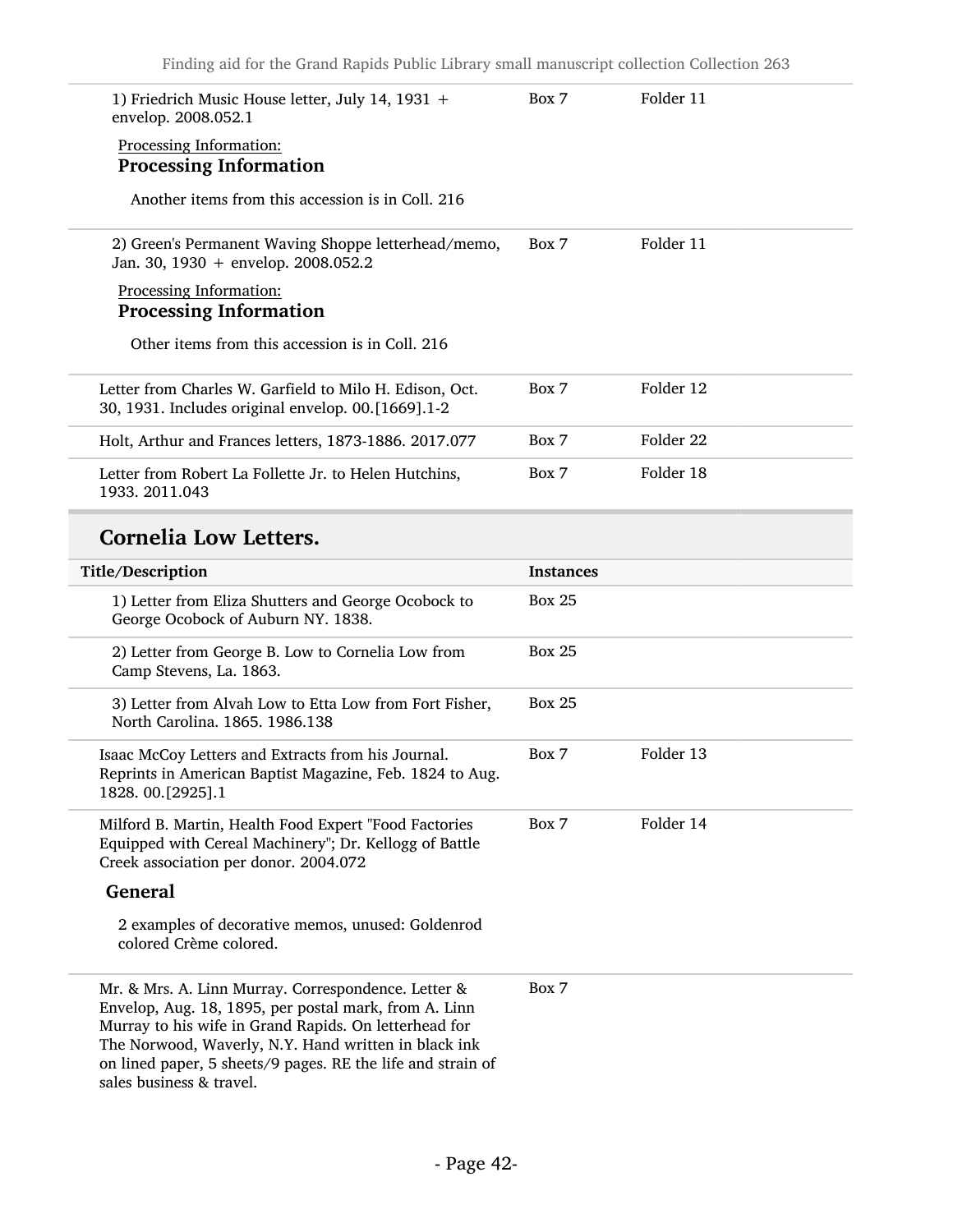### General

Accompanied by a webpages showing a 1901 Ladies Home Journal ad for A. Linn Murray clock, Grand Rapids, Michigan.

| Two Letters, May 2, 1848, G.R. To. Amos Morse<br>Fr. Charles Shepard; Oct. 15, 1847 to Dolphus Morse from<br>A.J.[?]. Henry W. Morse subject 1999.003 | Box 7         | Folder 16 |
|-------------------------------------------------------------------------------------------------------------------------------------------------------|---------------|-----------|
| Letter to William Dosker from Gerald R. Ford, 1953.<br>2010.056                                                                                       | Box 7         | Folder 17 |
| Letter: Watson, A. to Peerless Machinery. Sent from<br>Pantlind Hotel, 1924. 2012.045                                                                 | Box 7         | Folder 20 |
| Mary Jane Jones Letter, 187? - Letter found inside wall of<br>600 Fairview NE Grand Rapids, Mich. 49503                                               | Box 7         | Folder 21 |
| Letter: Benjamin Neal to Herbert Teeple October 18,<br>1850, 2017, 005                                                                                | <b>Box 25</b> |           |

### Subseries B. Vital Records

#### Scope and Contents

Vital Records, including Marriage Licenses & other Marriage documents, Death Certificates, Birth Certificates (with limited access under the law). This Archives does not systematically collect these documents. Rather they are routinely available through the Kent County Clerk. However, an occasionally odd items shows up in the collections, which has not other collection home. This subseries provides a place for such items.

### Marriage Licenses and other Marriage Documents

| Title/Description                                                                                                                                                                                    | <b>Instances</b> |
|------------------------------------------------------------------------------------------------------------------------------------------------------------------------------------------------------|------------------|
| Rev. Abel Bingham. Record Book of Marriages at Sault<br>Ste. Marie and Grand Rapids. Original. [1986.351],<br>1837-1864                                                                              | Box 14           |
| Rev. Abel Bingham. Record Book of Marriages at Sault<br>Ste. Marie and Grand Rapids, 1837-1864. Copy from<br>the original owned by Mrs. J. Langdon McKee. Feb. 23,<br>1934. [copy date] 00.[2924].1. | <b>Box 14</b>    |
| Frank O. Clark and Mrs. Phebe J. Grannis. Aug. 29,<br>1895. [original marriage certificate] 00.[5609].1                                                                                              | Box $14$         |
| Frank M. Hayes & Mrs. Carrie Powers, Mar. 31, 1890.<br>[marriage certificate] 00.[4091].1                                                                                                            | <b>Box 13</b>    |
| 1926 Passport of Robert C. Wilcox. Place of Birth is<br>Grand Rapids on Sept. 17th, 1897. 2011.043                                                                                                   | Box $13$         |
|                                                                                                                                                                                                      |                  |

### Subseries C. Miscellaneous Military Documents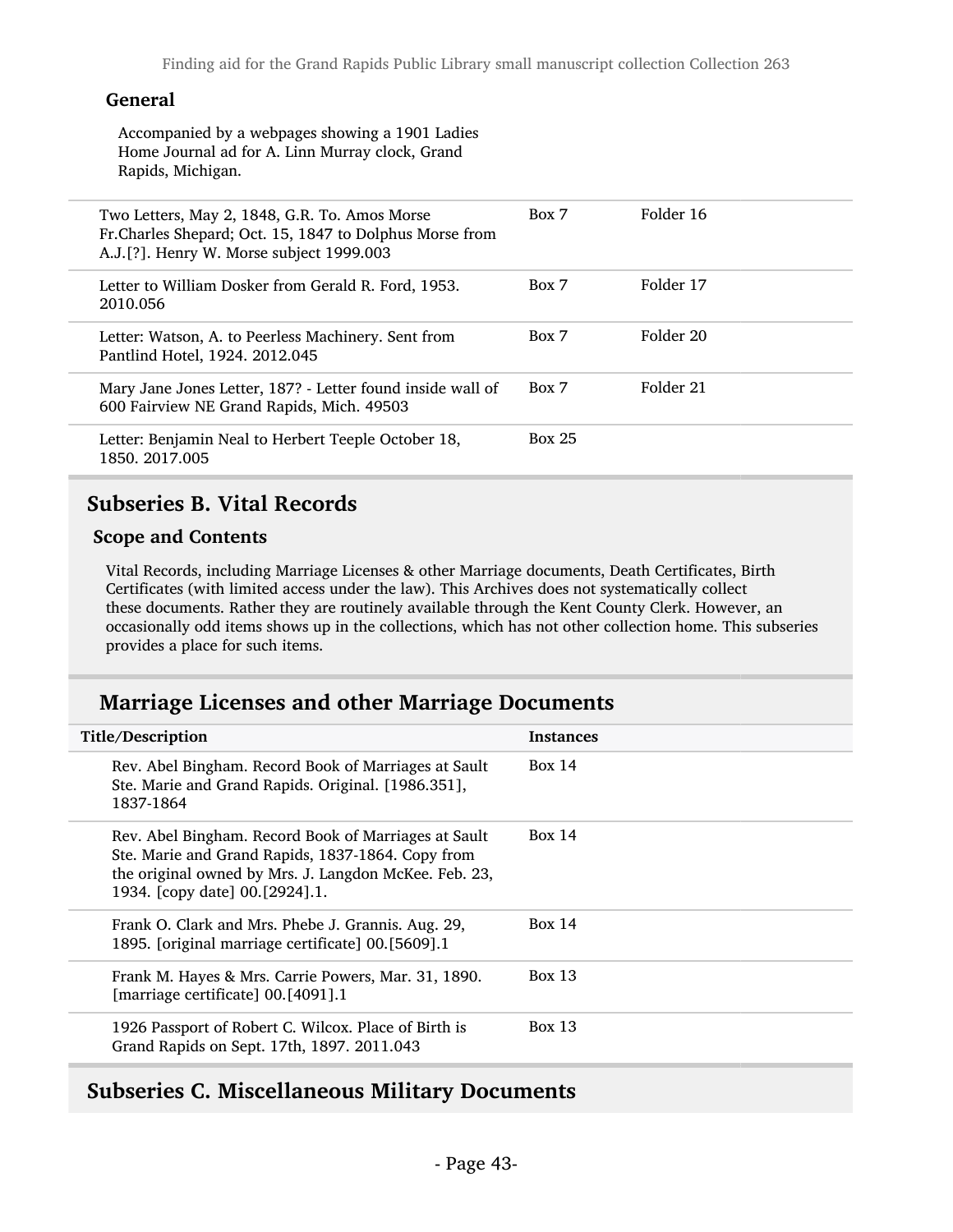#### Scope and Contents

This series holdings miscellaneous documents related to military service that don't fit in other generic collections such as the Civil War, WWI and WWII Collections. Such documents may also be found included with general biographical files and individual men and women, but are placed here when they are the only or primary document on/from the individual.

## John Vos. Sept. 1898, 4 Telegrams to his mother, Mrs. Henry Vos, RE his illness with typhoid while in service. Color laser copies. 2006.011.1-4

| Title/Description                                                                                                                                                                                                                                                         | <b>Instances</b>    |
|---------------------------------------------------------------------------------------------------------------------------------------------------------------------------------------------------------------------------------------------------------------------------|---------------------|
| 1. Sept. 22, 1898                                                                                                                                                                                                                                                         | Box 7.75            |
| 2. Sept. 23, 1898                                                                                                                                                                                                                                                         | Box 7.75            |
| 3. Sept. 24, 1898                                                                                                                                                                                                                                                         | Box 7.75            |
| 4. Sept. 30, 1898                                                                                                                                                                                                                                                         | Box 7.75            |
| Website documents for Co. H, 32nd Michigan Veterans'<br>which lists a John Vos [unconfirmed research]. http://<br>spanamwar.com/32ndMichiganCoH.htm                                                                                                                       | Box 7.75            |
| Grand Rapids Herald. Apr. 18, 1946. pg. 13. "50 Years<br>Ago they Went" RE Spanish American War" Original<br>newspaper clipping. Oversized, torn.                                                                                                                         | Drawer<br>FF.VIII.C |
| Prewar Economic Pattern of the GR Metropolitan Area /<br>prepared for the Metropolitan GR Planning Assoc. / by<br>Robert N. Cross & Arthur Mack. U. of Mich., Schl. Of Bus.<br>Admin., Bureau of Business Research. Nov. 29, 1946.<br>Formerly MKG330.9.C884 00.[1531].1. | Box 7.75            |
| "Grand Rapids War Memorials: Long a Sentimental<br>Football" Peninsular Club Magazine, v. 21, Aug. 1952, pg.<br>2. Photocopy pending.                                                                                                                                     | Box<br>Unknown      |
| History of Grand Rapids, Michigan. U.S. Marine Corps.<br>Reserve Unit "D" Co., 8th Infantry Battalion U.s. Marine<br>Corps. / Sgt. William Pettes, Apr. 23, 1965. Col. Chas. J.<br>Rydzewski. 00.[1985].1                                                                 | Box 7.75            |
| History of Grand Rapids "D" Company, USMCR, and Its<br>Mobilization during the Korean War / written by William<br>Pettes, 1965 / edited by Peter F. Lydens, 1993 and 1995.<br>00.[5122].1                                                                                 | Box 7.75            |

### Michigan Soldiers Home / Michigan Veterans Facility.

Related Materials: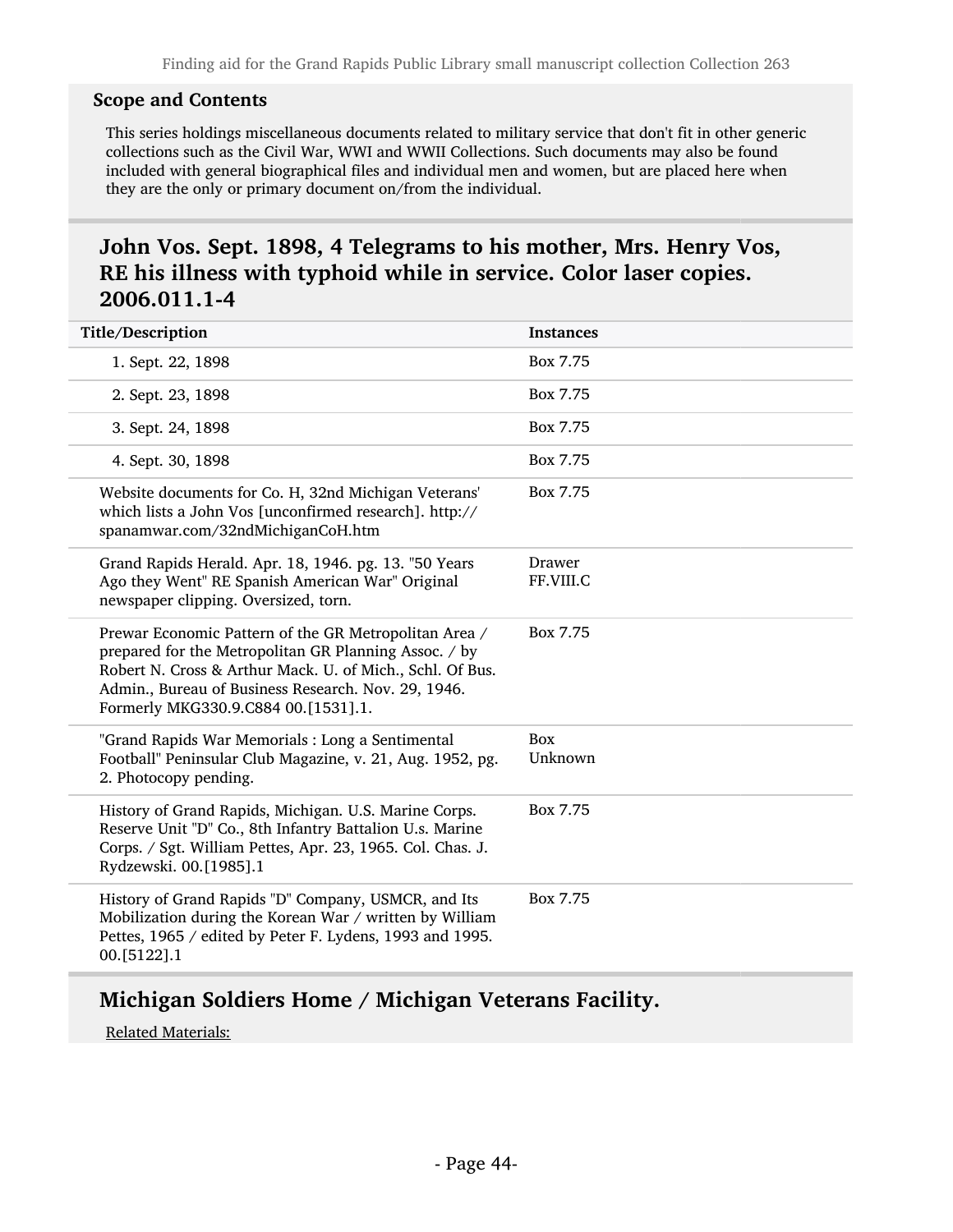#### Related Materials

See also items from or about this facility in several other archival collections, including Coll. 054, 078, 125, 164, 216, 248, 285

| Title/Description                                                                                                                                                                                                                               | <b>Instances</b> |          |
|-------------------------------------------------------------------------------------------------------------------------------------------------------------------------------------------------------------------------------------------------|------------------|----------|
| Bi-Laws and Rules and Regulations of the Michigan<br>Soldiers' Home, as adopted by the Board of Managers,<br>May 20, 1887. GR. : Eaton, Lyon & Allen printing.<br>Formerly M362.8.M58b 00.[5537].1.                                             | Box 7.75         | Folder 1 |
| Testimony in the matter of the investigation of the<br>Michigan Soldiers Home, before the Joint Committee<br>of the Senate & House of Representatives. Lansing :<br>Thorp & Godfrey, 1887. Formerly M362.8.M58i Or<br>M362.86.M58t 00.[5538].1. | Box 7.75         | Folder 2 |

## Report of the Board of Managers of the Michigan Soldiers' Home / Biennial Report of the Board of Managers of the Michigan Soldiers Home. Formerly M362.8.M58.

| Title/Description       |                           | <b>Instances</b> |
|-------------------------|---------------------------|------------------|
| 1887 (1st). 00.[5535].1 |                           | Box 7.75         |
| 1891 (3rd)              |                           | Box 7.75         |
| 1893 (4th)              |                           | Box 7.75         |
| 1894 (5th)              |                           | Box 7.75         |
| 1899 (7th)              |                           | Box 7.75         |
| 1900 (8th)              |                           | Box 7.75         |
| 1902 (9th)              |                           | Box 7.75         |
| 1904 (10th)             |                           | Box 7.75         |
| 1906 (11th)             |                           | Box 7.75         |
| 1908 (12th)             |                           | Box 7.75         |
| 1910 (13th)             |                           | Box 7.75         |
| 1912 (14th)             |                           | Box 7.75         |
|                         | 1914 (15th). 00.[5535].13 | Box 7.75         |
|                         | 1918 (17th). 00.[5535].14 | Box 7.75         |
|                         |                           |                  |

## Budget Requests

| Title/Description                | <b>Instances</b> |
|----------------------------------|------------------|
| 1959-1960 Formerly M362.8.M58bu. | Box 7.75         |
| Processing Information:          |                  |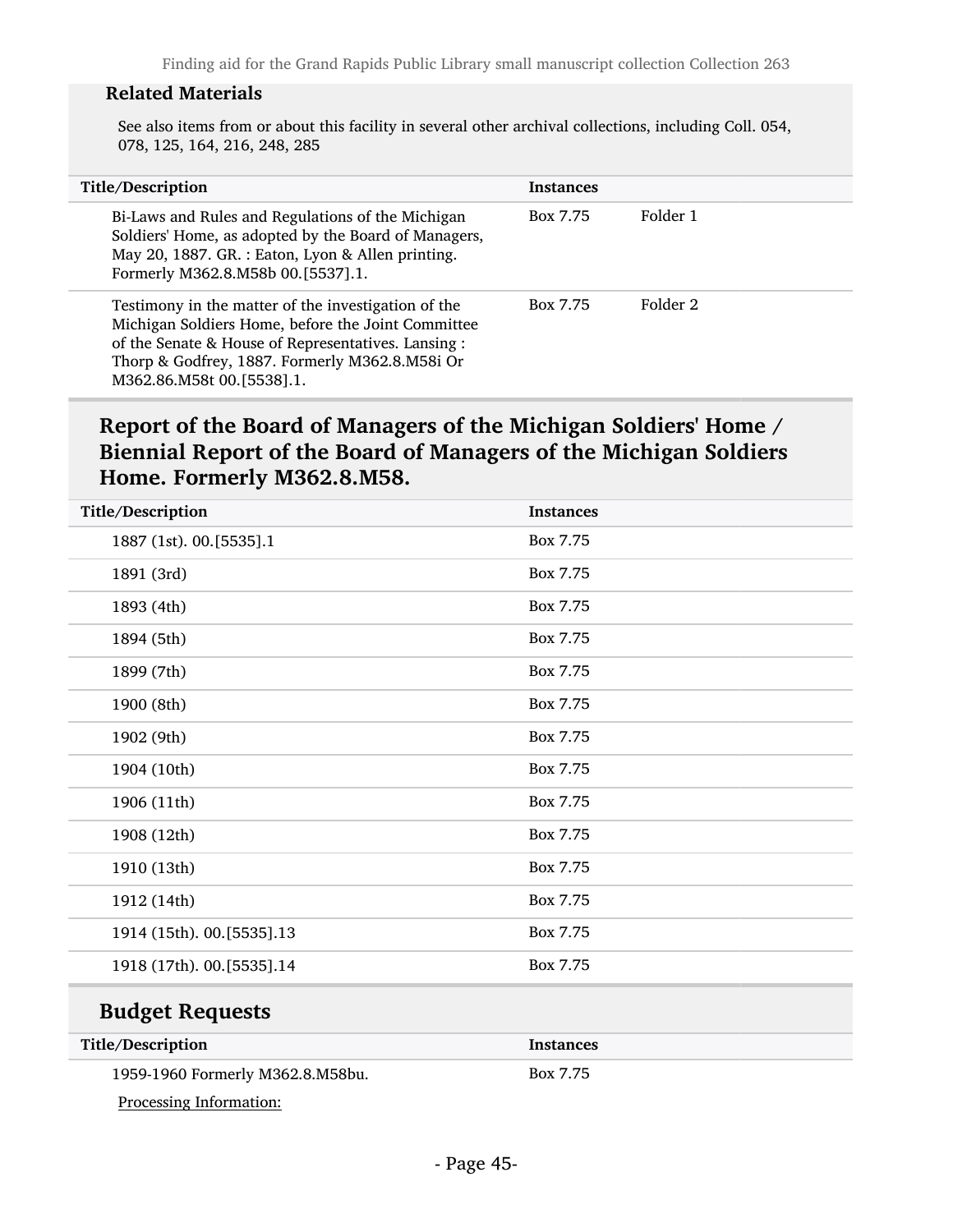Box 7.75

#### Processing Information

Was 263-7.5-11; Moved to new box 7.75 6/23/2008 00.[2879].1

Newspaper clippings and military papers related to Grand Rapids "D" Company, United States Marine Corps Reserve in the Korean War. Includes three photographs. Material collected by Unit Historian Peter F. Lydens [2018.035].

### Sons of the American Revolution

History of Western Michigan Chapter, Sons of the American Revolution. (later Kent county Chapter, Sons of the American Resolution) / compiled to January 11, 1916 by Charles Nelson Remington, Secretary. 00.[2032].1 Formerly M929.1.So59.

| Title/Description              | <b>Instances</b> |          |
|--------------------------------|------------------|----------|
| Title page & introductory page | Box 7.5          | Folder 1 |
| Soldier Data Sheets A-C        | Box 7.5          | Folder 2 |
| Soldier Data Sheets D-H        | Box 7.5          | Folder 3 |
| Soldier Data Sheets J-N        | Box 7.5          | Folder 4 |
| Soldier Data Sheets P-S        | Box 7.5          | Folder 5 |
| Soldier Data Sheets T-W        | Box 7.5          | Folder 6 |
| <b>Programs</b>                |                  |          |

| Title/Description                                                          | Instances |          |
|----------------------------------------------------------------------------|-----------|----------|
| 1926 Annual Meeting, Michigan Society, Sons of the<br>American Revolution. | Box 7.5   | Folder 7 |

### Sons of the American Revolution, Kent chapter, Michigan Society.

| Title/Description |                                                                                      | <b>Instances</b> |          |
|-------------------|--------------------------------------------------------------------------------------|------------------|----------|
|                   | 1929-1930, Oct.-Apr., plus officers and list of<br>members.                          | <b>Box 7.5</b>   | Folder 7 |
|                   | 1930-1931, Nov.-Apr., plus officers and list of<br>members.                          | <b>Box 7.5</b>   | Folder 7 |
|                   | 1937-1938, Oct.-Apr., plus officers and list of<br>members.                          | <b>Box 7.5</b>   | Folder 7 |
|                   | Annual Report of the Secretary  report of the School<br>Medals Committee, 1929-1930. | <b>Box 7.5</b>   | Folder 8 |

### The Michigan Compatriot [serial]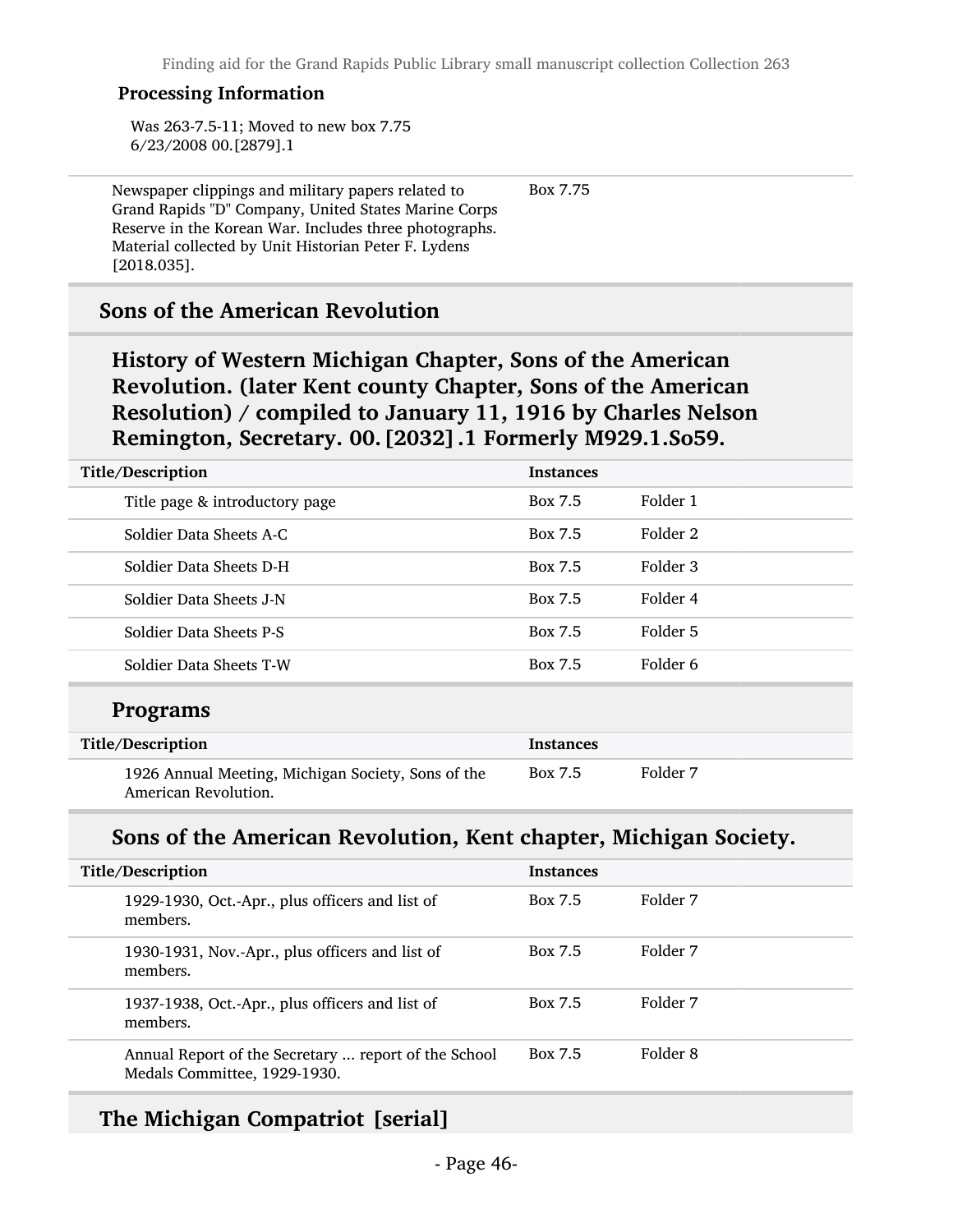| Title/Description       | <b>Instances</b> |           |
|-------------------------|------------------|-----------|
| v. 1, no. 2, Aug. 1929. | Box 7.5          | Folder 9  |
| Newspaper clippings.    | Box 7.5          | Folder 10 |

## Subseries D. Contracts

# Subseries E. Small Sets of Multiple Type Documents

# Benjamin Smith Papers (5)

| Title/Description                                                                                                                                                              | <b>Instances</b>      |                   |
|--------------------------------------------------------------------------------------------------------------------------------------------------------------------------------|-----------------------|-------------------|
| Dec. 21, 1846. Indenture. Between Benjamin Smith and<br>James B. Parsons and Newbold Lawrence of New York<br>City. Filed at Registers office, Ottawa County. Dec. 23,<br>1846. | <b>Box</b><br>Unknown | Folder<br>Unknown |
| Dec. 21, 1846. IOU Note for \$317. Due of Parsons &<br>Lawrence to Benjamin Smith / A.T. Parlee.                                                                               | <b>Box</b><br>Unknown | Folder<br>Unknown |
| Dec. 21, 1846. List of Accounts Due B. Smith & Co.<br>Signed Benj. Smith, A.T. PerLee                                                                                          | Box<br>Unknown        | Folder<br>Unknown |
| Two treasurers office receipts for Township of Grand<br>Rapids and for Ottawa County, Feb. 1849. From Parsons<br>& Lawrence, 1986.298                                          | <b>Box</b><br>Unknown | Folder<br>Unknown |

# Oscar Waer documents (10 items) 1988.032B

| Title/Description                                                                                                                                                 | <b>Instances</b> |           |
|-------------------------------------------------------------------------------------------------------------------------------------------------------------------|------------------|-----------|
| 1. Receipt. Troy and Oswego Line. Ohio Troy and Erie<br>Line on the Ohio Canal. Received  Troy Tow Boat<br>J. Lyman & Co. Aug. 12, 1835.                          | Box 7            | Folder 15 |
| <b>General</b>                                                                                                                                                    |                  |           |
| Signed Ja. S. Wyckoff, Agent. Includes<br>consumables such as sugar, brandy, tobacco,<br>raisins, etc.                                                            |                  |           |
| 2. Letter. Original. To Mr. D.A. Lyman, G.R. from J.C.<br>Spacs? Or W.C., Nov. 1, 1836. Utica.                                                                    | Box 7            | Folder 15 |
| <b>General</b>                                                                                                                                                    |                  |           |
| RE furniture supposedly shipped in August via<br>Palmer of Buffalo.                                                                                               |                  |           |
| 3. Contract Memo. American Transportation Co. on the<br>Erie and Ohio Canals, and on the Lakes. N.Y. May 12,<br>1843? James Lyman of GR from N.Y. to Grand Huron? | Box 7            | Folder 15 |
| 4. Receipt? The Great Western, 1843. Includes schedule.<br>Letter Nov. 11, 1844, Buffalo. To Mr. Jas. Lyman.                                                      | Box 7            | Folder 15 |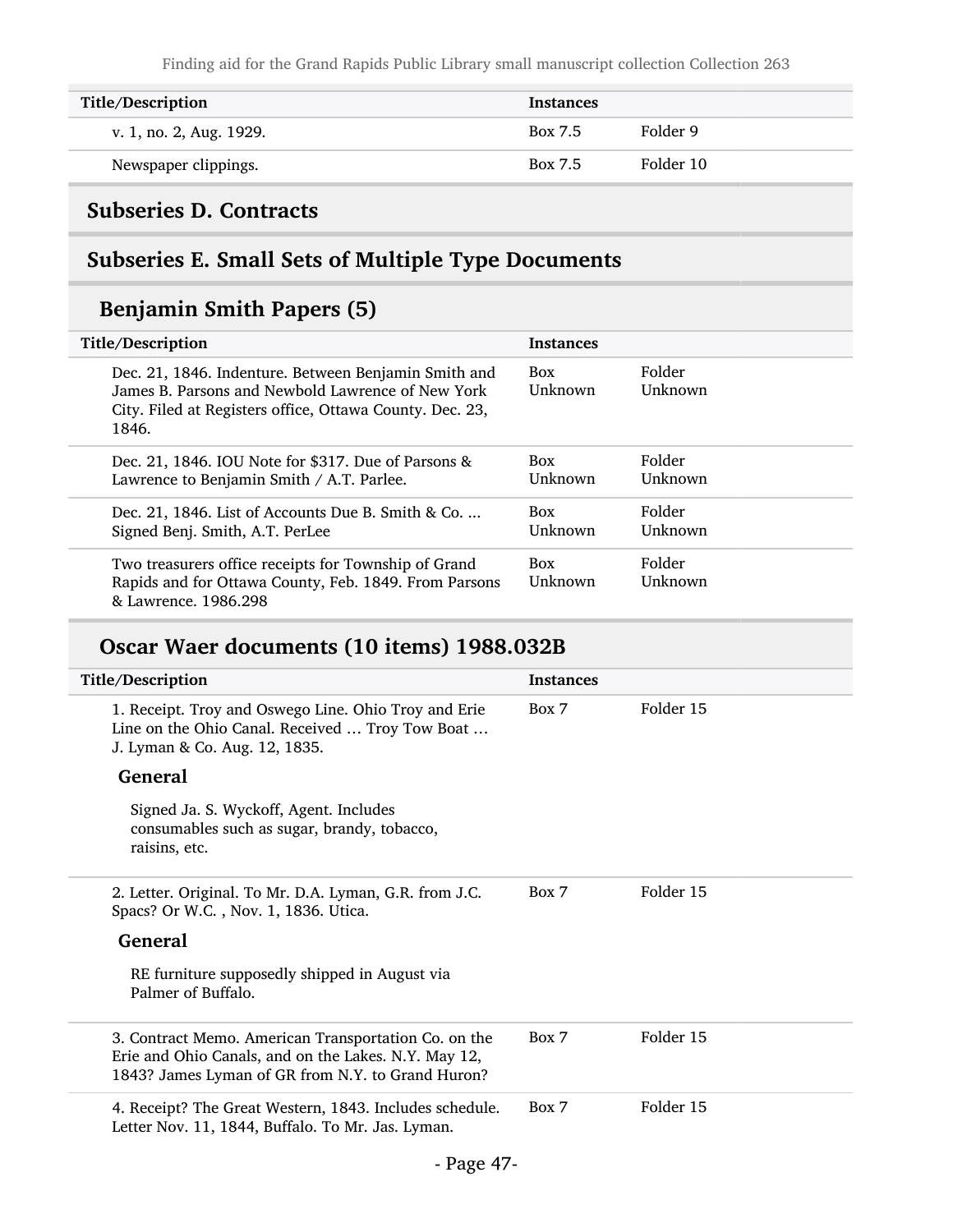| Signed Gelston(Galston) & Crane?(Evans), Buffalo. RE<br>the transportation of goods.                                                                                                                                                              |       |           |
|---------------------------------------------------------------------------------------------------------------------------------------------------------------------------------------------------------------------------------------------------|-------|-----------|
| 5. American Transportation Co. Received July 3, 1844.<br>James Lyman, G.R. Care of C.B. Alber, Grand River.                                                                                                                                       | Box 7 | Folder 15 |
| 6. Statement. Nov. 1, 1883, Mr. H.P. Baker.                                                                                                                                                                                                       | Box 7 | Folder 15 |
| <b>General</b>                                                                                                                                                                                                                                    |       |           |
| In acct with Central Market. $+$ a later envelop<br>with note: A meat bill of McGowen to H.P. Baker,<br>Nov. 1, 1883. Monroe Avenue. A decided contrast<br>to the cost of 1948.                                                                   |       |           |
| 7. Statement. J.C. Herkner Jewelry Co. Jewelry Wash,<br>$[190X]$ n.d. No name.                                                                                                                                                                    | Box 7 | Folder 15 |
| 8. Typed Transcription: Memorandum RE Act 95 of the<br>Public Acts of 1838, incorporating the Village of Grand<br>Rapids on April 5, 1838, One Hundred and Twenty<br>Years ago on April 5 Next. 2 typed sheets.                                   | Box 7 | Folder 15 |
| 9. Two copies of a typed letter on log marks and other<br>historial info. Nov. 1, 1956. To: John W. Blodgett, Jr. c/<br>o Mrs. Pearl Nopper. Letterhead: Harrington, Waer, Cary<br>& Martin, Attorneys, GR. Signed Oscar E. Waer on one<br>copy.  | Box 7 | Folder 15 |
| 10. Two copies of a typed letter on log marks and other<br>historial info. Nov. 1, 1956. To: John W. Blodgett, Jr. c/<br>o Mrs. Pearl Nopper. Letterhead: Harrington, Waer, Cary<br>& Martin, Attorneys, GR. Signed Oscar E. Waer on one<br>copy. | Box 7 | Folder 15 |

## Subseries F. General Publications

| Title/Description                                                                                                                                                                                                                | <b>Instances</b> |
|----------------------------------------------------------------------------------------------------------------------------------------------------------------------------------------------------------------------------------|------------------|
| Fact Finding Report: Taxation in the Grand Rapids<br>Metopolitan Area. (Report No. 4.) / Taxation<br>Subcommittee, Harold O. Swanson, Chairman.<br>GR Metropolitan Area Study, July 1957. Formerly<br>MKG336.2.G763 00.[3002].1. | Box 8.5          |
| Plan for an International Insurance to Prevent Wars /<br>by Homer L. Boyle. 1898. Formerly M341.1.B697p. 00.<br>$[2942]$ .1                                                                                                      | Box 8.5          |
| The Advertising Club of Grand Rapids. Frolic de l'<br>Automme 2009.091                                                                                                                                                           | Box 8.5          |
| Michigan Dairymen Association, 21st Annual Convention,<br>Grand Rapids, 1905                                                                                                                                                     | Box 8.5          |

# Medical Publications authored by Johnston or Mary Heffran

Related Materials: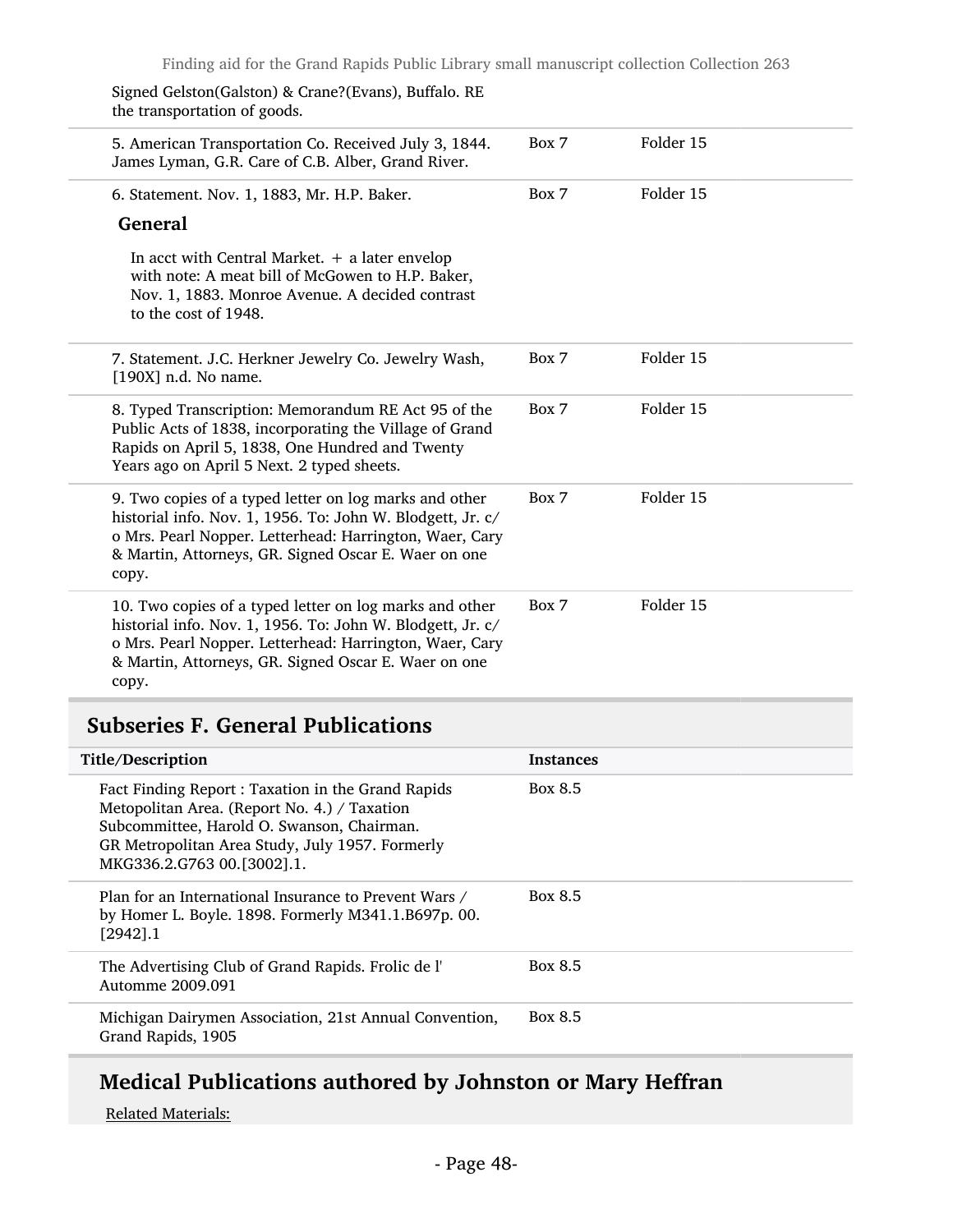### Related Materials

See also Coll. 285 under the title Physician Surgeon

| Title/Description                                                                                                                                                                                                      | <b>Instances</b> |
|------------------------------------------------------------------------------------------------------------------------------------------------------------------------------------------------------------------------|------------------|
| Comparative & Experimental study of Bacilli Producing<br>Red Pigment : a dissertation  Dept. of Bacteriology,<br>Univ. of Chicago. / Mary Hefferan. Jena: Gustav<br>Fischer, 1904. Formerly MKG589.95.H36 00.[3432].1. | Box 8.6          |
| Graduate Medical Study in Vienna / Collins H.<br>Johnston, GR. The Journal of the Michigan State<br>Medical Society, Battle Creek, Mich. Sept. 1911.<br>Formerly MKG610.7.J62 00.[3445].1.                             | Box 8.6          |
| Observations on the Bionomics of Anopheles / E.O.<br>Jordan and Mary Hefferan. Reprinted from Journal of<br>Infectious Diseases. V. 2, no. 1 Jan. 12, 1905. Formerly<br>MKG595.7.J76. 00.[3430].1                      | Box 8.6          |
| Report of Eleven Cases of Ovarian Disease, with<br>operations for removal / by Dr. C. Shepard, of GR.<br>G.R.: C.M. Loomis, 1879. Formerly MKG618.1.Sh4 00.<br>$[3437]$ .1.                                            | Box 8.6          |
| The State and its relation to Medical Education. Paper<br>read before the Michigan State Medical Society,<br>May 10, 1877, by Dr. G.K. Johnson, of GR. Formerly<br>MKG610.7.J63 00.[3436].1.                           | Box 8.6          |

### Subseries G. Miscellaneous Yearbooks

| Title/Description                                                                                                          | <b>Instances</b> |
|----------------------------------------------------------------------------------------------------------------------------|------------------|
| Lancer / University of Grand Rapids and Davenport-<br>McLachlan Institute. 1940. Formerly MKG378.G762a. 00.<br>$[3157]$ .1 | <b>Box 26</b>    |
| <b>Related Materials:</b><br><b>Related Materials</b>                                                                      |                  |
| College catalogs are housed in Coll. 216.                                                                                  |                  |

### ^ [Return to Table of Contents](#page-1-0)

## Series III. Histories

## Subseries A. General Histories.

# Timelines & Chronologies

Title/Description Instances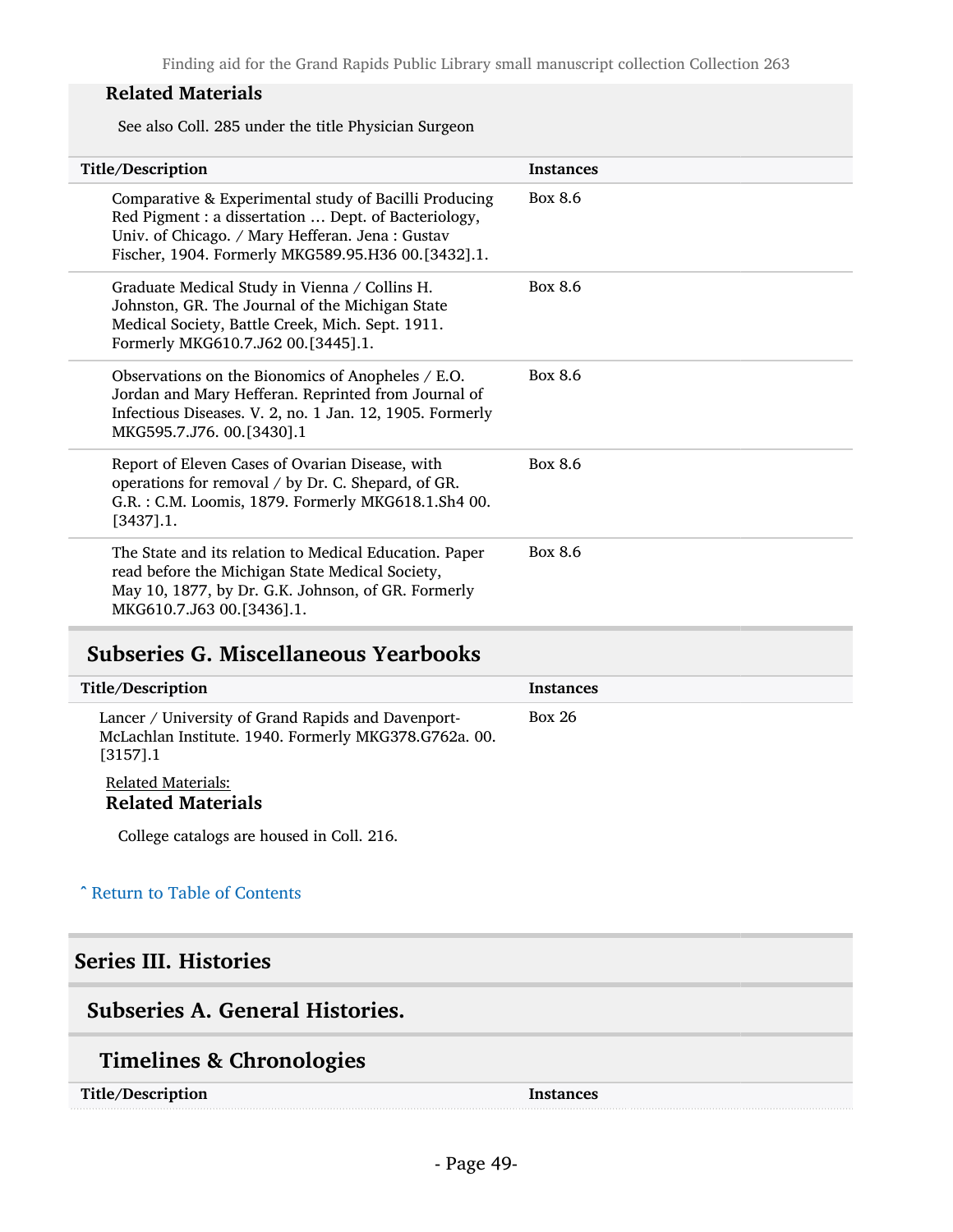A Chronological History of Grand Rapids, 1833-1882. Reprinted from The Grand Rapids Mirror, Summer, 1933. Compliments of the Grand Rapids Gas Light Co. 00.[2009].2

Box 19 Folder 1

# History Articles & Booklets.

| Title/Description                                                                                                                                                                     | <b>Instances</b> |                     |
|---------------------------------------------------------------------------------------------------------------------------------------------------------------------------------------|------------------|---------------------|
| Burton Heights Documents / compiled by Margo Lyn<br>Lopez, 1993. 00.[3337].1                                                                                                          | <b>Box 19</b>    | Folder <sub>2</sub> |
| <b>General</b>                                                                                                                                                                        |                  |                     |
| Includes photocopies of information and typed<br>research notes on Burton Heights, which the<br>compiler found in numerous sources in the<br>department.                              |                  |                     |
| Chronicle of Pioneer Days in Grand River Valley / by<br>Martha Westlake Campbell. 1932. Formerly MKG92.C16<br>00.[3744].1.                                                            | <b>Box 19</b>    | Folder 2.5          |
| Early Days in Grand River Valley / by Ellen Lenora<br>Moore. G.R., 1924. 00.[5151].1                                                                                                  | <b>Box 19</b>    |                     |
| Processing Information:                                                                                                                                                               |                  |                     |
| <b>Processing Information</b>                                                                                                                                                         |                  |                     |
| Moved to Coll. 263 11/29/2004                                                                                                                                                         |                  |                     |
| Fifth Ave. Celebration, July 2, 1908. Cover: Souvenir.<br>5th Avenue Celebration. [Highland Neighborhood<br>Assoc.] Formerly M977.456.H537 00.[2815].2.                               | <b>Box 19</b>    | Folder 4            |
| Grand Rapids, Michigan : History and Statistics /<br>prepared by GR Chamber of Commerce for Polk<br>Directories, 1998. Photocopy of pgs. 5-17 general<br>history.                     | <b>Box 19</b>    | Folder 5            |
| Greater Grand Rapids Manufacturers List, ca. 1967<br>Formerly M670.58.G798g 00.[3320].1.                                                                                              | <b>Box 19</b>    | Folder <sub>6</sub> |
| <b>General</b>                                                                                                                                                                        |                  |                     |
| Information on different Grand Rapids companies<br>and business sectors by subject, taken from the<br>U.S. Census, and perhaps prepared by the Grand<br>Rapids Chamber of Commerce.   |                  |                     |
| History of Cutlerville / by Howard Feyen, Melvin C.<br>Vander Bie, A. Randall Vogelzang. Calvin College.<br>History 400, Dec. 19, 1973. Dr. H. Brinks, Dr. D.<br>Jellema. 00.[5251].1 | <b>Box 19</b>    | Folder 7            |
| <b>Related Materials:</b>                                                                                                                                                             |                  |                     |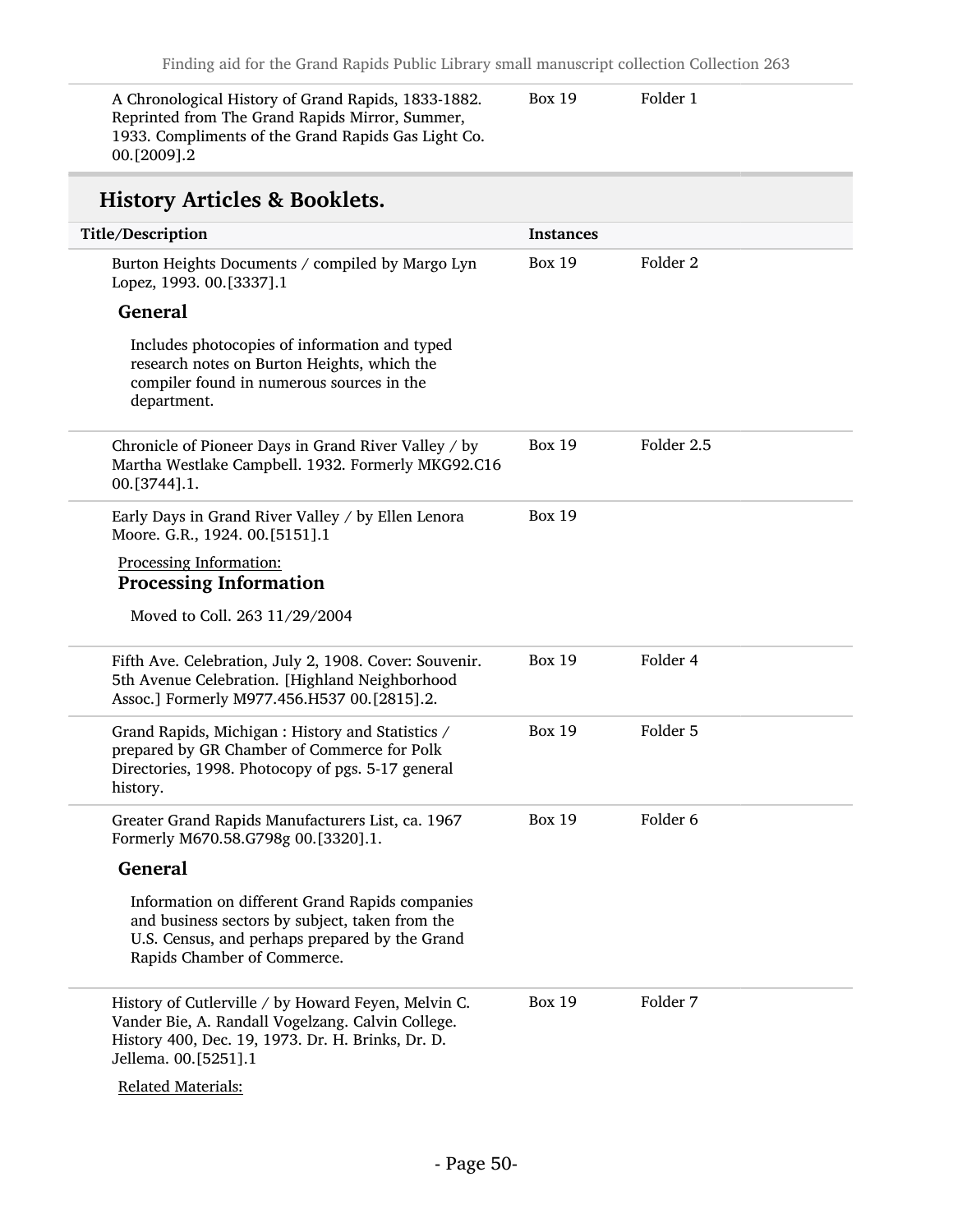### Related Materials

Another copy in the Cutlerville Vertical file.

| A History of Grand Rapids for Children / Grand Rapids<br>Public Museum. 1974. P2005.035.051                                                                                                                                                         | <b>Box 19</b> | Folder <sub>8</sub> |  |
|-----------------------------------------------------------------------------------------------------------------------------------------------------------------------------------------------------------------------------------------------------|---------------|---------------------|--|
| <b>General</b>                                                                                                                                                                                                                                      |               |                     |  |
| Alternate title: A guidebook of Grand Rapids for<br>Children. Evelyn M. Grebel, Curator, chairman &<br>editor. Committee: Judy Lloyd, Mary Jane Keeler<br>et al. Contains a map centerfold coded to the<br>various sections documented in the work. |               |                     |  |
| History of Grand Rapids, Mich. / by L.G. Stuart.<br>Chicago: W.H. Parish Publ Co., Jan. 1896. [Typescript<br>with hand notes, 23 sheets] Formerly MKG966.4.St92.<br>00.[1266].1.                                                                    | <b>Box 19</b> | Folder 9            |  |
| Processing Information:<br><b>Processing Information</b>                                                                                                                                                                                            |               |                     |  |
| Moved to Coll. 263 11/29/2004                                                                                                                                                                                                                       |               |                     |  |
| A History of the Dairy Business in the Grand Rapids<br>Area: 50 Years: 1938-1988 / by Bruce Smith. Self<br>published; n.d. P2006.004                                                                                                                | <b>Box 19</b> | Folder 10           |  |
| History of Drug Stores in Grand Rapids / by Louis V.<br>Middleton. [Draft typescrpt with annotations] ca. 1957.<br>Date from a letter accompanied the typescript Formerly<br>M658.0.M583 00.[2858].1.                                               | <b>Box 19</b> | Folder 11           |  |
| History of the Grand Rapids Street Railways Down<br>to Purchase by the Commonwealth Power Company,<br>1910 / by L.G. Stuart. Formerly MKG656.St9. 00.<br>$[3180]$ .1                                                                                | <b>Box 19</b> | Folder 12           |  |
| <b>General</b>                                                                                                                                                                                                                                      |               |                     |  |
| This item is marked as copy 2. Location of copy 1<br>is unknown.                                                                                                                                                                                    |               |                     |  |
| A History of the Organization in the Public Schools<br>of Grand Rapids / by Franklin H. Austin. Formerly<br>MKG379.Au7 00.[5002].1.                                                                                                                 | <b>Box 19</b> | Folder 13           |  |
| <b>General</b>                                                                                                                                                                                                                                      |               |                     |  |
| Document prepared as part of: Seminar Course in<br>School Administration, College of Education, Univ.<br>of Michigan. [1925?]                                                                                                                       |               |                     |  |
| In Commemoration of the Spirit of the Pioneer / by<br>Katharine Aldrich Blake. Pictures by George E. Fitch.<br>Formerly MKG9.B58. 00.[2695].1.                                                                                                      | <b>Box 14</b> |                     |  |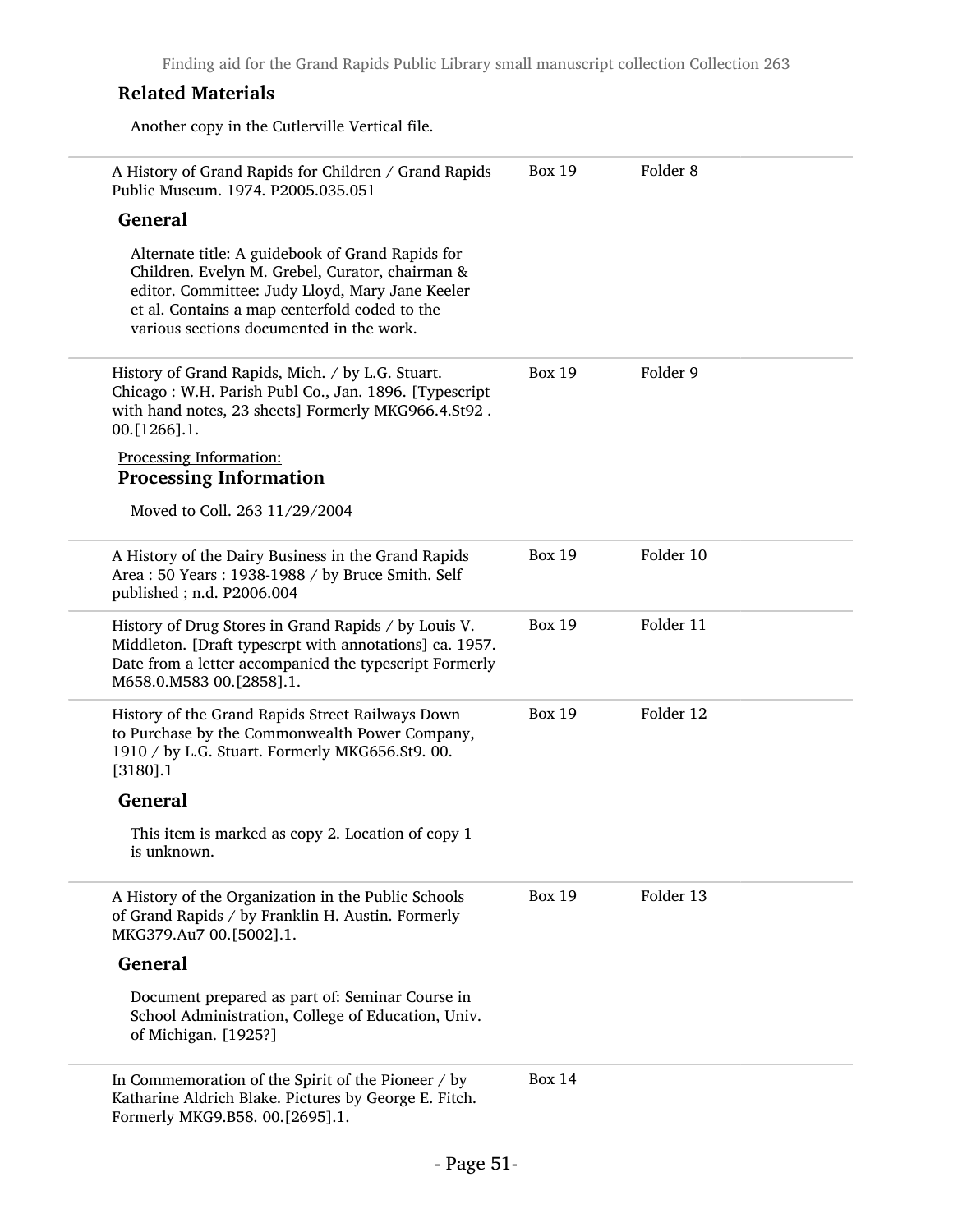#### General

There are no images with the typescript, nor any references to which images might have been used. See Coll. 018, Fitch Photographs Collection, for possible images which may have been used, or see the book Old Grand Rapids / George Fitch, 1925. No information is available as to a specific date or event where this presentation was given.

A Legacy of Caring : Grand Rapids Foundation, 1922-1997. 2005.084.2

Box 14

#### General

This history includes images and information on individuals such as Lee M. Hutchins, founder of the Foundation in 1922, and notable others, as follows: Charles Sligh / George & Mary Bertsch Metz / Minne C. Blodgett / Anna Bissell / George Ames / Henry Idema / Zoe Whitworth / Curtis Wylie / Englebert J. & Lelah Sexton Vogt / Glen C. Mason / Ralph A. Voigt / Titus Hager / M.R. Bissell / Paul L. Steketee / Gustave Walgren / Jeanette Warner / Walter Idema / Elizabeth Hanchett / Clara Limbert / George & Esther Young / Marion Stuart White / Charles Evenson / Mary Morman / Clifford Nelson / Ben E. Lee / Theodore Schoonbeck / Laura May Ripley / Melanie Muir / David A. Hunting / Edward Blickley / Orville & Jean Bulman / Herman & Isabell Slanger / Stanley Hall / G.F. Stewart / Harold Englehardt / Biem & Irene Vandermass / Mildred E. Troske / Mathilda Gallmeyer / Josephine Ringold / Harry & Lucille Brown

| Patriots Alley [Hollyhock Lane Parade] / Edward<br>Ericson. July 4, 2006. 2006.066                                                                                                                | <b>Box 19</b> | Folder 13.5 |
|---------------------------------------------------------------------------------------------------------------------------------------------------------------------------------------------------|---------------|-------------|
| The Mission of a People within the Valley of the Little<br>Thornapple, 1836-1956 / [Henry A. Johnson] 1957.<br>Formerly MKG9.J632 00.[3203].1.                                                    | Box 19        | Folder 14   |
| The Times That Were / by Elizabeth Ballard Thompson.<br>Illus. By Helen E. Miller. Engraved & printed by Grand<br>Rapids Engraving Co., The Cargill Press, 1899. 00.<br>$\lceil$ xxxx $\rceil$ .1 | <b>Box 19</b> | Folder 15   |
| Processing Information:<br><b>Processing Information</b><br>Moved to Coll. 263 11/29/2004                                                                                                         |               |             |
| Romances of Michigan History by Frank M. Sparks                                                                                                                                                   | <b>Box 30</b> |             |

Romances of Michigan History by Frank M. Sparks [1986.244]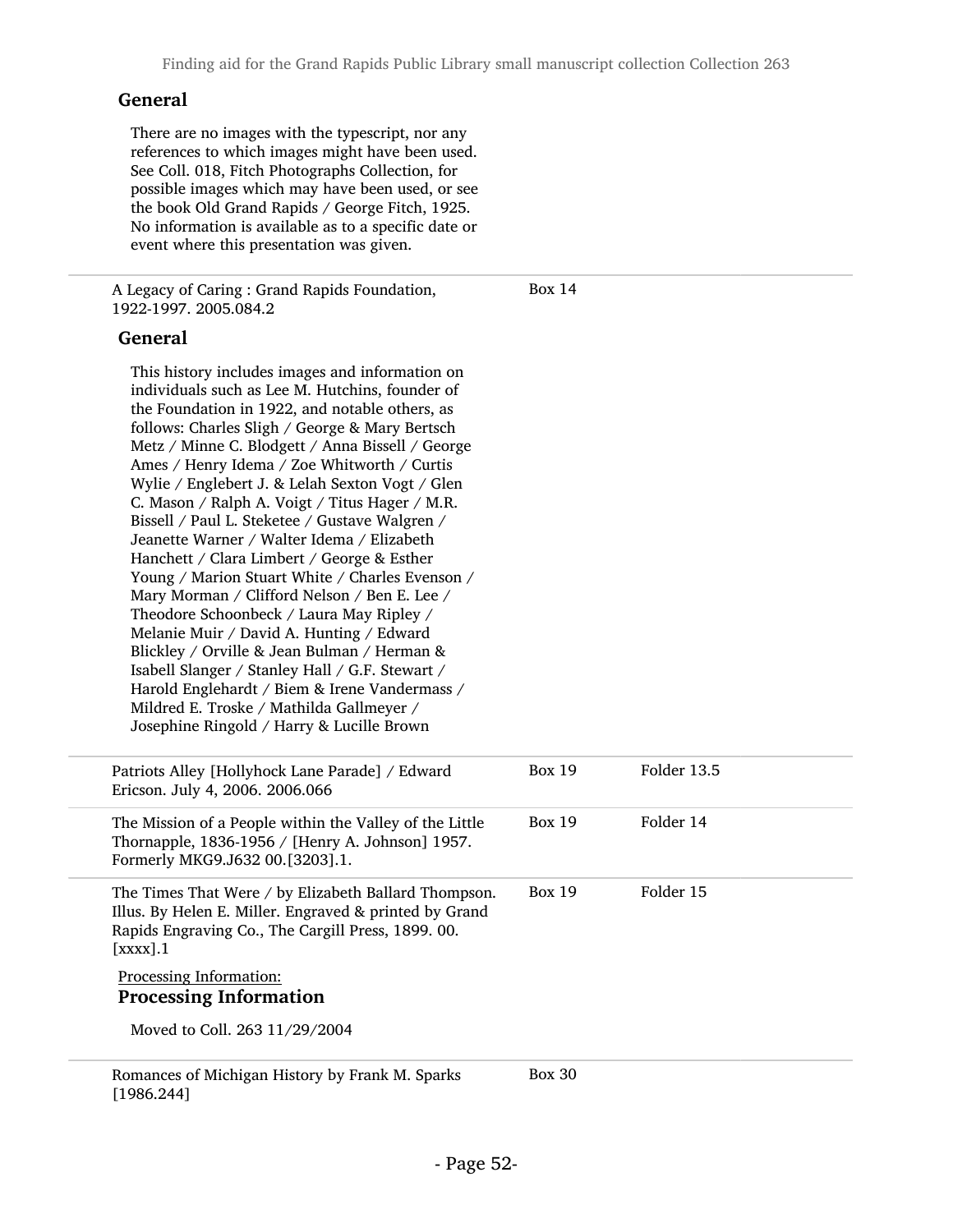# Post Office History

| Title/Description                                                                                                                                                                               | <b>Instances</b> |           |
|-------------------------------------------------------------------------------------------------------------------------------------------------------------------------------------------------|------------------|-----------|
| Grand Rapids Postal History / by Frances Wood. 1956.<br>Formerly MKG393.49.W85 00.[3207].1.                                                                                                     | <b>Box 19</b>    | Folder 16 |
| Grand Rapids Postal History / Frances G. Wood, 1964 +<br>Supplement (1972?) MKG373.49.W85 1964 00.[3482].1                                                                                      | <b>Box 19</b>    | Folder 17 |
| Official Post Office Review, 1912. Dedicated to the<br>Grand Rapids Post Office. / United National Assoc.<br>Post Office Clerks, Grand Rapids Branch. 00.[3423].1<br>Formerly MKG383.Un3.       | <b>Box 19</b>    | Folder 18 |
| <b>General</b><br>Includes images of staff, but mostly advertising.<br>Includes William Alden Smith, U.S. Senator.                                                                              |                  |           |
| Souvenir, New Federal Building and Biennial Post<br>Office guide / compiled & publ. By the GR, Mich., Post<br>Office. GR : Schuil Printing Co., 1910. c. 1. 00.[3422].1<br>Formerly MKG383.G76. | <b>Box 19</b>    | Folder 19 |
| <b>General</b>                                                                                                                                                                                  |                  |           |
| Includes various images & ads. See Coll. 216 for a<br>second copy.                                                                                                                              |                  |           |
|                                                                                                                                                                                                 |                  |           |

## Railroads & Streetcars

| Title/Description                                                                                                                                        | <b>Instances</b> |
|----------------------------------------------------------------------------------------------------------------------------------------------------------|------------------|
| 1. Railroads in Grand Rapids (from City Directories) /<br>Bill Bennett. Two typed sheets listed information<br>chronologically. 00.[5347].1              | Box 19.3         |
| 2. "The Iron Horse" / by Lynn G. Mapes. Grand Rapids<br>Magazine. July 1975, pg. 21. 00.[5347].1                                                         | Box 19.3         |
| 3. The History of the Early Railroads in Lower Michigan<br>and Grand Rapids / Douglas Danhoff. History 400, Nov.<br>19, 1968. Student Paper. 00.[5347].1 | Box 19.3         |

# Speeches by Z.Z. Lydens, editor in chief for The Story of Grand Rapids, 1966. Formerly M977.456.L984s 2005.082.

| Title/Description                                      | <b>Instances</b> |
|--------------------------------------------------------|------------------|
| Grand Rapids Firsts. 1966                              | Box 19.3         |
| The Grand River, its impact on Grand Rapids, Mi. 1966. | Box 19.3         |
| People who helped make Grand Rapids, Mi. 1967          | Box 19.3         |
| Writing the History of Grand Rapids, Mi. 1967          | Box 19.3         |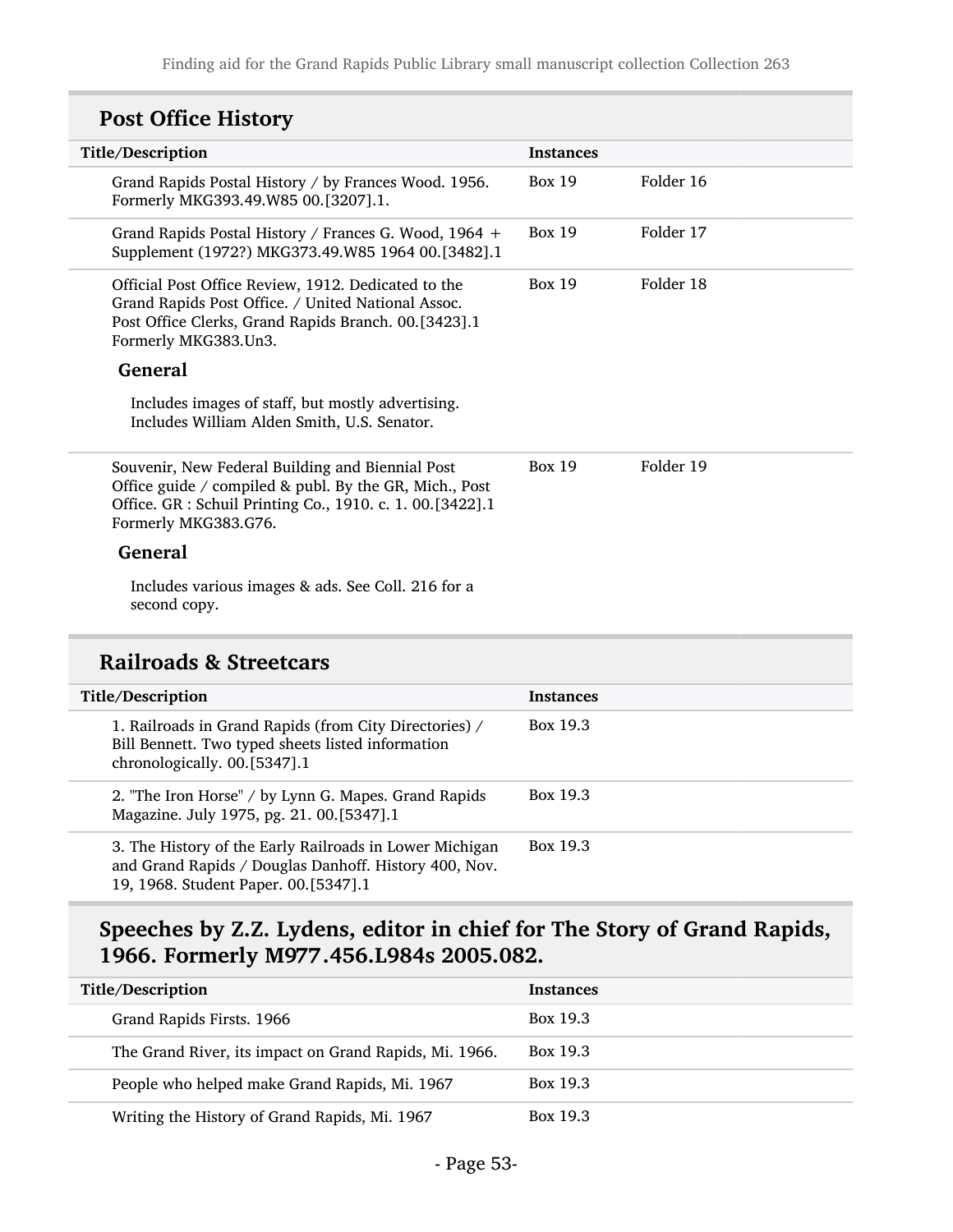#### Related Materials: Related Materials

See also the book "Story of Grand Rapids" / edited by Z.Z.Lydens. 1966. M 977.456 L984s This is the final product of the project of the Grand Rapids Historical Society to create that generations history of Grand Rapids. Coll. 262, Lydens Collection, is the still unprocessed residence of this project.

### Subseries B. Business & Organization Histories & Documents

| Title/Description                                                                                                                                                                                                                 | <b>Instances</b> |            |
|-----------------------------------------------------------------------------------------------------------------------------------------------------------------------------------------------------------------------------------|------------------|------------|
| Aldrich Deaconess Home and Training School. (1912 City<br>Directory) Information Blank. Lodges and Associations.<br>History of Grand Rapids and Kent county. E.B. Fisher,<br>Editor.                                              | Box 19.5         | Folder 1   |
| <b>General</b>                                                                                                                                                                                                                    |                  |            |
| Name given on the form is: Michigan Training<br>School & Aldrich Deaconess Home. Training School<br>for Missionaries. Names Hope Mission as a branch.                                                                             |                  |            |
| Amway Survival Shelters / Dana Macklin, [2009]<br>2009.065                                                                                                                                                                        | Box $12$         |            |
| <b>General</b>                                                                                                                                                                                                                    |                  |            |
| Notebook of photocopied information about the<br>bomb shelters constructed by Amway Corporation,<br>1959/60. 32 leaves of plastic sheet protectors with<br>image on one side, in white 3-ringed binder.                           |                  |            |
| The Baker Book House Story, 1939-1989 P2009.005.2                                                                                                                                                                                 | Box 19.5         | Folder 1.2 |
| Battle Creek Clinic, 930 Wealthy St., S.E., Grand Rapids.<br>Hydro therapy, electro therapy, masso therapy, physic<br>therapy, plasmatic therapy. [spa] [leaflet] 2008.074                                                        | Box 19.5         | Folder 1.3 |
| <b>General</b>                                                                                                                                                                                                                    |                  |            |
| Includes the image of the building on the front<br>and a sketch of the facade on the reverse page.<br>Generic images, or images of local patients and staff<br>throughout the written publication.                                |                  |            |
| Bissell 125th Anniversary, 1876-2001 [2022.012]                                                                                                                                                                                   | Box 19.3         |            |
| Notes Blandford Nature Center [2019.093]                                                                                                                                                                                          | Box 19.6         |            |
| Dedicatory Exercises held in the D.A. Blodgett Home<br>for Children, Nov. 28, 1908. Presentation Address / by<br>Mr. John W. Blodgett. Presentation of keys by Delos A.<br>Blodgett. Acceptance by Mrs. Harry D. Jewell. Address, | Box 19.5         | Folder 1.4 |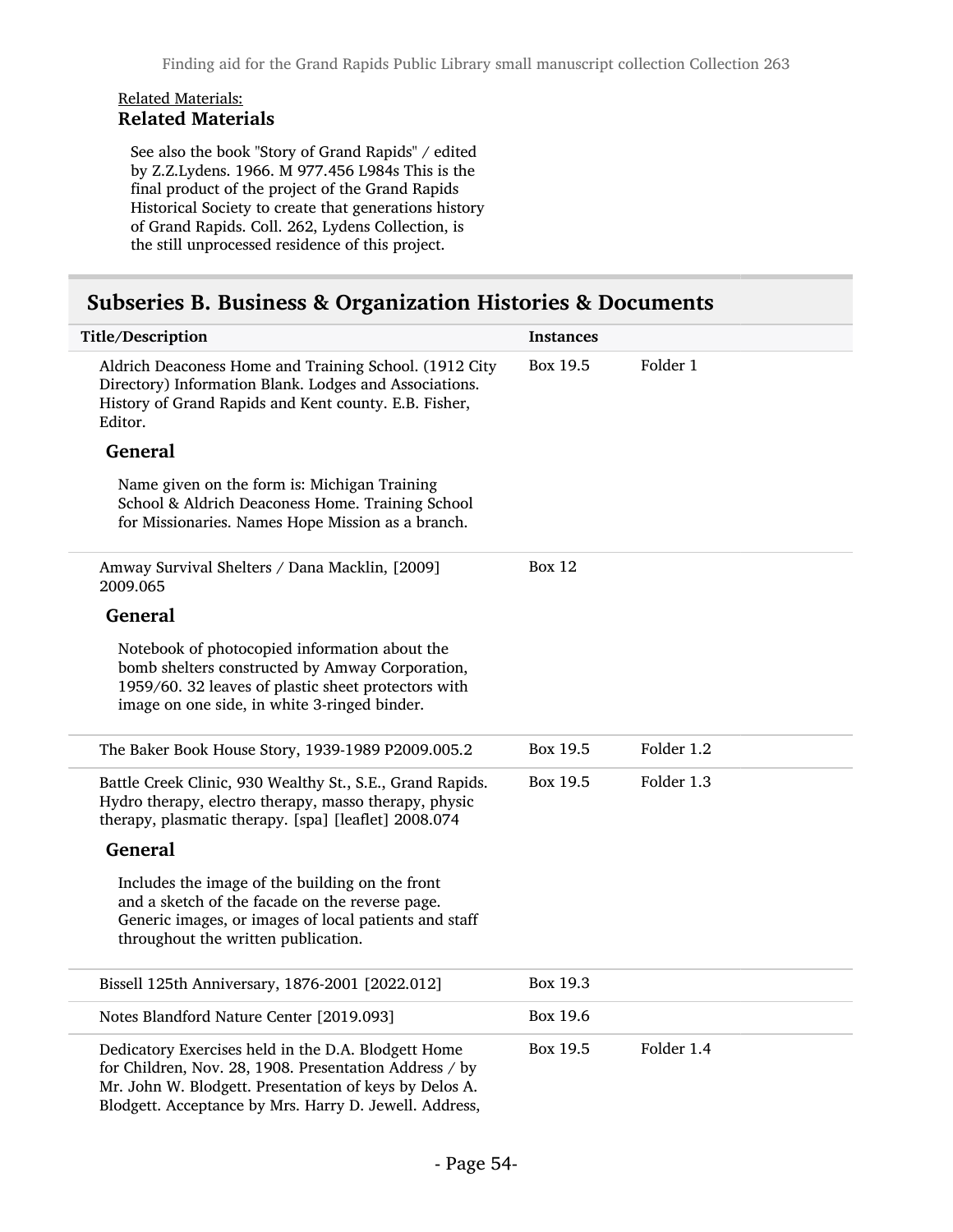Hon. Julius C. Burrows. Formerly MKG362.73.C437 00. [1530].1.

| Brewing in Brand Rapids / by Kevin Foley. Beer Cans &<br>Brewery Collectibles. Aug/Sept. 2004. 2005.098                 | <b>Box 12</b> |          |  |
|-------------------------------------------------------------------------------------------------------------------------|---------------|----------|--|
| Christian Ex-Servicemen's Club book of minutes<br>[2019.099], 1929-1936                                                 | Box 19.3      |          |  |
| "History of the Grand Rapids Law Firm of Cholette,<br>Perkins & Buchanan, 1927 to 1997 / Don Souter. [2004]<br>2004.037 | Box 19.5      | Folder 2 |  |

# Citizens Alliance of Grand Rapids, Mich. [labor, teamsters]

| Title/Description                                                                                                                                                                                                                                         | <b>Instances</b>          |  |
|-----------------------------------------------------------------------------------------------------------------------------------------------------------------------------------------------------------------------------------------------------------|---------------------------|--|
| Special Report of Secretary, May 14, 1904 Formerly<br>M331.889.C498s 00.[3336].1.                                                                                                                                                                         | Box 19.6                  |  |
| First Annual Report of Secretary, Jan. 1, 1905 Formerly<br>M331.889.C498 00.[3336].2.                                                                                                                                                                     | Box 19.6                  |  |
| Erhardt Construction, Right from the start; history<br>through 2005 [2022.012]                                                                                                                                                                            | Box 19.3                  |  |
| Extrusion Plant, Grand Rapids, Michigan / Reynolds Metal<br>Company, Louisville, Ly. n.d. [ca. 1950's] "A detailed<br>description of equipment and processes employed at<br>Reynolds Metals Company's Extrusion Plant at Grand<br>Rapids, Mich." 2007.049 | Folder 3<br>Box 19.5      |  |
| Foremost Story: people and events guiding the first fifty<br>years of the Foremost Insurance Group. Caledonia, Mi.:<br>Foremost, 2002. 2008.030                                                                                                           | Box 19.5<br>Folder 4      |  |
| How Time Flies, Creating lift in West Michigan for 50<br>years, Gerald R. Ford International Airport 2014 Report to<br>the Community [2022.012]                                                                                                           | Box 19.3                  |  |
| <b>Gordon Food Service</b>                                                                                                                                                                                                                                |                           |  |
| Title/Description                                                                                                                                                                                                                                         | <b>Instances</b>          |  |
| Dining Out in America : a Short History of GFS and<br>of Foodservice in the US / Gordon Food Service,<br>1897-1997 : visions & values.                                                                                                                    | Folder 5<br>Box 19.5      |  |
| Celebrating 100 Years of Gordon History / Gordon Food<br>Service, 1897-1997 : visions & values. [Pages laminated<br>by company?] 00.[4084].x-x                                                                                                            | Box 19.5<br>Folder 5      |  |
| Report / by William Newbigging on the undertaking of<br>the Grand Rapids Gas Light Company, Grand Rapids,<br>MicH. Mar. 1, 1915. 00.[1665].1                                                                                                              | Box 19.5<br>Folder 5.5    |  |
| Crand Papide Junior College: Fifty Veare of Leadership                                                                                                                                                                                                    | Row 105<br>$F_0$ dder 5.6 |  |

Grand Rapids Junior College : Fifty Years of Leadership, 1914-1964. Most of this material was written by E. Ray Baxter. Formerly M378.774.G762 B3 00.[2850].1. Box 19.5 Folder 5.6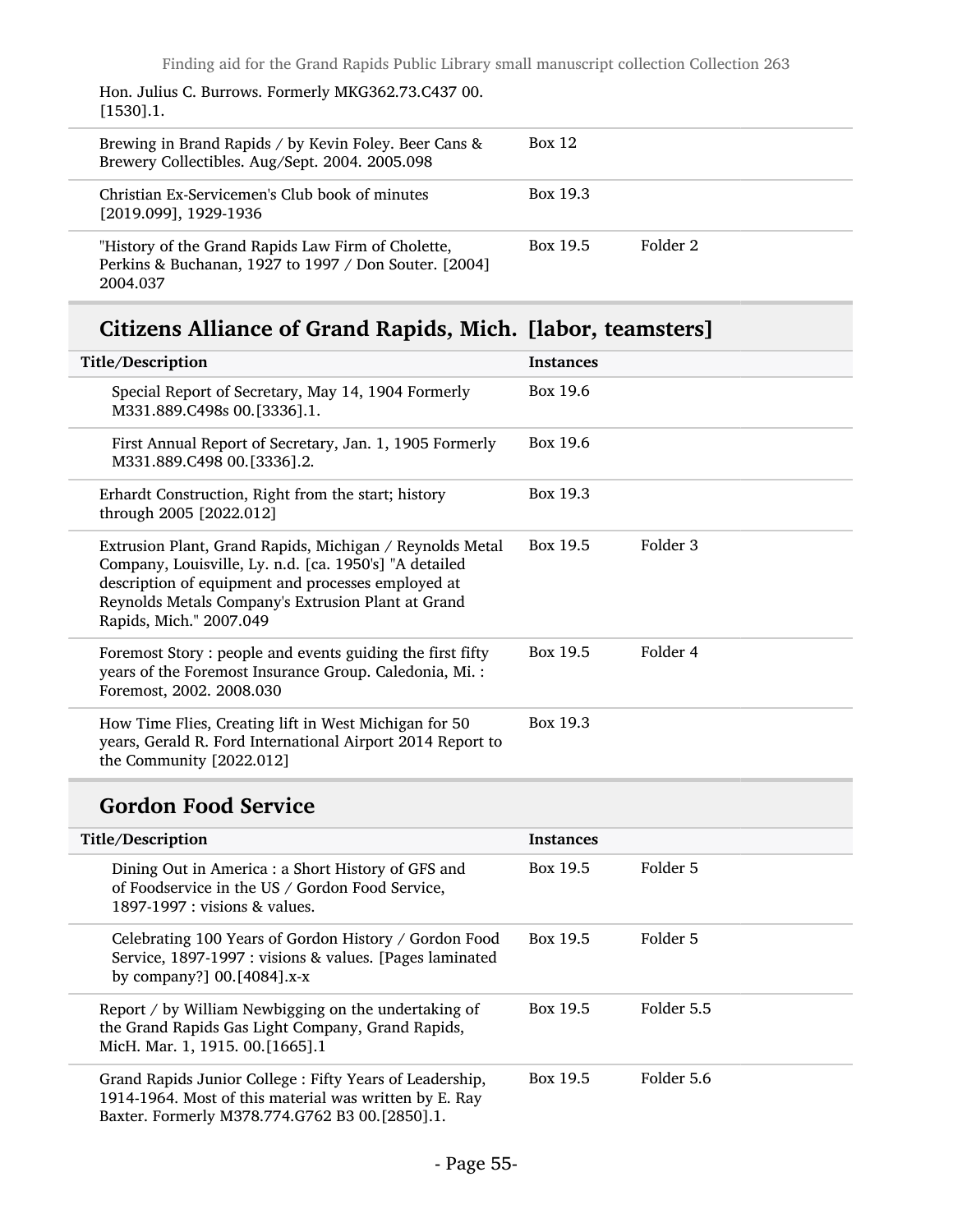| Passing in Review : being a compendium of mirror history<br>philosophy and economics. G.R. : Hart Mirror Plate<br>Co.; G.R.; A.P. Johnson & Co., 1925. 25 Anniversary<br>Commemorative. Formerly MKG666.H25. 00.[3172].1<br>Etching of factory by Gertrude Van Houten-center fold.<br>Image of Joseph S. Hart-frontispeice | Box 19.5 | Folder <sub>6</sub> |
|----------------------------------------------------------------------------------------------------------------------------------------------------------------------------------------------------------------------------------------------------------------------------------------------------------------------------|----------|---------------------|
| <b>General</b>                                                                                                                                                                                                                                                                                                             |          |                     |
| Most of this volume contains generic information<br>about mirrors, with a bit of information on the<br>history of Hart at the end.                                                                                                                                                                                         |          |                     |
| Old Kent Bank 1853-1953. One Hundred Years of Banking<br>Service, Grand Rapids Michigan. 2010.056                                                                                                                                                                                                                          | Box 19.3 |                     |
| Holland Union Benevolent Association, 1892-1922 : "A<br>home for aged people", Grand Rapids, Michigan. Souvenir                                                                                                                                                                                                            | Box 19.4 |                     |
| Language of the Material: Dutch Copy. Formerly<br>MKG361.H71 00.[3286].1. / English Copy. Not<br>previously cataloged 00.[3286].2                                                                                                                                                                                          |          |                     |
| <b>General</b>                                                                                                                                                                                                                                                                                                             |          |                     |
| Both versions include images of staff, facilities<br>including two generations of buildings, and interior<br>views, and a group photo of current "1922" inmates.<br>A list of previous inmates is also included.                                                                                                           |          |                     |
| Industrial Advantages of Grand Rapids, Michigan,<br>together with an account of its material development<br>and progress, and a series of descriptive sketches of<br>representative business enterprises. G.R. : S.A. Fewless<br>& Co., Charles Howe, 1896. Formerly M381.H839 00.<br>$[2933]$ .2.                         | Box 19.5 | Folder 7            |

# Interstate Motor Freight Systems

| Title/Description                                                                                            | <b>Instances</b> |          |
|--------------------------------------------------------------------------------------------------------------|------------------|----------|
| Interstate Systems reunion party employee rosters 1993,<br>1995, plus company history                        | Box 19.4         |          |
| Kent Country Club : the first one hundred years $\prime$ by<br>Richard H. Harms, 1996. c. 1 P2008.005        | Box 19.5         | Folder 8 |
| <b>Related Materials:</b><br><b>Related Materials</b>                                                        |                  |          |
| copy 2 of this title has been included in Coll. 324,<br>Grand Rapids & Michigan Authors Coll.                |                  |          |
| Kent County International Airport 25th Anniversary<br>Airshow program and schedule of events [2022,020] June | Box 19.3         |          |

ow program and schedule of events [2022.020] June 17-18, 1989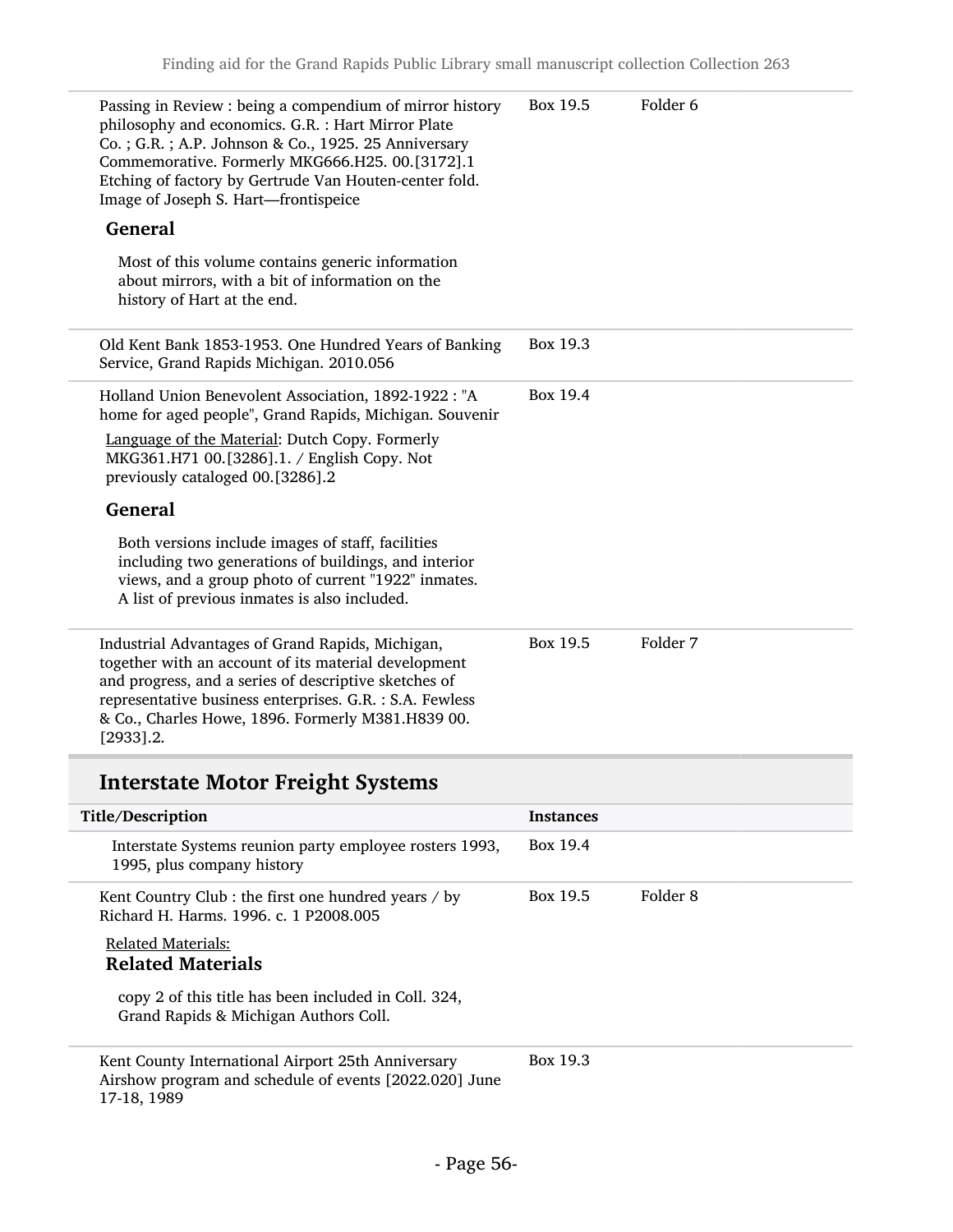| 25 Years of Lionism in Grand Rapids, 1919-1944 /<br>Compiled and written by James Boeree, Lions Club<br>of Grand Rapids, 1945. Formerly MKG367.B633 00.<br>$[3305]$ .1.                                                                                                                                                                                 | Box 19.4        |          |
|---------------------------------------------------------------------------------------------------------------------------------------------------------------------------------------------------------------------------------------------------------------------------------------------------------------------------------------------------------|-----------------|----------|
| Description, character, cost, location and prospect of the<br>Oakland and Ottawa Rail Road from Detroit to Grand<br>Haven. Detroit: Daily Advertiser Steam Power Presses,<br>1954. [pamphlet] Inscribed on cover: Historical Society of<br>Grand Rapids   Gift of   Hon. I.M. Meschan(?)   1/14/96.<br>In mylar pocket. Formerly M385.Oa4d 00.[5253].1. | <b>Box SAFE</b> | Folder S |

# Pine Rest

| Title/Description                                                                                    | <b>Instances</b> |           |
|------------------------------------------------------------------------------------------------------|------------------|-----------|
| Pine Rest Christian Hospital Sheltered Workshop: a<br>description of programs and services. ca. 1966 | Box 19.5         | Folder 9  |
| <b>General</b>                                                                                       |                  |           |
| Includes forms and an accompanying letter.<br>Formerly M362.3.P652 00.[2903].1.                      |                  |           |
| Pine Rest Christian Hospital, 75th Anniversary,<br>1910-1985 00. [2251]. 1                           | Box 19.5         | Folder 10 |
| this is Sears, Grand Rapids, Michigan, Woodland Mall<br>employee handbook [2022.030]                 | Box 19.3         |           |

# Spartan Stores, Inc.

| Title/Description                                                                                                                                     | <b>Instances</b> |           |
|-------------------------------------------------------------------------------------------------------------------------------------------------------|------------------|-----------|
| Lighting the Way, 1997.                                                                                                                               | Box 19.5         | Folder 11 |
| GR Press clipping. Sept. 1998. "Spartan Chief Executive<br>Trucks out Double-edged Plan to Keep Growing" / Mary<br>Radigan. [photocopy] 00.[4084].x-x | Box 19.5         | Folder 11 |

# Grand Rapids Wholesale Grocery Company

| Title/Description                                                                                                                                                                                                        | <b>Instances</b> |           |
|--------------------------------------------------------------------------------------------------------------------------------------------------------------------------------------------------------------------------|------------------|-----------|
| Welcome to Grand Rapids Wholesale Grocery<br>Company, supply depot for Spartan Stores, Feb. 28,<br>1952. P2008.004                                                                                                       | Box 19.5         | Folder 12 |
| General                                                                                                                                                                                                                  |                  |           |
| Has pencil note on front cover: Open House<br>Saturday Feb. 28, 1953. Includes published images<br>of staff and space, with name identifications.<br>Includes a "Functional Chart" with names of<br>positions and tasks. |                  |           |

# Tanglefoot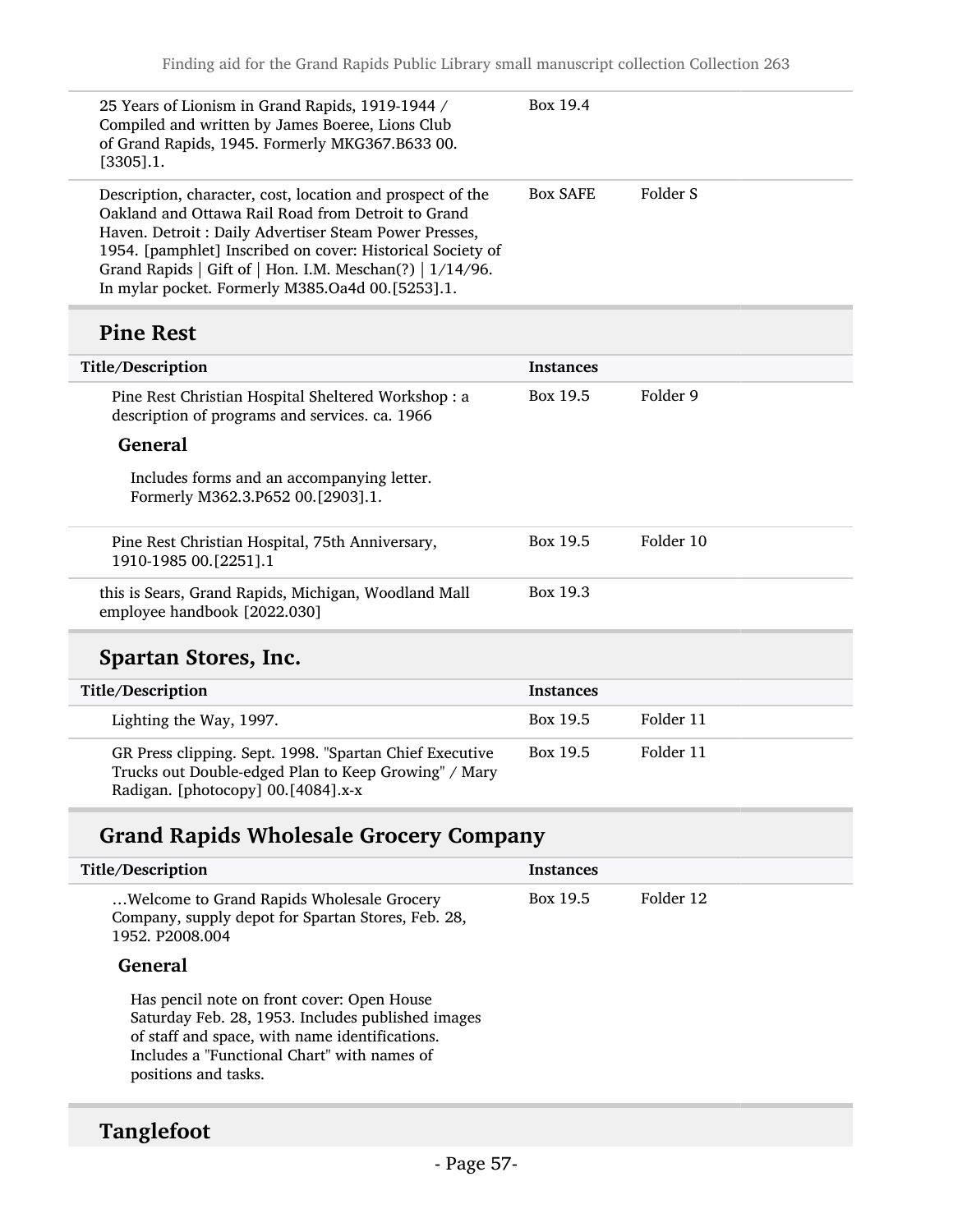| Title/Description                                                                                                                                  | <b>Instances</b> |           |
|----------------------------------------------------------------------------------------------------------------------------------------------------|------------------|-----------|
| Tanglefoot Website Pages + Michigan Tradesman<br>citations. [http://www.tanglefoot.com]                                                            | Box 19.5         | Folder 13 |
| Tanglefoot. Still Sticking After All These Years / Cathy<br>Davis, ca. 1995 [Press Release} 1995.011                                               | Box 19.5         | Folder 14 |
| A Tribute to West Michigan's Centennial Businesses and<br>the Economic Vitality They Share / Davenport College<br>of Business. May 1984. P2007.057 | Box 19.5         | Folder 15 |

# White Flame Lamp Company Research file.

| Title/Description                                                                                                                   | <b>Instances</b> |           |
|-------------------------------------------------------------------------------------------------------------------------------------|------------------|-----------|
| 1: Science & Invention : the tale of the White Flame<br>Burner, 1911-1959 / Victor Blandford, 1 typed sheet.<br>00. [5069] . 1-7    | Box 19.5         | Folder 16 |
| 2. "White Flame Burners are distributed by"  Graphic<br>clipping, photocopy. 00.[5069].1-7                                          | Box 19.5         | Folder 16 |
| 3. "A New Light from Your Old Lamp" graphic clipping.<br>Photocopy. 00.[5069].1-7                                                   | Box 19.5         | Folder 16 |
| 4. Note card giving owners: Victor & Glenn Blandford.<br>00. [5069] . 1-7                                                           | Box 19.5         | Folder 16 |
| 5. Note card summarizing what appears to be a business<br>directory research? No citation for the information. 00.<br>$[5069]$ .1-7 | Box 19.5         | Folder 16 |
| 6. 1978 research correspondence. 00.[5069].1-7                                                                                      | Box 19.5         | Folder 16 |
| 7. 1983 research correspondence. 00.[5069].1-7                                                                                      | Box 19.5         | Folder 16 |
| 8. Print of White Flame Burner advertisement: "A New<br>Light from Your Old Lamp." 00.[5069].1-7                                    | Box 19.5         | Folder 16 |

# Wolverine Shoe & Tanning Corporation (Rockford, Mi.)

| <b>Title/Description</b>                                                                                                  | <b>Instances</b> |             |
|---------------------------------------------------------------------------------------------------------------------------|------------------|-------------|
| The Wolverine Story / Employee Relations, Wolverine<br>Shoe & Tanning Corp., ca. 1964. Date from the text.<br>P2008.093.2 | Box 19.5         | Folder 16.5 |

# Wolverine World Wide, Inc.

| Title/Description                                                                                                                                          | <b>Instances</b> |           |
|------------------------------------------------------------------------------------------------------------------------------------------------------------|------------------|-----------|
| Wolverine World Wide, Inc : a Tradition of Success, c.<br>1983.                                                                                            | Box 19.5         | Folder 17 |
| Want to See the Future? 1998. [flyer]                                                                                                                      | Box 19.5         | Folder 17 |
| GR Press clipping. Apr. 9, 2000. "New Wolverine World<br>Wide CEO is the right man at the right place at the right<br>time" / Barbara Wieland. [photocopy] | Box 19.5         | Folder 17 |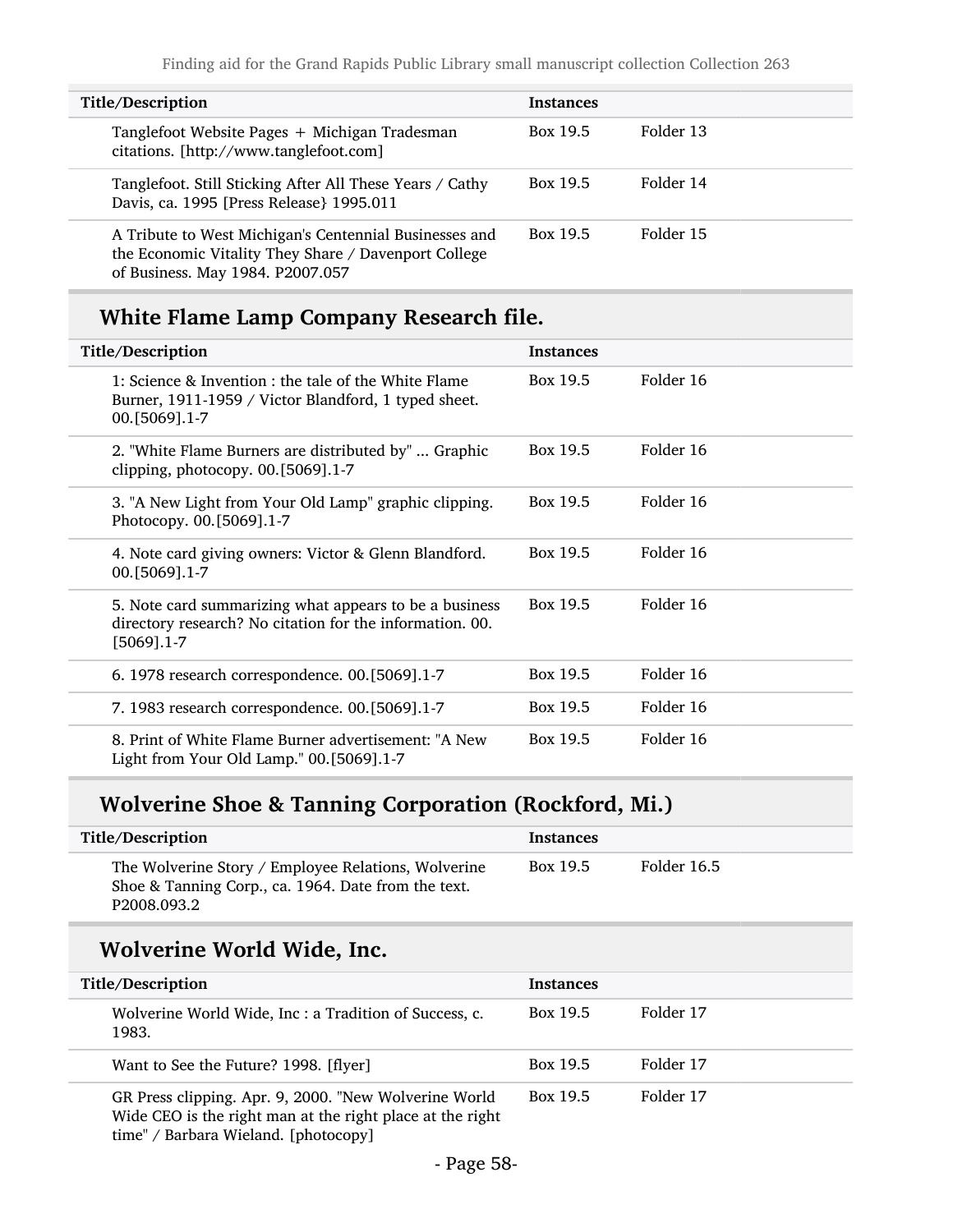## Women's City Club

| Title/Description                                                                                                  | <b>Instances</b> |
|--------------------------------------------------------------------------------------------------------------------|------------------|
| 1. History of the Women's city Club  written in our<br>Golden Anniversary Year  / by Miss Jane Albee.<br>1973/1974 | Box 19.4         |
| 2. All About Our House / Dorothy Bean, Jan. 7, 1971                                                                | Box 19.4         |
| 3. History of the Women's City Clubhouse. WCC-History<br>00. [5709] . 1-3                                          | Box 19.4         |

## Women's City Club History Packet 2009.062

| Title/Description                                                                                                  | <b>Instances</b> |
|--------------------------------------------------------------------------------------------------------------------|------------------|
| 1. Blue paper folder with the Women's City Club<br>emblem, showing the house, on the front cover.                  | Box 19.4         |
| 2. History of the Women's city Club  written in our<br>Golden Anniversary Year  / by Miss Jane Albee.<br>1973/1974 | Box 19.4         |
| 3. All About Our House / Dorothy Bean, Jan. 7, 1971.                                                               | Box 19.4         |
| 4. Ladies Literary Club sheet from the Michigan History<br>Division, Michigan Department of State. n.d             | Box 19.4         |

## Subseries H. Haunted Houses.

### Books by Don Farrant

| Title/Description                                                                                                                                                                                                                      | <b>Instances</b> |
|----------------------------------------------------------------------------------------------------------------------------------------------------------------------------------------------------------------------------------------|------------------|
| Haunted Houses of Grand Rapids : v. 1: Chilling,<br>Authentic Local Ghost Stories / by Don Farrant. Ill. By<br>Paul Jackman. Ada, Mich.: Ivystone Pub.: Saranac,<br>Mich.: Advertiser Publ. Co., 1979. M133.1.F241h 00.<br>$[1284]$ .1 | Box 9.5          |
| Haunted Houses of Grand Rapids : v. 2 / by Gary Eberle;<br>illus. By Roger Timermanis. Ada, Mich.: Ivystone<br>Publ.; Saranac, Mich.: Advertiser Publ. Co., 1982.<br>M133.1.Eb37h 00.[1285].1                                          | Box 9.5          |
| General                                                                                                                                                                                                                                |                  |
| Other versions of these titles are housed at:<br>Photocopies. GRHSC Service Desk / Archives.<br>SAFE. From Collections 304 & 324.                                                                                                      |                  |

# Subseries S. Social Services and Social Services Organizations

### Aging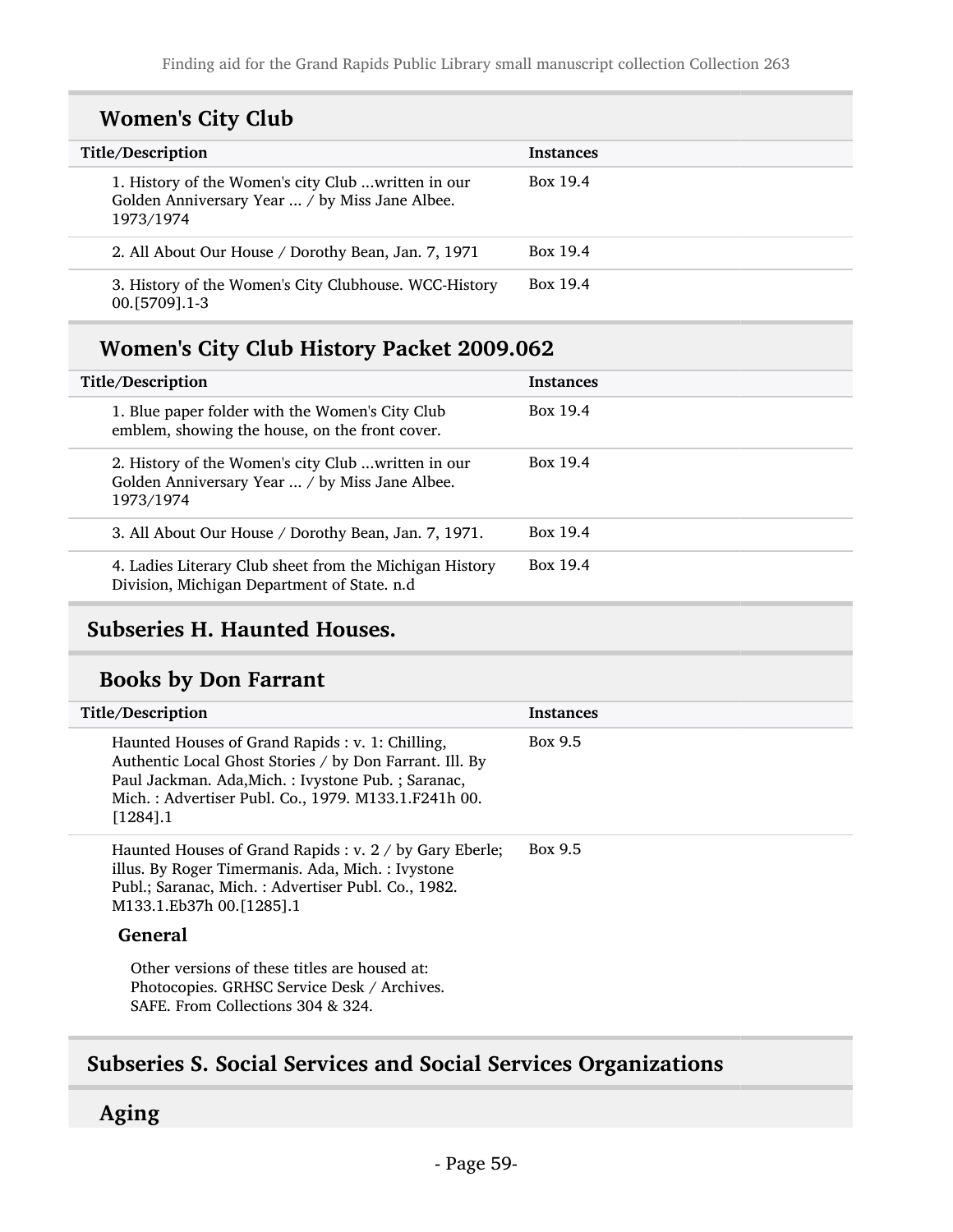| Title/Description                                                                                                                                                                                                                                                                         | <b>Instances</b> |
|-------------------------------------------------------------------------------------------------------------------------------------------------------------------------------------------------------------------------------------------------------------------------------------------|------------------|
| Agency Self-Evaluation Report, Services for the Aging.<br>Chapter V. [pgs.] FCA 40-51. ca. 1950's. RE: Aging<br>needs & services in Grand Rapids, Michigan. Formerly<br>M362.6.G763 00.[2954].1.                                                                                          | Box 24           |
| <b>General</b>                                                                                                                                                                                                                                                                            |                  |
| The organization or individual preparing this<br>report is not identified, but may by the Council of<br>Social Agencies.                                                                                                                                                                  |                  |
| University of Michigan. Practice in Community<br>Service for the Aging : a report of the integration of<br>an Extension Service course  Institute for Human<br>Adjustment, Division of Gerontology and the University<br>Extension Service. 1952 Formerly MKG301.323.M582<br>00.[2979].1. | Box $24$         |
| Association for the Blind and for Sight Conservation                                                                                                                                                                                                                                      |                  |

| Title/Description                                                                                                                                                                                                                                                                          | Instances |
|--------------------------------------------------------------------------------------------------------------------------------------------------------------------------------------------------------------------------------------------------------------------------------------------|-----------|
| Ability, not disability / by John Sehler. A representative<br>story based on the history & activities of the Assoc.<br>for the blind & for sight conservation of Grand Rapids,<br>Mich. / Prepared for Miss Mary Ann Taylor, Instructor,<br>May 1955 Formerly MKG371.911.Se41 00.[3290].1. | Box 24    |

## American Civil Liberties Union of Michigan

| Title/Description                                                   | Instances     |
|---------------------------------------------------------------------|---------------|
| Proposed Amendments to By-Laws of ACLU of Michigan.<br>May 5, 1963. | <b>Box 24</b> |

# Association for the Calvin College, Social Research Center

| Title/Description                                                                                                                                                                      | <b>Instances</b> |
|----------------------------------------------------------------------------------------------------------------------------------------------------------------------------------------|------------------|
| Profile of the Partial Skid Rows of Grand Rapids : their<br>residents, businesses, and social agencies / Dr. Donald<br>C. Vander Kooi. Calvin College, Social Research Center.<br>N.d. | Box 24           |

# Salvation Army related documents and clippings from 1975-1978. [6 sheets; 2 clippings]

| Title/Description                                                    | <b>Instances</b> |
|----------------------------------------------------------------------|------------------|
| Salvation Army Forced to Reduce Drop Sites. GR Press,<br>3/1/1978    | Box 24           |
| Salvation Army Gets New Chief [Major Ralph E. Metz]<br>$00.5711$ ].1 | Box 24           |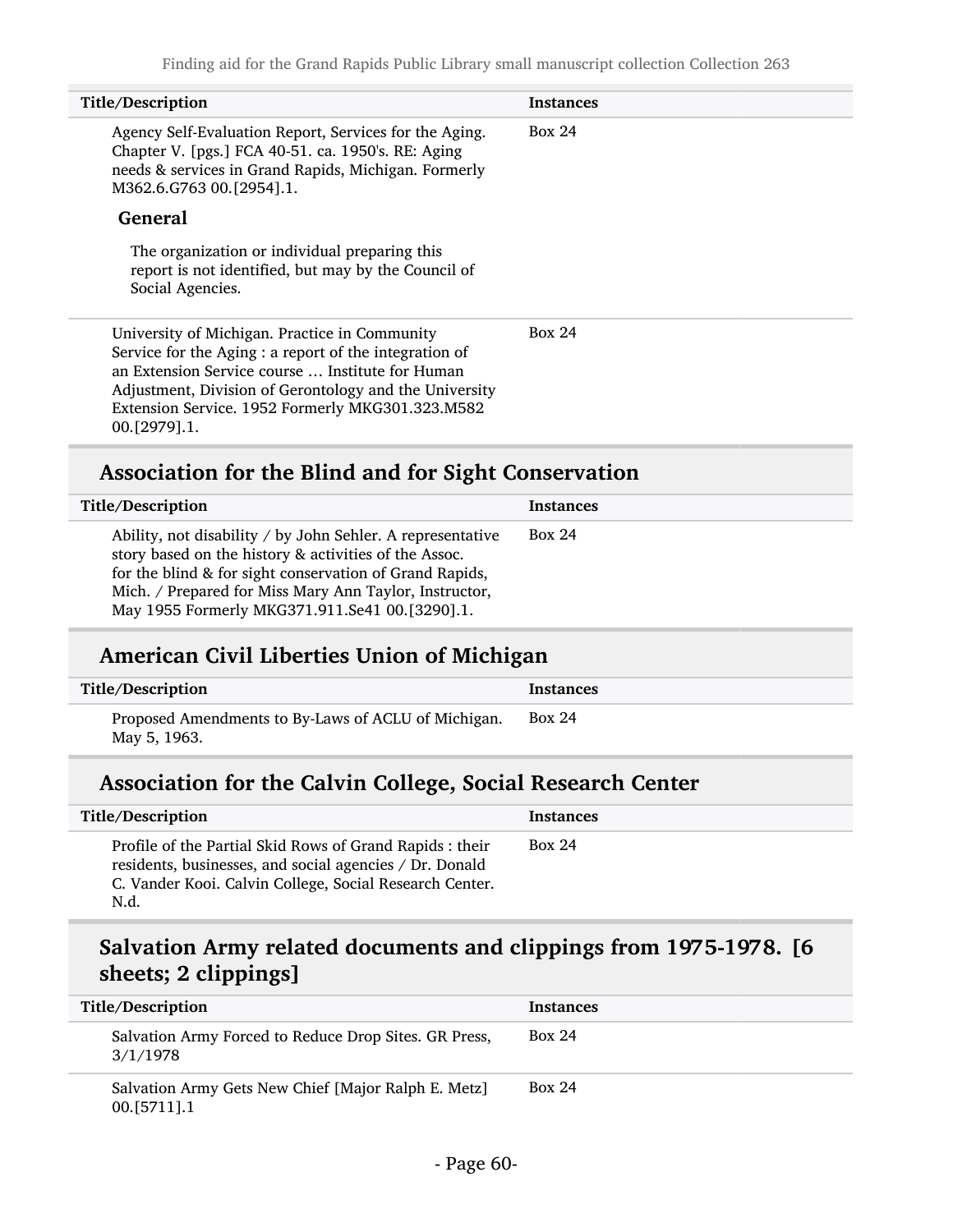| Title/Description                                                                                                                                                                                                                                                                                                                   | <b>Instances</b> |
|-------------------------------------------------------------------------------------------------------------------------------------------------------------------------------------------------------------------------------------------------------------------------------------------------------------------------------------|------------------|
| Housing Conditions and Tendencies in Grand Rapids,<br>Michigan: Report of the Housing Committee of<br>the Charity Organization Society of Grand Rapids,<br>Michigan / investigation and report by Udetta D.<br>Brown  under the direction of the National Housing<br>Assoc., Feb-June 1913 Formerly MKG613.5.C37.00.<br>$[3394]$ .1 | Box 24           |
| General                                                                                                                                                                                                                                                                                                                             |                  |
| Letter signed Lewis T. Wilmarth attached inside<br>front cover. See also another copy in Coll. 343,<br>Heart & Soul Coll. & some annual reports from this<br>organization in Coll. 274                                                                                                                                              |                  |
| <b>City Rescue Mission</b>                                                                                                                                                                                                                                                                                                          |                  |
| Title/Description                                                                                                                                                                                                                                                                                                                   | <b>Instances</b> |

# Charity Organization Society of Grand Rapids

| Title/Description                                                                             | <b>Instances</b> |
|-----------------------------------------------------------------------------------------------|------------------|
| [6th annual report?] Jan. 31, 1906. Primarily a list of<br>contributors.                      | <b>Box 24</b>    |
| 29th annual meeting and bible conference, Jan. 1939.<br>[flyer]                               | <b>Box 24</b>    |
| Silver Anniversary of the City Rescue Mission<br>1900-1925 Formerly MKG 266.C48. 00.{1472}.1. | Box 24           |

# Community Family Life Clinic. Pre-Clinic Study Committee.

| Title/Description                                                                                                                                                                                                                                     | <b>Instances</b> |
|-------------------------------------------------------------------------------------------------------------------------------------------------------------------------------------------------------------------------------------------------------|------------------|
| Families : how they are faring in Grand Rapids and Kent<br>County: a report of the Pre-Clinic Study Committee of<br>the Community Family Life Clinic, Nov. 7-10, 1954.                                                                                | Box 24           |
| General                                                                                                                                                                                                                                               |                  |
| Title page has: The Clinic. The combined resources<br>of the Grand Rapids-Kent County Council of<br>Churches and the Marriage Education Council are<br>backing this program.                                                                          |                  |
| Family Life Clinic. Evaluation Meeting, Nov. 22, 1954.<br>[Minutes] 3 typed pages.                                                                                                                                                                    | <b>Box 24</b>    |
| Final Report. Family Life Clinic. Central High School,<br>Grand Rapids, Michigan. Nov. 7-10, 1954. Sponsored<br>by Grand Rapids-Kent Council of Churches and the<br>Marriage Education Council. [pamphlet] Formerly<br>MKG301.423.C737 00.[2980].1-3. | <b>Box 24</b>    |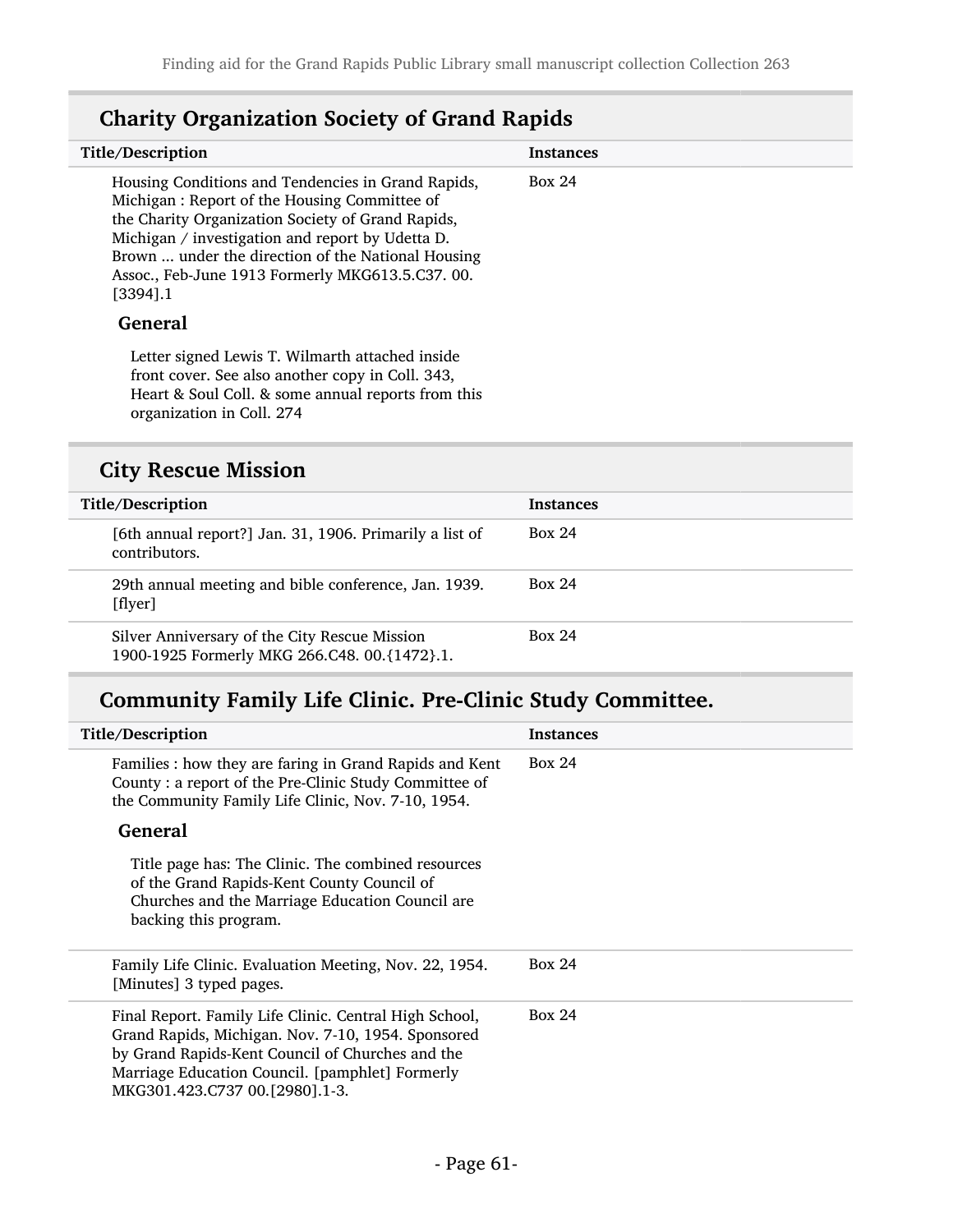## Council of Social Agencies of Grand Rapids & Kent County.

| Title/Description                                                                                                                                                                           | <b>Instances</b> |
|---------------------------------------------------------------------------------------------------------------------------------------------------------------------------------------------|------------------|
| Agency Self-Evaluation Project / Council of Social<br>Agencies of Grand Rapids and Kent County, 1954.<br>Formerly MKG360.G763. 00.[3070].1.                                                 | Box 24           |
| Directory of Social Agencies / compiled by the Kent<br>Co. Social Workers Club of the Central Volunteer<br>Committee of the Grand Rapids Community Chest<br>Formerly MK360.K41 00.[5480].1. | <b>Box 24</b>    |

## Evangeline Home and School, 1215 Fulton St., E.

| Title/Description                                                              | <b>Instances</b> |
|--------------------------------------------------------------------------------|------------------|
| Evangeline Home and School [booklet], 1913 Formerly<br>MKG362.Ev1 00.[3358].1. | Box 24           |
| <b>General</b>                                                                 |                  |
| Includes images of Commander Evangeline C                                      |                  |

Includes images of: Commander Evangeline C. Booth, and other staff, as well as interior and exterior views of the facilities, and infants and students.

# Federation of Social Agencies

| Title/Description                                                                                                                                                                                       | Instances |
|---------------------------------------------------------------------------------------------------------------------------------------------------------------------------------------------------------|-----------|
| Welfare Union : a report / submitted to the Federation<br>of Social Agencies by the Reconstruction Committee,<br>representing Grand Rapids Public, Oct. 29, 1921.<br>Formerly MKG360.G761n 00.[3073].1. | Box 24    |

## Galewood Mission

| <b>Title/Description</b>                                                                                                                               | <b>Instances</b> |
|--------------------------------------------------------------------------------------------------------------------------------------------------------|------------------|
| 40 Years of Service at the Galewood Mission,<br>1930-1970 / Rev. Louis Shy. + Sly obit. June 17, 1975.<br>GR Press. Photocopy. [Forty years] P2007.102 | Box 24           |

## Grand Rapids Foundation

Power and His Promise to His People

| Title/Description                                                                                 | <b>Instances</b> |
|---------------------------------------------------------------------------------------------------|------------------|
| Grand Rapids Foundation [General information<br>booklet], 1938. Formerly MKG360.G762 00.[3072].1. | Box 24           |

## LIFE International

| Title/Description                                    | <b>Instances</b> |
|------------------------------------------------------|------------------|
| The 72 Ransom Story, A Testimony of God's Redemptive | <b>Box 24</b>    |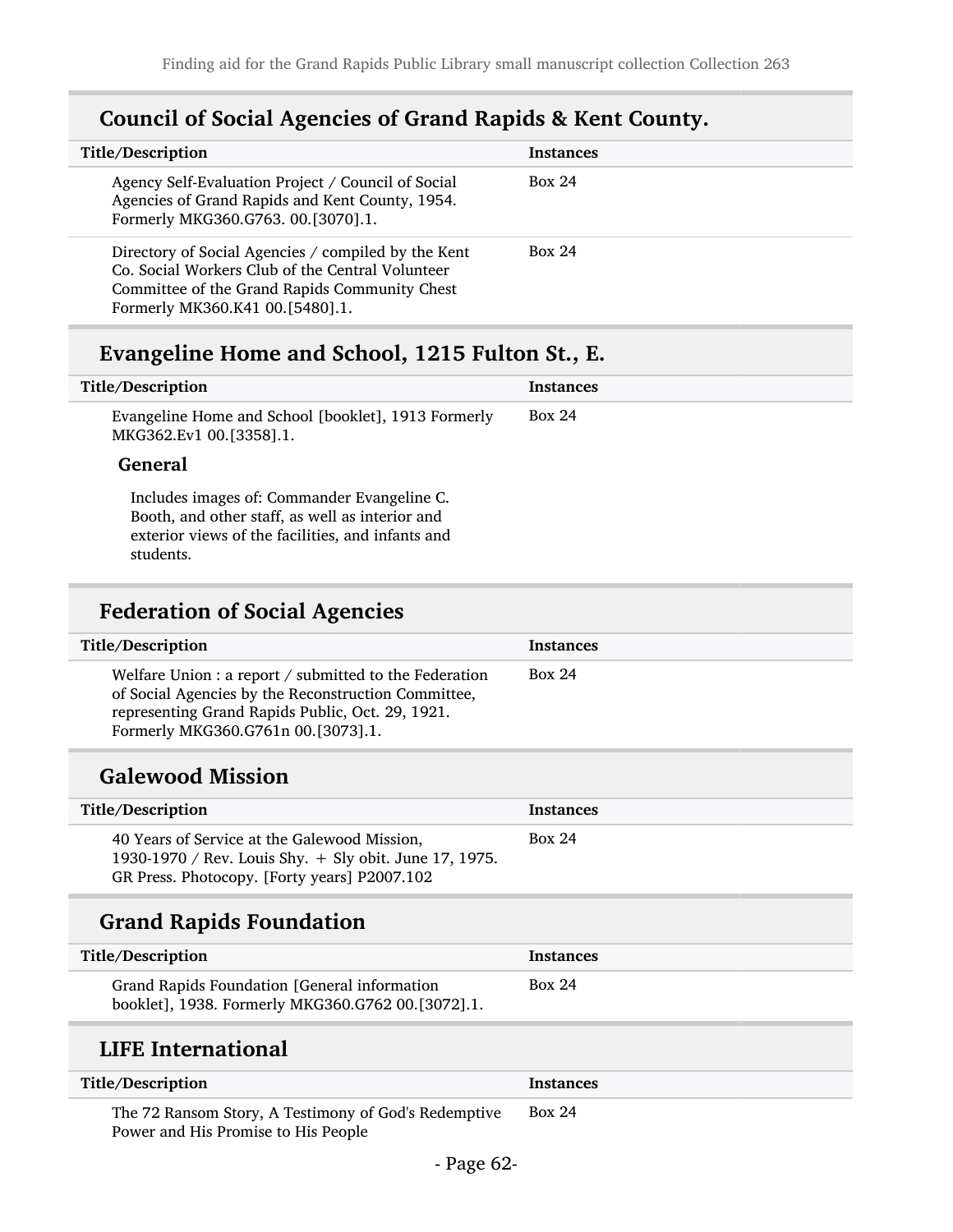| <b>Social Welfare Association</b>                                                    |                  |  |
|--------------------------------------------------------------------------------------|------------------|--|
| <b>Yearbooks Formerly MKG361.C37.</b>                                                |                  |  |
| Title/Description                                                                    | <b>Instances</b> |  |
| 1914. 00.[3268].1                                                                    | <b>Box 24</b>    |  |
| 1915. 00. [3268]. 2                                                                  | Box 24           |  |
| <b>Reports</b>                                                                       |                  |  |
| Title/Description                                                                    | <b>Instances</b> |  |
| Report for Eighteen Months ending March 21, 1917<br>Formerly MKG361.C37 00.[3268].3. | <b>Box 24</b>    |  |

## United Community Services, Grand Rapids and Kent County, Michigan. Research Dept. Planning Division.

| Title/Description                                                                                                                                                                | <b>Instances</b> |
|----------------------------------------------------------------------------------------------------------------------------------------------------------------------------------|------------------|
| Anatomy of a Riot, 1967. U.S. Civil unrest in Grand<br>Rapids; African Americans; Civil Rights 00.[5579].1                                                                       | <b>Box 24</b>    |
| <b>Related Materials:</b>                                                                                                                                                        |                  |
| <b>Related Materials</b>                                                                                                                                                         |                  |
| See cataloged copy at M364.143.An6                                                                                                                                               |                  |
| Institutional Recreation Study / United Community<br>Services of GR & Kent Co., Planning Division. 1964.<br>Formerly M615.8515.Un2i 00.[2948].1.                                 | <b>Box 24</b>    |
| Report and Recommendations of the Alcoholism<br>Evaluation Committee for the United Community<br>Services Planning Division. June 9, 1964. Formerly<br>M616.86.Un2a 00.[2952].1. | <b>Box 24</b>    |
| Race Riots and Distrubances in Grand Rapids (1967-68)<br>by Ed Petrusma. December 12, 1979                                                                                       | <b>Box 24</b>    |
| <b>Subseries T. Theater Histories</b>                                                                                                                                            |                  |
| Title/Description                                                                                                                                                                | <b>Instances</b> |
| 1. Listing of Grand Rapids Theatres: 1859-19xx 2) Grand<br>Rapids Theater                                                                                                        | Box 19.4         |
| 2. Directory / ed. By Michael V. Doyle & William S. Davis                                                                                                                        | Box 19.4         |
| 3. Theater Histories                                                                                                                                                             | Box 19.4         |
| 4. Photocopy of a card w dates.                                                                                                                                                  | Box 19.4         |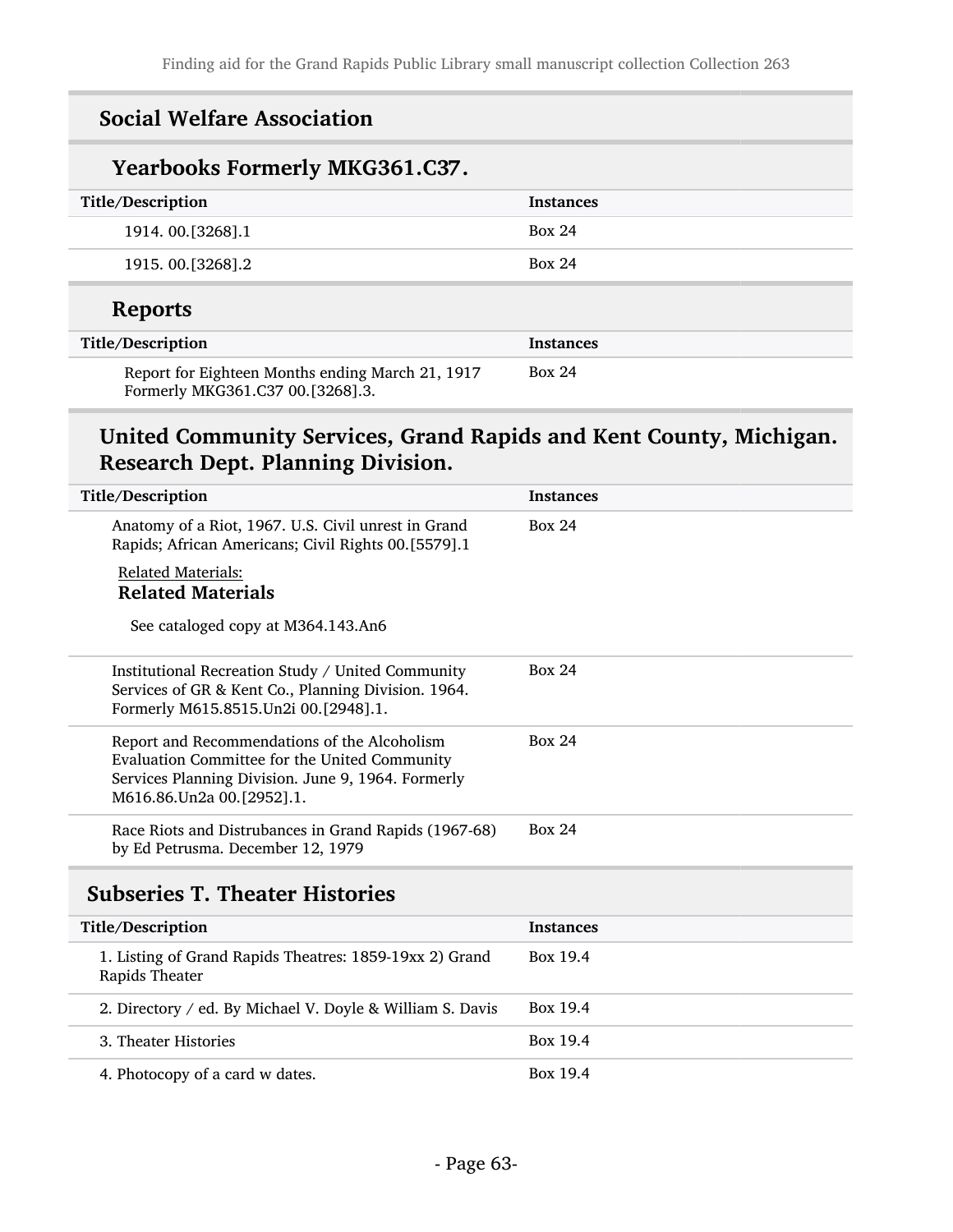### ^ [Return to Table of Contents](#page-1-0)

## Series IV. Government & Legal Documents

## Americanization & Government

| Title/Description                                                                                                                                                                                                                                                                                                                 | <b>Instances</b> |                     |  |
|-----------------------------------------------------------------------------------------------------------------------------------------------------------------------------------------------------------------------------------------------------------------------------------------------------------------------------------|------------------|---------------------|--|
| Information about Government which every citizen and<br>non-citizen ought to know. Questions and Answers. G.R.<br>Americanization Council. Received date 1967. Formerly<br>M320.73.G762i 00.[2844].1.                                                                                                                             | Box $10$         | Folder 1            |  |
| Attempt to Annul a Perpetual Charter : tests and notes<br>on method of operation of a producer gas pumping<br>plant / James R. Fitzpatrick. Grand Rapids Hydraulic Co.<br>Reprinted from the Proceedings of the American Water<br>Works Assoc. Convention, June 8-12, 1909. Milwaukee,<br>Wis. Formerly M621.64.F582 00.[2929].1. | Box 10           | Folder 2            |  |
| Kent County Receipts for Quit Claim Deeds Day Book,<br>1925-1952. [95.29]                                                                                                                                                                                                                                                         | <b>Box 14</b>    |                     |  |
| <b>Grand Rapids League of Women Voters.</b>                                                                                                                                                                                                                                                                                       |                  |                     |  |
|                                                                                                                                                                                                                                                                                                                                   |                  |                     |  |
| Title/Description                                                                                                                                                                                                                                                                                                                 | <b>Instances</b> |                     |  |
| Kit on City Government, prepared by Committee on<br>Efficiency in Government. ca. 1929. 00.[2642].1                                                                                                                                                                                                                               |                  |                     |  |
| Index, Question sheets (2) & original envelop                                                                                                                                                                                                                                                                                     | Box 10.5         | Folder 1            |  |
| Sections I-IV (Section 1-4)                                                                                                                                                                                                                                                                                                       |                  |                     |  |
| Title/Description                                                                                                                                                                                                                                                                                                                 | <b>Instances</b> |                     |  |
| I. Theory of City Government                                                                                                                                                                                                                                                                                                      | Box 10.5         | Folder <sub>2</sub> |  |
| II. Modern Methods / Ganson Tattart                                                                                                                                                                                                                                                                                               | Box 10.5         | Folder <sub>2</sub> |  |
| III. Type of City Government                                                                                                                                                                                                                                                                                                      | Box 10.5         | Folder <sub>2</sub> |  |
| IV. Council-Manager plan                                                                                                                                                                                                                                                                                                          | Box 10.5         | Folder <sub>2</sub> |  |

## Section V-VI (Section 5-6)

| Title/Description            | <b>Instances</b> |          |
|------------------------------|------------------|----------|
| V. GR City Government        | Box 10.5         | Folder 3 |
| VI. Dept. of Public Services | Box 10.5         | Folder 3 |
|                              |                  |          |

# Section VII-XII (Section 7-12)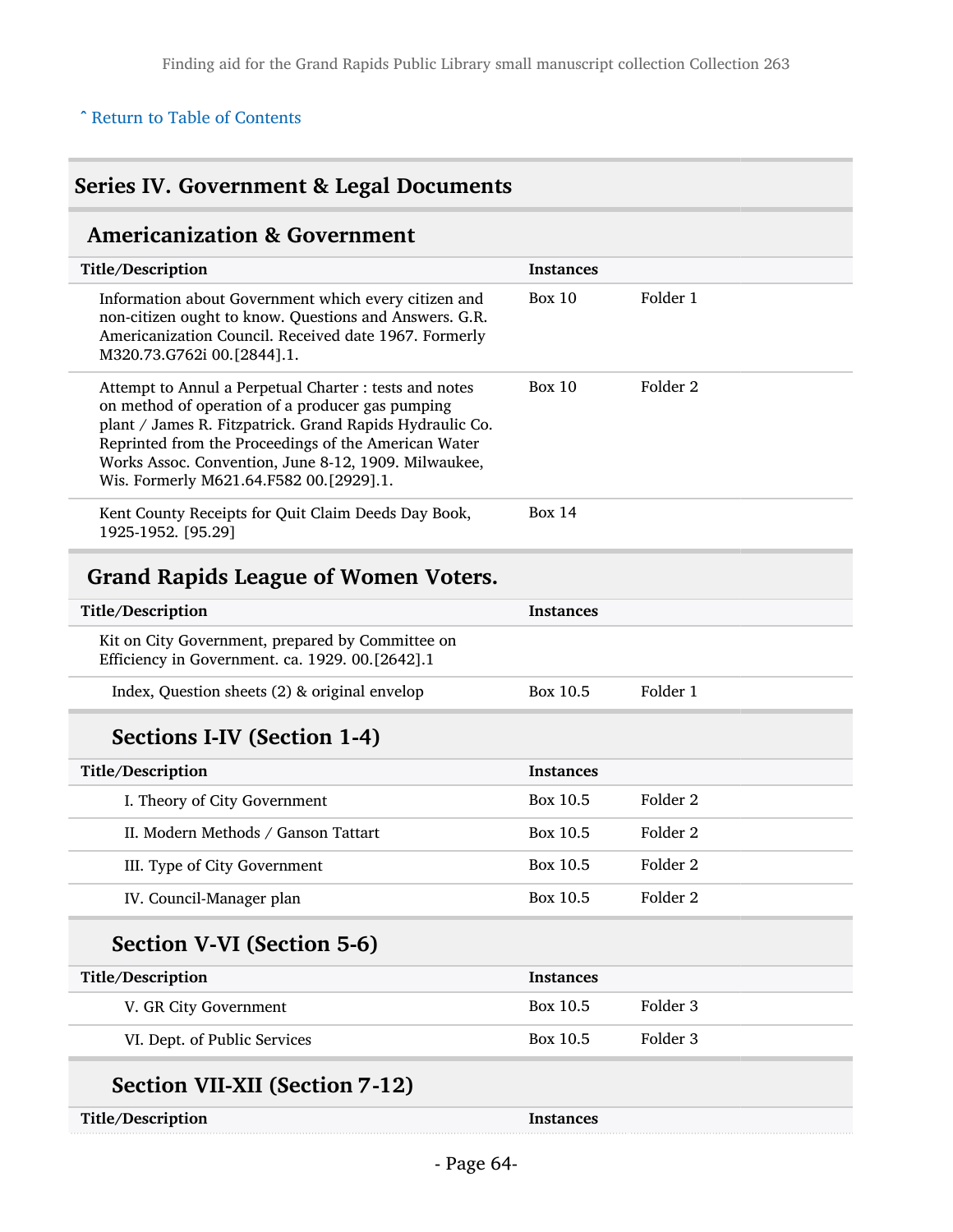| VII Analysis of Conditions in Grand Rapids / George<br>Welsh                      | Box 10.5 | Folder 4 |
|-----------------------------------------------------------------------------------|----------|----------|
| VIII Health                                                                       | Box 10.5 | Folder 4 |
| IX. Food, Meat and Milk Inspection. [Section no.<br>correction annotated by hand] | Box 10.5 | Folder 4 |
| X. Sanatorium                                                                     | Box 10.5 | Folder 4 |
| XI. Medical relief                                                                | Box 10.5 | Folder 4 |
| XII. Parks and Playgrounds                                                        | Box 10.5 | Folder 4 |

# Sections XIII-XVI

| Title/Description                                                   | <b>Instances</b> |          |
|---------------------------------------------------------------------|------------------|----------|
| XIII (Section 13) Dept. of Public Safety                            | Box 10.5         | Folder 5 |
| XIV (Section 14) Board of Education                                 | Box 10.5         | Folder 5 |
| XV (Section 15) Elections                                           | Box 10.5         | Folder 5 |
| XVI (Section 16) Shall the City Increase the Number of<br>Its Wards | Box 10.5         | Folder 5 |
| Section XVII (Section 17) Municipal Finance.                        | Box 10.5         | Folder 6 |

# Folded maps & charts

| Title/Description                                                                                                                                                                                        | <b>Instances</b> |          |
|----------------------------------------------------------------------------------------------------------------------------------------------------------------------------------------------------------|------------------|----------|
| Chart of the City Government in 1928. The Voters Elect                                                                                                                                                   | Box 10.5         | Folder 7 |
| Chart of the City Government in 1929. The Voters Elect                                                                                                                                                   | Box 10.5         | Folder 7 |
| Map Showing Wards and Precints, City of Grand Rapids,<br>Michigan, 1928.                                                                                                                                 | Box 10.5         | Folder 7 |
| Plan to Vitalize Representative Government in City,<br>State and Nation and A suggested Constitution for Use in<br>Precinct Organization / by Fred P. Geib. 1935. Formerly<br>M324.22.G275p 00.[2845].1. | Box 10           | Folder 3 |
| Revised Rules of the Justices' Courts of Grand Rapids, Kent<br>County, Michigan. Dec. 1, 1931. Formerly MKG345.K41 00.<br>$[3146]$ .1.                                                                   | Box 10           | Folder 4 |

### **Census**

| Title/Description                                                                                                                                                                                        | <b>Instances</b> |          |
|----------------------------------------------------------------------------------------------------------------------------------------------------------------------------------------------------------|------------------|----------|
| Grand Rapids Statistical Abstracts / Michigan Ball. Note:<br>This is a compilation of information on Grand Rapids<br>from several different U.S. Government census statistical<br>sources, 1986 2009.059 | Box 10           | Folder 5 |

## Court Documents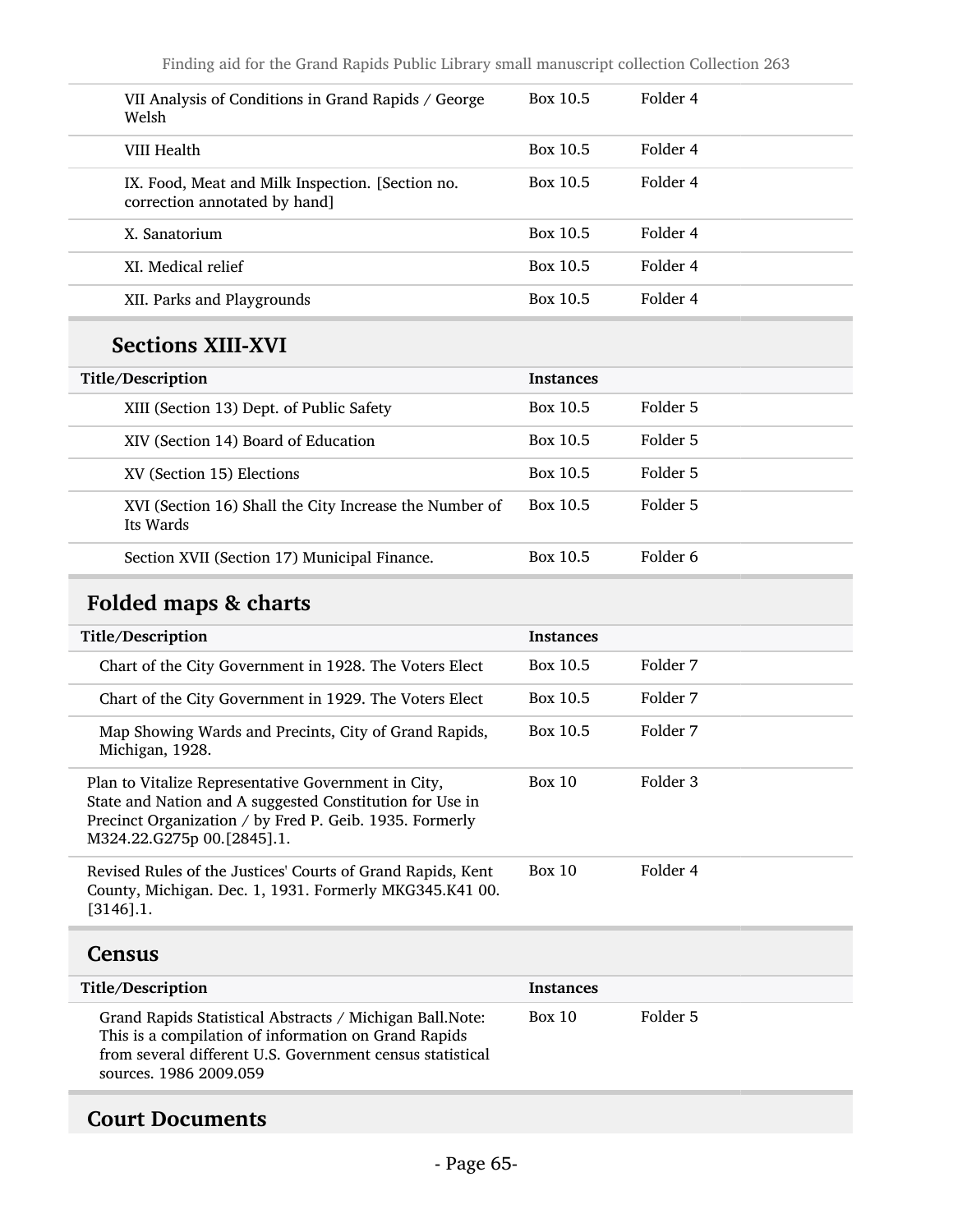| Title/Description                                                                                                                                                                                                                                                                                                                                                                                      | <b>Instances</b> |                     |
|--------------------------------------------------------------------------------------------------------------------------------------------------------------------------------------------------------------------------------------------------------------------------------------------------------------------------------------------------------------------------------------------------------|------------------|---------------------|
| Calendar of the Superior Court, Grand Rapids, State of<br>Michigan.Sept. Term, A.D. 1890.M347.9.G76 00.[2684].1                                                                                                                                                                                                                                                                                        | Box $10$         | Folder <sub>6</sub> |
| State of Michigan. The Circuit Court for the County of<br>Kent. Western Wheel Scraper Co., Plaintiff vs. John Haag,<br>Defendant. 00.[1661].1                                                                                                                                                                                                                                                          | <b>Box 14</b>    |                     |
| State of Michigan. Supreme Court. Case made from Kent<br>Circuit. Elizabeth Noble, Plaintiff, vs. James Fairs, George<br>H. White & Charles B. Judd. G.R.: C.M. Loomis & Co.,<br>1885. April 24, 1885 00.[1661].2                                                                                                                                                                                      | <b>Box 10</b>    | Folder 7            |
| [Statement of David Black, son of Catherine and John<br>Black] Nov. 17, 1887 Loose typed sheets.                                                                                                                                                                                                                                                                                                       | Box $10$         | Folder <sub>8</sub> |
| Processing Information:                                                                                                                                                                                                                                                                                                                                                                                |                  |                     |
| <b>Processing Information</b>                                                                                                                                                                                                                                                                                                                                                                          |                  |                     |
| These items found inside the pages of the case<br>above. 00.[1661].3                                                                                                                                                                                                                                                                                                                                   |                  |                     |
| State of Michigan, The Superior Court of Grand Rapids<br>in Chancery. City of GR vs Arthur Gingrich, et. Amended<br>petition for declaratory judgment 1930's. RE: Tax<br>Assessments for Roads Formerly MKG388.G762 00.<br>$[3395]$ .1.                                                                                                                                                                | <b>Box 10</b>    | Folder 9            |
| Superior Court of the United States. Brief for Defendants<br>in Error. John F. Calder, David A. Crow, John E. More,<br>Thomas H. Koegh and Willard Kingsley vs. People of the<br>State of Michigan  Oct. term 1909. [Against the plaintiffs<br>acting as the corporation the Grand Rapids Hydraulic<br>Company, without legally incorporating within the State.]<br>Formerly MKG347.9.C12 00.[3145].1. | <b>Box 10</b>    | Folder 10           |

# Grand Rapids Bar Association

| Title/Description                                                                                                                                                                                                                                              | <b>Instances</b> |           |
|----------------------------------------------------------------------------------------------------------------------------------------------------------------------------------------------------------------------------------------------------------------|------------------|-----------|
| Articles of Association, By-Laws and Roll of Members of<br>theGrand Rapids Bar Association, Feb. 1, 1905. Formerly<br>MKG347.06.G76 00.[3088].1.                                                                                                               | Box 10           | Folder 11 |
| Constitution and By-Laws of the Bar Association of<br>Grand Rapids.G.R.: C.M. Commis, 1878. Formerly<br>MKG347.06.G76 00.[3089].1.                                                                                                                             | Box 10           | Folder 12 |
| Committee Report. Adopted by GR Bar Association.<br>Concerningproposed amendments to the Michigan<br>Constitution, to besubmitted to the electors, Nov. 8, 1932<br>Pub. By Courtesy of American Brief & Record Company,<br>G.R. Formerly M342.G76 00.[2865].1. | Box 10           | Folder 13 |
| Grand Rapids Bar Assoc. Report of Committee on<br>Selection & Tenure of Judges / Issued by GR Bar Assoc.;                                                                                                                                                      | Box 10           | Folder 14 |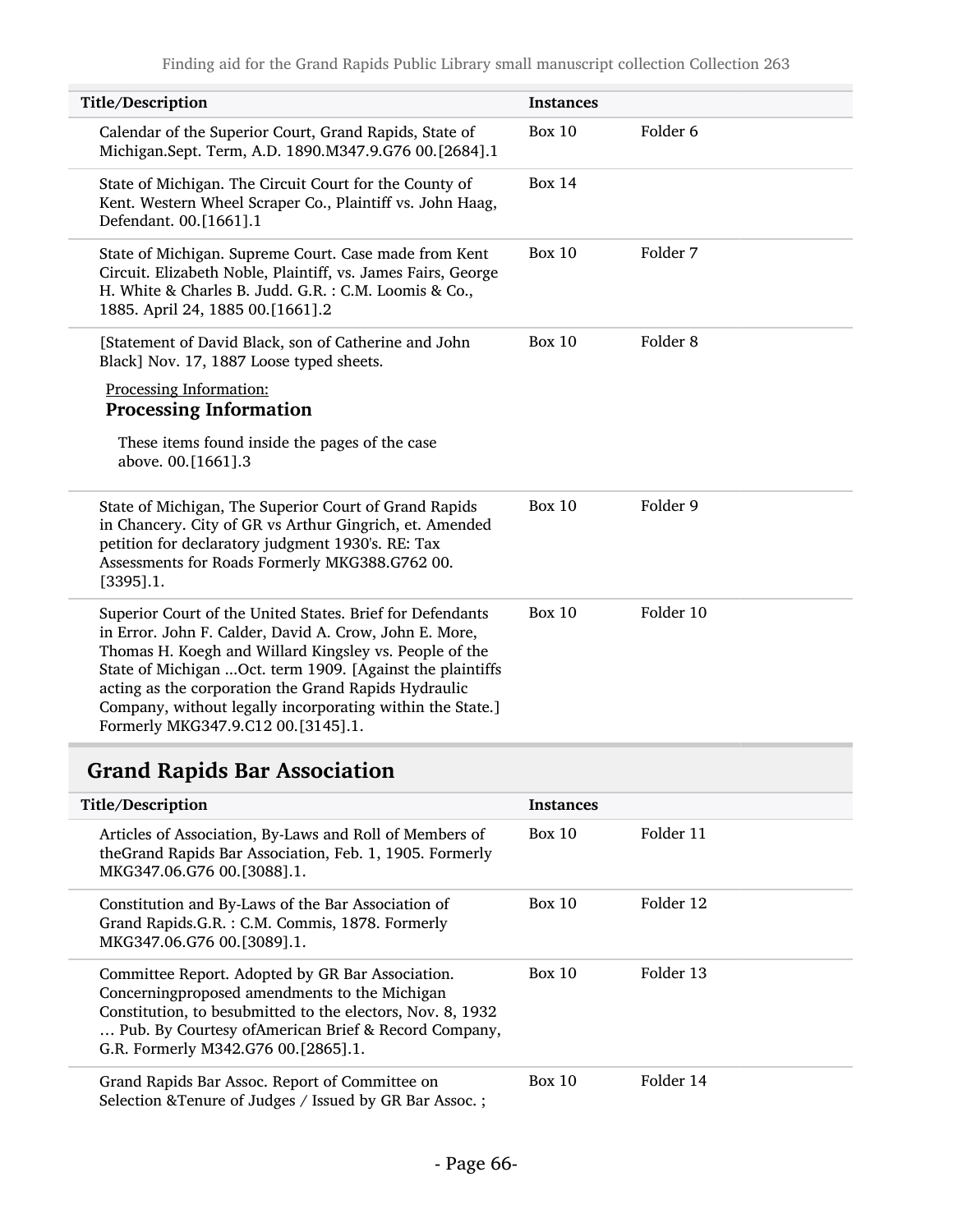courtesy of American Brief & Record Co., 1929. Formerly MKG347.97.Sch8 00.[3143].1.

| Illegal Practice of law by Lay Agencies / by William K.<br>Clute.Reprinted from Michigan State Bar Journal, Apr.<br>1932. Formerly MKG347.C64 00.[3147].1.                                                                                                                       | Box 10 | Folder 15 |
|----------------------------------------------------------------------------------------------------------------------------------------------------------------------------------------------------------------------------------------------------------------------------------|--------|-----------|
| Report of Committee on Proposed Federal Legislation<br>limiting the Jurisdiction of District Courts of the U.S. /<br>Issued by GR BarAssoc.; Courtesy of American Brief &<br>Record Co., G.R. 1932. Formerly MKG351.9.G76 00.<br>$[3141]$ .1.                                    | Box 10 | Folder 16 |
| Report of Committee on the Question or Advisability<br>of Vesting the United States Supreme Court with Rule<br>Making Powers in Actions at law / issued by Grand Rapids<br>Bar Association  American Brief & Record Co., G.R.May<br>13, 1932. Formerly MKG353.5.G76 00.[3077].1. | Box 10 | Folder 17 |
| Selection of Judges, in the Year 1938. / Mrs. Shelby B.<br>Schurtz(Eugenia Brewster Schurtz), Grand Rapids. U. of<br>Mich. Formerly MKG347.97.Sch8 00.[3142].1.                                                                                                                  | Box 10 | Folder 18 |
| <b>General</b>                                                                                                                                                                                                                                                                   |        |           |
| Possible student paper, University of Michigan The<br>author references briefly the GR Bar Assoc. pg.<br>7. Shelby Schurtz, the authors husband, was a U.S.<br>Attorney in Grand Rapids.                                                                                         |        |           |

### Patents

| Title/Description                                                                                                                                                                                                                                                                                                           | <b>Instances</b> |           |
|-----------------------------------------------------------------------------------------------------------------------------------------------------------------------------------------------------------------------------------------------------------------------------------------------------------------------------|------------------|-----------|
| No. 1648030. Gordon E. Roedding of Grand Rapids,<br>Michigan. [for] Bottle-Capping devices and the like. Nov.<br>8, 1927. [Includes diagrams & description. 00. [1668].1                                                                                                                                                    | Box 14           |           |
| "Report of $\vert$ Special Committee $\vert$ on $\vert$ Schedule of Fees. To<br>the Honorable Board of Supervisors of Ottawa County:<br>Dated January 2, 1879." Pencil note by John Fail?, Clerk.<br>00. [0380]. 1                                                                                                          | Box 3            |           |
| U.S. Geological Survey. Hydrographic Branch. River Height<br>Observations Grand River, Fulton Street Bridge, 1903-1904.<br>Formerly M551.483.Un3r. 00.[2344].1                                                                                                                                                              | Box 10           | Folder 19 |
| <b>General</b>                                                                                                                                                                                                                                                                                                              |                  |           |
| This document includes hand recorded statistics in<br>a standard printed format, signed by the observed.<br>Reading from Apr. 1903-Dec. 1904 are included,<br>which incorporates the notable 1904 Flood period.<br>Observers include: Robert J. Cummins, F.G. Bruton,<br>Chas. W. Spooner, H.W. Miller, Jr., Harry A. Hoxie |                  |           |

# Wills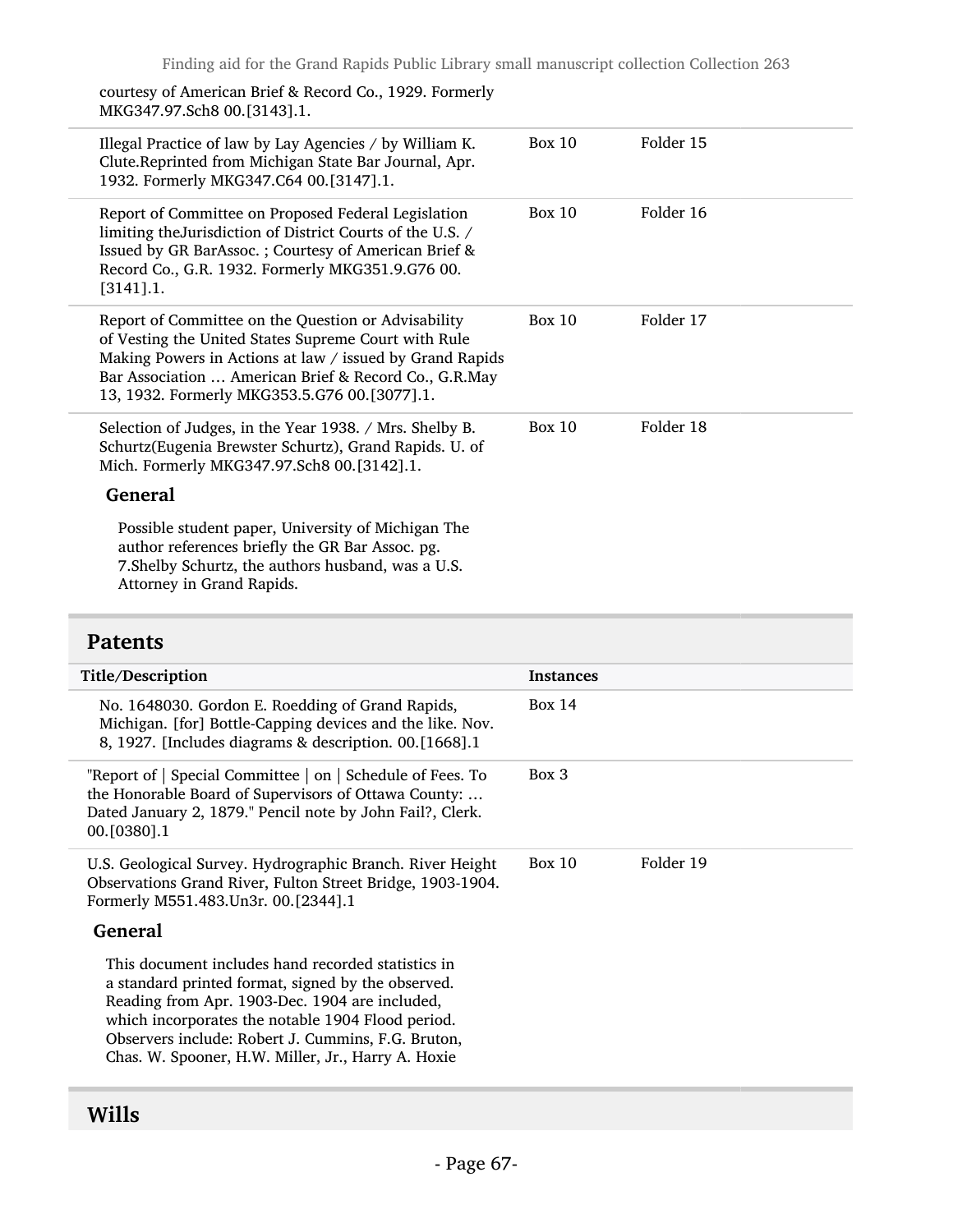| Title/Description                                                                                                                                                                                                                                                                                                                                       | <b>Instances</b> |           |
|---------------------------------------------------------------------------------------------------------------------------------------------------------------------------------------------------------------------------------------------------------------------------------------------------------------------------------------------------------|------------------|-----------|
| Henry L. Ellsworth, last will & testament of H. L.<br>Ellsworth, U.S. Commissioner of Patents and founder<br>of what is now U.S. Department of Agriculture and U.S.<br>Patent Offices, first President of Aetna Life Insurance<br>Company. 1848. Copied from a Manuscript filed in the<br>Probate Court. Formerly MKG92.El5 00.[3742].1<br>General      | Box 10           | Folder 20 |
| Henry L. Ellsworth, in association with Lucius Lyon,<br>was an early land purchaser in what became Grand<br>Rapids, ca. 1832. There is no evidence that he<br>ever lived in Michigan, though he is know to have<br>lived in Lafayette, Indiana, returning to State most<br>associated with his life and family, Connecticut, at<br>the end of his life. |                  |           |

# Michigan National Bank. Trust Department. Disposition of Estate Property under Michigan Laws. Formerly MK347.6.G76.

| Title/Description                                                                                                                                 | <b>Instances</b> |                      |
|---------------------------------------------------------------------------------------------------------------------------------------------------|------------------|----------------------|
| Disposition of Property of a resident of Michigan, dying<br>without a will. Digest of Michigan Inheritance Tax Laws,<br>1931.00.[3136].1          | Box $10$         | Folder 21            |
| Disposition of Property of a resident of Michigan, dying<br>without a will. Digest of Michigan Inheritance Tax Laws,<br>1938.00.[3137].1          | <b>Box 10</b>    | Folder 21            |
| Disposition of Property of a resident of Michigan, dying<br>without a will. Digest of Michigan Inheritance Tax Laws,<br>1941.00.[3138].1          | <b>Box 10</b>    | Folder 21            |
| Disposition of Property of a resident of Michigan, dying<br>without a will. Digest of Michigan Inheritance Tax Laws,<br>1960 edition 00.[3138].1  | Box $10$         | Folder <sub>22</sub> |
| Disposition of Property of a resident of Michigan, dying<br>without a will. Digest of Michigan Inheritance Tax Laws,<br>1970 edition. 00.[3140].1 | <b>Box 10</b>    | Folder <sub>22</sub> |
| Will of Helen M. Kendall.                                                                                                                         |                  |                      |
| Title/Description                                                                                                                                 | <b>Instances</b> |                      |
| Founding of Kendall Art School. [2595].1                                                                                                          | <b>Box 12</b>    |                      |
| <b>Land Records</b>                                                                                                                               |                  |                      |
| Title/Description                                                                                                                                 | <b>Instances</b> |                      |
| North <sup>1</sup> / <sub>2</sub> Lot 201 Kent Plat / Guarantee Bond & Mortgage<br>Co. 1971.001                                                   | <b>Box 27</b>    |                      |

Part of the SE 1/4 of section 26, Town 7 N, Range 12 W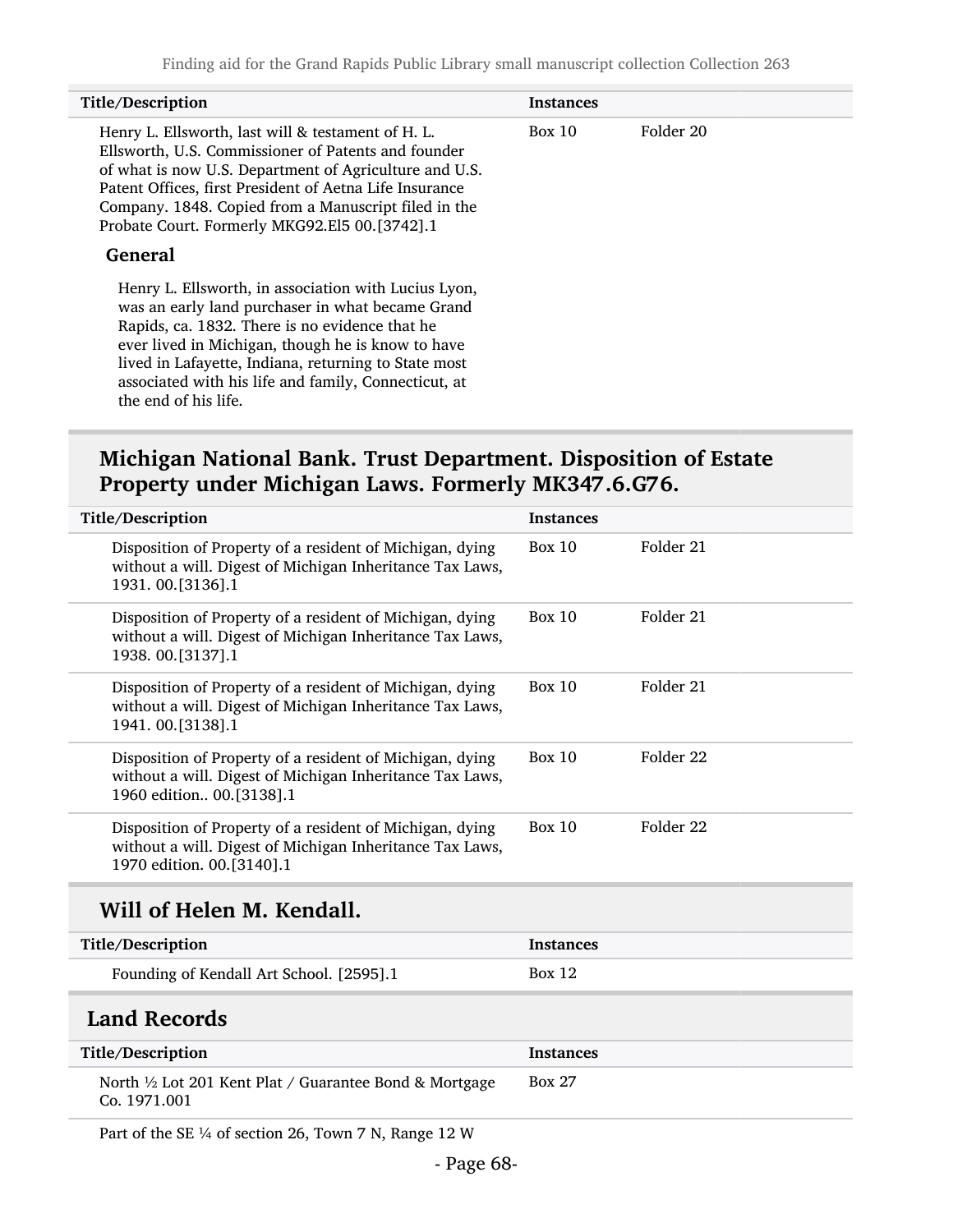|                                                                                                                                                             | <b>Box 27</b> | Folder 2            |  |
|-------------------------------------------------------------------------------------------------------------------------------------------------------------|---------------|---------------------|--|
| South 1/2 of Lot 59, West Broadway, Scribner Addition                                                                                                       | <b>Box 27</b> | Folder <sub>3</sub> |  |
| West $\frac{1}{2}$ of the NW $\frac{1}{4}$ of Section 25, Town 7 N, Range 12<br>W                                                                           | <b>Box 27</b> | Folder 4            |  |
| Lot 53, Jefferson St., Scribner Addition                                                                                                                    | <b>Box 27</b> | Folder <sub>5</sub> |  |
| Lot 51, Jefferson St. Scribner Addition                                                                                                                     | <b>Box 27</b> | Folder 6            |  |
| Volume of Abstracts of Kent Co. Land Transfers to 1870<br>from DAR 1998.106                                                                                 | <b>Box 27</b> | Folder 7            |  |
| Knollcrest Vista Section 10. T6N. RHW. Kent County,<br>Michigan                                                                                             | <b>Box 27</b> | Folder <sub>8</sub> |  |
| Lot 5, Section 19, 17 N, 9W                                                                                                                                 | <b>Box 28</b> | Folder 1            |  |
| NW (&SW)¼, Sec 12, Twshp 20, NR8W                                                                                                                           | <b>Box 28</b> | Folder <sub>2</sub> |  |
| W 1/2 of SE 1/4, Sec 24 & NW 1/4 of NE 1/4, Sec 25                                                                                                          | <b>Box 28</b> | Folder <sub>3</sub> |  |
| NW 1/4 of NE 1/4 & SE 1/4 of NW 1/4, Sec 19, Twshp 17,<br>NR9W                                                                                              | <b>Box 28</b> | Folder 4            |  |
| E $\frac{1}{2}$ of SE $\frac{1}{4}$ , Sec 24 & NE $\frac{1}{4}$ of NE $\frac{1}{4}$ , Sec 25, Twshp 17,<br>NR10W Property Abstract, 1904. 1999.009          | <b>Box 28</b> | Folder 5            |  |
| Lot 3, Sec 19, Twshp 17, NR9W                                                                                                                               | <b>Box 28</b> | Folder <sub>6</sub> |  |
| SE 1/4 of Sec 28, Twshp 23, NR6W                                                                                                                            | <b>Box 28</b> | Folder 7            |  |
| S <sup>1</sup> / <sub>2</sub> of NW <sup>1</sup> / <sub>4</sub> & N <sup>1</sup> / <sub>2</sub> of SW <sup>1</sup> / <sub>4</sub> of Sec 34, Twshp 22, NR8W | <b>Box 28</b> | Folder <sub>8</sub> |  |
| Lot 10, C.M. Norton Addition                                                                                                                                | <b>Box 28</b> | Folder 9            |  |
| Chattel Mortgage for property at 1725 1/2 Godfrey, SW<br>belonging to Harry Weaver [2019.058], 1946                                                         | <b>Box 27</b> | Folder 9            |  |

^ [Return to Table of Contents](#page-1-0)

### Series V. Native Americans

### Biographical / Historical

Native Americans and their descendants were the residents of the territory now called Grand Rapids before the U.S., the State of Michigan, Kent County and the City of Grand Rapids were established.

#### General

For ethnic groups that come to Grand Rapids as part of American migration and immigration, see Series VII below or the separate archival collections on the specific ethnic group.

| Title/Description                                                                                                                                | Instances     |
|--------------------------------------------------------------------------------------------------------------------------------------------------|---------------|
| [Annual Payments to the Indians] Transcribed information<br>from Baxter's History of the City of Grand Rapids, pgs.<br>30-32 & 44. 00. [5717]. 1 | <b>Box 11</b> |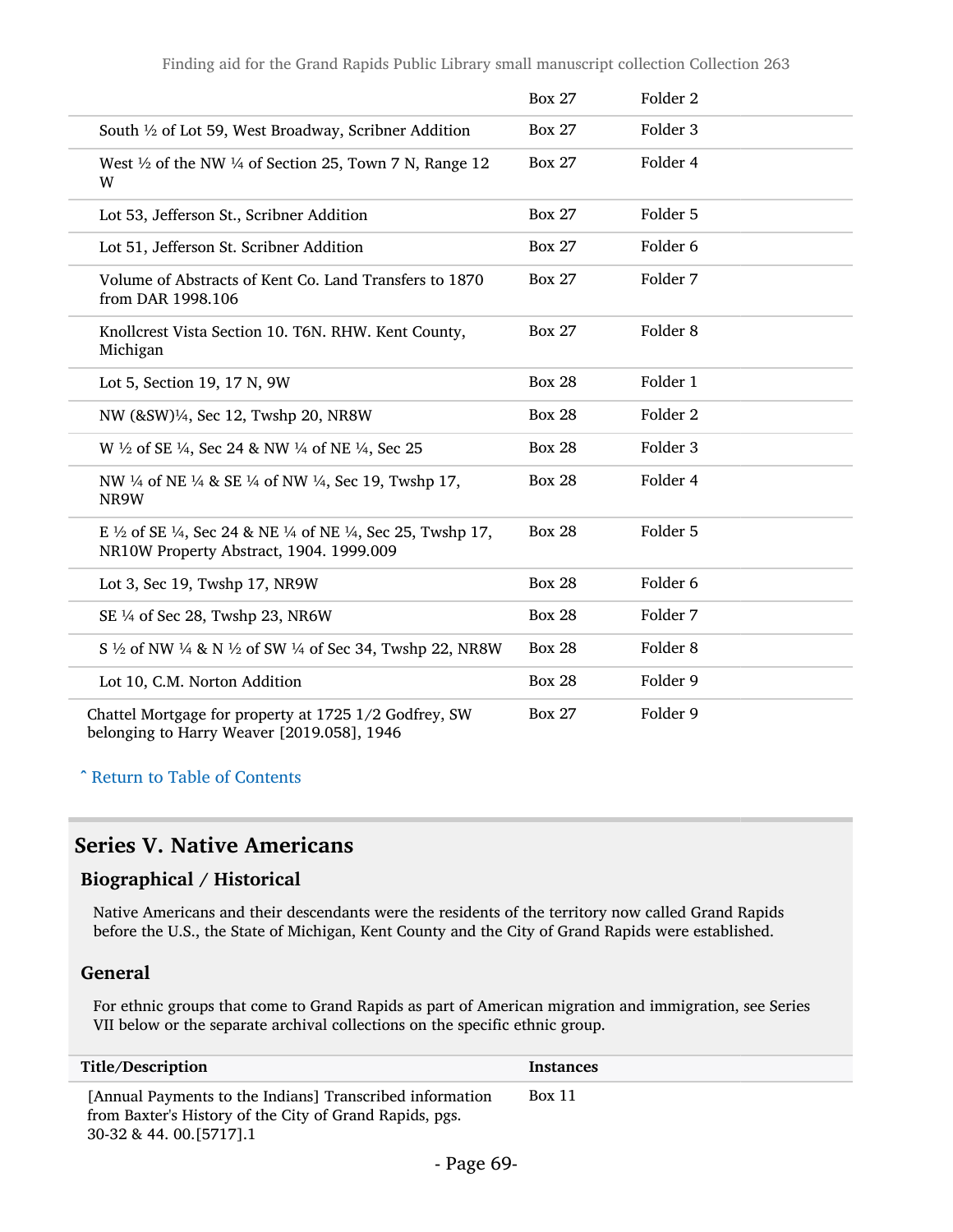| Chippewa Indian Language, Indian language articles.<br>Formerly: M497.C444 00.[0727].1                                                                                                                                                                                                                                                                                                                                                                                                                                                                                                                                                                                                                                                                                      | <b>Box 11</b> |
|-----------------------------------------------------------------------------------------------------------------------------------------------------------------------------------------------------------------------------------------------------------------------------------------------------------------------------------------------------------------------------------------------------------------------------------------------------------------------------------------------------------------------------------------------------------------------------------------------------------------------------------------------------------------------------------------------------------------------------------------------------------------------------|---------------|
| <b>General</b>                                                                                                                                                                                                                                                                                                                                                                                                                                                                                                                                                                                                                                                                                                                                                              |               |
| Abstract/Keywords: A Michigan Trust Company<br>Income Tax Record for 1924 [blank booklet], used to<br>record words in English, then the equivalent word in<br>Chippewa.                                                                                                                                                                                                                                                                                                                                                                                                                                                                                                                                                                                                     |               |
| Cobmoosa House has new home in Hart Historic District /<br>by Kendra Dirkse. Oceana's Herald-Journal. July 1, 1993.<br>1987.087                                                                                                                                                                                                                                                                                                                                                                                                                                                                                                                                                                                                                                             | <b>Box 12</b> |
| <b>General</b>                                                                                                                                                                                                                                                                                                                                                                                                                                                                                                                                                                                                                                                                                                                                                              |               |
| Article concerns a later house built by the government<br>in Elbridge Township for Indian Chief Cobmoosa,<br>known as "the Great Walker", 1768-1872, leader of the<br>Ottawa Indians. One of his wives was Chief Noonday's<br>daughter. "He was involved in the Treaty of 1855,<br>which moved Indians in the Lowell and Grand River<br>areas in Kent & Ionia counties to a reservation in<br>Crystal and Elbridge Townships in Oceana County<br>and Eden and Custer Townships in Mason County "<br>The house was built by government contractors,<br>as part of the relocation of the Indians, and moved<br>from the Gogola Farm on 144th Ave. to the Hart<br>Historic District site at the time of the article. See<br>other archival collections for images of Cobmoosa. |               |
| A Collection of Chippeway and English Hymns + Ojibway<br>Nuhguhmonun. N.Y.: Methodist Book Concern, [1847]<br>Formerly M245.J723 00.[5026].1 / 00.[5027].1.                                                                                                                                                                                                                                                                                                                                                                                                                                                                                                                                                                                                                 | <b>Box 11</b> |
| Complete List of all Indian Deeds, recorded in Kent County.<br>Research notes, probably from Jim McClurken. N.d.                                                                                                                                                                                                                                                                                                                                                                                                                                                                                                                                                                                                                                                            | <b>Box 14</b> |
| Indian in Michigan : Ottawa, Chippewa, Potawatomi.<br>Michigan Commission on Indian Affairs. Lansing, Mi. [ca.<br>1972?] P2005.029.1                                                                                                                                                                                                                                                                                                                                                                                                                                                                                                                                                                                                                                        | <b>Box 11</b> |
| General                                                                                                                                                                                                                                                                                                                                                                                                                                                                                                                                                                                                                                                                                                                                                                     |               |
| Date per handwritten note on back cover, and<br>clippings.                                                                                                                                                                                                                                                                                                                                                                                                                                                                                                                                                                                                                                                                                                                  |               |

## Items accompanying Indian in Michigan : Ottawa, Chippewa, Potawatomi.

# Clippings

Title/Description Instances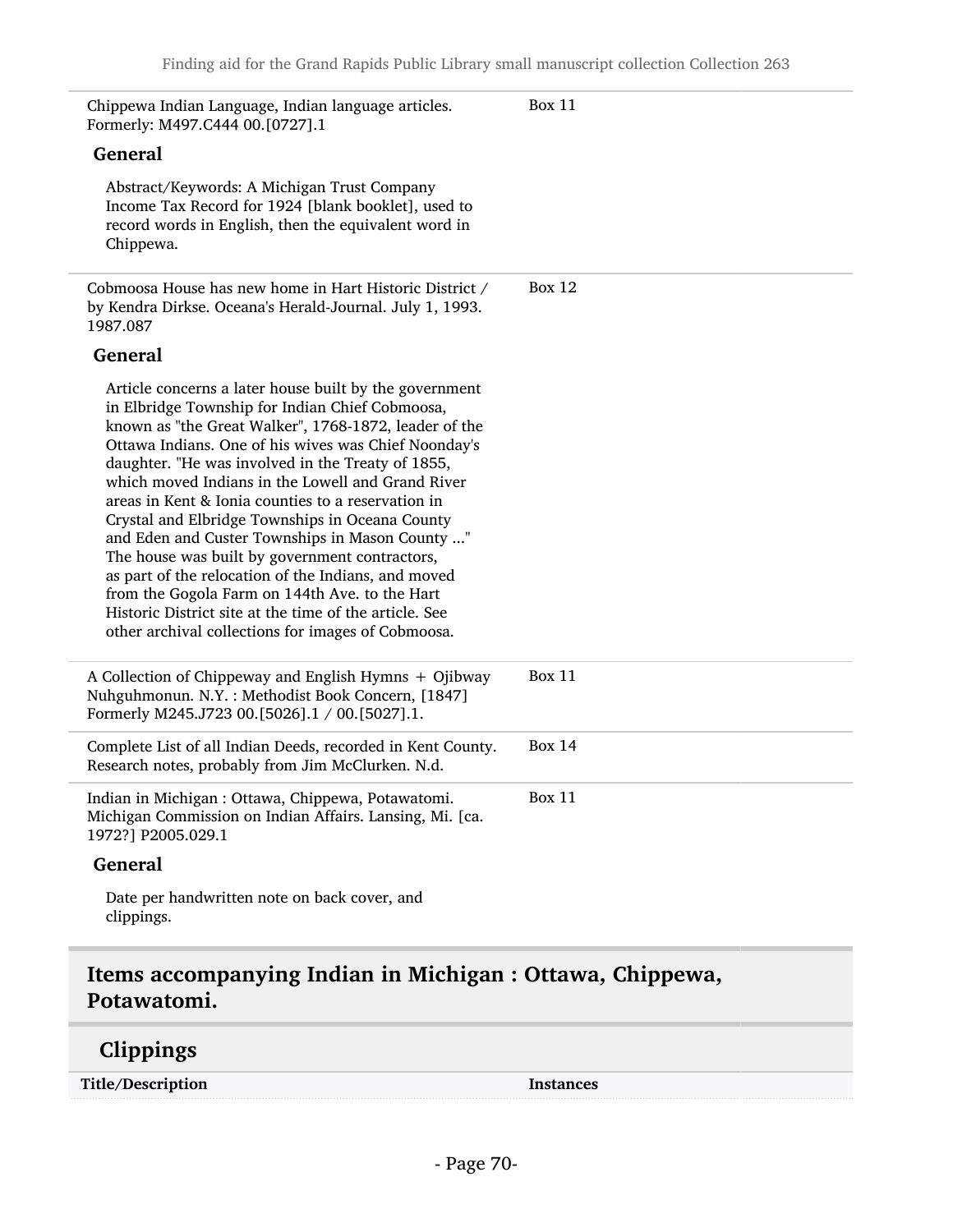| History Unjust : Indian victories called massacres by<br>white writers, says MSU man / by Helen Clegg. Lansing<br>State Journal. Nov. 31, 1970.                                                                                                       | Box 11           |
|-------------------------------------------------------------------------------------------------------------------------------------------------------------------------------------------------------------------------------------------------------|------------------|
| Image & caption: George Bennett of lansing North<br>American Indaian Center with David Hollister, right.<br>Lansing State Journal. Mar. 5, 1972.                                                                                                      | <b>Box 11</b>    |
| Ingham asked to join Indians in 'Dropout War'. Lansing<br>State Journal Mar. 2, 1972.                                                                                                                                                                 | Box 11           |
| Indians 'Proud of Heritage' / by Mike Wagoner. Lansing<br>State Journal, May 2, 1972.                                                                                                                                                                 | Box 11           |
| <b>Typed Notes</b>                                                                                                                                                                                                                                    |                  |
| Title/Description                                                                                                                                                                                                                                     | <b>Instances</b> |
| 1 <sup>3</sup> / <sub>4</sub> sized sheet of paper. Header: The Michigan Indians.<br>Mr. Geo. Bennet. Feb. 24, 1972. Miscellaneous facts.<br>Perhaps not authors by Bennet, perhaps notes for an<br>introduction or presentation referring to Bennet. | Box 11           |
|                                                                                                                                                                                                                                                       |                  |
| <b>Miscellaneous</b>                                                                                                                                                                                                                                  |                  |
| Title/Description                                                                                                                                                                                                                                     | <b>Instances</b> |
| Research notes. 4 slips.                                                                                                                                                                                                                              | Box 11           |
| ^ Return to Table of Contents                                                                                                                                                                                                                         |                  |
| Legend of Waukazoo / Paul Stegeman. Hope College, Dec.<br>1914. Ottawa Indians. Mimeo copy of a typescript with<br>annotations in pencil & ink. Student(?) paper. Formerly<br>M398.St3 00.[2899].1.                                                   | Box 11           |

### My Early Recollection of the Indian / Julia Finney Stone. 1836-1914. [Self published recollection of Indians in GR]

### General

This item is part of an unprocessed accession, 1998.050. See the Archivist for access to this unprocessed original. A usage photocopy has been placed in the "Native Americans" Vertical File. The Local History book collection copy of this title has been missing for several years.

| Title/Description                                                                                                                                 | Instances |
|---------------------------------------------------------------------------------------------------------------------------------------------------|-----------|
| Ottawa and Chippewa Indians of Michigan, 1855-1868 /<br>compiled & edited by Raymond C. Lantz. Bowie,<br>maryland: Heritage Books, 1993. 2007.089 | Box 11    |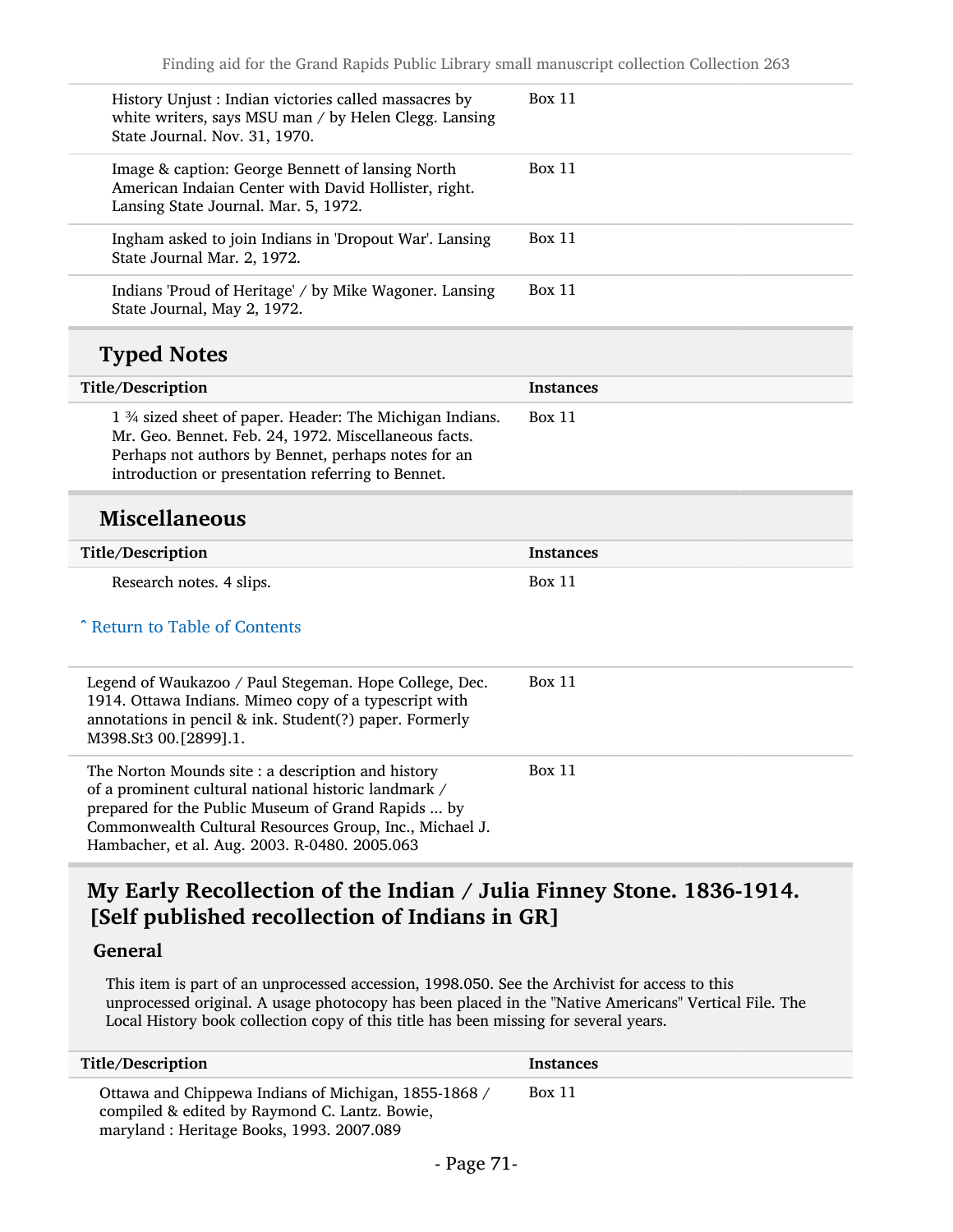| People of the Three Fires: the Ottawa, Potawatomi and<br>Ojibway of Michigan. Teachers Guide / Prepared by M.T.<br>Bussey. Grand Rapids, Mi.: Michigan Indian Press, Grand<br>Rapids Inter-Tribal Council, 1989. c. 1 P2007.066.1 / c. 2                               | Box 11 |
|------------------------------------------------------------------------------------------------------------------------------------------------------------------------------------------------------------------------------------------------------------------------|--------|
| Report of the Board of Commissioners, assembled at<br>Michilimackinac, Sept. 1836, on the Claims of Creditors<br>of the Ottawa and Chippewas, presented under the Treaty<br>of Washington, March 28, 1836. Detroit: Whitney, 1837.<br>Formerly M353.3Sch6 00.[5313].1. | Box 11 |

^ [Return to Table of Contents](#page-1-0)

# Series VI. Uniquely Grand Rapids

# Floods

| Title/Description                                                                                                                                                                                                                  | <b>Instances</b> |
|------------------------------------------------------------------------------------------------------------------------------------------------------------------------------------------------------------------------------------|------------------|
| Flood conditions of Grand River at Grand Rapids,<br>Michigan : report by Lyman B. Cooley, consulting<br>engineer. TO: L.W. Anderson, City Engineer, Grand<br>Rapids, Mich. July 8, 1904. Formerly MKG352.5.C77 v.1<br>00.126861.1. | Box 20           |
| Flood conditions at Grand Rapids, Michigan. 2nd report /<br>by Lyman E. Cooley, C.D. Aug. 20, 1907 Formerly<br>MKG352.6.G77 00.[2412].1.                                                                                           | Box 20           |

# Fluoridation (Fluoride Alt. Floride; Monuments; Dentistry)

| Title/Description                                                                                                                                                                              | <b>Instances</b> |
|------------------------------------------------------------------------------------------------------------------------------------------------------------------------------------------------|------------------|
| Bulletin Magazine. The Fluoride Commemorative<br>Celebration. October, 1995.                                                                                                                   | Box 20           |
| Bureau of Municipal Research, Syracuse, N.Y. American<br>Communities Reported Adopting, then Rescinding<br>Flouridation. Apr. 6, 1956. 00.[4068].1                                             | Box $14$         |
| Children in 42 Michigan counties will have fluoride<br>treatments " Michigan's Health. v. 43, no. 5, May 1955.<br>pg. 30.                                                                      | Box 20           |
| Detroit, Wayne, Oakland and Macomb Counties. Unless<br>you Act Promptly, you will be drinking water with Poison<br>Chemical  Detroit Citizens Studying Fluoridation. Flyer<br>to the citizens. | Box 12           |
| Fluoridation Facts: answers to criticisms of Fluoridation.<br>American Dental Assoc., Mar. 1960.                                                                                               | Box 20           |
| Fluoridation Widely Acclaimed as Tooth Decay<br>Preventive. Michigan's Health. v. 40, no.1 Jan. 1952.                                                                                          | Box 20           |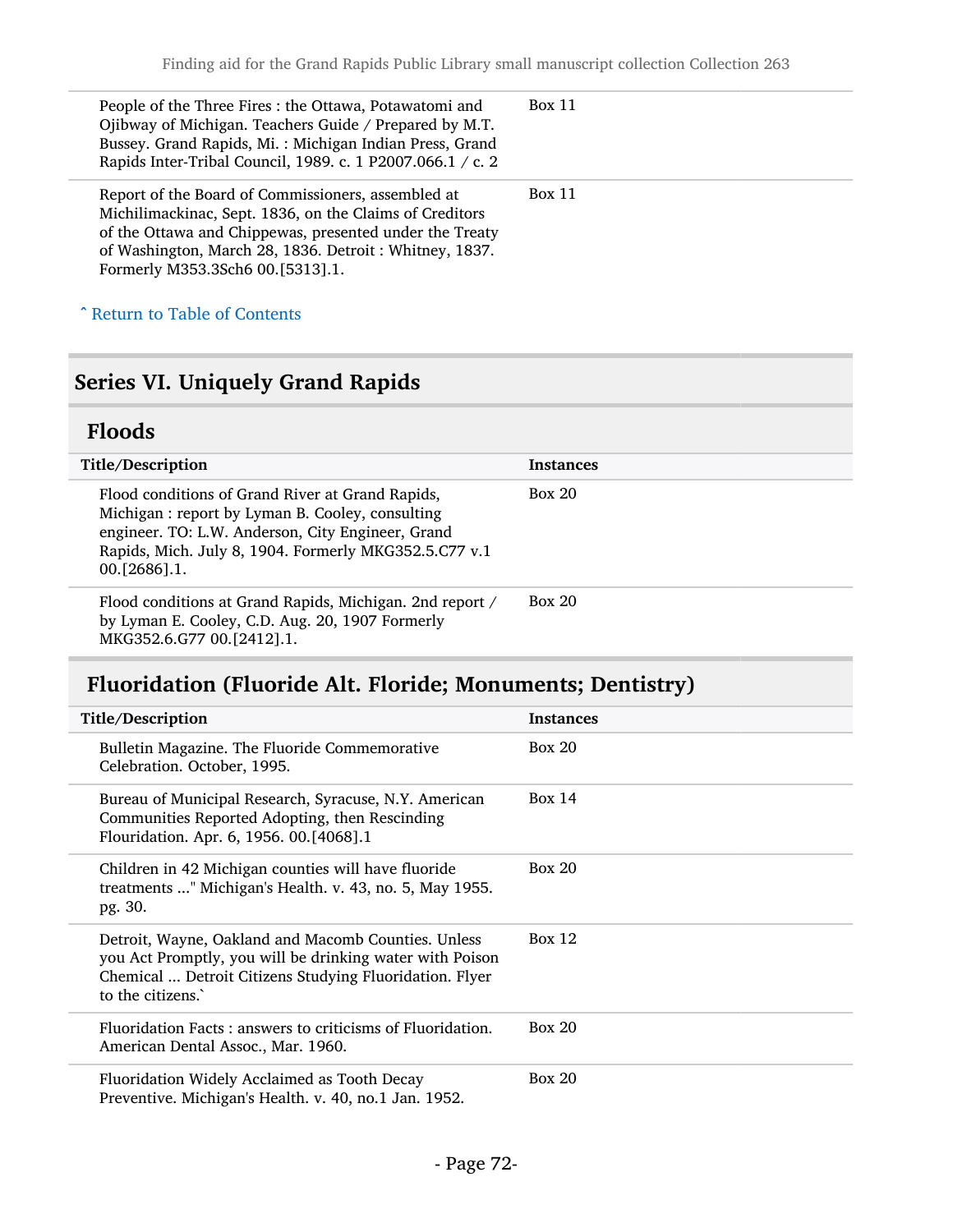| Fluorine and Dental Caries / by Royal Lee. Lee foundation<br>for Nutritional Research, Milwaukee, Wis. Reprint 53B.                                                       | <b>Box 20</b> |
|---------------------------------------------------------------------------------------------------------------------------------------------------------------------------|---------------|
| Lee Foundation for Nutritional Research, Milwaukee, Wis.<br>Proceedings. Reprint #49-A. The Well-Fed Tooth. v. 5, no.<br>3, Autumn, 1946. Reprint from the Land.          | <b>Box 20</b> |
| The Land / by Fred D. Miller, DDS                                                                                                                                         | <b>Box 20</b> |
| The Level of Dental Health. Progress in health. Health<br>Information Foundation. v. 10, no. 7, Sept. 1961. Includes<br>a brief section "Fluoridation and dental caries." | <b>Box 20</b> |
| Dental Progress Note. The American Journal of Nursing.<br>January, 1956.                                                                                                  | <b>Box 20</b> |
| Fluoridation Policy Statement, by the Michigan Dept. of<br>Health. Michigan Municipal Review, September, 1952.                                                            | <b>Box 20</b> |
| Fluorides prevent tooth decay : direct application method.<br>Michigan, Dept. of Health, Lansing 4. M29 2-53.                                                             | <b>Box 20</b> |
| Advertisement from the Hawaii Fluoridation Council.<br>Honolulu Star-Bulletin. June 21, 1962.                                                                             | <b>Box 20</b> |
| Letter. Photocopy. Location of original unknown. To:<br>Mayor Gerald Helmholdt. From: Ted Rowell, Treasurer,<br>Americans United to Combat Fluoridation, Mar. 10, 1989.   | <b>Box 20</b> |
| Article, "Giant Sculpture of Tooth Rankles Dentists." New<br>York Times. November 3, 1988.                                                                                | <b>Box 20</b> |
| Murder by Injection: The Story of the Medical Conspiracy<br>Against America. Eustace Mullins.                                                                             | <b>Box 20</b> |
| Special Anti Fluoridation Bulletin. Iron Mountain, Mi.<br>1954.                                                                                                           | <b>Box 20</b> |
| Proposed Amendments to the Dental Law: a summary of<br>the facts.                                                                                                         | <b>Box 20</b> |

# The National Flouridation News.

| Title/Description                                                                        | <b>Instances</b> |
|------------------------------------------------------------------------------------------|------------------|
| Jan-Feb. 1959, v. 5, no. 1                                                               | Box 20           |
| Jan.-Feb. 1963, v. 9, no. 1                                                              | Box 20           |
| New Booklet presents Facts on Flouridation. Michigan's<br>Health. Oct. 1957, pg. 47.     | Box 20           |
| Progress in Health Services. Health Information<br>Foundation, New York. September 1961. | Box 20           |
| The Story of Water Supply. City of Grand Rapids Water<br>Dept. 1964.                     | Box 20           |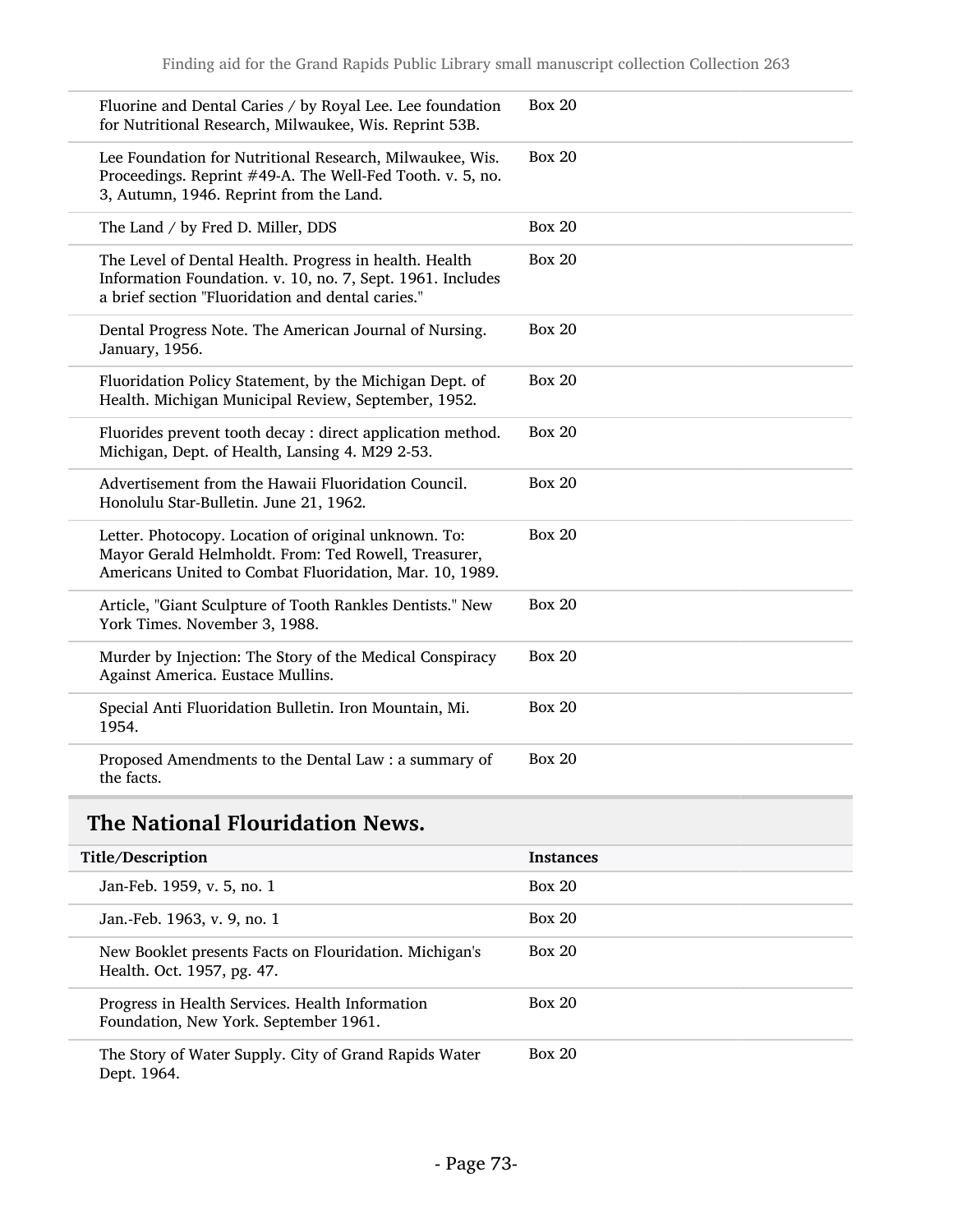| Supplement to Fluoridation of Public Water Supplies :<br>Annotated References. Municipal Reference Library,<br>Detroit Public Library. 1956.                                                            | <b>Box 20</b>         |                   |
|---------------------------------------------------------------------------------------------------------------------------------------------------------------------------------------------------------|-----------------------|-------------------|
| Water Fluoridation : Facts, not myths / by Louis I. Dublin.<br>Public Affairs Pamphlet, no. 251.                                                                                                        | <b>Box 20</b>         |                   |
| Air Mail                                                                                                                                                                                                |                       |                   |
| Title/Description                                                                                                                                                                                       | <b>Instances</b>      |                   |
| Envelop, stamped: United States Air Mail, Grand Rapids,<br>Michigan, First Flight. Postal date, June 15, 1928. Has a<br>%.06 air mail stamp.                                                            | <b>Box</b><br>Unknown | Folder<br>Unknown |
| <b>Burleson</b>                                                                                                                                                                                         |                       |                   |
| Title/Description                                                                                                                                                                                       | <b>Instances</b>      |                   |
| The Burleson Sanitarium  Grand Rapids, Michigan, c.<br>1923 Formerly MKG616.35.B924b 00.[3388].1.                                                                                                       | Box 20.1              |                   |
| The Burleson Painless Dissolvent Method of Treatment<br>for Disease of the Rectum / Burleson Sanitarium, Fulton<br>St., and Jefferson Ave., ca. 1920. Primarily includes<br>testimonials from patients. | Box 20.1              |                   |
| <b>Drueke</b>                                                                                                                                                                                           |                       |                   |
| Title/Description                                                                                                                                                                                       | <b>Instances</b>      |                   |
| Drueke's Chess Primer P2005.004.1                                                                                                                                                                       | <b>Box 20</b>         |                   |
| The Chess Primer / by Crescenz L. Smith. G.R. : Wm. F.<br>Drueke. Signed by the author. 00.[3846].1                                                                                                     | <b>Box 20</b>         |                   |
| Gaslight Village / Compiled by Evelyn M. Grebel, Curator.<br>GR Public Museum, 1969. P2004.038                                                                                                          | <b>Box 20</b>         |                   |
| One hundred birds of Grand Rapids / Louisa Gleason, 1949.<br>00.[3260].1                                                                                                                                | <b>Box 20</b>         |                   |
| Old National Bank, Campau Centennial booklet, ca.<br>1926/1927. 00.[3054].16                                                                                                                            | <b>Box 20</b>         |                   |
| <b>Related Materials:</b><br><b>Related Materials</b>                                                                                                                                                   |                       |                   |
| See also a booklet on the merger of Old National Bank<br>and Kent State Bank in Coll. 254, which contains<br>images of individuals and buildings.                                                       |                       |                   |
| Old Kent Bank items transferred from Vertical File 00.<br>$[3054]$ .1                                                                                                                                   | <b>Box 20</b>         |                   |
| USS Grand Rapids Navy Patrol Gunboat Commissioning,<br>1969/1970                                                                                                                                        | <b>Box 20</b>         |                   |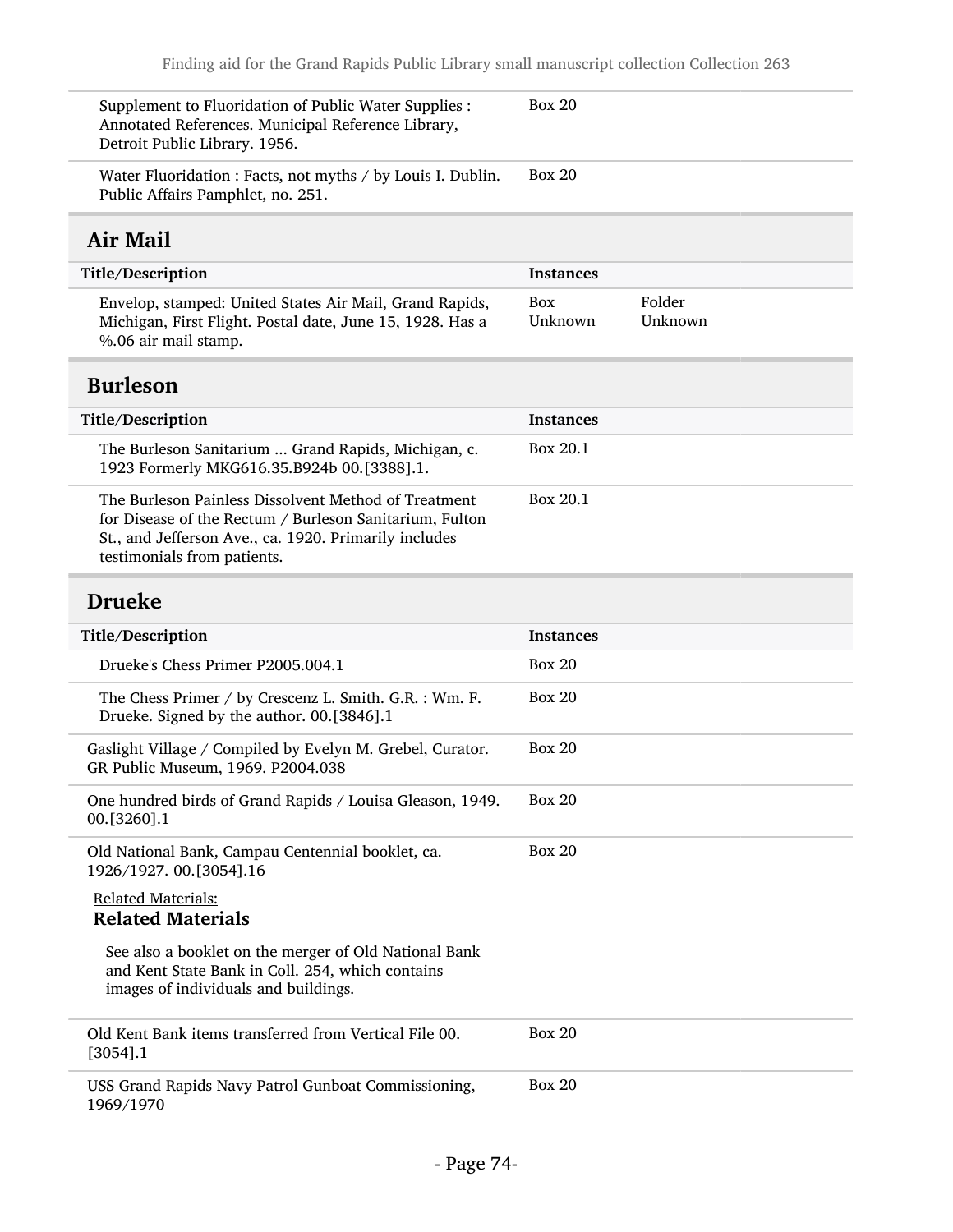#### General

Contains newspaper clippings and info from the Navy on the first USS Grand Rapids launched during WWII, and information on the 1970 ship, including photos & bios of 2 key crew members (not from Grand Rapids). Also a letter Aug. 12, 1970, a list of ship characteristics, [list of crew?], agenda for ceremonies on Aug. 17, 1979. George Welsh was the Mayor involved with the launching of the first USS Grand Rapids.

| Mr. Garfields Talks on Early Grand Rapids at Alger School.<br>2010.035                                      | Box 20        |
|-------------------------------------------------------------------------------------------------------------|---------------|
| Back-fired at Random: from the Fired at Random Column of<br>the Grand Rapids Press by Roger Allen. [5773].1 | Box 20        |
| The Log: The Furniture City Post No. 258                                                                    | <b>Box 20</b> |
| The American Legion, Grand Rapids Michigan. 1923.<br>$[5774]$ .1                                            | Box 20        |

#### ^ [Return to Table of Contents](#page-1-0)

## Series VII. Ethnic Groups and Ethnicity in General.

#### Scope and Contents

This series includes items which document ethnics groups in Grand Rapids as a whole. The GRPL Archives also contains several collections related to a specific ethnic group. These are:

African American, Coll. 049, 071, 113, 249, 251, 294

Arab American, Syrian, Coll. 353, in process

Dutch = No specific collection. See Calvin College archives.

German = No specific collection. Ask staff for assistance.

Greek, Coll. 277

Hispanic/Latino, Coll. 292, 321

Irish (Catholic), Coll. 088

Italian = Unprocessed, see Archivist

Latvian, Coll. 266

Lithuanian, Coll. 291

Native American, Coll. 50, 68, and also holdings in this collection Series V.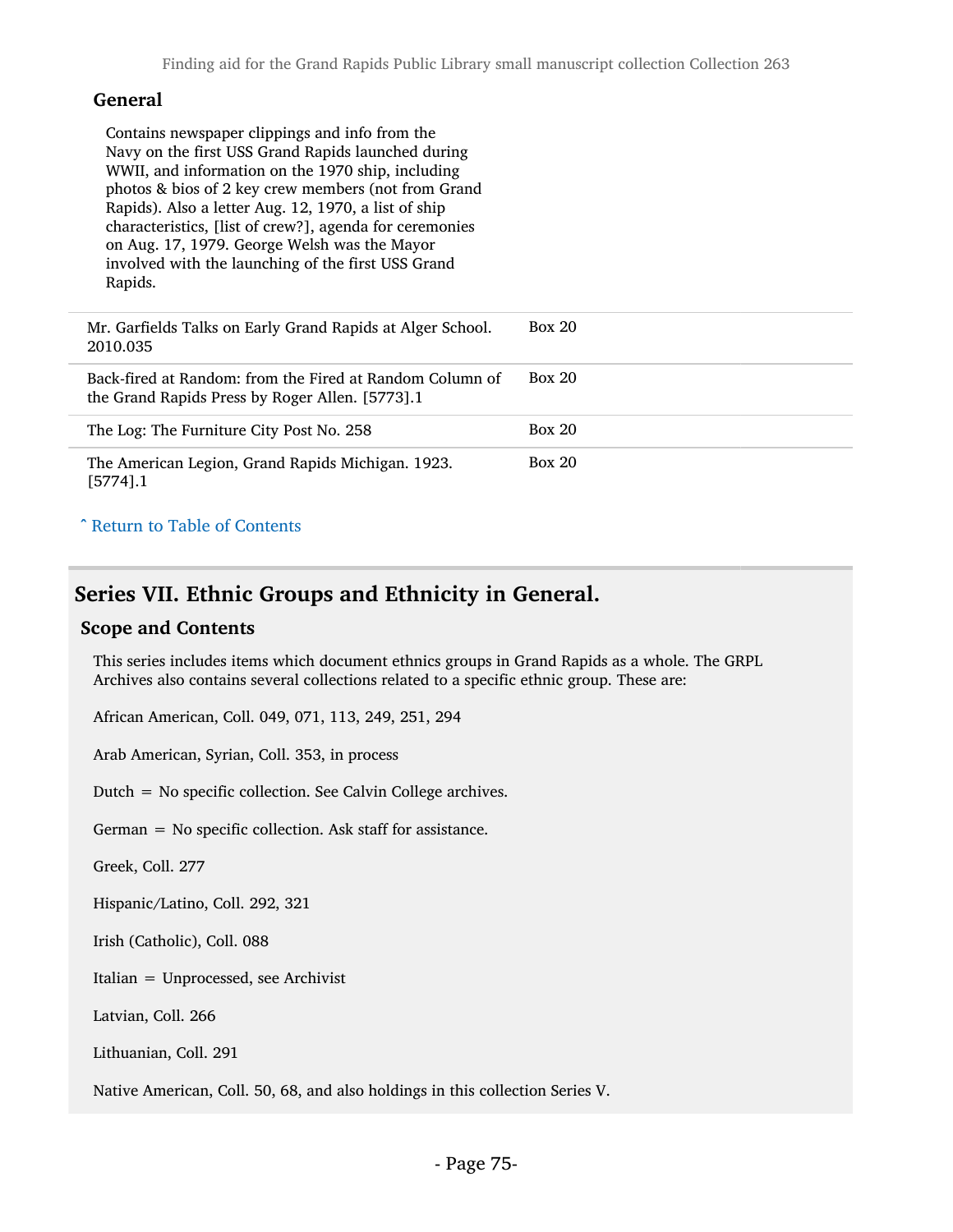### Polish, Coll. 299

Swedish No specific collection.

Vietnamese, Coll. 247

| Title/Description                                                                                                                                                                                                             | <b>Instances</b> |
|-------------------------------------------------------------------------------------------------------------------------------------------------------------------------------------------------------------------------------|------------------|
| Americanization Dictionary: defining naturalization terms<br>& processes for the American who desires to help the Alien<br>become a citizen / Frank L. Dykema, G.R. 1920. Signed by<br>Dykema. Formerly M325.D99 00.[2435].1. | Box 21           |
| Ethnic Connections in Grand Rapids / Greater Grand<br>Rapids, the right place, Inc. : a Regional Economic<br>Development organization [2005] 00.[4082].1                                                                      | <b>Box 21</b>    |
| Ethnic Resources Directory of West Michigan / Public<br>Museum of Grand Rapids. 2007 (c. 2006) / 2008.016.1                                                                                                                   | <b>Box 21</b>    |

# Ethnic Heritage Festival 2008, Public Museum of Grand Rapids, Jan. 19, 2008. Program and handouts 2008.016.2-8

| Title/Description                                                                                                                                                                                       | <b>Instances</b> |
|---------------------------------------------------------------------------------------------------------------------------------------------------------------------------------------------------------|------------------|
| Program (orange)                                                                                                                                                                                        | Box 21           |
| Grand Rapids Sister Cities International. Bring the World a<br>Little Closer to Home                                                                                                                    | Box 21           |
| Grand Rapids Sister Cities International. Zapopan. Jalisco,<br>Mexico                                                                                                                                   | Box 21           |
| Radio Daetsrifa CMC (Ghana) www.grgacmc.org                                                                                                                                                             | Box 21           |
| People of Color Collaborative                                                                                                                                                                           | Box 21           |
| Community Relations Commission, City of Grand Rapids                                                                                                                                                    | Box 21           |
| Grand Rapids Historical Commission. Example of a photo<br>essay on the Commission website "Anthony Margelis"<br>Lithuanian.                                                                             | <b>Box 21</b>    |
| Field Guide to Ethnic Groups in West Michigan / Christian<br>Carron and Veronica L. Kandl. Public Museum of Grand<br>Rapids and Grand rapids Historical Commission, c. 2008.<br>2009.012                | Box 21           |
| [Grand Rapids Mission?, Aug.? 3, 1884] [Dutch]<br>[Unidentified document fragment] 00.[5712].1                                                                                                          | <b>Box 21</b>    |
| Immigrants in Industries (in twenty-five parts) /<br>presented by Mr. Dillingham. (Reports of the Immigration<br>Commission) (U.S. Congress. Senate. Document no. 633).<br>Washington, D.C.: GPO, 1911. | <b>Box 21</b>    |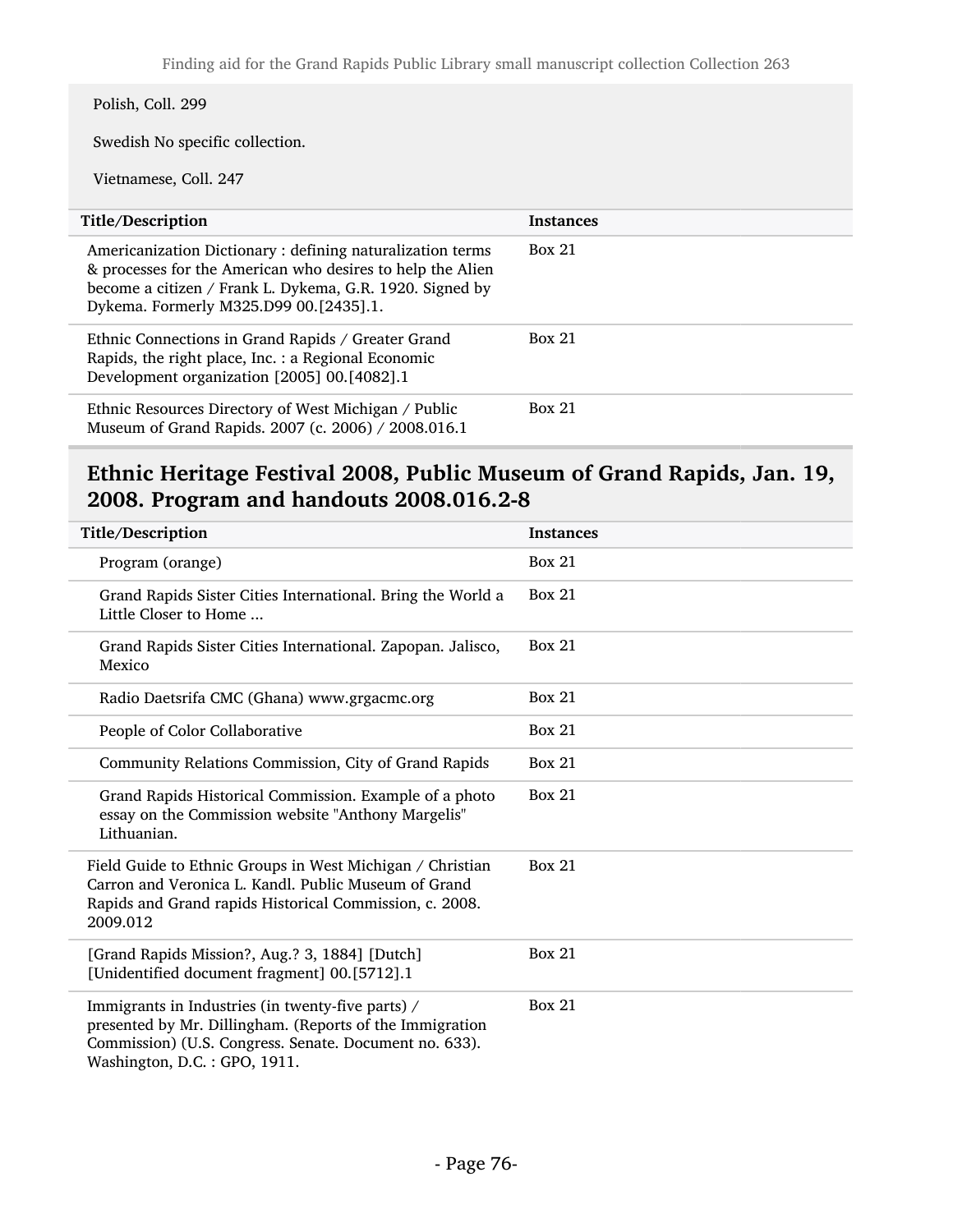#### General

This publication, though national in scope, is of particular interest to Grand Rapids due to its strong position in the national furniture industry of this era. It is also true that Grand Rapids was strong in the cigar industry during earlier years, as well.

| Vol. 15. Parts. 14-16 only this volume.                                                                                                                                                                                                   | Box 21 |
|-------------------------------------------------------------------------------------------------------------------------------------------------------------------------------------------------------------------------------------------|--------|
| Part 14: Cigar and Tobacco Manufacturing                                                                                                                                                                                                  | Box 21 |
| Part 15: Furniture Manufacturing                                                                                                                                                                                                          | Box 21 |
| Part 16: Sugar Refining. 00.[5033].1                                                                                                                                                                                                      | Box 21 |
| (Im) possible goal: rowing, not drifting toward cultural unity<br>in Grand Rapids, Michigan / Greater Grand Rapids National<br>Issues Forums, Ca. 2007                                                                                    | Box 21 |
| Letter, July 19, 2007, from Yvonne Sims, President, the<br>Grand Rapids Study Class, presenting the item, and stating<br>that the report "is a history of the Deliberative Discussion<br>Forums  regarding Racial Relations." 00.[5695].1 | Box 21 |
| Polish American Cultural Organizations. Reprint from the<br>1961 Eagle of the Orchard Lake Schools, Orchard Lake,<br>Mich. Formerly M706.Ea36p 00.[3352].1.                                                                               | Box 21 |
| Polish Art, 20th Century. 1962 National Convention.<br>Friends of Polish Art, Aug. 7-12, 1962, Detroit, Mich.<br>Formerly M706.F915 00.[3351].1.                                                                                          | Box 21 |
| Polish Falcons: 50th Anniversary, 1927-1977 / Polish<br>Falcons Aid Society. Formerly M301.453438.P759f 00.<br>$[3350]$ .1.                                                                                                               | Box 21 |

### ^ [Return to Table of Contents](#page-1-0)

## Series VIII. Parks.

## Grand Rapids Park and Boulevard Association

| Title/Description                                                                                                            | <b>Instances</b> |
|------------------------------------------------------------------------------------------------------------------------------|------------------|
| Grand Rapids Park and Boulevard Association. 1912. With<br>folding maps. Formerly MKG710.G76 00.[3705].1.                    | Box 22           |
| Annual Report of the Officers of the Grand Rapids Parks<br>& Boulevard Assoc. Formerly MKG710.G76a. 1913. 00.<br>$[3706]$ .1 | <b>Box 22</b>    |
| Annual Report of the Officers of the Grand Rapids Parks<br>& Boulevard Assoc. Formerly MKG710.G76a. 1914. 00.<br>[3706].2    | <b>Box 22</b>    |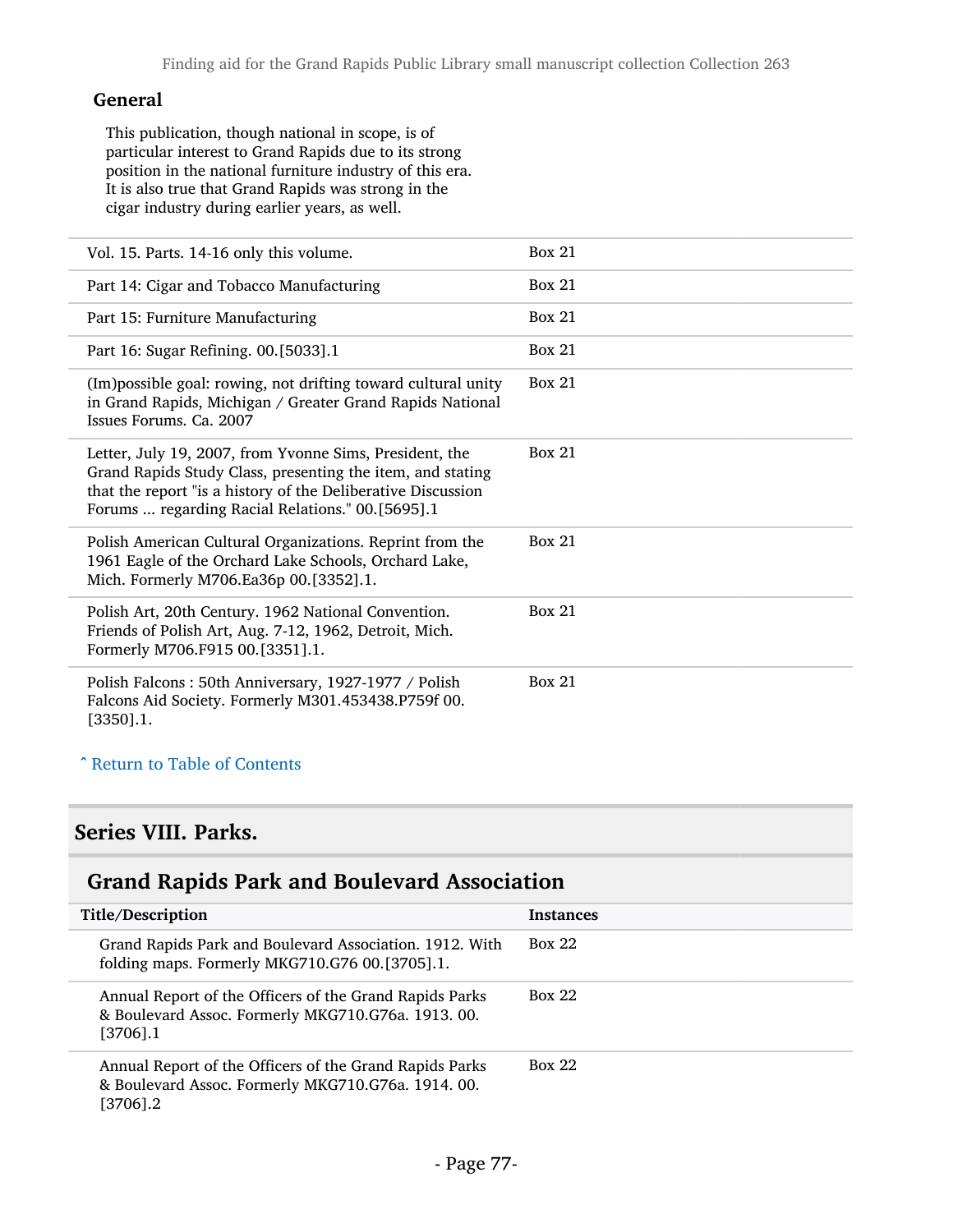# Hodenpyl Woods, East Grand Rapids.

### Biographical / Historical

Anton G. Hodenpyl gave 40 acres to Grand Rapids to be maintained as Forest Park. No such part is included in the City of Grand Rapids system in 2008. However, Hodenpyl Woods is part of the City of East Grand Rapids Parks system, located at 2500 Robinson Rd., N or Remington Park, Reeds Lake.

| Title/Description                                                                            | <b>Instances</b> |
|----------------------------------------------------------------------------------------------|------------------|
| To Charles Garfield RE Hodenpyl Woods memorial tablet.                                       | Box 22           |
| Letter July 19, 1921. From Edward Lowe, RE the legend<br>for the tablet.                     | <b>Box 22</b>    |
| Jan. 3, 1922. From Edward Lowe, offering to pay for the<br>table.                            | <b>Box 22</b>    |
| Memo sheet graphically suggesting the wording for the<br>tablet, annotated with later notes. | <b>Box 22</b>    |
| GR Herald. Jan. 13, 1912. 40 Acre park is Hodenpyl's Gift.                                   | Box 22           |
| GR Press, Jan. 12, 1912. Gives Park to City of Birth.                                        | Box 22           |
|                                                                                              |                  |

# Millenium Park

| Title/Description                                                                 | Instances |
|-----------------------------------------------------------------------------------|-----------|
| Millenium Park. Materials from the website (http://<br>www.millennium-park.org/). | Box 22    |

#### ^ [Return to Table of Contents](#page-1-0)

### Series IX. Tours.

### Subseries A. Walking tours

#### General

For Heritage Hill Home Tours, see Coll. 254, or see website http://www.heritagehillweb.org/tours-ofheritage-hill/

| Title/Description                                                                                                                                                                               | <b>Instances</b> |
|-------------------------------------------------------------------------------------------------------------------------------------------------------------------------------------------------|------------------|
| City Walk (Citywalk) / Urban Concern, 1981, 1984 (2)                                                                                                                                            | Box 19.6         |
| Grand Rapids Tours: Downtown Walking Tour.<br>[5/2006] / Grand Rapids/Kent county Convention &<br>Visitors Bureau. http://www.visitgrandrapids.org/<br>$tour.php?type = visit& tour = downtown$ | Box 19.6         |
| Grand Rapids Walk / Junior League of Grand Rapids, ca.<br>1988.                                                                                                                                 | Box 19.6         |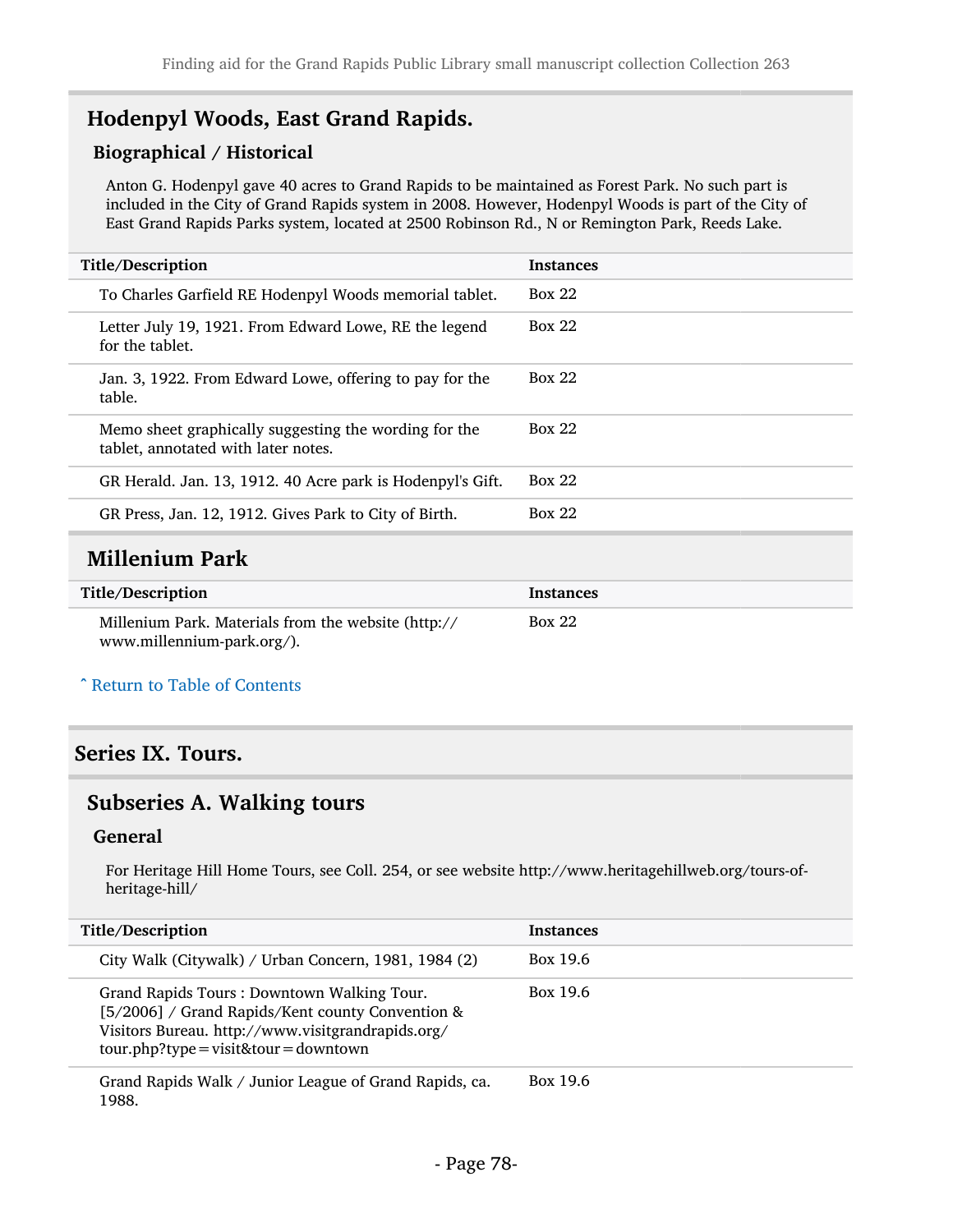| Outdoor Art Inspirations : a walking tour of sculpture and<br>historic buildings in downtown Grand Rapids / presented<br>by the City of Grand Rapids, ca. 2000. | Box 19.6 |
|-----------------------------------------------------------------------------------------------------------------------------------------------------------------|----------|
| Tour of Homes: Historic Landmarks of Eastmanville.<br>Sponsored by: Lamont Christian School Circle. May 17,<br>1972. 2012.109                                   | Box 19.6 |
| Walking Tour of Downtown Grand Rapids / Michigan<br>Flashcard, Scott Atchison [2002]. 00.[2034].1                                                               | Box 19.6 |
| ^ Return to Table of Contents                                                                                                                                   |          |

# Series X. Monuments & Memorials, including historical markers.

### **General**

Some of the tours above may include information on monuments and memorials.

## Grand Army of the Republic. (GAR) Champlin Post, no. 29.

| Title/Description                                                                                                                            | <b>Instances</b> |  |  |
|----------------------------------------------------------------------------------------------------------------------------------------------|------------------|--|--|
| Letter fragment. Jan. 23, 1908. To Dr. Griswald, from Jas.<br>(?) G.(?) Price, Adjutant and Wm. H. St[cut off]                               | <b>Box 23</b>    |  |  |
| Processing Information:                                                                                                                      |                  |  |  |
| <b>Processing Information</b>                                                                                                                |                  |  |  |
| Transferred from the Monuments Vertical File.                                                                                                |                  |  |  |
| WWI Monument. Letter. Apr. 10, 1919 To Mrs. Georgia<br>Hubbard, GR Historical Society. From Professor Josef<br>Rittmeyer, Sculptor, Chicago. | <b>Box 23</b>    |  |  |
| Memorials in Kent County Erected by the Sophie De Marsac Campau<br>Chapter, D.A.R. (Daughters of the American Revolution) n.d.               |                  |  |  |
|                                                                                                                                              |                  |  |  |
| Title/Description                                                                                                                            | <b>Instances</b> |  |  |
| 2 legal sized typed sheets.                                                                                                                  | <b>Box 23</b>    |  |  |
| Tablets Placed by Sophie de Marsac Chapter Marking Historic Spots.                                                                           |                  |  |  |
| Title/Description                                                                                                                            | <b>Instances</b> |  |  |
| 2 typed sheets fragile legal paper. n.d.                                                                                                     | <b>Box 23</b>    |  |  |
| Schiller Monument proposal $+$ mailing card, n.d.                                                                                            |                  |  |  |

| Schiller Monument proposal | יה - - - |
|----------------------------|----------|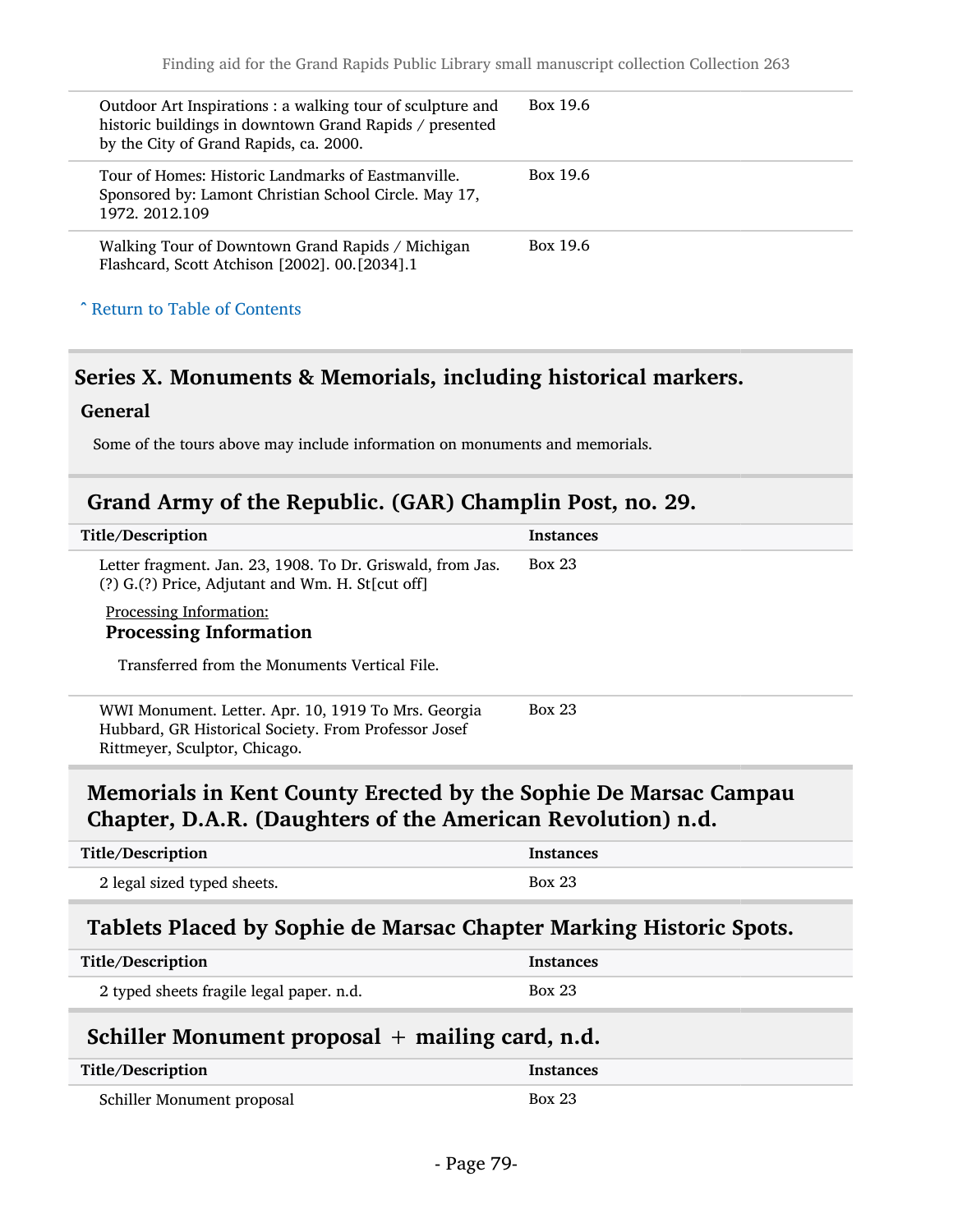# Garfield Memorial files, 1934-1935.

| <b>Title/Description</b>                                                                                                                                                                                                      | <b>Instances</b> |
|-------------------------------------------------------------------------------------------------------------------------------------------------------------------------------------------------------------------------------|------------------|
| Letter. July 7, 1934 to Samuel H. Ranck from William<br>Timmers, Mayor, appointing Ranck as Chairman of the<br>Committee. Others copied on the letter: George M. Ames,<br>Leslie A. Butler, E.A. Stowe, Theodore O. Williams. | <b>Box 23</b>    |
| Letter. July 9, 1934. To Rankd from E.A. Stowe, on<br>Michigan Tradesman letterhead.                                                                                                                                          | <b>Box 23</b>    |
| Letter. July 14, 1934 to George M. Ames, Owen, Ames,<br>Kimball Co.                                                                                                                                                           | <b>Box 23</b>    |
| Garfield protesting the monument.                                                                                                                                                                                             | <b>Box 23</b>    |
| Letter, July 18, 1934 to Ranck from Leslie A. Butler                                                                                                                                                                          | <b>Box 23</b>    |
| Letter, July 19, 1934 to H.J. Martin, District Manager,<br>Whitehead & Hoag Co., Detroit. Response to Martin's<br>earlier letter to Mayor Timmers [Unsigned, from Ranck]                                                      | <b>Box 23</b>    |
| Letter, July 16, 1934 to Mayor Timmer from Martin, as<br>referenced above.                                                                                                                                                    | <b>Box 23</b>    |
| Letter. Sept. 28, 1935. To Ranck from John Ihlder,<br>Washington, D.C. Refers to a donation.                                                                                                                                  | <b>Box 23</b>    |
| [Report] Feb. 14, 1935. To Mayor and City Commission.<br>From the Garfield Memorial Committee. 11 types pages,<br>legal                                                                                                       | <b>Box 23</b>    |
| Draft contract for Garfield Memorial Gardens.                                                                                                                                                                                 | <b>Box 23</b>    |
|                                                                                                                                                                                                                               |                  |

# Memorial Building.

| Title/Description                                                                                                   | <b>Instances</b> |
|---------------------------------------------------------------------------------------------------------------------|------------------|
| Garfield Memorial Materials. For Memorial Building. Two<br>versions of two pages each, stapled, one is legal sized. | <b>Box 23</b>    |
| Garfield Memorial Building Materials. 11 pages, legal<br>sized.                                                     | <b>Box 23</b>    |

# Garfield Park Memorial

| Title/Description                                                                                                                  | <b>Instances</b> |
|------------------------------------------------------------------------------------------------------------------------------------|------------------|
| Landscaping costs sheet.                                                                                                           | <b>Box 23</b>    |
| Garfield Memorial Committee. Labor Costs. [Landscaping]<br>2 typed pages, legal                                                    | <b>Box 23</b>    |
| Eugene V. Goebel, Landscape Architect, Cascade,<br>Michigan. 12 page handwritten letter on letter-sized<br>letterhead from Goebel. | <b>Box 23</b>    |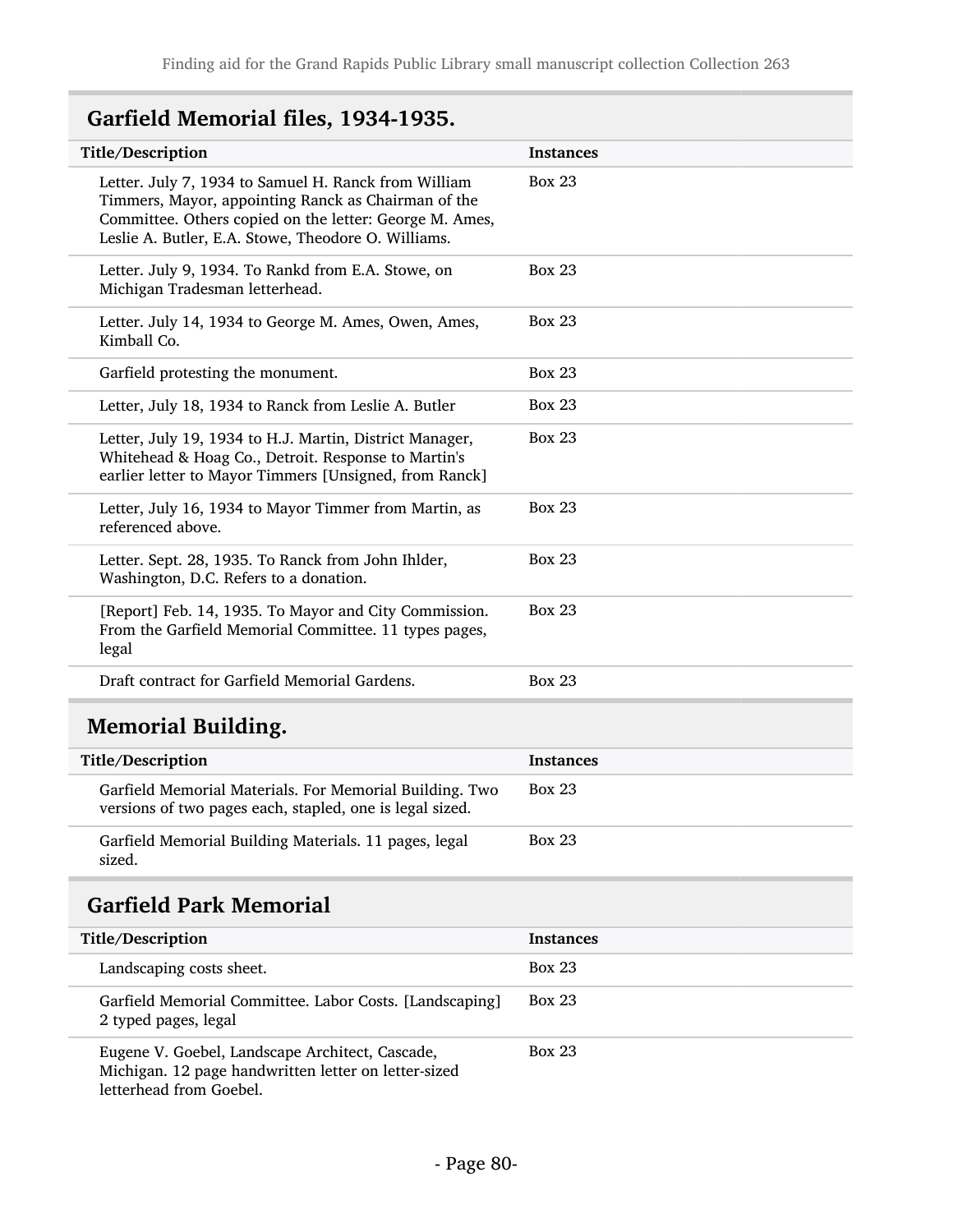Proceedings of the City Commission, June 18, 1934. File 63332, RE memorial for Mr. & Mrs. Garfield. Has handwritten note attached  $+$  Typed note RE June 11, 1934, Peter Verburg suggesting the memorial.

Box 23

## Spanish-American War. Dedication of Memorial.

| Title/Description                                  | Instances     |
|----------------------------------------------------|---------------|
| Grand Rapids, Michigan April 28th, 1928. P2003.004 | <b>Box 23</b> |
|                                                    |               |

## Vietnam War Memorial.

| Title/Description                                                                                                                                       | <b>Instances</b> |
|---------------------------------------------------------------------------------------------------------------------------------------------------------|------------------|
| Program. Dedicated Memorial Day, May 30, 1975.<br>Program includes names of those from Kent County who<br>died in four wars: Vietnam, Korea, WWII, WWI. | Box 23           |

#### ^ [Return to Table of Contents](#page-1-0)

# Series XI. Restricted Documents of Various Types.

#### General

Pending.

#### ^ [Return to Table of Contents](#page-1-0)

## Series XII. Miscellaneous

| Title/Description                                                              | <b>Instances</b> |
|--------------------------------------------------------------------------------|------------------|
| Ledger, Joseph [Blake], Book of [Accounts], Grandville,<br>Mich., 1830s-1870s. | Box 14           |
|                                                                                |                  |

#### General

Includes entries related to: Nathaniel Emery, Geo W. and CC Brooks, Peter Roberts, Charles Richardson, [JP Holmes], Chase Edgerly, Town of Byron, John Moore, Eliza Osgood, Dwight Rankin, Town of Wyoming, Hiram Jenison, Township of Wyoming, Household expense, [Barney] McDermot, Sarah Jones, Stephen L. Lowing, John Cook, New House, Pine Sand and Logs, [FW] and NN White, ? Gilbert and Co., Egbert Dewey, [Jerry] H Boynton, Freeman Burton, Moses S. Burton, FW White and Co., Meeting House ?, Maria [Ketchel], Maria Robinson, AN Court, Abby Richardson, Anna Ostland, Estate of Mary S. Emery, ? and Blake, [JS]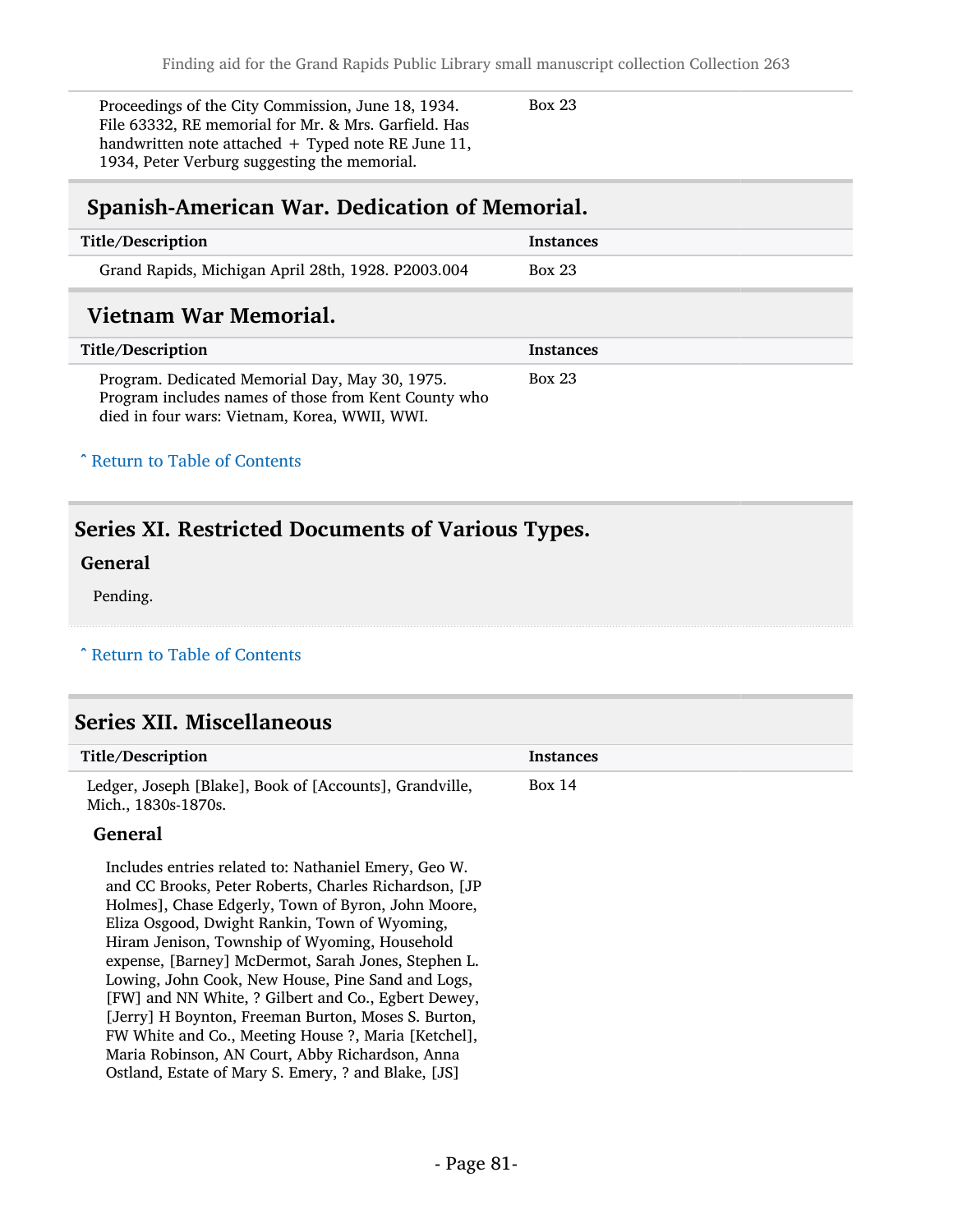#### Blake, Adam [Oler], Silas Powell, Heirs of [Chauncey] Sawyer, ? River Sands, John W. Barnard.

| "Buttons, Buttons, Buttons," Sept. vol. 3 no. 10 Michigan<br>Button Society [2017.081]                                                                                                                | <b>Box 28</b> | Folder 23            |
|-------------------------------------------------------------------------------------------------------------------------------------------------------------------------------------------------------|---------------|----------------------|
| Some Stories of Buttons / Anonymous                                                                                                                                                                   | <b>Box 28</b> | Folder 24            |
| Paperweight Buttons / Florence W. Rankin                                                                                                                                                              | <b>Box 28</b> | Folder 24            |
| Tamerlane / Miss Berneice Ownes                                                                                                                                                                       | <b>Box 28</b> | Folder 24            |
| Mexican Butter Button / Mrs. W. E. Walters                                                                                                                                                            | <b>Box 28</b> | Folder 24            |
| More about Pearls / Mrs. Lyons                                                                                                                                                                        | <b>Box 28</b> | Folder 24            |
| George Washington Button / Mrs. Buist                                                                                                                                                                 | <b>Box 28</b> | Folder 24            |
| Calico buttons / Irene V. Rowe                                                                                                                                                                        | <b>Box 28</b> | Folder 24            |
| An Article About Peal Buttons / Mrs. May Lyons                                                                                                                                                        | <b>Box 28</b> | Folder 24            |
| Colored Glass Buttons / Group I for the Michigan Button<br>Society. n.d. [2017.081]                                                                                                                   | <b>Box 28</b> | Folder 24            |
| Report and Recommendations for Classifcations / Lillian<br>Albert: National Button Society, 1941 [2017.081]                                                                                           | <b>Box 28</b> | Folder <sub>25</sub> |
| Michigan Button Society Correspondence / Mrs. Leonard<br>Ganzel to the Waterbury Button Company, 1941 [2017.081]                                                                                      | <b>Box 28</b> | Folder <sub>26</sub> |
| Netsukes / Eugene Titus : Michigan Button Society                                                                                                                                                     | <b>Box 28</b> | Folder 26            |
| Sightseeing Michigan's Lighthouses and Sightseeing the<br>Upper Peninsula, sketchbooks by Carol B. Hannum; includes<br>note from Hannum in a notecard with sketch of Grand<br>Island, Michigan., 2014 | <b>Box 29</b> | Folder 19            |

## ^ [Return to Table of Contents](#page-1-0)

# Series XIII. Housing

| Title/Description                                                                                                                                                                                  | <b>Instances</b> |           |
|----------------------------------------------------------------------------------------------------------------------------------------------------------------------------------------------------|------------------|-----------|
| Study of Housing Needs, For Altman Construction<br>Corporation. Directed by Clark E. DeHaven, Michigan<br>State University. May 9, 1969. RE apartment complex in<br>Woodland Shopping Center area. | <b>Box 28</b>    | Folder 10 |
| Exterior Housing Condition Survey, City of Grand Rapids<br>Planning Department, 1986                                                                                                               | <b>Box 28</b>    | Folder 11 |
| The Selling of a New Home, Gayann Cobb, History<br>322, 1985 [research project on how Grand Rapids was<br>promoted]                                                                                | <b>Box 28</b>    | Folder 12 |
| Equitable Access: Employment and Housing in the Grand<br>Rapids Area. Class project, William James College, 1973                                                                                   | <b>Box 28</b>    | Folder 13 |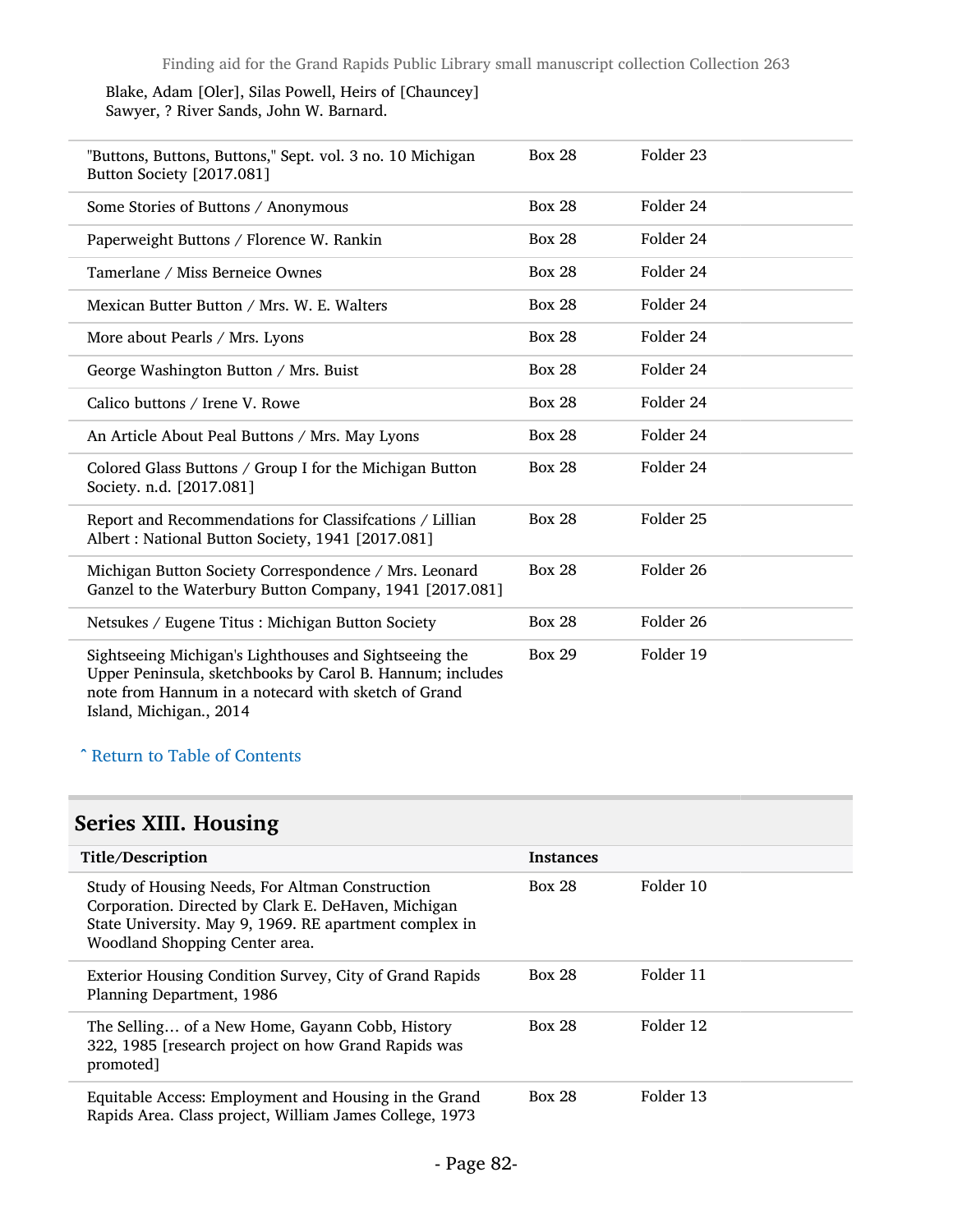| Report on Rental Survey, City of Grand Rapids, August 14,<br>1950 [rent control]                                                                                                    | <b>Box 28</b> | Folder 14 |
|-------------------------------------------------------------------------------------------------------------------------------------------------------------------------------------|---------------|-----------|
| Open House brochure. Franklin-Hall Complex: Your<br>Community Action Center. March 31, 1968.                                                                                        | <b>Box 28</b> | Folder 15 |
| Straight Talk About Housing Your Region, for Policy<br>Officials. National Councils of Regional Councils, August<br>1973.                                                           | <b>Box 28</b> | Folder 16 |
| The Effects of White and Non-White Population Changes in<br>the Central City, 1950-1960. A Report to the Grand Rapids<br>Human Relations Commission by Hillary Bissell, April 1961. | <b>Box 28</b> | Folder 17 |
| Tale of Two Cities: The Shame of Battle Creek, The Shame<br>of Grand Rapids. Crisis Paper Number XVIII, September<br>1967                                                           | <b>Box 28</b> | Folder 18 |
| Chronology of Activities Involved in the Development of the<br>Grand Rapids Housing Program, March 1964                                                                             | <b>Box 28</b> | Folder 19 |
| Community Housing Improvement Program Chest Area<br>by City of Grand Rapids and Chest Improvement Club,<br>prepared by Grand Rapids Health Department, September 4,<br>1958         | <b>Box 28</b> | Folder 20 |
| Home Ownership and Ethnicity in Grand Rapids, Michigan:<br>1920. Richard E. McCluskey and Nicole C. Caswell, Aquinas<br>College.                                                    | <b>Box 28</b> | Folder 21 |
| City Life more than a housing exposition, March 1980,<br><b>Grand Center</b>                                                                                                        | <b>Box 28</b> | Folder 22 |
| Yes, you can afford to improve your home, Michigan State<br>Housing Development Authority, 1978                                                                                     | <b>Box 28</b> | Folder 22 |
| Statement of Fundamental Principles for Establishment of<br>Rentals for Public Assistance Families in Federally Aided<br>Public Housing, 1960                                       | <b>Box 28</b> | Folder 22 |
| Housing Listing Service, Human Relations Commission                                                                                                                                 | <b>Box 28</b> | Folder 22 |
| Your Choice in Housing, Human Relations Commission                                                                                                                                  | <b>Box 28</b> | Folder 22 |
| The Right to Buy and Sell Property, by Governor George<br>Romney, Michigan Civil Rights Commission, 1965                                                                            | <b>Box 28</b> | Folder 22 |
| Property Owners and Managers: Reduce Delinquencies and<br>Turnovers, Maintain Occupancy, Grand Rapids Housing<br>Commission                                                         | <b>Box 28</b> | Folder 22 |
| Planned Unit Development, City of Grand Rapids-Kent                                                                                                                                 | <b>Box 28</b> | Folder 22 |
| Relocation, Public Housing Policies, Guidelines, Measures<br>for Implementation. State of Michigan Civil Rights<br>Commission, circa 1967                                           | <b>Box 28</b> | Folder 22 |
| Do You Rent? The Grand Rapids' Tenant's Union                                                                                                                                       | <b>Box 28</b> | Folder 22 |